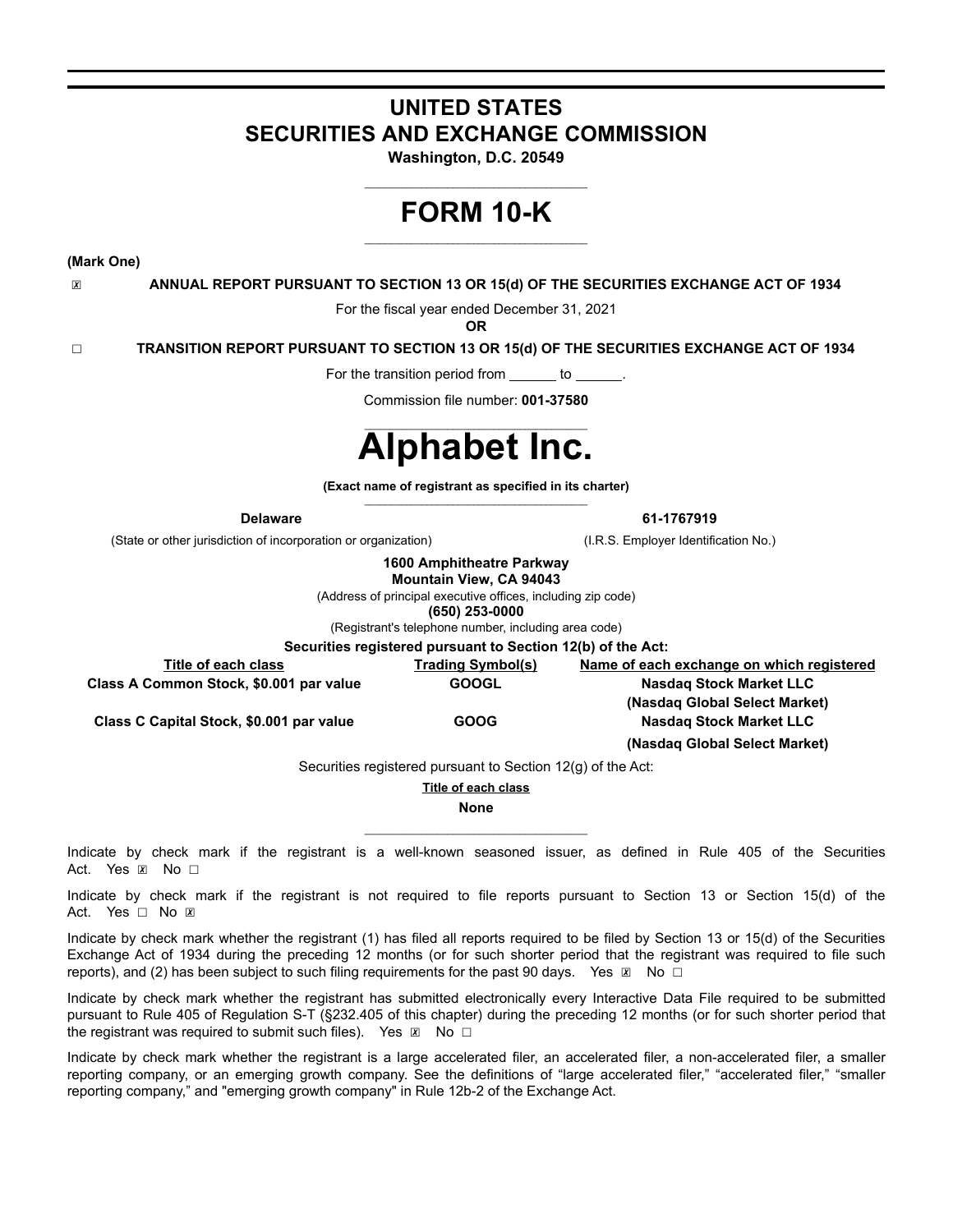| Large accelerated filer | $\overline{\mathbf{x}}$ | Accelerated filer         |  |
|-------------------------|-------------------------|---------------------------|--|
| Non-accelerated filer   |                         | Smaller reporting company |  |
| Emerging growth company |                         |                           |  |

If an emerging growth company, indicate by check mark if the registrant has elected not to use the extended transition period for complying with any new or revised financial accounting standards provided pursuant to Section 13(a) of the Exchange Act.  $\Box$ 

Indicate by check mark whether the registrant has filed a report on and attestation to its management's assessment of the effectiveness of its internal control over financial reporting under Section 404(b) of the Sarbanes-Oxley Act (15 U.S.C.7262(b)) by the registered public accounting firm that prepared or issued its audit report.  $\boxtimes$ 

Indicate by check mark whether the registrant is a shell company (as defined in Rule 12b-2 of the Exchange Act). Yes □ No **Z** 

As of June 30, 2021, the aggregate market value of shares held by non-affiliates of the registrant (based upon the closing sale prices of such shares on the Nasdaq Global Select Market on June 30, 2021) was approximately \$1,451.1 billion. For purposes of calculating the aggregate market value of shares held by non-affiliates, we have assumed that all outstanding shares are held by non-affiliates, except for shares held by each of our executive officers, directors and 5% or greater stockholders. In the case of 5% or greater stockholders, we have not deemed such stockholders to be affiliates unless there are facts and circumstances which would indicate that such stockholders exercise any control over our company, or unless they hold 10% or more of our outstanding common stock. These assumptions should not be deemed to constitute an admission that all executive officers, directors and 5% or greater stockholders are, in fact, affiliates of our company, or that there are not other persons who may be deemed to be affiliates of our company. Further information concerning shareholdings of our officers, directors and principal stockholders is included or incorporated by reference in Part III, Item 12 of this Annual Report on Form 10-K.

As of January 25, 2022, there were 300,754,904 shares of the registrant's Class A common stock outstanding, 44,576,938 shares of the registrant's Class B common stock outstanding, and 315,639,479 shares of the registrant's Class C capital stock outstanding.

#### $\mathcal{L}_\text{max}$  and  $\mathcal{L}_\text{max}$  and  $\mathcal{L}_\text{max}$  and  $\mathcal{L}_\text{max}$  and  $\mathcal{L}_\text{max}$ **DOCUMENTS INCORPORATED BY REFERENCE**

Portions of the registrant's Proxy Statement for the 2022 Annual Meeting of Stockholders are incorporated herein by reference in Part III of this Annual Report on Form 10-K to the extent stated herein. Such proxy statement will be filed with the Securities and Exchange Commission within 120 days of the registrant's fiscal year ended December 31, 2021.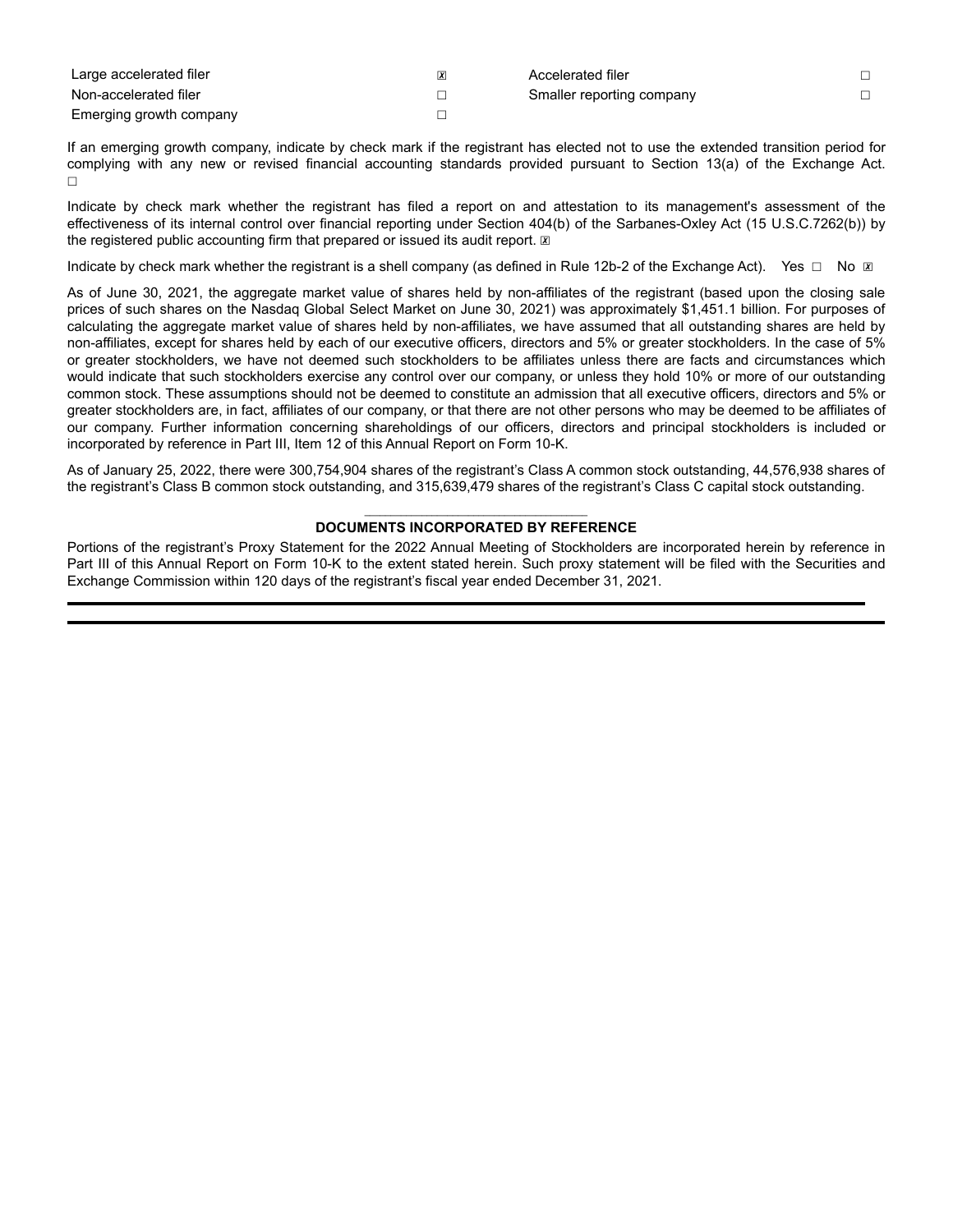# **Alphabet Inc. Form 10-K For the Fiscal Year Ended December 31, 2021**

# **TABLE OF CONTENTS**

<span id="page-2-0"></span>

|                   |                                                                                                                        | Page            |
|-------------------|------------------------------------------------------------------------------------------------------------------------|-----------------|
|                   | <b>Note About Forward-Looking Statements</b>                                                                           | $\overline{3}$  |
| <b>PARTI</b>      |                                                                                                                        |                 |
| Item 1.           | <b>Business</b>                                                                                                        | $\overline{4}$  |
| Item 1A.          | <b>Risk Factors</b>                                                                                                    | 10              |
| Item 1B.          | <b>Unresolved Staff Comments</b>                                                                                       | 24              |
| Item 2.           | <b>Properties</b>                                                                                                      | $\overline{24}$ |
| Item 3.           | <b>Legal Proceedings</b>                                                                                               | 24              |
| Item 4.           | <b>Mine Safety Disclosures</b>                                                                                         | 24              |
| <b>PART II</b>    |                                                                                                                        |                 |
| Item 5.           | Market for Registrant's Common Equity, Related Stockholder Matters and Issuer Purchases of<br><b>Equity Securities</b> | 25              |
| Item 6.           | [Reserved]                                                                                                             | 27              |
| Item 7.           | Management's Discussion and Analysis of Financial Condition and Results of Operations                                  | 28              |
| Item 7A.          | <b>Quantitative and Qualitative Disclosures About Market Risk</b>                                                      | 42              |
| Item 8.           | <b>Financial Statements and Supplementary Data</b>                                                                     | 45              |
| Item 9.           | Changes in and Disagreements With Accountants on Accounting and Financial Disclosure                                   | 86              |
| Item 9A.          | <b>Controls and Procedures</b>                                                                                         | 86              |
| Item 9B.          | <b>Other Information</b>                                                                                               | 86              |
| Item 9C.          | <b>Disclosure Regarding Foreign Jurisdictions that Prevent Inspections</b>                                             | 87              |
| <b>PART III</b>   |                                                                                                                        |                 |
| Item 10.          | <b>Directors, Executive Officers and Corporate Governance</b>                                                          | 88              |
| Item $11$ .       | <b>Executive Compensation</b>                                                                                          | 88              |
| Item 12.          | <b>Security Ownership of Certain Beneficial Owners and Management and Related Stockholder</b><br><b>Matters</b>        | 88              |
| Item $13.$        | Certain Relationships and Related Transactions, and Director Independence                                              | 88              |
| Item 14.          | <b>Principal Accountant Fees and Services</b>                                                                          | 88              |
| <b>PART IV</b>    |                                                                                                                        |                 |
| Item 15.          | <b>Exhibits, Financial Statement Schedules</b>                                                                         | 89              |
| Item 16.          | Form 10-K Summary                                                                                                      | 92              |
| <b>Signatures</b> |                                                                                                                        |                 |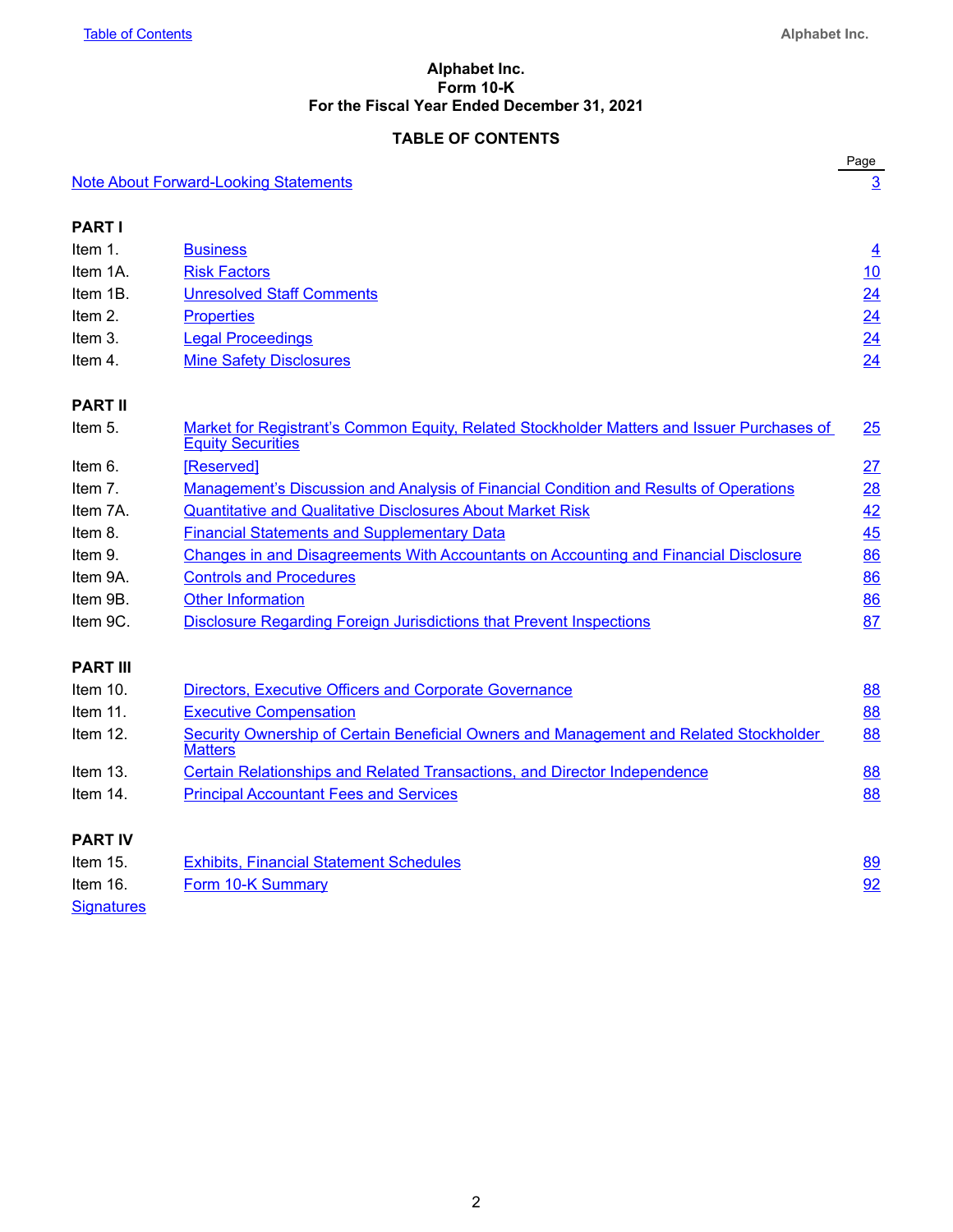# **NOTE ABOUT FORWARD-LOOKING STATEMENTS**

<span id="page-3-0"></span>This Annual Report on Form 10-K contains forward-looking statements within the meaning of the Private Securities Litigation Reform Act of 1995. These include, among other things, statements regarding:

- the ongoing effect of the novel coronavirus pandemic ("COVID-19"), including its macroeconomic effects on our business, operations, and financial results;
- the growth of our business and revenues and our expectations about the factors that influence our success and trends in our business;
- fluctuations in our revenue growth rate and operating margin and various factors contributing to such fluctuations;
- our expectation that the continuing shift from an offline to online world will continue to benefit our business;
- our expectation that the portion of our revenues that we derive from non-advertising revenues will continue to increase and may affect our margins;
- our expectation that our traffic acquisition costs (TAC) and the associated TAC rate will fluctuate, which could affect our overall margins;
- our expectation that our monetization trends will fluctuate, which could affect our revenues and margins;
- fluctuations in our revenue growth, as well as the change in paid clicks and cost-per-click and the change in impressions and cost-per-impression, and various factors contributing to such fluctuations;
- our expectation that we will continue to periodically review, refine, and update our methodologies for monitoring, gathering, and counting the number of paid clicks and impressions;
- our expectation that our results will be affected by our performance in international markets as users in developing economies increasingly come online;
- our expectation that our foreign exchange risk management program will not fully offset our net exposure to fluctuations in foreign currency exchange rates;
- the expected variability of gains and losses related to hedging activities under our foreign exchange risk management program;
- the amount and timing of revenue recognition from customer contracts with commitments for performance obligations, including our estimate of the remaining amount of commitments and when we expect to recognize revenue;
- fluctuations in our capital expenditures;
- our plans to continue to invest in new businesses, products, services and technologies, systems, land and buildings for data centers and offices, and infrastructure, as well as to continue to invest in acquisitions and strategic investments;
- our pace of hiring and our plans to provide competitive compensation programs;
- our expectation that our cost of revenues, research and development (R&D) expenses, sales and marketing expenses, and general and administrative expenses may increase in amount and/or may increase as a percentage of revenues and may be affected by a number of factors;
- estimates of our future compensation expenses;
- our expectation that our other income (expense), net (OI&E), will fluctuate in the future, as it is largely driven by market dynamics;
- fluctuations in our effective tax rate;
- seasonal fluctuations in internet usage and advertiser expenditures, underlying business trends such as traditional retail seasonality, which are likely to cause fluctuations in our quarterly results;
- the sufficiency of our sources of funding;
- our potential exposure in connection with new and pending investigations, proceedings, and other contingencies;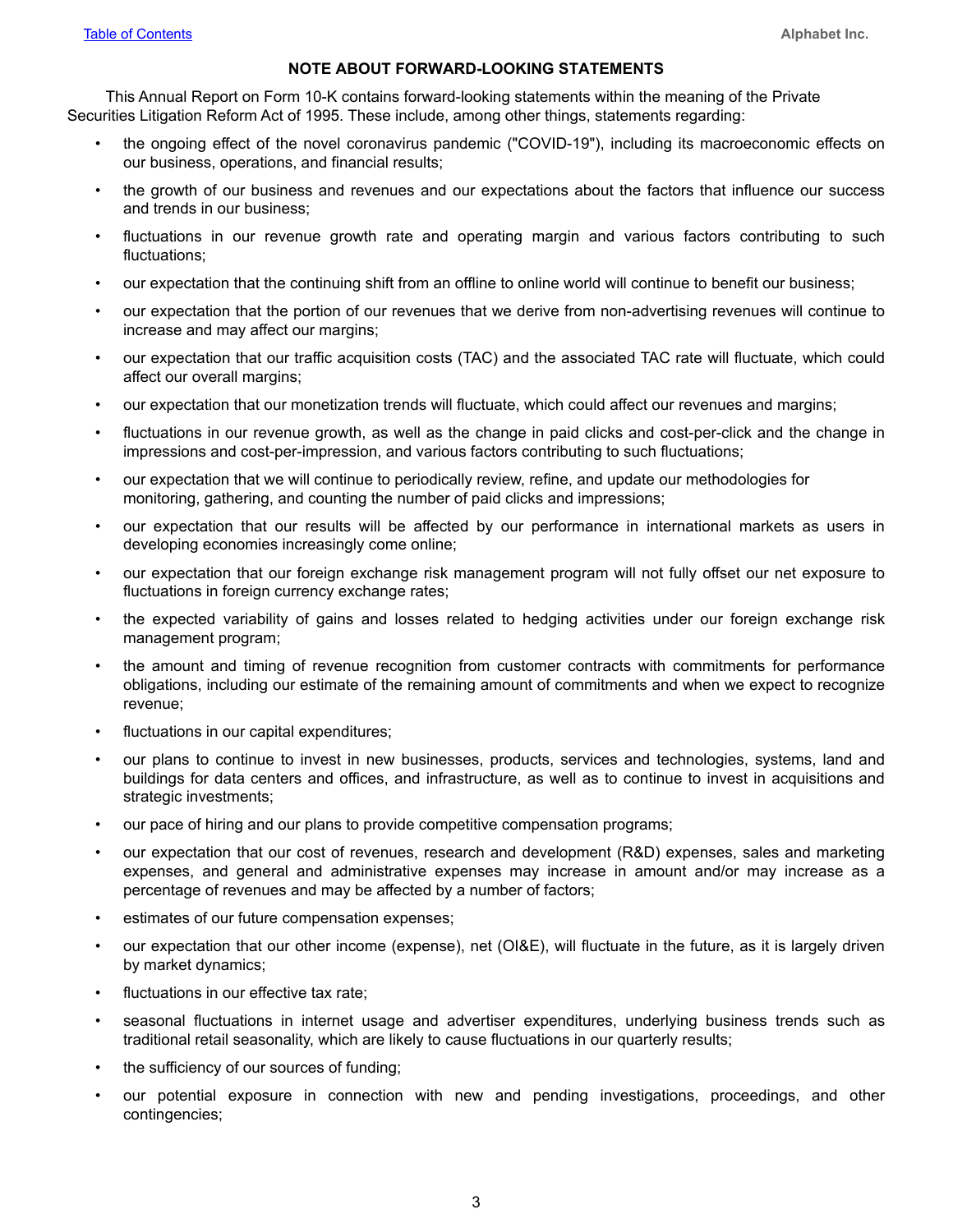- <span id="page-4-0"></span>• the sufficiency and timing of our proposed remedies in response to decisions from the European Commission (EC) and other regulators and governmental entities;
- our expectations regarding the timing, design, and ongoing phased implementation of our new global enterprise resource planning (ERP) system;
- the expected timing, amount, and effect of Alphabet Inc.'s share repurchases;
- our long-term sustainability and diversity goals;

as well as other statements regarding our future operations, financial condition and prospects, and business strategies. Forward-looking statements may appear throughout this report and other documents we file with the Securities and Exchange Commission (SEC), including without limitation, the following sections: Part I, Item 1 "Business;" Part I, Item 1A "Risk Factors;" and Part II, Item 7 "Management's Discussion and Analysis of Financial Condition and Results of Operations." Forward-looking statements generally can be identified by words such as "anticipates," "believes," "estimates," "expects," "intends," "plans," "predicts," "projects," "will be," "will continue," "may," "could," "will likely result," and similar expressions. These forward-looking statements are based on current expectations and assumptions that are subject to risks and uncertainties, which could cause our actual results to differ materially from those reflected in the forward-looking statements. Factors that could cause or contribute to such differences include, but are not limited to, those discussed in this Annual Report on Form 10-K, and in particular, the risks discussed in Part I, Item 1A, "Risk Factors" of this report and those discussed in other documents we file with the SEC. We undertake no obligation to revise or publicly release the results of any revision to these forward-looking statements, except as required by law. Given these risks and uncertainties, readers are cautioned not to place undue reliance on such forward-looking statements.

As used herein, "Alphabet," "the company," "we," "us," "our," and similar terms include Alphabet Inc. and its subsidiaries, unless the context indicates otherwise.

"Alphabet," "Google," and other trademarks of ours appearing in this report are our property. This report contains additional trade names and trademarks of other companies. We do not intend our use or display of other companies' trade names or trademarks to imply an endorsement or sponsorship of us by such companies, or any relationship with any of these companies.

#### **PART I**

#### **ITEM 1. BUSINESS**

#### **Overview**

As our founders Larry and Sergey wrote in the original founders' letter, "Google is not a conventional company. We do not intend to become one." That unconventional spirit has been a driving force throughout our history, inspiring us to tackle big problems and invest in moonshots like artificial intelligence (AI) research and quantum computing. We continue this work under the leadership of Sundar Pichai, who has served as CEO of Google since 2015 and as CEO of Alphabet since 2019.

Alphabet is a collection of businesses — the largest of which is Google. We report Google in two segments, Google Services and Google Cloud; we also report all non-Google businesses collectively as Other Bets. Other Bets include earlier stage technologies that are further afield from our core Google business. We take a long-term view and manage the portfolio of Other Bets with the discipline and rigor needed to deliver long-term returns. Alphabet's structure is about helping each of our businesses prosper through strong leaders and independence.

#### *Access and technology for everyone*

The Internet is one of the world's most powerful equalizers; it propels ideas, people and businesses large and small. Our mission to organize the world's information and make it universally accessible and useful is as relevant today as it was when we were founded in 1998. Since then, we have evolved from a company that helps people find answers to a company that also helps people get things done.

We are focused on building an even more helpful Google for everyone, and we aspire to give everyone the tools they need to increase their knowledge, health, happiness, and success. Every year, there are trillions of searches on Google, and 15% of the searches we see every day are new. We continue to invest deeply in AI and other technologies to ensure the most helpful search experience possible. YouTube provides people with entertainment, information, and opportunities to learn something new. And Google Assistant offers the best way to get things done seamlessly across different devices, providing intelligent help throughout a person's day, no matter where they are.

We are continually innovating and building new product features that will help our users, partners, customers, and communities. We have invested more than \$100 billion in R&D over the last five years. In addition, with the onset of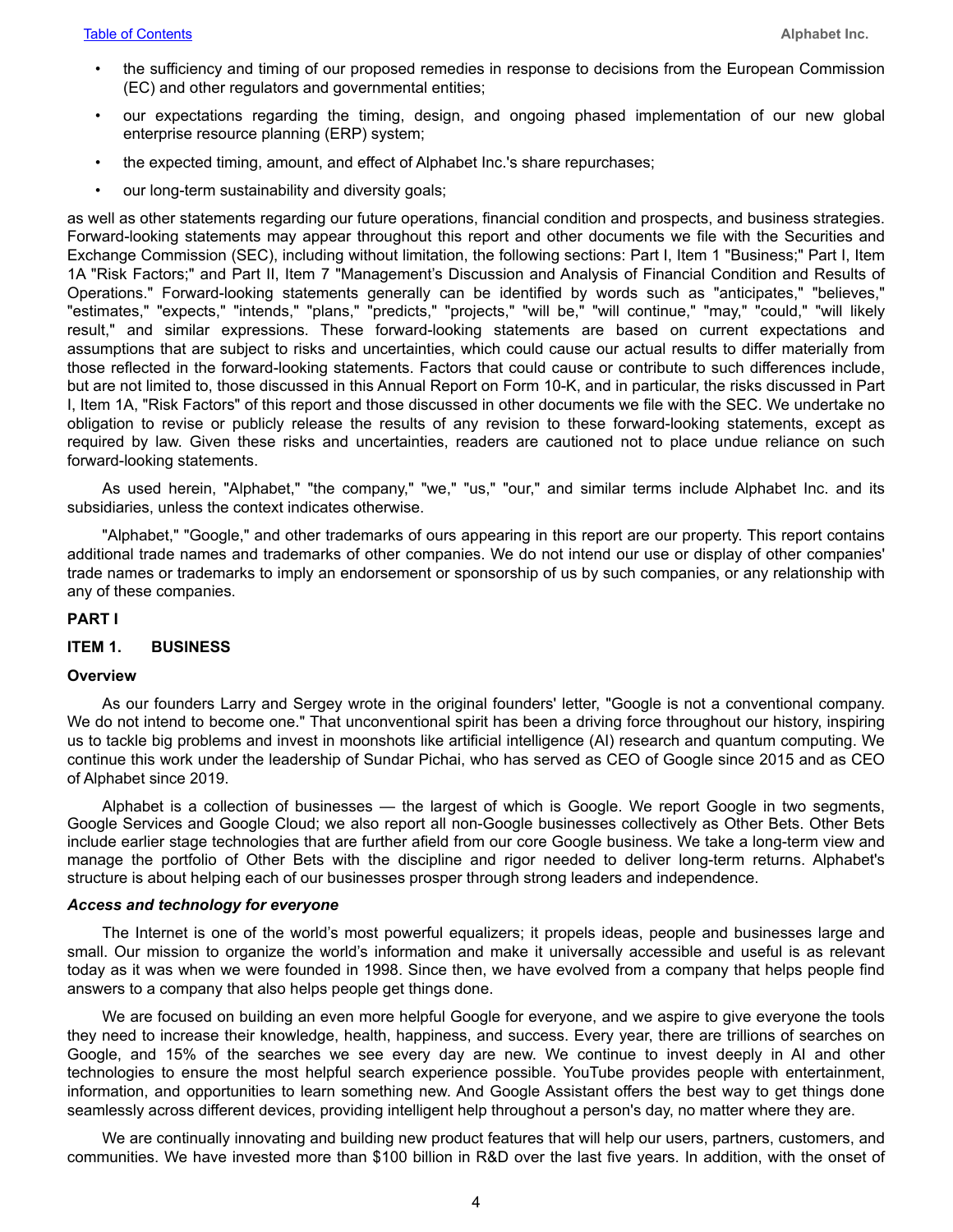the pandemic, we have focused in particular on features that help people in their daily lives and that support businesses working to serve their customers. For example, we have added live busyness trends in Google Maps that help users instantly spot when a neighborhood or part of town is near or at its busiest. We have also helped businesses navigate uncertainty during an uneven economic recovery, and we have worked to address the complex challenge of distributing critical information about COVID-19 vaccines to billions of people around the world. Importantly, we have made authoritative content a key focus area across both Google Search and YouTube to help users find trusted public health information.

Other Bets also remain focused on innovation through technology that can positively affect people's lives. For instance, Waymo is working toward our goal of making transportation safer and easier for everyone and Verily is developing tools and platforms to improve health outcomes.

#### *Moonshots*

Many companies get comfortable doing what they have always done, making only incremental changes. This incrementalism leads to irrelevance over time, especially in technology, where change tends to be revolutionary, not evolutionary. People thought we were crazy when we acquired YouTube and Android and when we launched Chrome, but those efforts have matured into major platforms for digital video and mobile devices and a safer, popular browser. We continue to look toward the future and to invest for the long term within each of our segments. As we said in the original founders' letter, we will not shy away from high-risk, high-reward projects that we believe in, as they are the key to our long-term success.

#### *The power of AI*

Across the company, investments in AI and machine learning are increasingly driving many of our latest innovations and have enabled us to build products that are smarter and more helpful. For example, in May of 2021, we introduced Multitask Unified Model — or MUM — which has the potential to transform how Google helps with complex tasks. MUM is trained across 75 different languages, which means that it can learn from sources written in one language and help bring that information to people in another. It is also multimodal, so it understands information across text and images and, in the future, can expand to more modalities like video and audio. We are currently experimenting with MUM's capabilities to make searching more natural and intuitive and even enable entirely new ways to search.

DeepMind also made a significant AI-powered breakthrough, solving a 50-year-old protein folding challenge, which will help the world better understand one of life's fundamental building blocks, and will enable researchers to tackle new and difficult problems, from fighting diseases to environmental sustainability. DeepMind has since shared its new AlphaFold protein structure database, which doubled the number of high-accuracy human protein structures available to researchers.

#### **Google**

For reporting purposes, Google comprises two segments: Google Services and Google Cloud.

#### *Google Services*

#### *Serving our users*

We have always been a company committed to building helpful products that can improve the lives of millions of people. Our product innovations have made our services widely used, and our brand one of the most recognized in the world. Google Services' core products and platforms include ads, Android, Chrome, hardware, Gmail, Google Drive, Google Maps, Google Photos, Google Play, Search, and YouTube, each with broad and growing adoption by users around the world.

Our products and services have come a long way since the company was founded more than two decades ago. Rather than the ten blue links in our early search results, users can now get direct answers to their questions using their computer, mobile device, or their own voice, making it quicker, easier and more natural to find what they are looking for.

This drive to make information more accessible and helpful has led us over the years to improve the discovery and creation of digital content both on the web and through platforms like Google Play and YouTube. With the continued adoption of mobile, people are consuming more digital content by watching more videos, playing more games, listening to more music, reading more books, and using more apps than ever before. Working with content creators and partners, we continue to build new ways for people around the world to find great digital content.

Fueling all of these great digital experiences are extraordinary platforms and hardware. That is why we continue to invest in platforms like our Android mobile operating system, Chrome browser, and Chrome operating system, as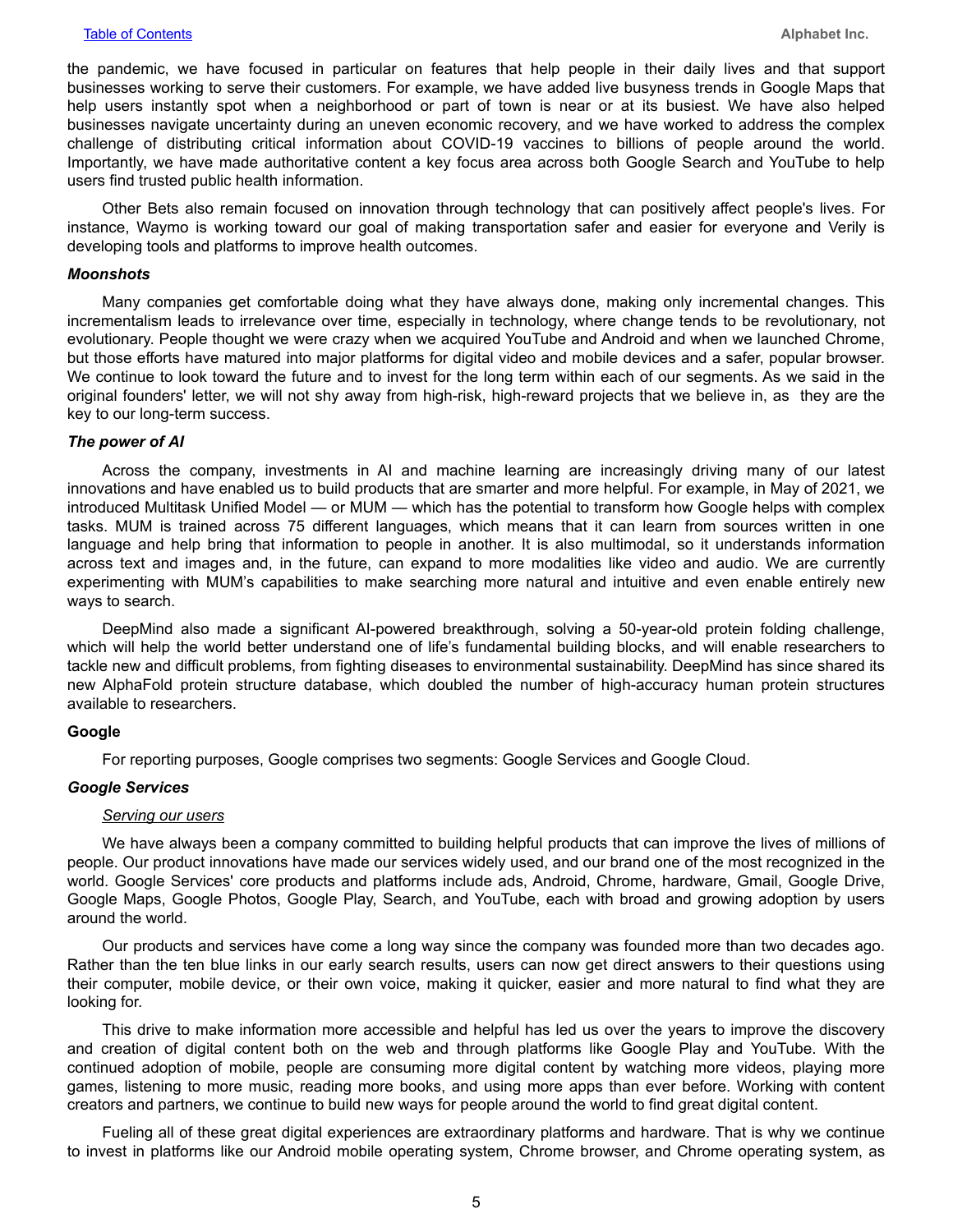well as growing our family of hardware devices. We see tremendous potential for devices to be helpful and make people's lives easier by combining the best of our AI, software and hardware. This potential is reflected in our latest generation of hardware products such as Pixel 5a 5G and Pixel 6 phones, the Fitbit Charge 5, Chromecast with Google TV, and the new Google Nest Cams and Nest Doorbell. Creating products that people rely on every day is a journey that we are investing in for the long run.

The key to building helpful products for users is our commitment to privacy, security, and user choice. We protect user privacy and security with products that are secure by default and private by design, and that keep users in control of their data. Our privacy-preserving technologies safeguard individual privacy and enhance data protection. As the Internet evolves, so does our approach to privacy and security. We continue to enhance our anti-malware features in Chrome and drive improvements such as auto-delete controls that automatically delete web and app searches after 18 months. And we continue to keep users and their passwords safe through advances like our built-in password manager.

#### *How we make money*

We have built world-class advertising technologies for advertisers, agencies, and publishers to power their digital marketing businesses. Our advertising solutions help millions of companies grow their businesses through our wide range of products across devices and formats, and we aim to ensure positive user experiences by serving the right ads at the right time and by building deep partnerships with brands and agencies.

Google Services generates revenues primarily by delivering both performance and brand advertising that appears on Google Search & other properties, YouTube and Google Network partners' properties ("Google Network properties"). We continue to invest in both performance and brand advertising and seek to improve the measurability of advertising so advertisers understand the effectiveness of their campaigns.

- **• Performance advertising** creates and delivers relevant ads that users will click on, leading to direct engagement with advertisers. Performance advertising lets our advertisers connect with users while driving measurable results. Our ads tools allow performance advertisers to create simple text-based ads.
- **• Brand advertising** helps enhance users' awareness of and affinity for advertisers' products and services, through videos, text, images, and other interactive ads that run across various devices. We help brand advertisers deliver digital videos and other types of ads to specific audiences for their brand-building marketing campaigns.

We have allocated substantial resources to stopping bad advertising practices and protecting users on the web. We focus on creating the best advertising experiences for our users and advertisers in many ways, including filtering out invalid traffic, removing billions of bad ads from our systems every year, and closely monitoring the sites, apps, and videos where ads appear and blocklisting them when necessary to ensure that ads do not fund bad content.

We continue to look to the future and are making long-term investments that we expect to grow revenues beyond advertising, including revenues from Google Play, hardware, and YouTube non-advertising.

- **Google Play** generates revenues from sales of apps and in-app purchases and digital content sold in the Google Play store.
- **Hardware** generates revenues from sales of Fitbit wearable devices, Google Nest home products, Pixel phones, and other devices.
- **YouTube non-advertising** generates revenues from YouTube Premium and YouTube TV subscriptions and other services.

#### *Google Cloud*

Google was a company built in the cloud. We continue to invest in infrastructure, security, data management, analytics, and AI. We see significant opportunity in helping businesses utilize these strengths with features like data migration, modern development environments, and machine learning tools to provide enterprise-ready cloud services, including Google Cloud Platform and Google Workspace. Google Cloud Platform enables developers to build, test, and deploy applications on its highly scalable and reliable infrastructure. Google Workspace collaboration tools — which include apps like Gmail, Docs, Drive, Calendar, Meet and more — are designed with real-time collaboration and machine intelligence to help people work smarter. Because more and more of today's digital experiences are being built in the cloud, Google Cloud products help businesses of all sizes take advantage of the latest technology advances to operate more efficiently.

• **Google Cloud Platform** generates revenues from infrastructure, platform and other services.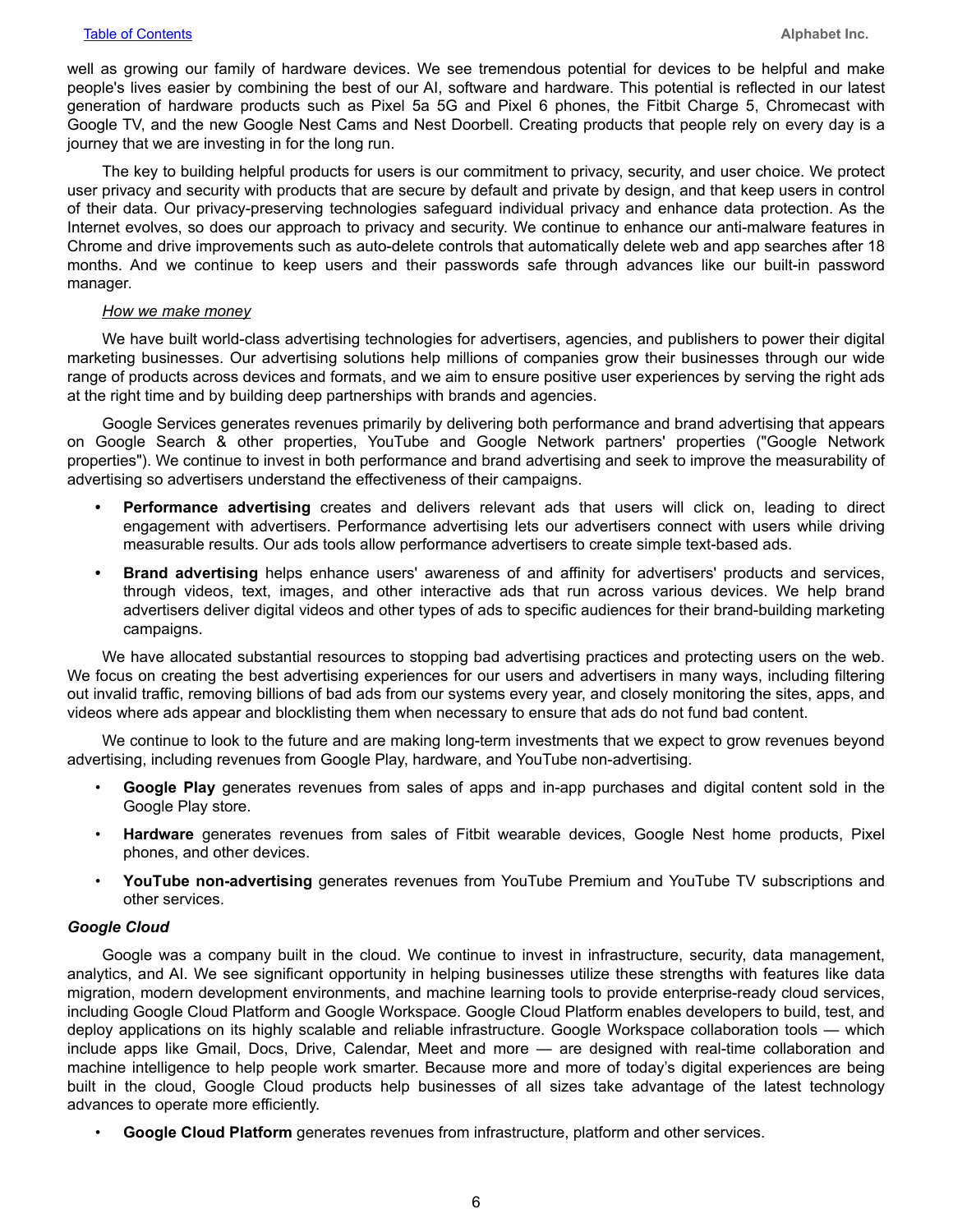• **Google Workspace** generates revenues from cloud-based collaboration tools for enterprises, such as Gmail, Docs, Drive, Calendar and Meet.

Our cloud services are generally provided on either a consumption or subscription basis and may have contract terms longer than a year.

#### **Other Bets**

Across Alphabet, we are also using technology to try to solve big problems that affect a wide variety of industries. Alphabet's investment in the portfolio of Other Bets includes emerging businesses at various stages of development, ranging from those in the R&D phase to those that are in the beginning stages of commercialization, and our goal is for them to become thriving, successful businesses in the medium to long term. While these early-stage businesses naturally come with considerable uncertainty, some of them are already generating revenue and making important strides in their industries. Revenues from Other Bets are generated primarily from the sale of health technology and internet services.

Other Bets operate as independent companies and some of them have their own boards with independent members and outside investors. We are investing in the portfolio of Other Bets and being very deliberate about the focus, scale, and pace of investments.

#### **Competition**

Our business is characterized by rapid change as well as new and disruptive technologies. We face formidable competition in every aspect of our business, including from:

- General purpose search engines and information services, such as Baidu, Microsoft's Bing, Naver, Seznam, Yahoo, and Yandex.
- Vertical search engines and e-commerce providers, such as Amazon and eBay (e-commerce), Booking's Kayak (travel queries), Microsoft's LinkedIn (job queries), and WebMD (health queries). Some users will navigate directly to such content, websites, and apps rather than go through Google.
- Social networks offered by ByteDance, Meta, Snap, and Twitter. Some users increasingly rely on social networks for product or service referrals, rather than seeking information through traditional search engines.
- Other online advertising platforms and networks, such as Amazon, AppNexus, Criteo, and Meta, that compete for advertisers that use Google Ads, our primary auction-based advertising platform.
- Other forms of advertising, such as billboards, magazines, newspapers, radio, and television. Our advertisers typically advertise in multiple media, both online and offline.
- Companies that design, manufacture, and market consumer hardware products, including businesses that have developed proprietary platforms, such as Amazon, Apple, and Microsoft.
- Digital assistant providers, such as Amazon and Apple.
- Providers of enterprise cloud services, such as Alibaba, Amazon, Microsoft, and Salesforce.
- Providers of digital video services, such as Amazon, Apple, AT&T, ByteDance, Disney, Hulu, Meta, and Netflix.
- Other digital content and application platform providers, such as Amazon and Apple.
- Providers of workspace connectivity and productivity products, such as Meta, Microsoft, Salesforce, and Zoom.

Competing successfully depends heavily on our ability to develop and distribute innovative products and technologies to the marketplace across our businesses. Specifically, for advertising, competing successfully depends on attracting and retaining:

- users, for whom other products and services are literally one click away, largely on the basis of the relevance of our advertising, as well as the general usefulness, security, and availability of our products and services;
- advertisers, primarily based on our ability to generate sales leads, and ultimately customers, and to deliver their advertisements in an efficient and effective manner across a variety of distribution channels; and
- content providers, primarily based on the quality of our advertiser base, our ability to help these partners generate revenues from advertising, and the terms of our agreements with them.

For additional information about competition, see Risk Factors in Item 1A of this Annual Report on Form 10-K.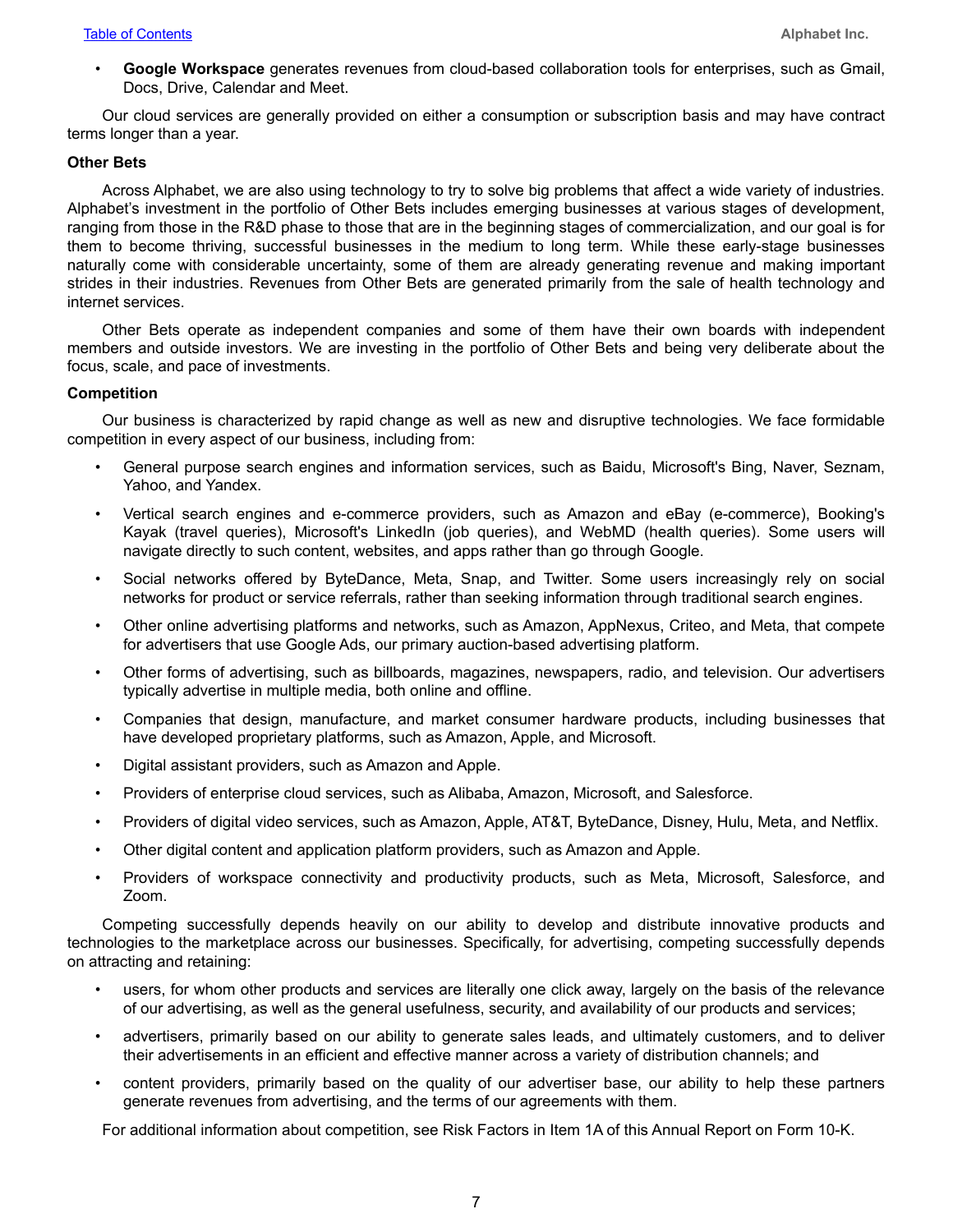#### **Ongoing Commitment to Sustainability**

We believe that every business has the opportunity and obligation to protect our planet. Sustainability is one of our core values at Google, and we strive to build sustainability into everything we do. We have been a leader on sustainability and climate change since Google's founding over 20 years ago. These are some of our key achievements over the past two decades:

- In 2007, we became the first major company to be carbon neutral for our operations.
- In 2017, we became the first major company to match 100% of our annual electricity use with renewable energy, which we have achieved for four consecutive years.
- In 2020, we issued \$5.75 billion in sustainability bonds—the largest sustainability or green bond issuance by any company in history at the time. The net proceeds from the issuance are used to fund environmentally and socially responsible projects in the following eight areas: energy efficiency, clean energy, green buildings, clean transportation, circular economy and design, affordable housing, commitment to racial equity, and support for small businesses and COVID-19 crisis response. As of December 31, 2020, we have allocated \$3.47 billion of the net proceeds, as outlined in our Sustainability Bond Impact Report published in 2021.
- Also in 2020, we compensated for our legacy carbon footprint, making Google the first major company to be carbon neutral for its entire operating history.

Our sustainability strategy is focused on three key pillars: accelerating the transition to carbon-free energy and a circular economy, empowering everyone with technology, and benefiting the people and places where we operate.

To accelerate the transition to a carbon-free economy, in 2020, we launched our third decade of climate action, and we are now working toward a new set of ambitious goals. By 2030, we aim to:

- achieve net-zero emissions across all of our operations and value chain;
- become the first major company to run on carbon-free energy 24 hours a day, seven days a week, 365 days a year;
- enable 5 gigawatts of new carbon-free energy through investments in our key manufacturing regions; and
- help more than 500 cities and local governments reduce an aggregate of 1 gigaton of carbon emissions annually.

To accelerate the transition to a circular economy, we are working to maximize the reuse of finite resources across our operations, products, and supply chains and to enable others to do the same. We are also working to empower everyone with technology by committing to help 1 billion people make more sustainable choices by the end of 2022 through our core products.

To benefit the people and places where we operate, we have set goals to replenish more water than we consume by 2030 and to support water security in communities where we operate. We will focus on three areas: enhancing our stewardship of water resources across Google office campuses and data centers; replenishing our water use and improving watershed health and ecosystems in water-stressed communities; and sharing technology and tools that help everyone predict, prevent, and recover from water stress.

We remain steadfast in our commitment to sustainability, and we will continue to lead and encourage others to join us in improving the health of our planet. We are proud of what we have achieved so far, and we are energized to help move the world closer to a more sustainable and carbon-free future for all.

More information on our approach to sustainability can be found in our annual sustainability reports, including Google's Environmental Report and Alphabet's 2021 Sustainability Bond Impact Report, which outlines the allocation of our net proceeds from our sustainability bonds. The contents of our sustainability reports are not incorporated by reference into this Annual Report on Form 10-K or in any other report or document we file with the SEC. For additional information about risks and uncertainties applicable to our commitments to attain certain sustainability goals, see Risk Factors in Item 1A of this Annual Report on Form 10-K.

#### **Culture and Workforce**

We are a company of curious, talented, and passionate people. We embrace collaboration and creativity, and encourage the iteration of ideas to address complex challenges in technology and society.

Our people are critical for our continued success, so we work hard to create an environment where employees can have fulfilling careers, and be happy, healthy, and productive. We offer industry-leading benefits and programs to take care of the diverse needs of our employees and their families, including opportunities for career growth and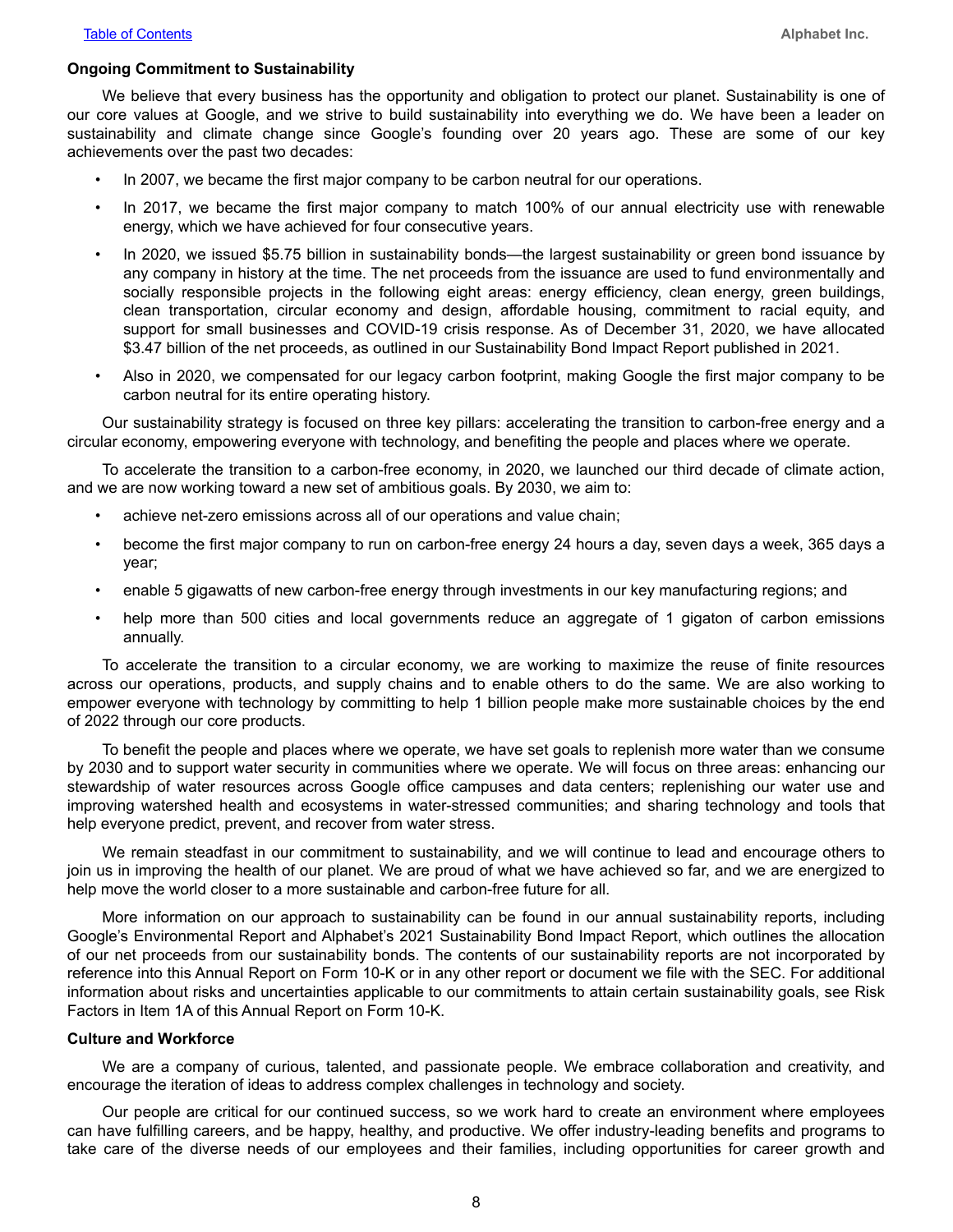development, resources to support their financial health, and access to excellent healthcare choices. Our competitive compensation programs help us to attract and retain top candidates, and we will continue to invest in recruiting talented people to technical and non-technical roles, and rewarding them well. We provide a variety of high quality training and support to our managers to build and strengthen their capabilities-–ranging from courses for new managers, to learning resources that help them provide feedback and manage performance, to coaching and individual support.

At Alphabet, we are committed to making diversity, equity, and inclusion part of everything we do and to growing a workforce that is representative of the users we serve. More information on Google's approach to diversity can be found in our annual diversity reports, available publicly at diversity.google. The contents of our diversity reports are not incorporated by reference into this Annual Report on Form 10-K or in any other report or document we file with the SEC.

As of December 31, 2021, Alphabet had 156,500 employees. We have work councils and statutory employee representation obligations in certain countries, and we are committed to supporting protected labor rights, maintaining an open culture and listening to all employees. Supporting healthy and open dialogue is central to how we work, and we communicate information about the company through multiple internal channels to our employees.

When necessary, we contract with businesses around the world to provide specialized services where we do not have appropriate in-house expertise or resources, often in fields that require specialized training like cafe operations, content moderation, customer support, and physical security. We also contract with temporary staffing agencies when we need to cover short-term leaves, when we have spikes in business needs, or when we need to quickly incubate special projects. We choose our partners and staffing agencies carefully, and review their compliance with Google's Supplier Code of Conduct. We continually make improvements to promote a respectful and positive working environment for everyone — employees, vendors, and temporary staff alike.

#### **Government Regulation**

We are subject to numerous United States (U.S.) federal, state, and foreign laws and regulations covering a wide variety of subject matters. Like other companies in the technology industry, we face heightened scrutiny from both U.S. and foreign governments with respect to our compliance with laws and regulations. Many of these laws and regulations are evolving and their applicability and scope, as interpreted by the courts, remain uncertain.

Our compliance with these laws and regulations may be onerous and could, individually or in the aggregate, increase our cost of doing business, make our products and services less useful, limit our ability to pursue certain business models, cause us to change our business practices, affect our competitive position relative to our peers, and/ or otherwise have an adverse effect on our business, reputation, financial condition, and operating results.

For additional information about government regulation applicable to our business, see Risk Factors in Item 1A, Trends in Our Business and Financial Effect in Part II, Item 7, and Legal Matters in Note 10 of the Notes to Consolidated Financial Statements included in Part II, Item 8 of this Annual Report on Form 10-K.

#### **Intellectual Property**

We rely on various intellectual property laws, confidentiality procedures and contractual provisions to protect our proprietary technology and our brand. We have registered, and applied for the registration of, U.S. and international trademarks, service marks, domain names and copyrights. We have also filed patent applications in the U.S. and foreign countries covering certain of our technology, and acquired patent assets to supplement our portfolio. We have licensed in the past, and expect that we may license in the future, certain of our rights to other parties. For additional information, see Risk Factors in Item 1A of this Annual Report on Form 10-K.

#### **Available Information**

Our website is located at www.abc.xyz, and our investor relations website is located at www.abc.xyz/investor. Our Annual Reports on Form 10-K, Quarterly Reports on Form 10-Q, Current Reports on Form 8-K, and our Proxy Statements, and any amendments to these reports, are available through our investor relations website, free of charge, after we file them with the SEC. We also provide a link to the section of the SEC's website at www.sec.gov that has all of the reports that we file or furnish with the SEC.

We webcast via our investor relations website our earnings calls and certain events we participate in or host with members of the investment community. Our investor relations website also provides notifications of news or announcements regarding our financial performance and other items that may be material or of interest to our investors, including SEC filings, investor events, press and earnings releases, and blogs. We also share Google news and product updates on Google's Keyword blog at https://www.blog.google/, that may be material or of interest to our investors. Further, corporate governance information, including our certificate of incorporation, bylaws, governance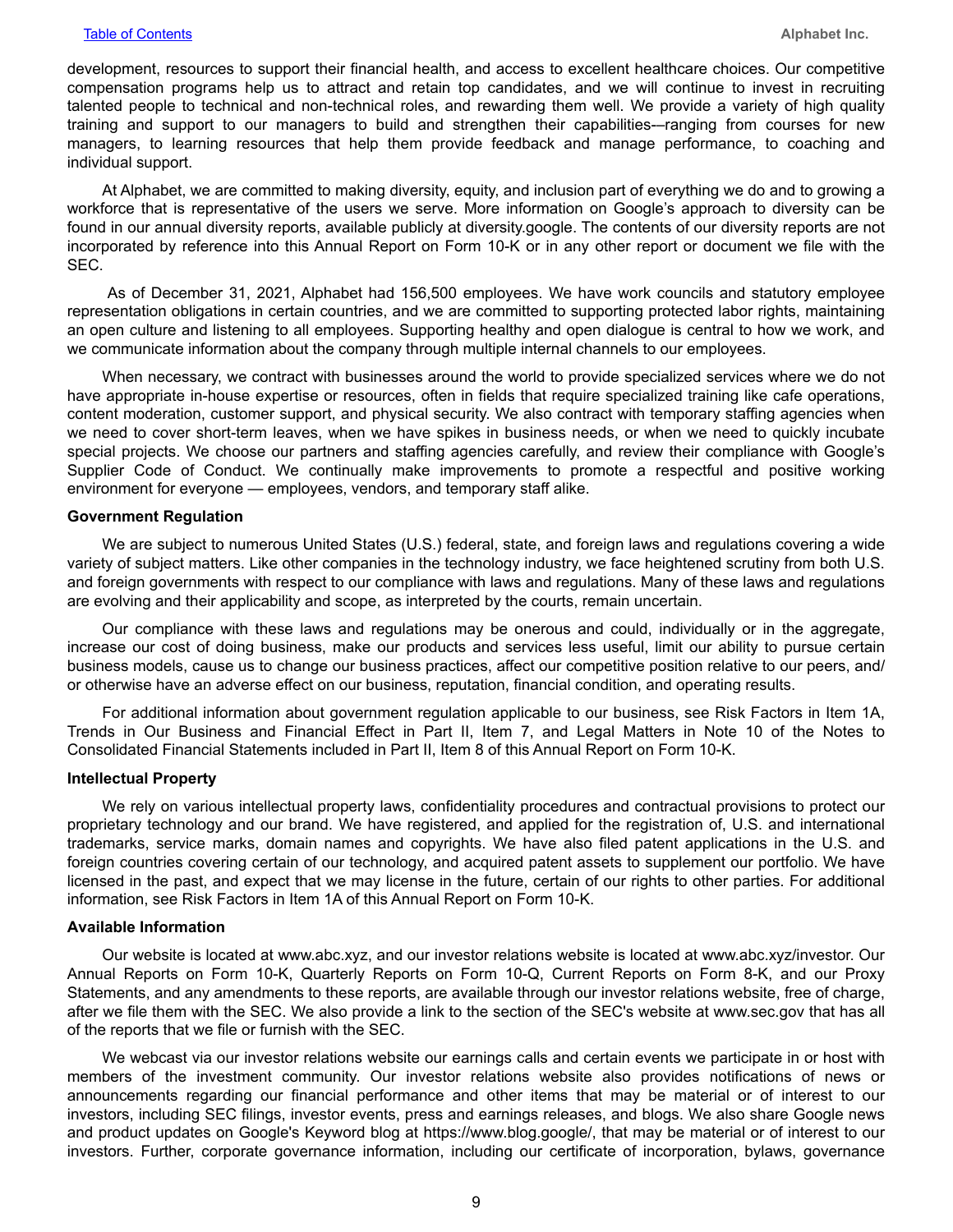<span id="page-10-0"></span>guidelines, board committee charters, and code of conduct, is also available on our investor relations website under the heading "Other." The contents of our websites are not incorporated by reference into this Annual Report on Form 10-K or in any other report or document we file with the SEC, and any references to our websites are intended to be inactive textual references only.

#### **ITEM 1A. RISK FACTORS**

Our operations and financial results are subject to various risks and uncertainties, including but not limited to those described below, which could harm our business, reputation, financial condition, and operating results, and affect the trading price of our Class A and Class C stock.

#### **Risks Specific to our Company**

#### *We generate a significant portion of our revenues from advertising, and reduced spending by advertisers, a loss of partners, or new and existing technologies that block ads online and/or affect our ability to customize ads could harm our business.*

We generated more than 80% of total revenues from the display of ads online in 2021. Many of our advertisers, companies that distribute our products and services, digital publishers, and content providers can terminate their contracts with us at any time. These partners may not continue to do business with us if we do not create more value (such as increased numbers of users or customers, new sales leads, increased brand awareness, or more effective monetization) than their available alternatives. Changes to our advertising policies and data privacy practices, as well as changes to other companies' advertising and/or data privacy practices have in the past, and may in the future, affect the advertising that we are able to provide, which could harm our business. In addition, technologies have been developed that make customized ads more difficult or that block the display of ads altogether and some providers of online services have integrated technologies that could potentially impair the availability and functionality of third-party digital advertising. Failing to provide superior value or deliver advertisements effectively and competitively could harm our reputation, financial condition, and operating results.

In addition, expenditures by advertisers tend to be cyclical, reflecting overall economic conditions and budgeting and buying patterns. Adverse macroeconomic conditions have affected, and may in the future affect, the demand for advertising, resulting in fluctuations in the amounts our advertisers spend on advertising, which could harm our financial condition and operating results.

#### We face intense competition. If we do not continue to innovate and provide products and services that *are useful to users, customers, and other partners, we may not remain competitive, which could harm our business and operating results.*

Our business environment is rapidly evolving and intensely competitive. Our businesses face changing technologies, shifting user needs, and frequent introductions of rival products and services. To compete successfully, we must accurately anticipate technology developments and deliver innovative, relevant and useful products, services, and technologies in a timely manner. As our businesses evolve, the competitive pressure to innovate will encompass a wider range of products and services. We must continue to invest significant resources in R&D, including through acquisitions, in order to enhance our technology and new and existing products and services.

We have many competitors in different industries. Our current and potential domestic and international competitors range from large and established companies to emerging start-ups. Some competitors have longer operating histories and well established relationships in various sectors. They can use their experience and resources in ways that could affect our competitive position, including by making acquisitions, continuing to invest heavily in R&D and in talent, aggressively initiating intellectual property claims (whether or not meritorious), and continuing to compete aggressively for users, advertisers, customers, and content providers. Further, discrepancies in enforcement of existing laws may enable our lesser known competitors to aggressively interpret those laws without commensurate scrutiny, thereby affording them competitive advantages. Our competitors may also be able to innovate and provide products and services faster than we can or may foresee the need for products and services before us.

Our operating results may also suffer if our products and services are not responsive to the needs of our users, advertisers, publishers, customers, and content providers. As technologies continue to develop, our competitors may be able to offer experiences that are, or that are seen to be, substantially similar to or better than ours. This may force us to compete in different ways and expend significant resources in order to remain competitive. If our competitors are more successful than we are in providing compelling products and services or in attracting and retaining users, advertisers, publishers, customers, and content providers, our operating results could be harmed.

#### *Our ongoing investment in new businesses, products, services, and technologies is inherently risky, and could divert management attention and harm our financial condition and operating results.*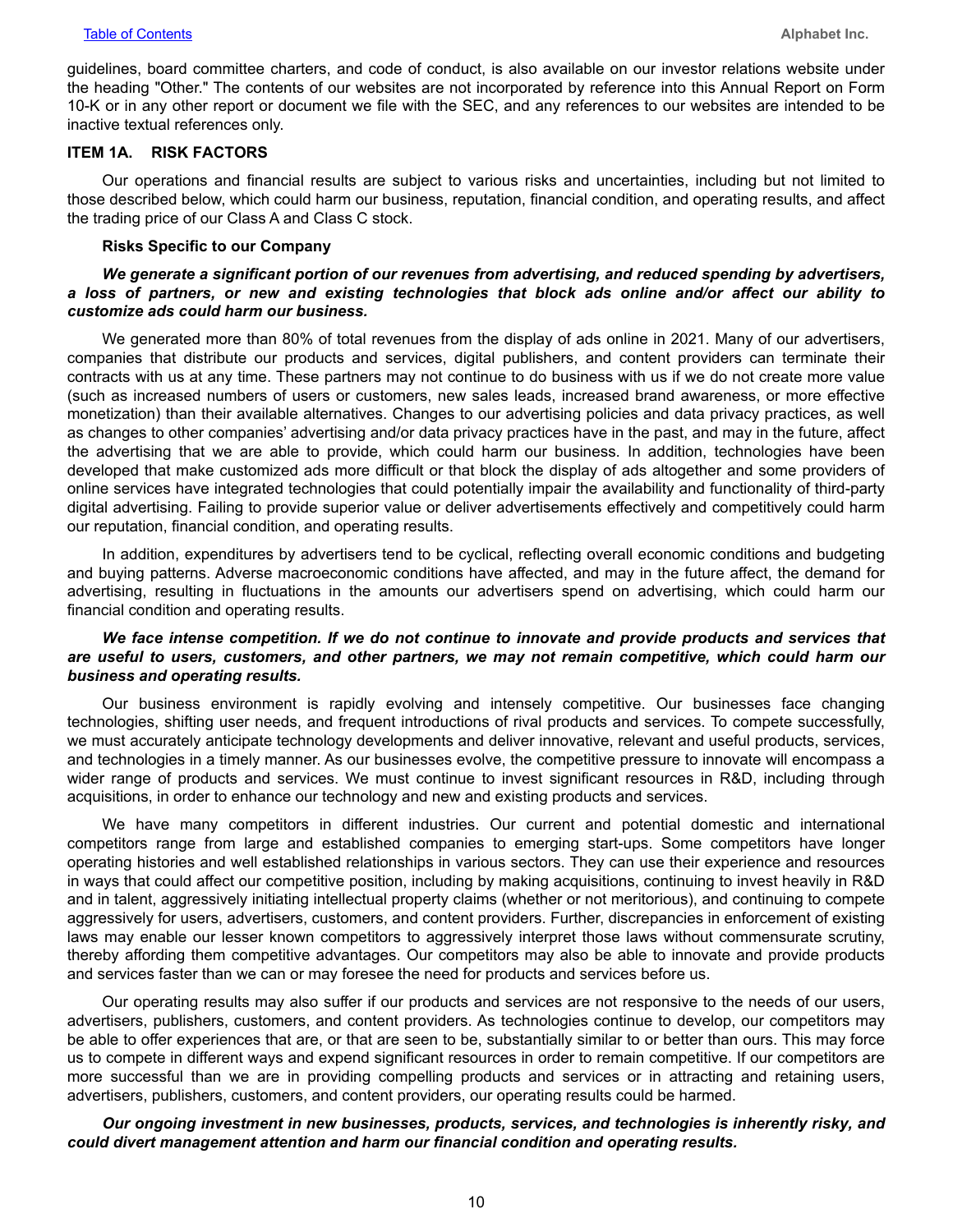We have invested and expect to continue to invest in new businesses, products, services, and technologies. The investments that we are making across Google Services, Google Cloud, and Other Bets reflect our ongoing efforts to innovate and provide products and services that are useful to users, advertisers, publishers, customers, and content providers. Our investments in Google Services, Google Cloud, and Other Bets span a wide range of industries beyond online advertising. Such investments ultimately may not be commercially viable or may not result in an adequate return of capital and, in pursuing new strategies, we may incur unanticipated liabilities. These endeavors may involve significant risks and uncertainties, including diversion of resources and management attention from current operations and, with respect to Other Bets, the use of alternative investment, governance, or compensation structures that may fail to adequately align incentives across the company or otherwise accomplish their objectives.

Within Google Services, we continue to invest heavily in hardware, including our smartphones, home devices, and wearables, which is a highly competitive market with frequent introduction of new products and services, rapid adoption of technological advancements by competitors, short product life cycles, evolving industry standards, continual improvement in product price and performance characteristics, and price and feature sensitivity on the part of consumers and businesses. There can be no assurance we will be able to provide hardware that competes effectively.

Within Google Cloud, we devote significant resources to develop and deploy our enterprise-ready cloud services, including Google Cloud Platform and Google Workspace. We are incurring costs to build and maintain infrastructure to support cloud computing services and hire talent, particularly to support and scale our salesforce. At the same time, our competitors are rapidly developing and deploying cloud-based services. Pricing and delivery models are competitive and evolving, and we may not attain sufficient scale and profitability to achieve our business objectives.

Within Other Bets, we are investing significantly in the areas of health, life sciences, and transportation, among others. These investment areas face intense competition from large, experienced, and well-funded competitors and our offerings may not be able to compete effectively or to operate at sufficient levels of profitability.

In addition, new and evolving products and services, including those that use AI and machine learning, raise ethical, technological, legal, regulatory, and other challenges, which may negatively affect our brands and demand for our products and services. Because all of these new ventures are inherently risky, no assurance can be given that such strategies and offerings will be successful and will not harm our reputation, financial condition, and operating results.

#### *Our revenue growth rate could decline over time, and we anticipate downward pressure on our operating margin in the future.*

Our revenue growth rate could decline over time as a result of a number of factors, including increasing competition. Changes in device mix, geographic mix, ongoing product and policy changes, product mix, and property mix and an increasing competition for advertising may also affect our advertising revenue growth rate. We may also experience a decline in our revenue growth rate as our revenues increase to higher levels, if there is a decrease in the rate of adoption of our products, services, and technologies, or due to deceleration or decline in demand for devices used to access our services, among other factors.

In addition, we may also experience downward pressure on our operating margin resulting from a variety of factors, such as the continued expansion of our business into new fields, including products and services such as hardware, Google Cloud, and subscription products, as well as significant investments in Other Bets, all of which may have margins lower than those we generate from advertising. We may also experience downward pressure on our operating margins from increasing regulations, increasing competition, and increased costs for many aspects of our business. Due to these factors and the evolving nature of our business, our historical revenue growth rate and historical operating margin may not be indicative of our future performance. For additional information, see Trends in Our Business and Financial Effect in Part II, Item 7 of this Annual Report on Form 10-K.

#### *Our intellectual property rights are valuable, and any inability to protect them could reduce the value of our products, services, and brands as well as affect our ability to compete.*

Our patents, trademarks, trade secrets, copyrights, and other intellectual property rights are important assets for us. Various events outside of our control pose a threat to our intellectual property rights, as well as to our products, services, and technologies. For example, effective intellectual property protection may not be available in every country in which our products and services are distributed or made available through the Internet. Also, the efforts we have taken to protect our proprietary rights may not be sufficient or effective. Although we seek to obtain patent protection for our innovations, it is possible we may not be able to protect some of these innovations. Moreover, we may not have adequate patent or copyright protection for certain innovations that later turn out to be important. There is always the possibility that the scope of the protection gained will be insufficient or that an issued patent may be deemed invalid or unenforceable.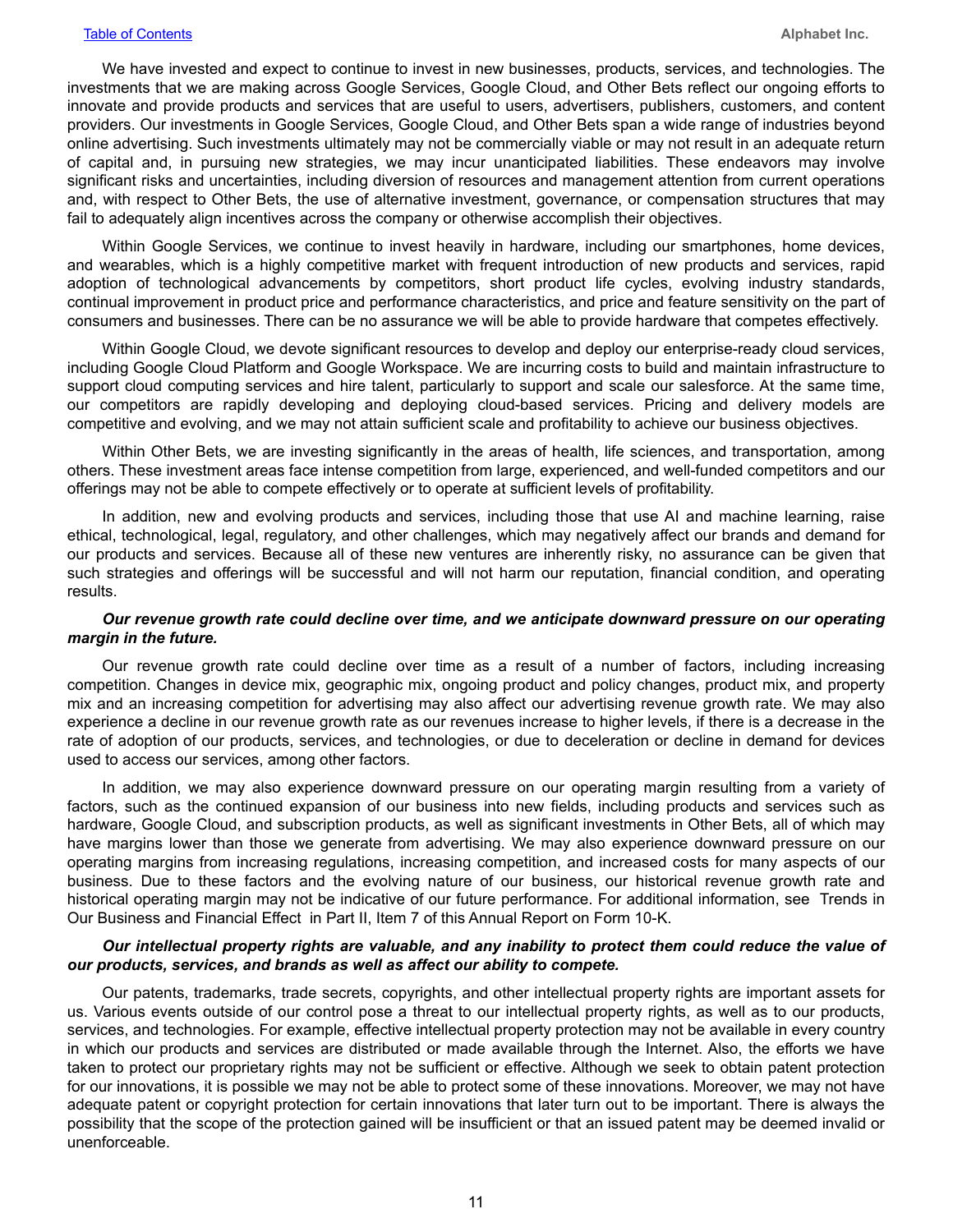We also seek to maintain certain intellectual property as trade secrets. The secrecy of such trade secrets and other sensitive information could be compromised, which could cause us to lose the competitive advantage resulting from these trade secrets. We also face risks associated with our trademarks. For example, there is a risk that the word "Google" could become so commonly used that it becomes synonymous with the word "search." Some courts have ruled that "Google" is a protectable trademark, but it is possible that other courts, particularly those outside of the U.S., may reach a different determination. If this happens, we could lose protection for this trademark, which could result in other people using the word "Google" to refer to their own products, thus diminishing our brand.

Any significant impairment of our intellectual property rights could harm our business and our ability to compete. Also, protecting our intellectual property rights is costly and time consuming. Any increase in the unauthorized use of our intellectual property could make it more expensive to do business and harm our operating results.

#### *Our business depends on strong brands, and failing to maintain and enhance our brands would hurt our ability to expand our base of users, advertisers, customers, content providers, and other partners.*

Our strong brands have significantly contributed to the success of our business. Maintaining and enhancing the brands within Google Services, Google Cloud, and Other Bets increases our ability to enter new categories and launch new and innovative products and services that better serve the needs of our users, advertisers, customers, content providers, and other partners. Our brands have been, and may in the future be, negatively affected by a number of factors, including, among others, reputational issues, third-party content shared on our platforms, data privacy and security issues and developments, and product or technical performance failures. For example, if we fail to respond appropriately to the sharing of misinformation or objectionable content on our services and/or products or objectionable practices by advertisers, or otherwise to adequately address user concerns, our users may lose confidence in our brands.

Furthermore, failure to maintain and enhance equity in our brands may harm our business, financial condition, and operating results. Our success will depend largely on our ability to remain a technology leader and continue to provide high-quality, trustworthy, innovative products and services that are truly useful and play a valuable role in a range of settings.

#### *We face a number of manufacturing and supply chain risks that could harm our financial condition, operating results, and prospects.*

We face a number of risks related to manufacturing and supply chain management, which could affect our ability to supply both our products and our internet-based services.

We rely on other companies to manufacture many of our finished products; to design certain of our components and parts; to participate in the distribution of our products and services; and to design, manufacture, or assemble certain components and parts in our technical infrastructure. Our business could be negatively affected if we are not able to engage these companies with the necessary capabilities or capacity on reasonable terms, or if those we engage fail to meet their obligations (whether due to financial difficulties or other reasons), or make adverse changes in the pricing or other material terms of our arrangements with them.

We have experienced and/or may in the future experience supply shortages and/or price increases that could negatively affect our operations, driven by raw material, component or part availability, manufacturing capacity, labor shortages, industry allocations, logistics capacity, tariffs, trade disputes and barriers, natural disasters or pandemics, the effects of climate change (such as sea level rise, drought, flooding, heat waves, wildfires and resultant air quality effects and power shutoffs associated with wildfire prevention, and increased storm severity), and significant changes in the financial or business condition of our suppliers. In addition, some of the components we use in our technical infrastructure and products are available from only one or limited sources, and we may not be able to find replacement vendors on favorable terms in the event of a supply chain disruption. In addition, a significant supply interruption that affects us or our vendors could delay critical data center upgrades or expansions and delay product availability.

We may enter into long-term contracts for materials and products that commit us to significant terms and conditions. We may be liable for materials and products that are not consumed due to market acceptance, technological change, obsolescences, quality, product recalls, and warranty issues. For instance, because certain of our hardware supply contracts have volume-based pricing or minimum purchase requirements, if the volume of our hardware sales decreases or does not reach projected targets, we could face increased materials and manufacturing costs or other financial liabilities that could make our products more costly per unit to manufacture and negatively affect our financial results. Furthermore, certain of our competitors may negotiate more favorable contractual terms based on volume and other commitments that may provide them with competitive advantages and may affect our supply.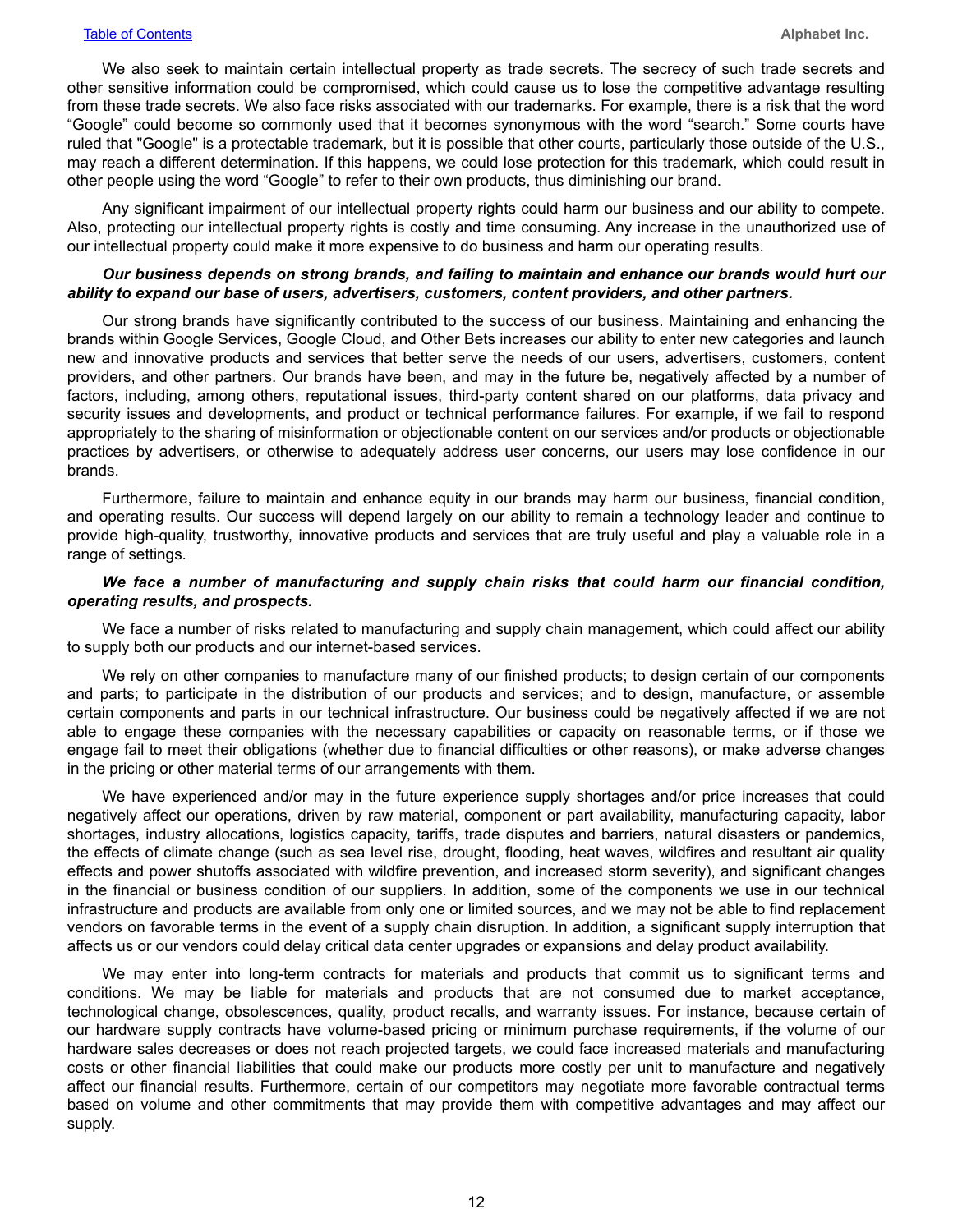Our products and services have had, and in the future may have, quality issues resulting from design, manufacturing, or operations. Sometimes, these issues may be caused by components we purchase from other manufacturers or suppliers. If the quality of our products and services does not meet expectations or our products or services are defective, it could harm our reputation, financial condition, and operating results.

We require our suppliers and business partners to comply with laws and, where applicable, our company policies, such as the Google Supplier Code of Conduct, regarding workplace and employment practices, data security, environmental compliance, and intellectual property licensing, but we do not control them or their practices. Violations of law or unethical business practices could result in supply chain disruptions, canceled orders, harm to key relationships, and damage to our reputation. Their failure to procure necessary license rights to intellectual property could affect our ability to sell our products or services and expose us to litigation or financial claims.

#### *Interruption to, interference with, or failure of our complex information technology and communications systems could hurt our ability to effectively provide our products and services, which could harm our reputation, financial condition, and operating results. In addition, problems with the design or implementation of our new global enterprise resource planning system could harm our business and operations.*

The availability of our products and services and fulfillment of our customer contracts depend on the continuing operation of our information technology and communications systems. Our systems are vulnerable to damage, interference, or interruption from modifications or upgrades, terrorist attacks, natural disasters or pandemics, the effects of climate change (such as sea level rise, drought, flooding, heat waves, wildfires and resultant air quality effects and power shutoffs associated with wildfire prevention, and increased storm severity), power loss, telecommunications failures, computer viruses, ransomware attacks, computer denial of service attacks, phishing schemes, or other attempts to harm or access our systems. Some of our data centers are located in areas with a high risk of major earthquakes or other natural disasters. Our data centers are also subject to break-ins, sabotage, and intentional acts of vandalism, and, in some cases, to potential disruptions resulting from problems experienced by facility operators. Some of our systems are not fully redundant, and disaster recovery planning cannot account for all eventualities. The occurrence of a natural disaster or pandemic, closure of a facility, or other unanticipated problems affecting our data centers could result in lengthy interruptions in our service. In addition, our products and services are highly technical and complex and have contained in the past, and may contain in the future, errors or vulnerabilities, which could result in interruptions in or failure of our services or systems.

In addition, we rely extensively on information systems and technology to manage our business and summarize operating results. We are in the process of a multi-year implementation of a new ERP system, which is designed to accurately maintain our financial records, enhance the flow of financial information, improve data management, and provide timely information to our management team. As the phased implementation continues, we may experience delays, increased costs, and other difficulties. Failure to successfully design and implement the ERP system as planned could harm our business, financial condition, and operating results. Additionally, if we do not effectively implement the ERP system as planned or the ERP system does not operate as intended, the effectiveness of our internal control over financial reporting could be negatively affected.

#### *Our international operations expose us to additional risks that could harm our business, our financial condition, and operating results.*

Our international operations are significant to our revenues and net income, and we plan to continue to grow internationally. International revenues accounted for approximately 54% of our consolidated revenues in 2021. In addition to risks described elsewhere in this section, our international operations expose us to other risks, including the following:

- restrictions on foreign ownership and investments, and stringent foreign exchange controls that might prevent us from repatriating cash earned in countries outside the U.S.;
- import and export requirements, tariffs and other market access barriers that may prevent or impede us from offering products or providing services to a particular market, or that could limit our ability to source assemblies and finished products from a particular market, and may increase our operating costs;
- longer payment cycles in some countries, increased credit risk, and higher levels of payment fraud;
- an evolving foreign policy landscape that may adversely affect our revenues and could subject us to new regulatory costs and challenges (including the transfer of personal data between the EU and the United Kingdom and new customer requirements), in addition to other adverse effects that we are unable to effectively anticipate;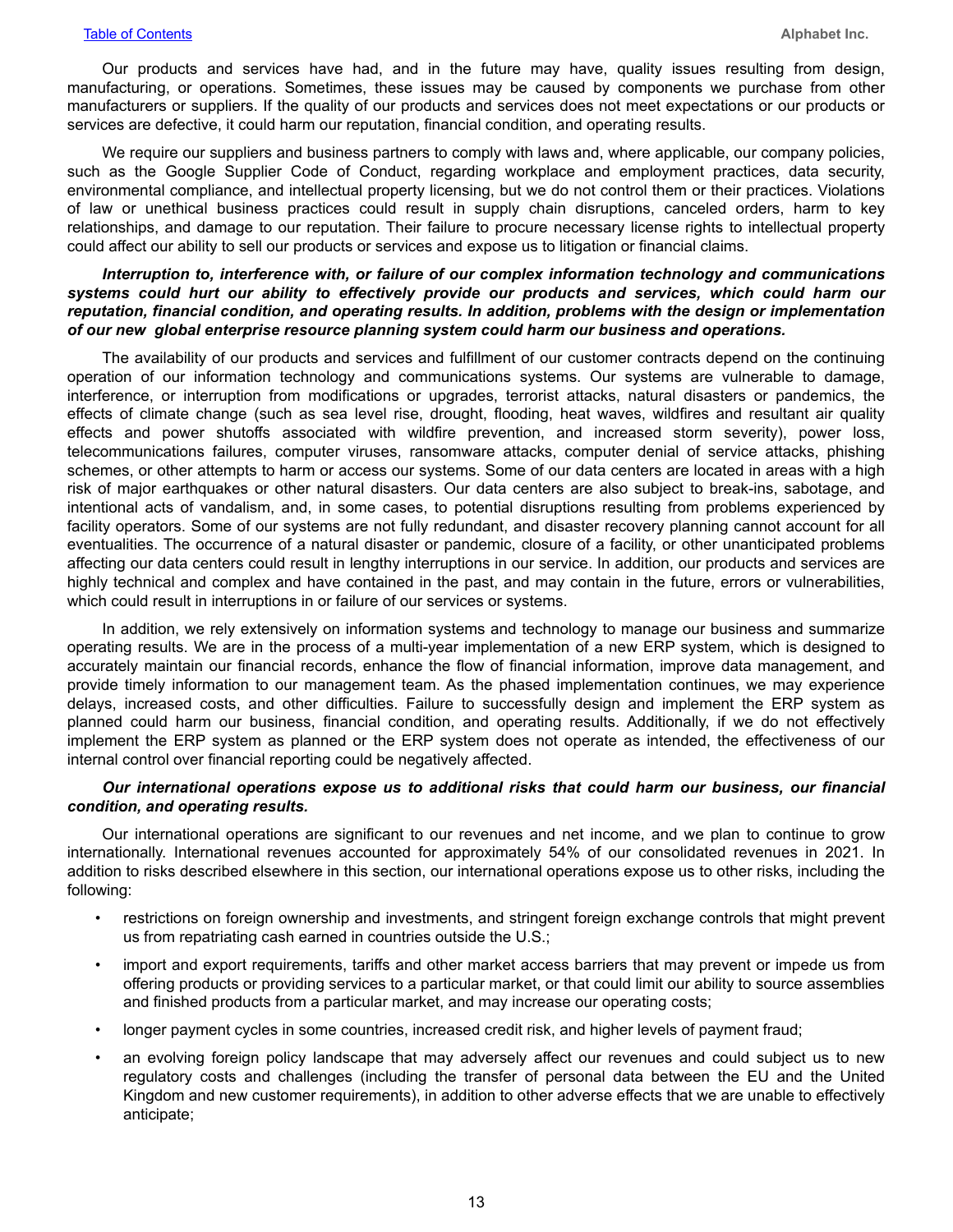- anti-corruption laws, such as the U.S. Foreign Corrupt Practices Act, and other local laws prohibiting certain payments to government officials, violations of which could result in civil and criminal penalties;
- uncertainty regarding liability for services and content, including uncertainty as a result of local laws and lack of legal precedent; and
- different employee/employer relationships, existence of works councils and labor unions, and other challenges caused by distance, language, and cultural differences, making it harder to do business in certain jurisdictions.

Because we conduct business in currencies other than U.S. dollars but report our financial results in U.S. dollars, we have faced, and will continue to face, exposure to fluctuations in foreign currency exchange rates. Although we hedge a portion of our international currency exposure, significant fluctuations in exchange rates between the U.S. dollar and foreign currencies may adversely affect our revenues and earnings. Hedging programs are also inherently risky and could expose us to additional risks that could harm our financial condition and operating results.

#### **Risks Related to our Industry**

#### *People access the Internet through a variety of platforms and devices that continue to evolve with the advancement of technology and user preferences. If manufacturers and users do not widely adopt versions of our products and services developed for these interfaces, our business could be harmed.*

People access the Internet through a growing variety of devices such as desktop computers, mobile phones, smartphones, laptops and tablets, video game consoles, voice-activated speakers, wearables, automobiles, and television-streaming devices. Our products and services may be less popular on some interfaces. Each manufacturer or distributor may establish unique technical standards for its devices, and our products and services may not be available or may only be available with limited functionality for our users or our advertisers on these devices as a result. Some manufacturers may also elect not to include our products on their devices. In addition, search queries are increasingly being undertaken via voice-activated speakers, apps, social media or other platforms, which could harm our business. It is hard to predict the challenges we may encounter in adapting our products and services and developing competitive new products and services. We expect to continue to devote significant resources to creating and supporting products and services across multiple platforms and devices. Failing to attract and retain a substantial number of new device manufacturers, suppliers, distributors, developers, and users, or failing to develop products and technologies that work well on new devices and platforms, could harm our business, financial condition, and operating results and ability to capture future business opportunities.

#### *Data privacy and security concerns relating to our technology and our practices could damage our reputation, cause us to incur significant liability, and deter current and potential users or customers from using our products and services. Software bugs or defects, security breaches, and attacks on our systems could result in the improper disclosure and use of user data and interference with our users' and customers' ability to use our products and services, harming our business operations and reputation.*

Concerns about, including the adequacy of, our practices with regard to the collection, use, governance, disclosure, or security of personal information or other data-privacy-related matters, even if unfounded, could harm our reputation, financial condition, and operating results. Our policies and practices may change over time as expectations and regulations regarding privacy and data change.

Our products and services involve the storage, handling, and transmission of proprietary and other sensitive information. Software bugs, theft, misuse, defects, vulnerabilities in our products and services, and security breaches expose us to a risk of loss or improper use and disclosure of such information, which could result in litigation and other potential liability, including regulatory fines and penalties, as well as reputational harm. Additionally, our products incorporate highly technical and complex technologies, and thus our technologies and software have contained, and are likely in the future to contain, undetected errors, bugs, or vulnerabilities. We have in the past discovered, and may in the future discover, some errors in our software code only after we have released the code. Systems and control failures, security breaches, failure to comply with our privacy policies, and/or inadvertent disclosure of user data could result in government and legal exposure, seriously harm our reputation, brand, and business, and impair our ability to attract and retain users or customers. Such incidents have occurred in the past and may continue to occur due to the scale and nature of our products and services. While there is no guarantee that such incidents will not cause significant damage, we expect to continue to expend significant resources to maintain security protections that limit the effect of bugs, theft, misuse, and security vulnerabilities or breaches.

We experience cyber attacks and other attempts to gain unauthorized access to our systems on a regular basis. Cyber attacks continue to evolve in sophistication and volume, and inherently may be difficult to detect for long periods of time. We have seen, and will continue to see, industry-wide vulnerabilities, such as the Log4j vulnerability reported in December 2021, which could affect our or other parties' systems. We expect to continue to experience such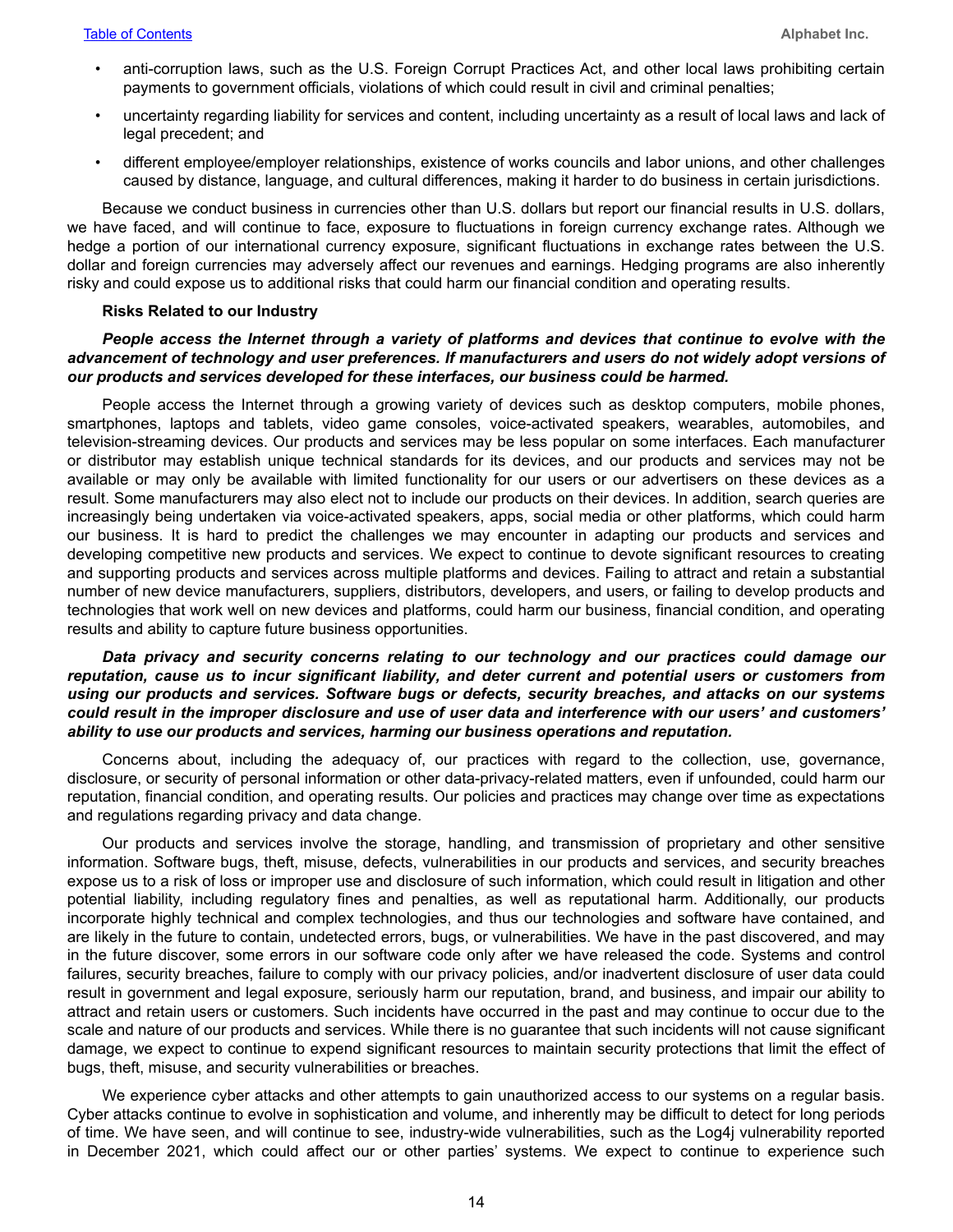#### [Table of Contents](#page-2-0) **Alphabet Inc.**

incidents or vulnerabilities in the future. Our efforts to address undesirable activity on our platform may also increase the risk of retaliatory attack. We may experience future security issues, whether due to employee error or malfeasance or system errors or vulnerabilities in our or other parties' systems. While we may not determine some of these issues to be material at the time they occur and may remedy them quickly, there is no guarantee that these issues will not ultimately result in significant legal, financial, and reputational harm, including government inquiries and enforcement actions, litigation, and negative publicity. Because the techniques used to obtain unauthorized access to, disable or degrade service provided by or otherwise sabotage systems change frequently and often are recognized only after being launched against a target, even taking all reasonable precautions, including those required by law, we have been unable in the past and may continue to be unable to anticipate or detect attacks or vulnerabilities or implement adequate preventative measures.

Further, if any partners with whom we share user or other customer information fail to implement adequate datasecurity practices or fail to comply with our terms and policies or otherwise suffer a network or other security breach, our users' information may be improperly accessed, used, or disclosed. If an actual or perceived breach of our or our business partners' or service providers' security occurs, the market perception of the effectiveness of our security measures would be harmed, we could lose users and customers, our trade secrets or those of our business partners may be compromised, and we may be exposed to significant legal and financial risks, including legal claims (which may include class-action litigation) and regulatory action, fines, and penalties. Any of the foregoing consequences could have a material and adverse effect on our business, reputation, and results of operations.

While we have dedicated significant resources to privacy and security incident response capabilities, including dedicated worldwide incident response teams, our response process, particularly during times of a natural disaster or pandemic, may not be adequate, may fail to accurately assess the severity of an incident, may not be fast enough to prevent or limit harm, or may fail to sufficiently remediate an incident. As a result, we may suffer significant legal, reputational, or financial exposure, which could harm our business, financial condition, and operating results.

For additional information, see also our risk factor on privacy and data protection regulations under 'Risks Related to Laws and Regulations' below.

#### *Our ongoing investments in safety, security, and content review will likely continue to identify abuse of our platforms and misuse of user data.*

In addition to our efforts to prevent and mitigate cyber attacks, we are making significant investments in safety, security, and review efforts to combat misuse of our services and unauthorized access to user data by third parties, including investigation and review of platform applications that could access the information of users of our services. As a result of these efforts, we have in the past discovered, and may in the future discover, incidents of unnecessary access to or misuse of user data or other undesirable activity by third parties. However, we may not have discovered, and may in the future not discover, all such incidents or activity, whether as a result of our data limitations, including our lack of visibility over our encrypted services, the scale of activity on our platform, or other factors, including factors outside of our control such as a natural disaster or pandemic, and we may learn of such incidents or activity via third parties. Such incidents and activities may include the use of user data or our systems in a manner inconsistent with our terms, contracts or policies, the existence of false or undesirable user accounts, election interference, improper ad purchases, activities that threaten people's safety on- or off-line, or instances of spamming, scraping, or spreading disinformation. While we may not determine some of these incidents to be material at the time they occurred and we may remedy them quickly, there is no guarantee that these issues will not ultimately result in significant legal, financial, and reputational harm, including government inquiries and enforcement actions, litigation, and negative publicity.

We may also be unsuccessful in our efforts to enforce our policies or otherwise prevent or remediate any such incidents. Any of the foregoing developments may negatively affect user trust and engagement, harm our reputation and brands, require us to change our business practices in ways that harm our business operations and adversely affect our business and financial results. Any such developments may also subject us to additional litigation and regulatory inquiries, which could result in monetary penalties and damages, divert management's time and attention, and lead to enhanced regulatory oversight.

#### *Problematic content on our platforms, including low-quality user-generated content, web spam, content farms, and other violations of our guidelines could affect the quality of our services, which could damage our reputation and deter our current and potential users from using our products and services.*

We, like others in the industry, face violations of our content guidelines across our platforms, including sophisticated attempts by bad actors to manipulate our hosting and advertising systems to fraudulently generate revenues, or to otherwise generate traffic that does not represent genuine user interest or intent. While we invest significantly in efforts to promote high-quality and relevant results and to detect and prevent low-quality content and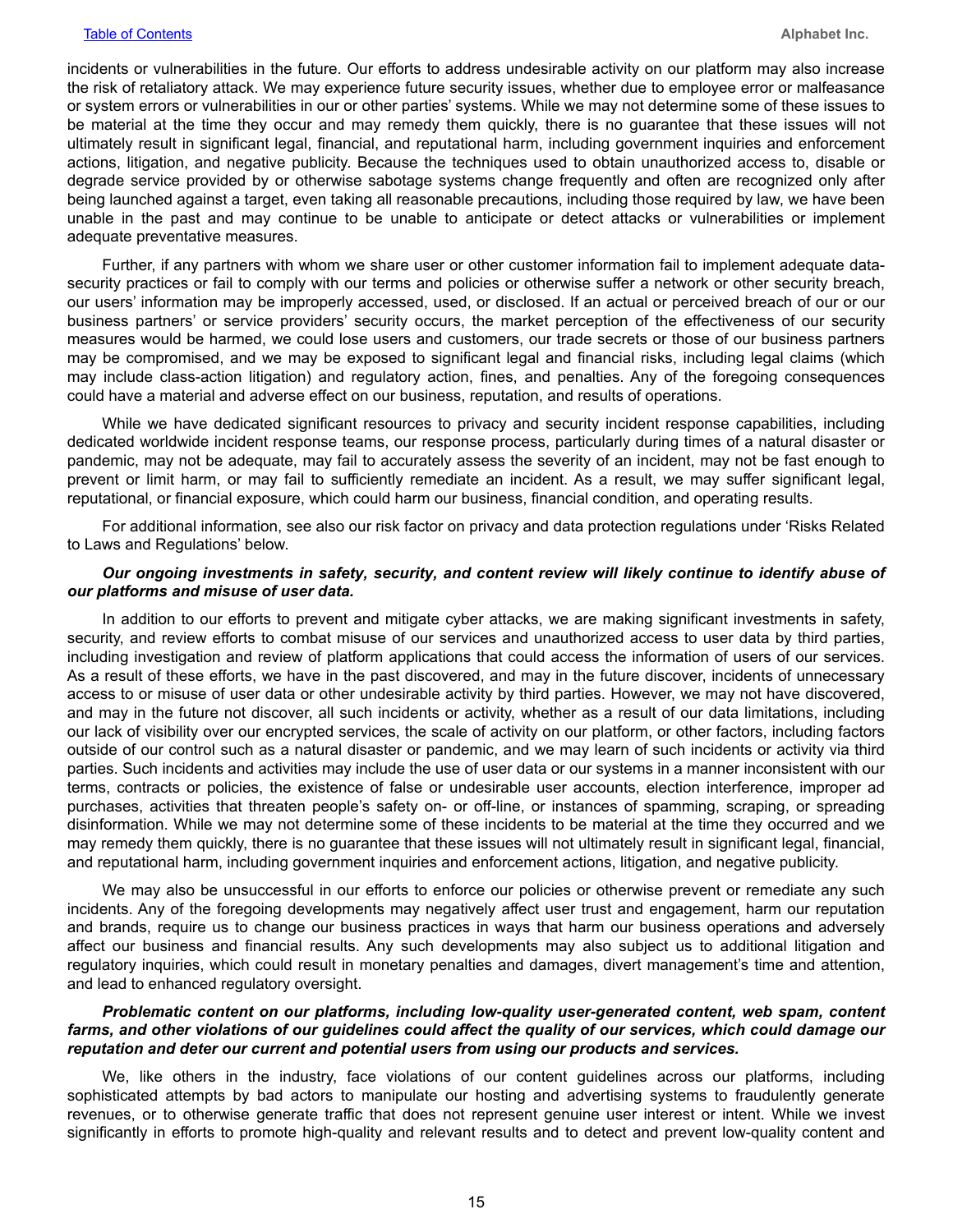invalid traffic, we have been unable and may continue to be unable to adequately detect and prevent all such abuses or promote uniformly high-quality content.

Many websites violate or attempt to violate our guidelines, including by seeking to inappropriately rank higher in search results than our search engine's assessment of their relevance and utility would rank them. Such efforts have affected, and may continue to affect, the quality of content on our platforms and lead them to display false, misleading, or undesirable content. Although English-language web spam in our search results has been reduced, and web spam in most other languages is limited, we expect web spammers will continue to seek inappropriate ways to improve their rankings. We continuously combat web spam in our search results, including through indexing technology that makes it harder for spam-like, less useful web content to rank highly. We also continue to invest in and deploy proprietary technology to detect and prevent web spam on our platforms. We also face other challenges from low-quality and irrelevant content websites, including content farms, which are websites that generate large quantities of low-quality content to help them improve their search rankings. We are continually launching algorithmic changes designed to detect and prevent abuse from low-quality websites. We also face other challenges on our platforms, including violations of our content guidelines involving incidents such as attempted election interference, activities that threaten the safety and/or well-being of our users on- or off-line, and the spreading of misinformation or disinformation.

If we fail to either detect and prevent an increase in problematic content or effectively promote high-quality content, it could hurt our reputation for delivering relevant information or reduce use of our platforms, harming our financial condition or operating results. It may also subject us to litigation and regulatory action, which could result in monetary penalties and damages and divert management's time and attention.

#### *Our business depends on continued and unimpeded access to the Internet by us and our users. Internet access providers may be able to restrict, block, degrade, or charge for access to certain of our products and services, which could lead to additional expenses and the loss of users and advertisers.*

Our products and services depend on the ability of our users to access the Internet, and certain of our products require significant bandwidth to work effectively. Currently, this access is provided by companies that have significant market power in the broadband and internet access marketplace, including incumbent telephone companies, cable companies, mobile communications companies, and government-owned service providers. Some of these providers have taken, or have stated that they may take measures that could degrade, disrupt, or increase the cost of user access to certain of our products by restricting or prohibiting the use of their infrastructure to support or facilitate our offerings, by charging increased fees to us or our users to provide our offerings, or by providing our competitors preferential access. Some jurisdictions have adopted regulations prohibiting certain forms of discrimination by internet access providers; however, substantial uncertainty exists in the U.S. and elsewhere regarding such protections. For example, in 2018 the U.S. Federal Communications Commission repealed net neutrality rules, which could permit internet access providers to restrict, block, degrade, or charge for access to certain of our products and services. In addition, in some jurisdictions, our products and services have been subject to government-initiated restrictions or blockages. These could harm existing key relationships, including with our users, customers, advertisers, and/or content providers, and impair our ability to attract new ones; damage our reputation; and increase costs, thereby negatively affecting our business.

#### **Risks Related to Laws, Regulations, and Policies**

#### *We face increased regulatory scrutiny as well as changes in regulatory conditions, laws, and policies governing a wide range of topics that may negatively affect our business.*

We and other companies in the technology industry face increased regulatory scrutiny, enforcement action, and other proceedings. For instance, the U.S. Department of Justice, joined by a number of state Attorneys General, filed an antitrust complaint against Google on October 20, 2020, alleging that Google violated U.S. antitrust laws relating to Search and Search advertising. Similarly, on December 16, 2020, a number of state Attorneys General filed an antitrust complaint against Google in the U.S. District Court for the Eastern District of Texas, alleging that Google violated U.S. antitrust laws as well as state deceptive trade laws relating to its advertising technology. Various other regulatory agencies in the U.S. and around the world, including competition enforcers, consumer protection agencies, data protection authorities, grand juries, inter-agency consultative groups, and a range of other governmental bodies have and continue to review and in some cases challenge our products and services and their compliance with laws and regulations around the world. We continue to cooperate with these investigations and defend litigation where appropriate. Various laws, regulations, investigations, enforcement lawsuits, and regulatory actions have in the past, and may in the future, result in substantial fines and penalties, injunctive relief, ongoing auditing and monitoring obligations, changes to our products and services, alterations to our business models and operations, and collateral litigation, all of which could harm our business, reputation, financial condition, and operating results.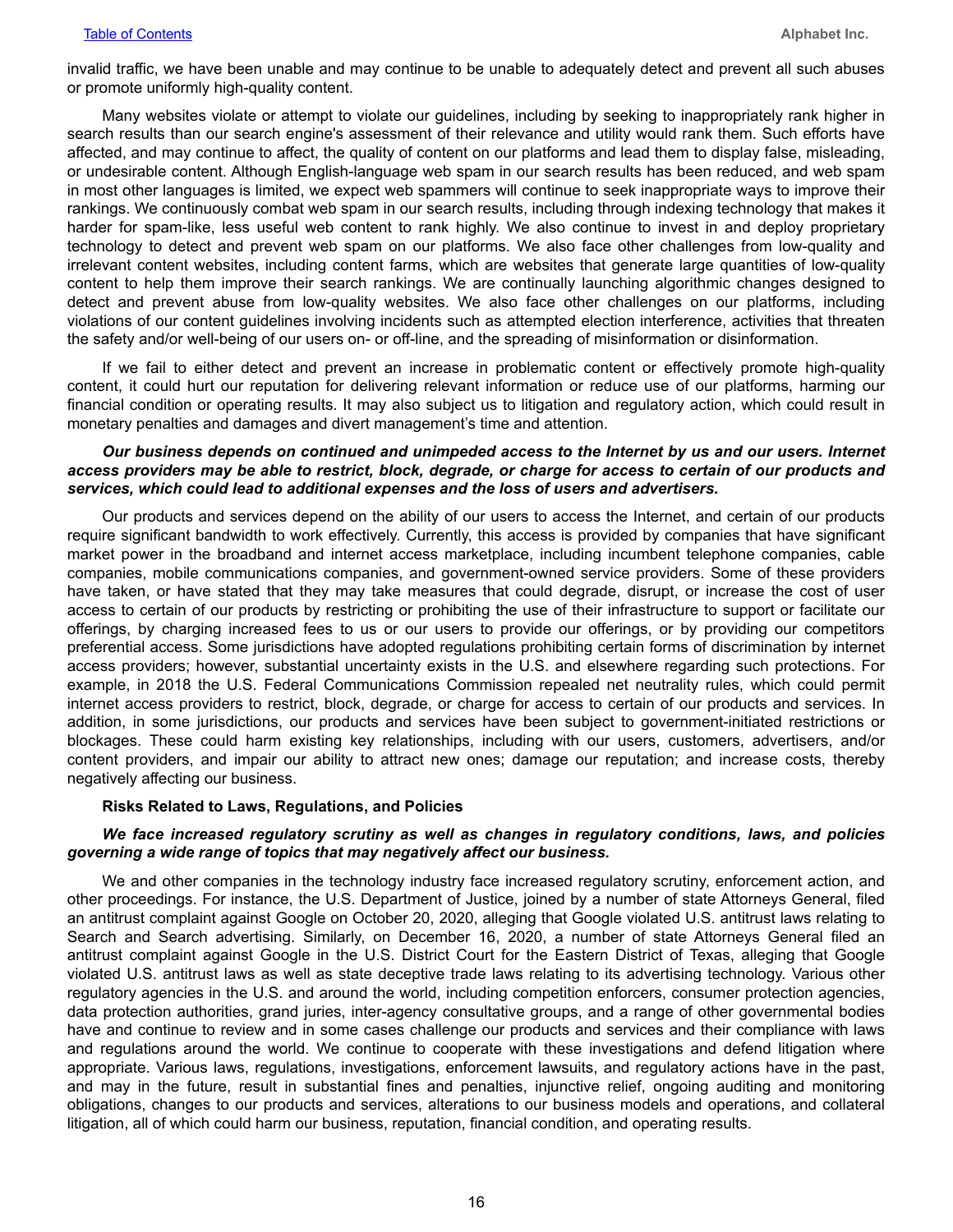Changes in international and local social, political, economic, tax, and regulatory conditions or in laws and policies have in the past, and may in the future, increase our cost of doing business and limit our ability to pursue certain business models, offer products or services in certain jurisdictions, or cause us to change our business practices. We have in the past had to alter or stop offering certain products and services as a result of laws or regulations that made them unfeasible, and new laws or regulations could result in our having to terminate, alter, or withdraw products and services in the future. Additional costs of doing business, new limitations, or changes to our business model or practices could harm our business, reputation, financial condition, and operating results.

We are subject to regulations, laws, and policies that govern a wide range of topics, including those related to matters beyond our core products and services. For instance, new regulations, laws, policies, and international accords relating to environmental and social matters, including sustainability, climate change, human capital, and diversity, are being developed and formalized in Europe, the U.S., and elsewhere, which may entail specific, targetdriven frameworks and/or disclosure requirements. We have implemented robust environmental and social programs, adopted reporting frameworks and principles, and announced a number of goals and initiatives, including those related to environmental sustainability and diversity. The implementation of these goals and initiatives may require considerable investments, and our goals, with all of their contingencies, dependencies, and in certain cases, reliance on third-party verification and/or performance, are complex and ambitious, and we cannot guarantee that we will achieve them.

Additionally, there can be no assurance that our current programs, reporting frameworks, and principles will be in compliance with any new environmental and social laws and regulations that may be promulgated in the U.S. and elsewhere, and the costs of changing any of our current practices to comply with any new legal and regulatory requirements in the U.S. and elsewhere may be substantial. Furthermore, industry and market practices may further develop to become even more robust than what is required under any new laws and regulations, and we may have to expend significant efforts and resources to keep up with market trends and stay competitive among our peers.

#### *A variety of new and existing laws and/or interpretations could harm our business.*

We are subject to numerous U.S. and foreign laws and regulations covering a wide variety of subject matters. New laws and regulations, or new interpretations or applications of existing laws and regulations in a manner inconsistent with our practices, have made, and may continue to make, our products and services less useful, limit our ability to pursue certain business models or offer certain products and services in certain jurisdictions, require us to incur substantial costs, expose us to civil or criminal liability, or cause us to change our business practices. These laws and regulations are evolving and involve matters central to our business, including, among others:

- Laws and regulations around the world focused on large technology platforms, including the Digital Markets Act in the European Union and proposed antitrust legislation on self-preferencing and mergers and acquisitions in the U.S., which may limit certain business practices, and in some cases, create the risk of significant penalties.
- Privacy laws, such as the GDPR, CCPA, CPRA, Virginia CDPA, and ColoPA (as defined and discussed further below).
- Data protection laws passed by many states within the U.S. and by certain countries regarding notification to data subjects and/or regulators when there is a security breach of personal data.
- Consumer protection laws, including EU's New Deal for Consumers, which could result in monetary penalties and create a range of new compliance obligations.
- New laws further restricting the collection, processing and/or sharing of advertising-related data. Copyright or similar laws around the world, including the EU Directive on Copyright in the Digital Single Market (EUCD) and EU member state transpositions. These and similar laws that have been adopted or proposed introduce new licensing regimes that could affect our ability to operate. The EUCD and similar laws could also increase the liability of some content-sharing services with respect to content uploaded by their users. Some of these laws, as well as follow-on administrative or judicial actions, have also created or may create a new property right in news publications that limits the ability of some online services to link to, interact with, or present such content. They may also require individual or collective compensation negotiations with news agencies and publishers for the use of such content, which may result in payment obligations that significantly exceed the value that such content provides to Google and its users, potentially harming our services, commercial operations, and business results.
- Data localization laws, which generally mandate that certain types of data collected in a particular country be stored and/or processed within that country.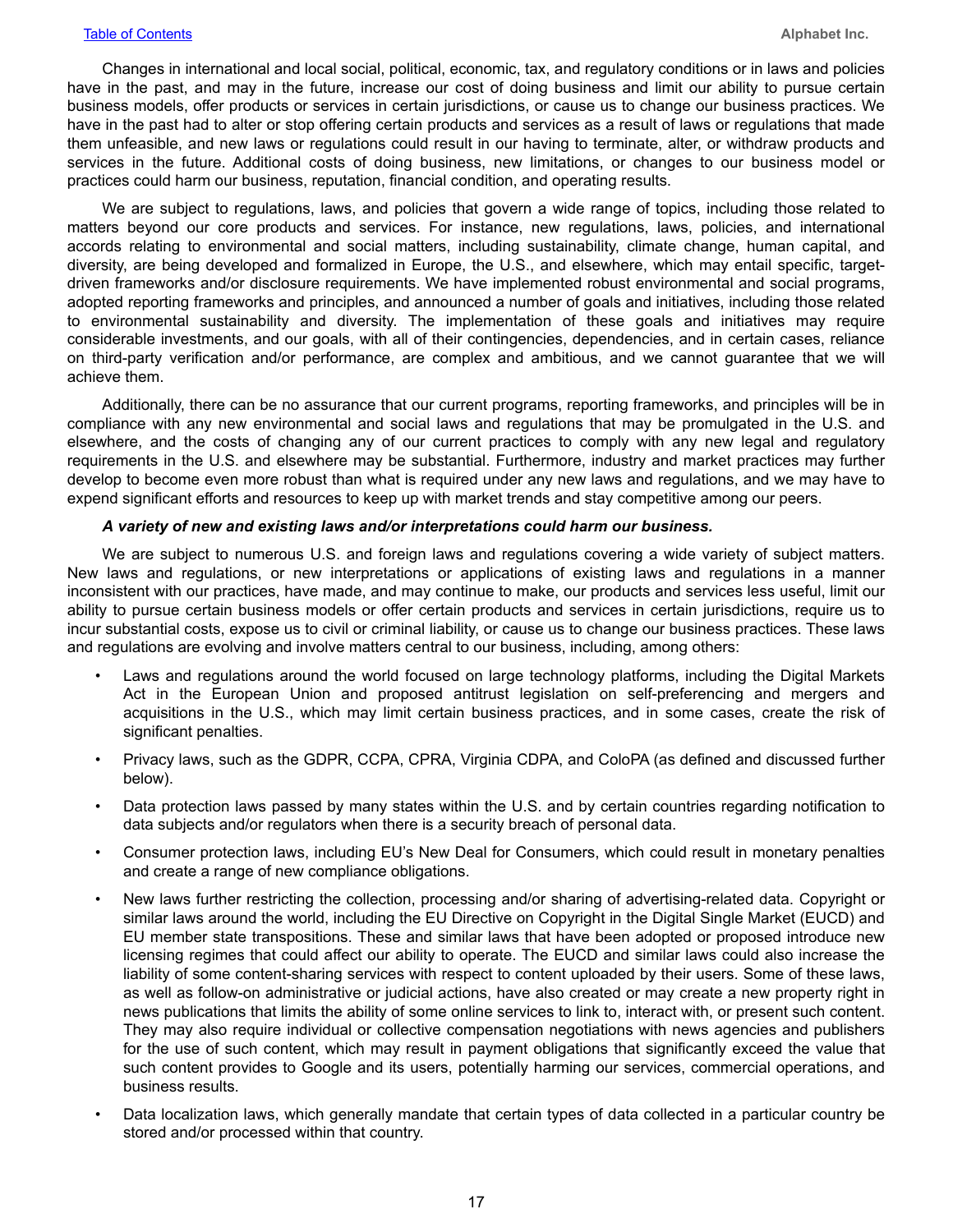- Various U.S. and international laws that govern the distribution of certain materials to children and regulate the ability of online services to collect information from minors, including the Children's Online Privacy Protection Act of 1998 and the United Kingdom's Age-Appropriate Design Code.
- Various laws with regard to content moderation and removal, and related disclosure obligations, such as the Network Enforcement Act in Germany and the European Union's pending Digital Services Act, which may affect our businesses and operations and may subject us to significant fines if such laws are interpreted and applied in a manner inconsistent with our practices or when we may not proactively discover such content due to the scale of third-party content and the limitations of existing technologies. Other countries, including Singapore, Australia, and the United Kingdom, have implemented or are considering similar legislation imposing penalties for failure to remove certain types of content.
- Various legislative, litigation, and regulatory activity regarding our Google Play billing policies and business model, which could result in monetary penalties, damages and/or prohibition.
- Various legislative and regulatory activity requiring disclosure of information about the operation of our services and algorithms, which may make it easier for websites to artificially promote low-quality, deceptive, or harmful content on services like Google Search and YouTube, potentially harming the quality of our services.

In addition, the applicability and scope of these laws, as interpreted by the courts, remain uncertain and could harm our business. For example:

- We rely on statutory safe harbors, as set forth in the Digital Millennium Copyright Act and Section 230 of the Communications Decency Act in the U.S. and the E-Commerce Directive in Europe, against liability for various linking, caching, and hosting activities. Any legislation or court rulings affecting these safe harbors may adversely affect us. There are legislative proposals in both the U.S. and EU that could reduce our safe harbor protection.
- Court decisions such as the judgment of the Court of Justice of the European Union (CJEU) on May 13, 2014 on the 'right to be forgotten,' which allows individuals to demand that Google remove search results about them in certain instances, may limit the content we can show to our users and impose significant operational burdens.

The introduction of new businesses, products, services, and technologies, our activities in certain jurisdictions, or other actions we take have subjected us, and will likely continue to subject us, to additional laws and regulations. Our investment in a variety of new fields, such as healthcare and payment services, has expanded, and will continue to expand, the scope of regulations that apply to our business. The costs of compliance with these laws and regulations are high and are likely to increase in the future. Any failure on our part to comply with laws and regulations can result in negative publicity and diversion of management time and effort and may subject us to significant liabilities and other penalties.

#### *We are subject to claims, suits, government investigations, other proceedings, and consent decrees that may harm our business, financial condition, and operating results.*

We are subject to claims, suits, government investigations, other proceedings, and consent decrees involving competition, intellectual property, data privacy and security, consumer protection, tax, labor and employment, commercial disputes, content generated by our users, goods and services offered by advertisers or publishers using our platforms, and other matters. Due to our manufacturing and sale of an expanded suite of products and services, including hardware as well as Google Cloud offerings, we also are subject to a variety of claims including product warranty, product liability, and consumer protection claims related to product defects, among other litigation. We may also be subject to claims involving health and safety, hazardous materials usage, other environmental effects, or service disruptions or failures.

Any of these types of legal proceedings can have an adverse effect on us because of legal costs, diversion of management resources, negative publicity and other factors. Determining reserves for our pending litigation is a complex, fact-intensive process that requires significant judgment. The resolution of one or more such proceedings has resulted in, and may in the future result in, additional substantial fines, penalties, injunctions, and other sanctions that could harm our business, financial condition, and operating results.

#### *We may be subject to legal liability associated with providing online services or content.*

Our products and services let users exchange information, advertise products and services, conduct business, and engage in various online activities. We also place advertisements displayed on other companies' websites, and we offer third-party products, services, and/or content. The law relating to the liability of online service providers for others' activities on their services is still somewhat unsettled around the world. Claims have been brought against us, and we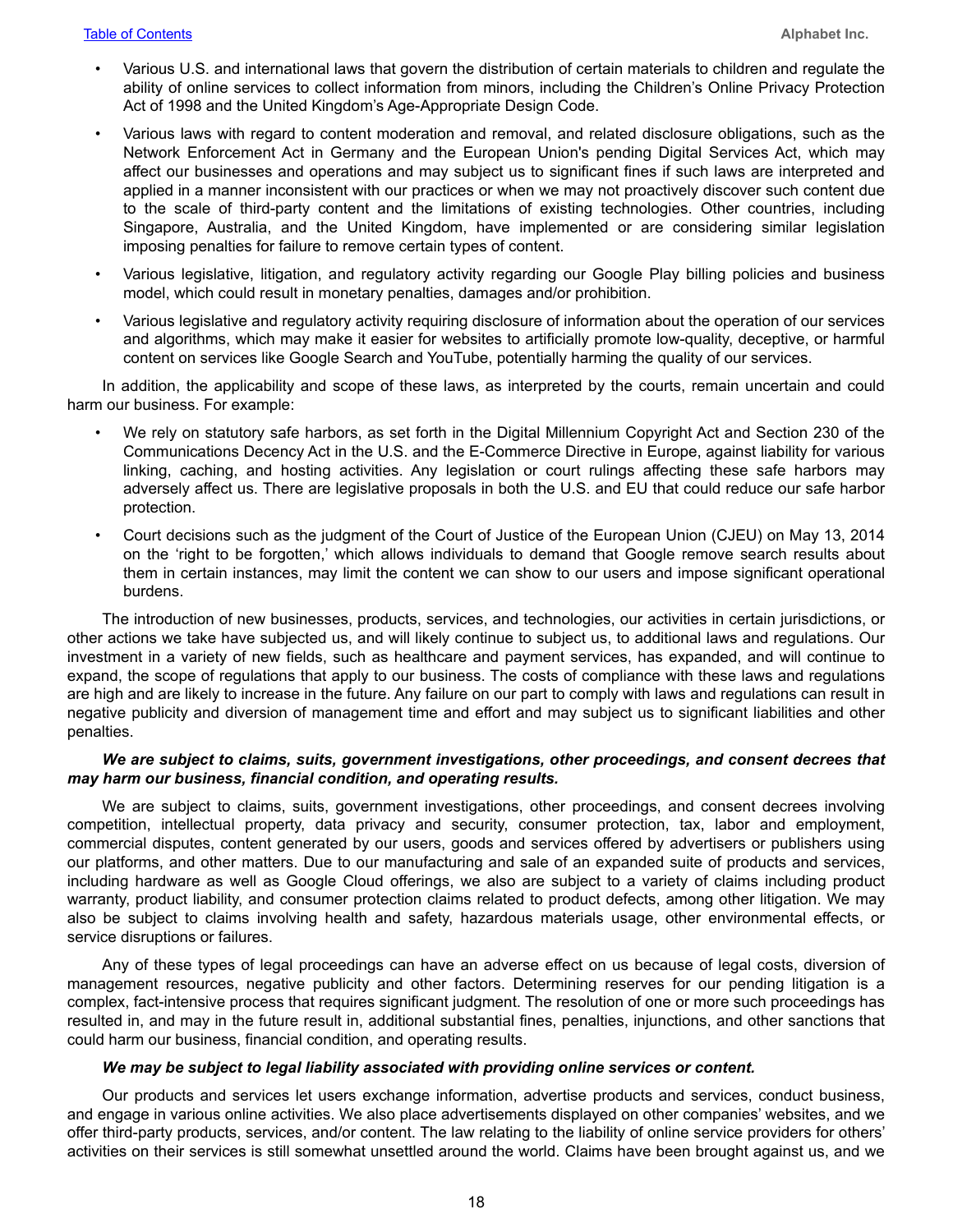expect will continue to be brought against us, for defamation, negligence, breaches of contract, copyright and trademark infringement, unfair competition, unlawful activity, torts, fraud, or other legal theories based on the nature and content of information available on or via our services.

We may be subject to claims by virtue of our involvement in hosting, transmitting, marketing, branding, or providing access to content created by third parties. Defense of such actions could be costly and involve significant time and attention of our management and other resources, may result in monetary liabilities or penalties, and may require us to change our business in an adverse manner.

#### *Privacy and data protection regulations are complex and rapidly evolving areas. Any failure or alleged failure to comply with these laws could harm our business, reputation, financial condition, and operating results.*

Authorities around the world have adopted and are considering a number of legislative and regulatory proposals concerning data protection and limits on encryption of user data. Adverse legal rulings, legislation, or regulation have resulted in, and may continue to result in, fines and orders requiring that we change our data practices, which could have an adverse effect on our ability to provide services, harming our business operations. Complying with these evolving laws could result in substantial costs and harm the quality of our products and services, negatively affecting our business, and may be particularly challenging during certain times, such as a natural disaster or pandemic. Amongst others, we are and will be subject to the following laws and regulations:

- The General Data Protection Regulation (GDPR), which applies to all of our activities conducted from an establishment in the EU or related to products and services that we offer to EU users or customers, or the monitoring of their behavior in the EU. Ensuring compliance with the range of obligations created by the GDPR is an ongoing commitment that involves substantial costs. Despite our efforts, governmental authorities or others have asserted and may continue to assert that our business practices fail to comply with its requirements. If our operations are found to violate the GDPR requirements, we may incur substantial fines, have to change our business practices, and face reputational harm, any of which could have an adverse effect on our business. Serious breaches of the GDPR can result in administrative fines of up to 4% of annual worldwide revenues. Fines of up to 2% of annual worldwide revenues can be levied for other specified violations.
- Various state privacy laws, such as the California Consumer Privacy Act of 2018 (CCPA), which came into effect in January of 2020; the California Privacy Rights Act (CPRA), which will go into effect in 2023; the Virginia Consumer Data Protection Act (Virginia CDPA), which will go into effect in 2023; and the Colorado Privacy Act (ColoPA), which will go into effect in 2023; all of which give new data privacy rights to their respective residents (including, in California, a private right of action in the event of a data breach resulting from our failure to implement and maintain reasonable security procedures and practices) and impose significant obligations on controllers and processors of consumer data.
- SB-327 in California, which regulates the security of data in connection with internet connected devices.

Further, we are subject to evolving laws and regulations that dictate whether, how, and under what circumstances we can transfer, process and/or receive personal data. The EU-U.S. and the Swiss-U.S. Privacy Shield frameworks that previously allowed U.S. companies that self-certify to the U.S. Department of Commerce and publicly commit to comply with specified requirements to import personal data from the EU and Switzerland have been invalidated by the CJEU. The CJEU upheld Standard Contractual Clauses (SCCs) as a valid transfer mechanism, provided they meet certain requirements. On June 4, 2021, the European Commission published new SCCs for this purpose, and we may have to adapt our existing contractual arrangements to meet these new requirements. The validity of data transfer mechanisms remains subject to legal, regulatory, and political developments in both Europe and the U.S., such as recent recommendations from the European Data Protection Board, decisions from supervisory authorities, recent proposals for reform of the data transfer mechanisms for transfers of personal data outside the United Kingdom, and potential invalidation of other data transfer mechanisms, which, together with increased enforcement action from supervisory authorities in relation to cross-border transfers of personal data, could have a significant adverse effect on our ability to process and transfer personal data outside of the European Economic Area and/or the United Kingdom.

These laws and regulations are evolving and subject to interpretation, including developments which create some uncertainty, and compliance obligations could cause us to incur costs or harm the operations of our products and services in ways that harm our business. For example, in the EU, several supervisory authorities have issued new guidance concerning the ePrivacy Directive's requirements regarding the use of cookies and similar technologies, including limitations on the use of data across messaging products and specific requirements for enabling users to accept or reject cookies, and have in some cases brought (and may seek to bring in the future) enforcement action in relation to those requirements. In the U.S., certain types of cookies may be deemed sales of personal information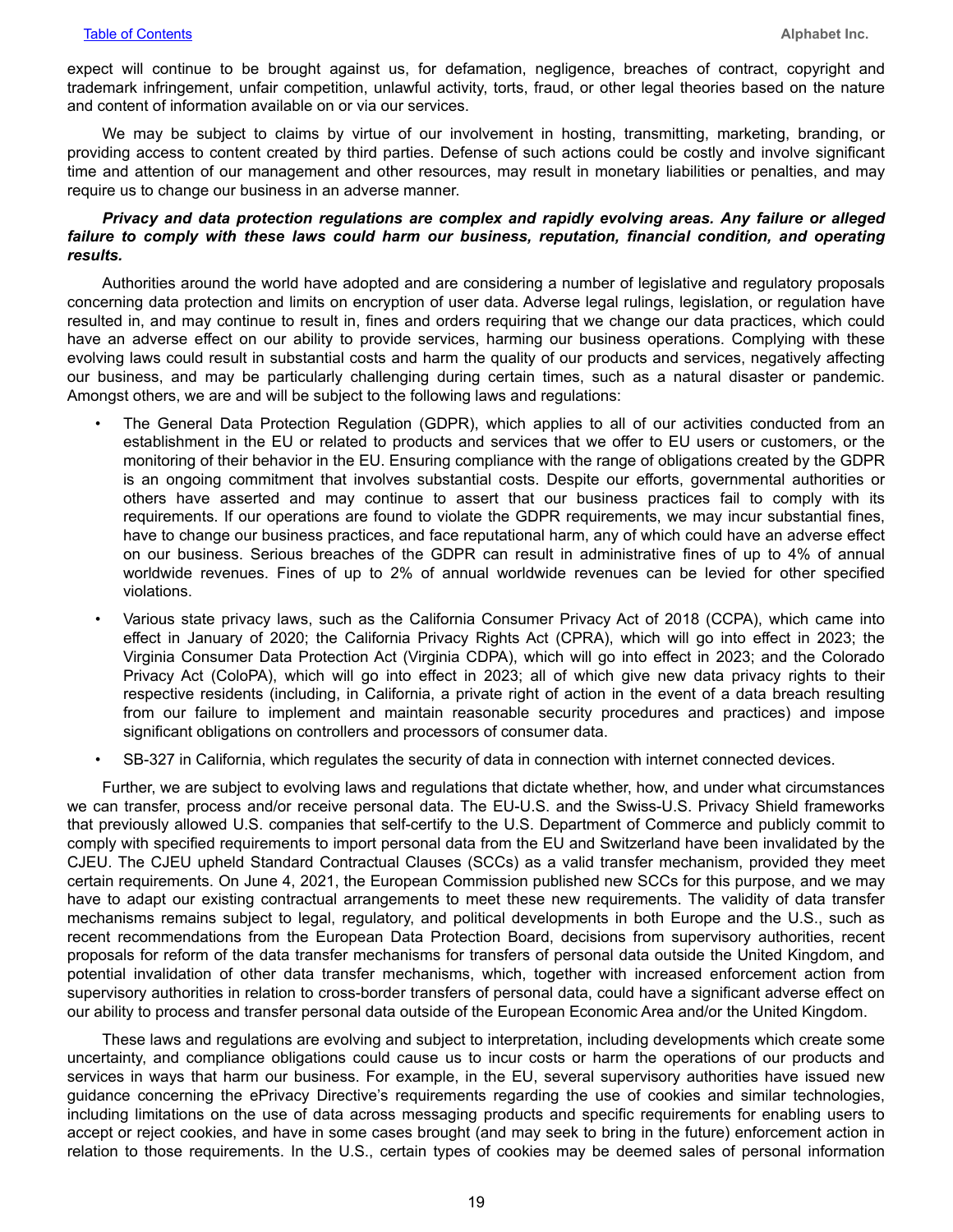within the CCPA and other state laws, such that certain disclosure requirements and limitations apply to the use of such cookies. In addition, some countries are considering or have passed legislation implementing data protection requirements or requiring local storage and processing of data that could increase the cost and complexity of delivering our services and carries the potential of service interruptions in those countries.

#### *We face, and may continue to face, intellectual property and other claims that could be costly to defend, result in significant damage awards or other costs (including indemnification awards), and limit our ability to use certain technologies in the future.*

We, like other internet, technology and media companies, are frequently subject to litigation based on allegations of infringement or other violations of intellectual property rights. In addition, patent-holding companies may frequently seek to generate income from patents they have obtained by bringing claims against us. As we have grown, the number of intellectual property claims against us has increased and may continue to increase as we develop new products, services, and technologies.

We have had patent, copyright, trade secret, and trademark infringement lawsuits filed against us claiming that certain of our products, services, and technologies infringe the intellectual property rights of others. Other parties have also sought broad injunctive relief against us by filing claims in U.S. and international courts and the U.S. International Trade Commission (ITC) for exclusion and cease-and-desist orders, which could limit our ability to sell our products or services in the U.S. or elsewhere if our products or services or those of our customers or suppliers are found to infringe the intellectual property subject to the claims. Adverse results in any of these lawsuits may include awards of monetary damages, costly royalty or licensing agreements (if licenses are available at all), or orders preventing us from offering certain features, functionalities, products, or services. They may also cause us to change our business practices and require development of non-infringing products, services, or technologies, which could result in a loss of revenues for us and otherwise harm our business.

Many of our agreements with our customers and partners, including certain suppliers, require us to defend against certain intellectual property infringement claims and in some cases indemnify them for certain intellectual property infringement claims against them, which could result in increased costs for defending such claims or significant damages if there were an adverse ruling in any such claims. Such customers and partners may also discontinue the use of our products, services, and technologies, as a result of injunctions or otherwise, which could result in loss of revenues and adversely affect our business. Moreover, intellectual property indemnities provided to us by our suppliers, when obtainable, may not cover all damages and losses suffered by us and our customers arising from intellectual property infringement claims. Furthermore, in connection with our divestitures, we have agreed, and may in the future agree, to provide indemnification for certain potential liabilities, including those associated with intellectual property claims. Regardless of their merits, intellectual property claims are often time consuming and expensive to litigate or settle. To the extent such claims are successful, they may harm our business, including our product and service offerings, financial condition, or operating results.

#### **Risks Related to Ownership of our Stock**

#### *We cannot guarantee that any share repurchase program will be fully consummated or will enhance longterm stockholder value, and share repurchases could increase the volatility of our stock prices and could diminish our cash reserves.*

We engage in share repurchases of our Class A and Class C stock from time to time in accordance with authorizations from the Board of Directors of Alphabet. Our repurchase program does not have an expiration date and does not obligate Alphabet to repurchase any specific dollar amount or to acquire any specific number of shares. Further, our share repurchases could affect our share trading prices, increase their volatility, reduce our cash reserves and may be suspended or terminated at any time, which may result in a decrease in the trading prices of our stock.

#### *The concentration of our stock ownership limits our stockholders' ability to influence corporate matters.*

Our Class B stock has 10 votes per share, our Class A stock has one vote per share, and our Class C stock has no voting rights. As of December 31, 2021, Larry Page and Sergey Brin beneficially owned approximately 85.9% of our outstanding Class B stock, which represented approximately 51.4% of the voting power of our outstanding common stock. Through their stock ownership, Larry and Sergey have significant influence over all matters requiring stockholder approval, including the election of directors and significant corporate transactions, such as a merger or other sale of our company or our assets, for the foreseeable future. In addition, because our Class C stock carries no voting rights (except as required by applicable law), the issuance of the Class C stock, including in future stock-based acquisition transactions and to fund employee equity incentive programs, could continue Larry and Sergey's current relative voting power and their ability to elect all of our directors and to determine the outcome of most matters submitted to a vote of our stockholders. The share repurchases made pursuant to our repurchase program may also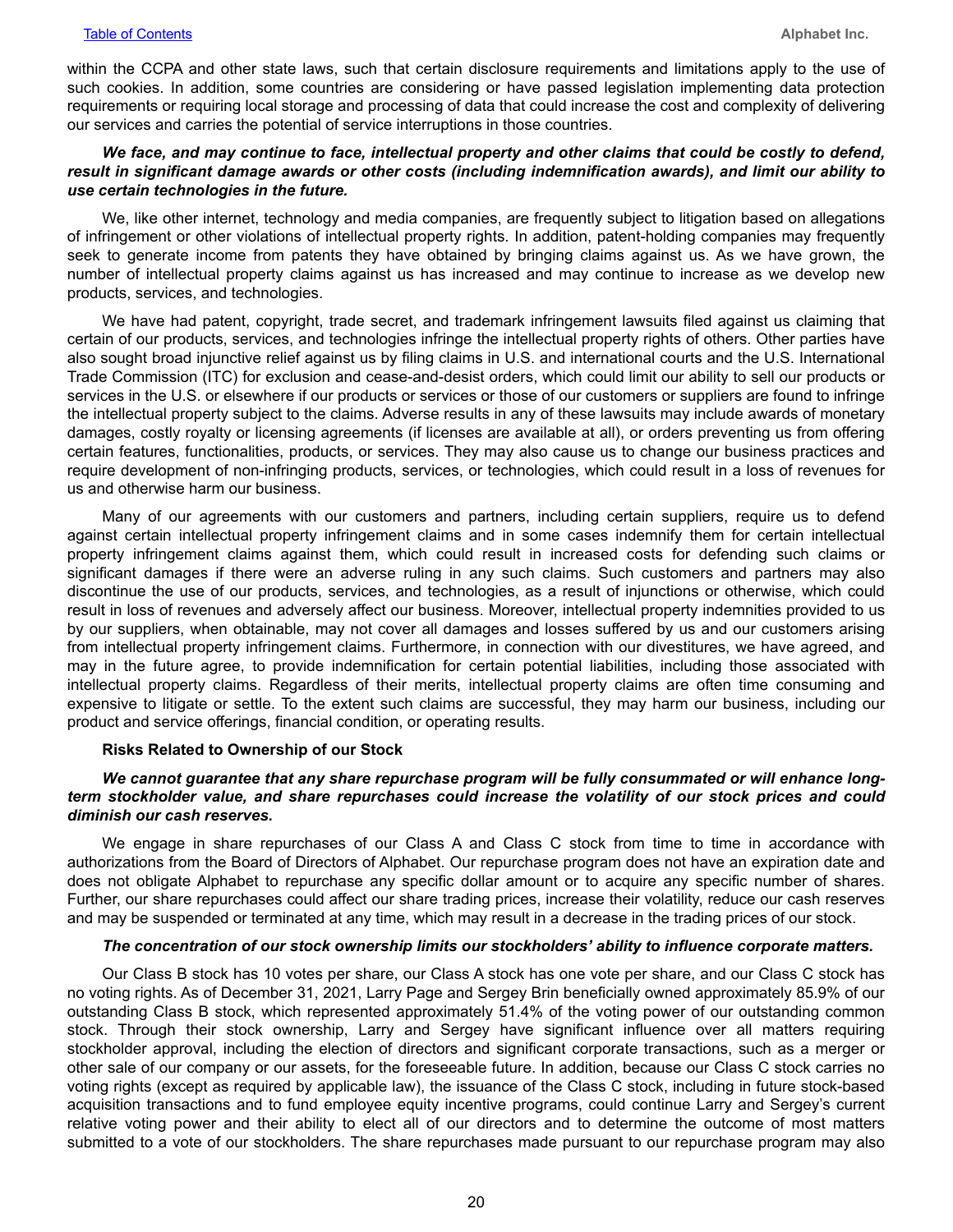affect Larry and Sergey's relative voting power. This concentrated control limits or severely restricts other stockholders' ability to influence corporate matters and we may take actions that some of our stockholders do not view as beneficial, which could reduce the market price of our Class A stock and our Class C stock.

#### *Provisions in our charter documents and under Delaware law could discourage a takeover that stockholders may consider favorable.*

Provisions in Alphabet's certificate of incorporation and bylaws may have the effect of delaying or preventing a change of control or changes in our management. These provisions include the following:

- Our certificate of incorporation provides for a tri-class capital stock structure. As a result of this structure, Larry and Sergey have significant influence over all matters requiring stockholder approval. This concentrated control could discourage others from initiating any potential merger, takeover, or other change of control transaction that other stockholders may view as beneficial.
- Our Board of Directors has the right to elect directors to fill a vacancy created by the expansion of the Board of Directors or the resignation, death, or removal of a director.
- Our stockholders may not act by written consent, which makes it difficult to take certain actions without holding a stockholders' meeting.
- Our certificate of incorporation prohibits cumulative voting in the election of directors. This limits the ability of minority stockholders to elect director candidates.
- Stockholders must provide advance notice to nominate individuals for election to the Board of Directors or to propose matters that can be acted upon at a stockholders' meeting. These provisions may discourage or deter a potential acquirer from conducting a solicitation of proxies to elect the acquirer's own slate of directors or otherwise attempting to obtain control of our company.
- Our Board of Directors may issue, without stockholder approval, shares of undesignated preferred stock, which makes it possible for our Board of Directors to issue preferred stock with voting or other rights or preferences that could impede the success of any attempt to acquire us.

As a Delaware corporation, we are also subject to certain Delaware anti-takeover provisions. Under Delaware law, a corporation may not engage in a business combination with any holder of 15% or more of its outstanding voting stock unless the holder has held the stock for three years or, among other things, the Board of Directors has approved the transaction. Our Board of Directors could rely on Delaware law to prevent or delay an acquisition of us.

#### **General Risks**

#### *The continuing effects of COVID-19 are highly unpredictable and could be significant, and may have an adverse effect on our business, operations and our future financial performance.*

Since COVID-19 was declared a global pandemic by the World Health Organization, our business, operations and financial performance have been, and may continue to be, affected by the macroeconomic impacts resulting from the efforts to control the spread of COVID-19. As a result of the scale of the ongoing pandemic, including the introduction of new variants of COVID-19 and vaccination and other efforts to control the spread, our revenue growth rate and expenses as a percentage of our revenues in future periods may differ significantly from our historical rates, and our future operating results may fall below expectations. Additionally, we may experience a significant and prolonged shift in user behavior such as a shift in interests to less commercial topics.

As a result of the pandemic, our workforce shifted to operating in a primarily remote working environment, which continues to create inherent productivity, connectivity, and oversight challenges. The effects of the ongoing pandemic are dynamic and uneven. As we prepare to return our workforce in more locations back to the office, we may experience increased costs and/or disruption as we experiment with hybrid work models, in addition to potential effects on our ability to operate effectively and maintain our corporate culture.

#### *Our operating results may fluctuate, which makes our results difficult to predict and could cause our results to fall short of expectations.*

Our operating results have fluctuated, and may in the future fluctuate, as a result of a number of factors, many outside of our control, including the cyclicality and seasonality in our business and geopolitical events. As a result, comparing our operating results (including our expenses as a percentage of our revenues) on a period-to-period basis may not be meaningful, and our past results should not be relied on as an indication of our future performance. Consequently, our operating results in future quarters may fall below expectations.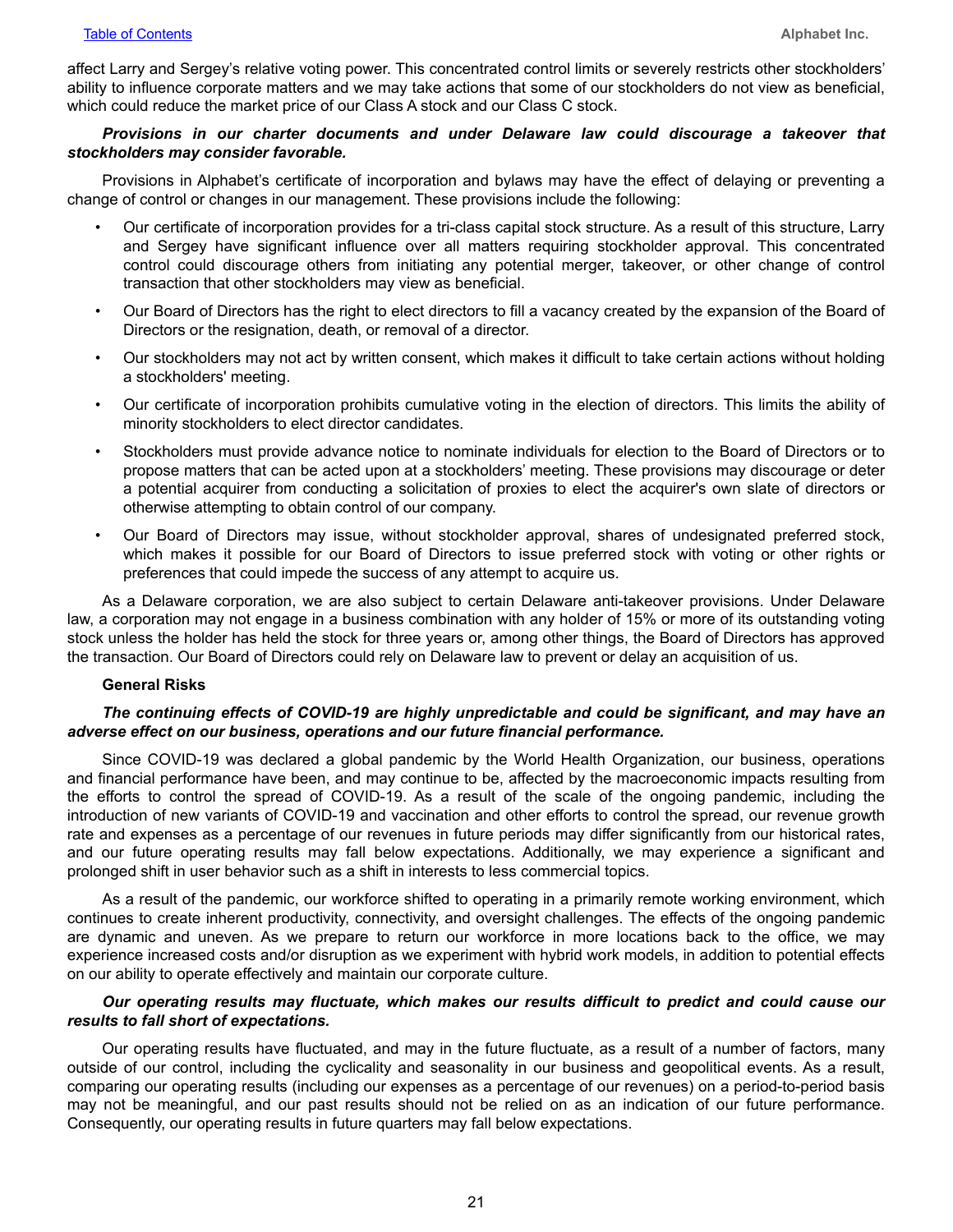#### *Acquisitions, joint ventures, investments, and divestitures could result in operating difficulties, dilution, and other consequences that may harm our business, financial condition, and operating results.*

Acquisitions, joint ventures, investments and divestitures are important elements of our overall corporate strategy and use of capital, and these transactions could be material to our financial condition and operating results. We expect to continue to evaluate and enter into discussions regarding a wide array of such potential strategic transactions, which could create unforeseen operating difficulties and expenditures. Some of the areas where we face risks include:

- diversion of management time and focus from operating our business to challenges related to acquisitions and other strategic transactions;
- failure to obtain required approvals on a timely basis, if at all, from governmental authorities, or conditions placed upon approval that could, among other things, delay or prevent us from completing a transaction, or otherwise restrict our ability to realize the expected financial or strategic goals of a transaction;
- failure to successfully integrate and further develop the acquired business or technology;
- implementation or remediation of controls, procedures, and policies at the acquired company;
- integration of the acquired company's accounting, human resource (including cultural integration and retention of employees), and other administrative systems, and coordination of product, engineering, and sales and marketing functions;
- transition of operations, users, and customers onto our existing platforms;
- in the case of foreign acquisitions, the need to integrate operations across different cultures and languages and to address the particular economic, currency, political, and regulatory risks associated with specific countries;
- liability for activities of the acquired company before the acquisition, including patent and trademark infringement claims, data privacy and security issues, violations of laws, commercial disputes, tax liabilities, warranty claims, product liabilities, and other known and unknown liabilities; and
- litigation or other claims in connection with the acquired company, including claims from terminated employees, customers, former stockholders, or other third parties.

Our failure to address these risks or other problems encountered in connection with our past or future acquisitions and other strategic transactions could cause us to fail to realize their anticipated benefits, incur unanticipated liabilities, and harm our business generally.

Our acquisitions and other strategic transactions could also result in dilutive issuances of our equity securities, the incurrence of debt, contingent liabilities, or amortization expenses, or impairment of goodwill and/or purchased longlived assets, and restructuring charges, any of which could harm our financial condition or operating results. Also, the anticipated benefits or value of our acquisitions and other strategic transactions may not materialize. In connection with our divestitures, we have agreed, and may in the future agree, to provide indemnification for certain potential liabilities, which may harm our financial condition or operating results.

#### *If we were to lose the services of key personnel, we may not be able to execute our business strategy.*

Our future success depends in large part upon the continued service of key members of our senior management team. For instance, Sundar Pichai is critical to the overall management of Alphabet and its subsidiaries and plays an important role in the development of our technology, maintaining our culture, and setting our strategic direction. All of our executive officers and key employees are at-will employees, and we do not maintain any key-person life insurance policies. The loss of key personnel could seriously harm our business.

#### *We rely on highly skilled personnel and, if we are unable to retain or motivate key personnel, hire qualified personnel, or maintain our corporate culture, we may not be able to grow effectively.*

Our performance largely depends on the talents and efforts of highly skilled individuals. Our ability to compete effectively and our future success depends on our continuing to identify, hire, develop, motivate, and retain highly skilled personnel for all areas of our organization. Competition in our industry for qualified employees is intense, and certain of our competitors have directly targeted our employees. In addition, our compensation arrangements, such as our equity award programs, may not always be successful in attracting new employees and retaining and motivating our existing employees. Restrictive immigration policy and regulatory changes may also affect our ability to hire, mobilize, or retain some of our global talent.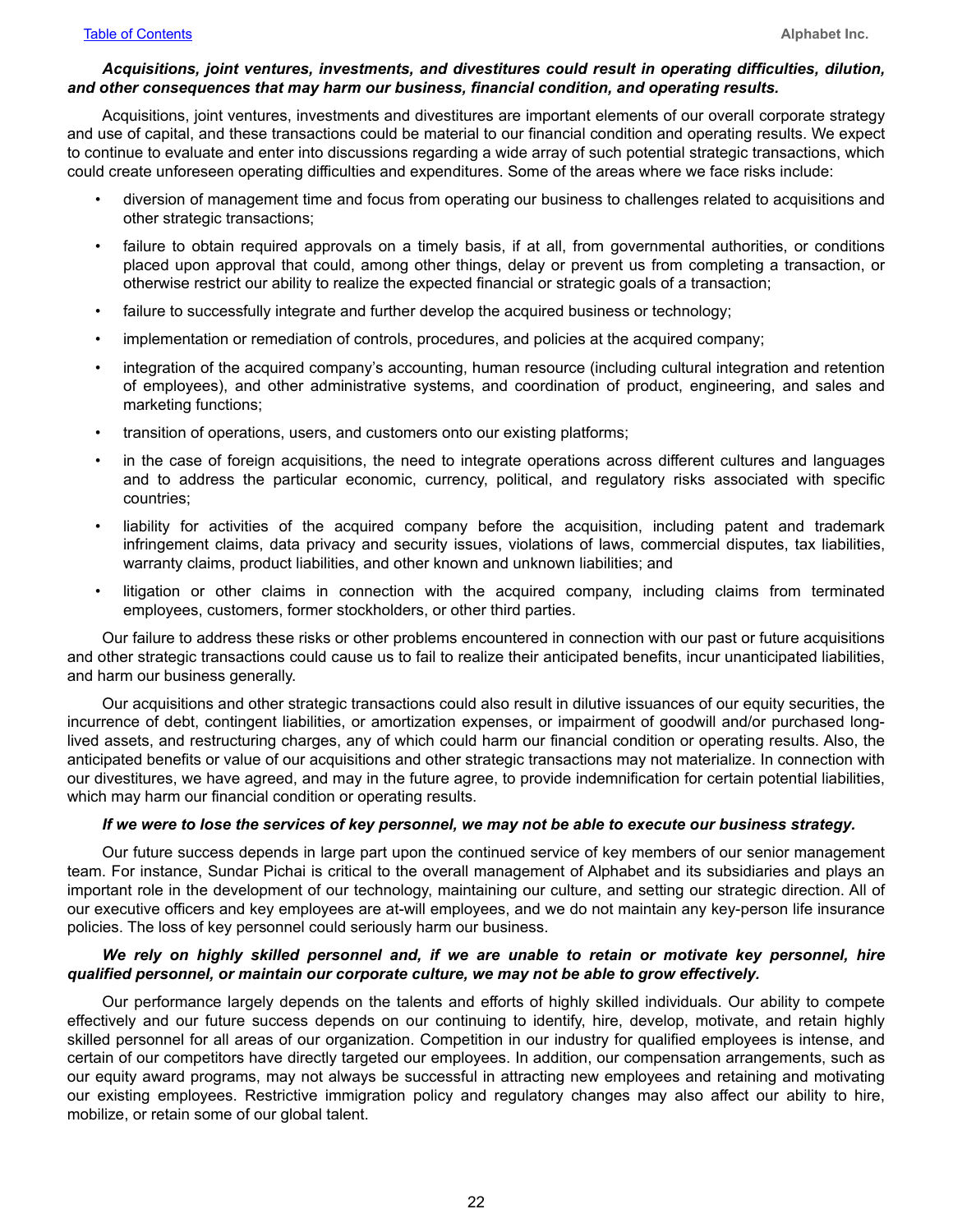In addition, we believe that our corporate culture fosters innovation, creativity, and teamwork. As our organization grows and evolves, we may need to implement more complex organizational management structures or adapt our corporate culture and work environments to ever-changing circumstances, such as during times of a natural disaster or pandemic, and these changes could affect our ability to compete effectively or have an adverse effect on our corporate culture.

#### *We are exposed to fluctuations in the fair values of our investments and, in some instances, our financial statements incorporate valuation methodologies that are subjective in nature resulting in fluctuations over time.*

The fair value of our investments may in the future be, and certain investments have been in the past, negatively affected by liquidity, credit deterioration or losses, performance and financial results of the underlying entities, foreign exchange rates, changes in interest rates, including changes that may result from the implementation of new benchmark rates, the effect of new or changing regulations, the stock market in general, or other factors.

We measure certain of our non-marketable equity and debt securities, certain other instruments including stockbased compensation awards settled in the stock of certain Other Bets, and certain assets and liabilities acquired in a business combination, at fair value on a nonrecurring basis. The determination of fair value involves use of appropriate valuation methods and certain unobservable inputs, requires management judgment and estimation, and may change over time. We adjust the carrying value of our non-marketable equity securities to fair value for observable transactions of identical or similar investments of the same issuer or for impairments. All gains and losses on non-marketable equity securities, are recognized in other income (expense), which increases the volatility of our other income (expense). The unrealized gains and losses we record from fair value remeasurements of our non-marketable equity securities in any particular period may differ significantly from the gains or losses we ultimately experience on such investments.

As a result of these factors, the value or liquidity of our cash equivalents, as well as our marketable and nonmarketable securities could decline and result in a material impairment, which could adversely affect our financial condition and operating results.

#### *We could be subject to changes in tax rates, the adoption of new U.S. or international tax legislation, or exposure to additional tax liabilities.*

Our future income taxes could be negatively affected by earnings being lower than anticipated in jurisdictions that have lower statutory tax rates and higher than anticipated in jurisdictions that have higher statutory tax rates, the net gains and losses recognized by legal entities on certain hedges and related hedged intercompany and other transactions under our foreign exchange risk management program, decreases in our stock price for shares paid as employee compensation, changes in the valuation of our deferred tax assets or liabilities, the application of different provisions of tax laws or changes in tax laws, regulations, or accounting principles (including changes in the interpretation of existing laws), as well as certain discrete items.

In addition, we are subject to regular review and audit by both domestic and foreign tax authorities. As a result, we have received, and may in the future receive, assessments in multiple jurisdictions, including in Europe, on various tax-related assertions, such as transfer-pricing adjustments or permanent-establishment claims. Any adverse outcome of such a review or audit could have a negative effect on our operating results and financial condition and could require us to change our business practices in a manner adverse to our business. It may also subject us to additional litigation and regulatory inquiries, resulting in the diversion of management's time and attention. In addition, the determination of our worldwide provision for income taxes and other tax liabilities requires significant judgment, and there are many transactions and calculations for which the ultimate tax determination is uncertain. Although we believe our estimates are reasonable, the ultimate tax outcome may differ from the amounts recorded in our financial statements and may affect our financial results in the period or periods for which such determination is made.

Furthermore, due to shifting economic and political conditions, tax policies, laws, or rates in various jurisdictions may be subject to significant changes in ways that impair our financial results. Various jurisdictions around the world have enacted or are considering digital services taxes, which could lead to inconsistent and potentially overlapping international tax regimes. The Organization for Economic Cooperation and Development (OECD) continues to advance proposals relating to its initiative for modernizing international tax rules, with the goal of having different countries implement a modernized and aligned international tax framework, but there can be no guarantee that this will occur.

In addition, in response to significant market volatility and disruptions to business operations resulting from the global spread of COVID-19, legislatures and taxing authorities in many jurisdictions in which we operate may propose changes to their tax rules. These changes could include modifications that have temporary effect, and more permanent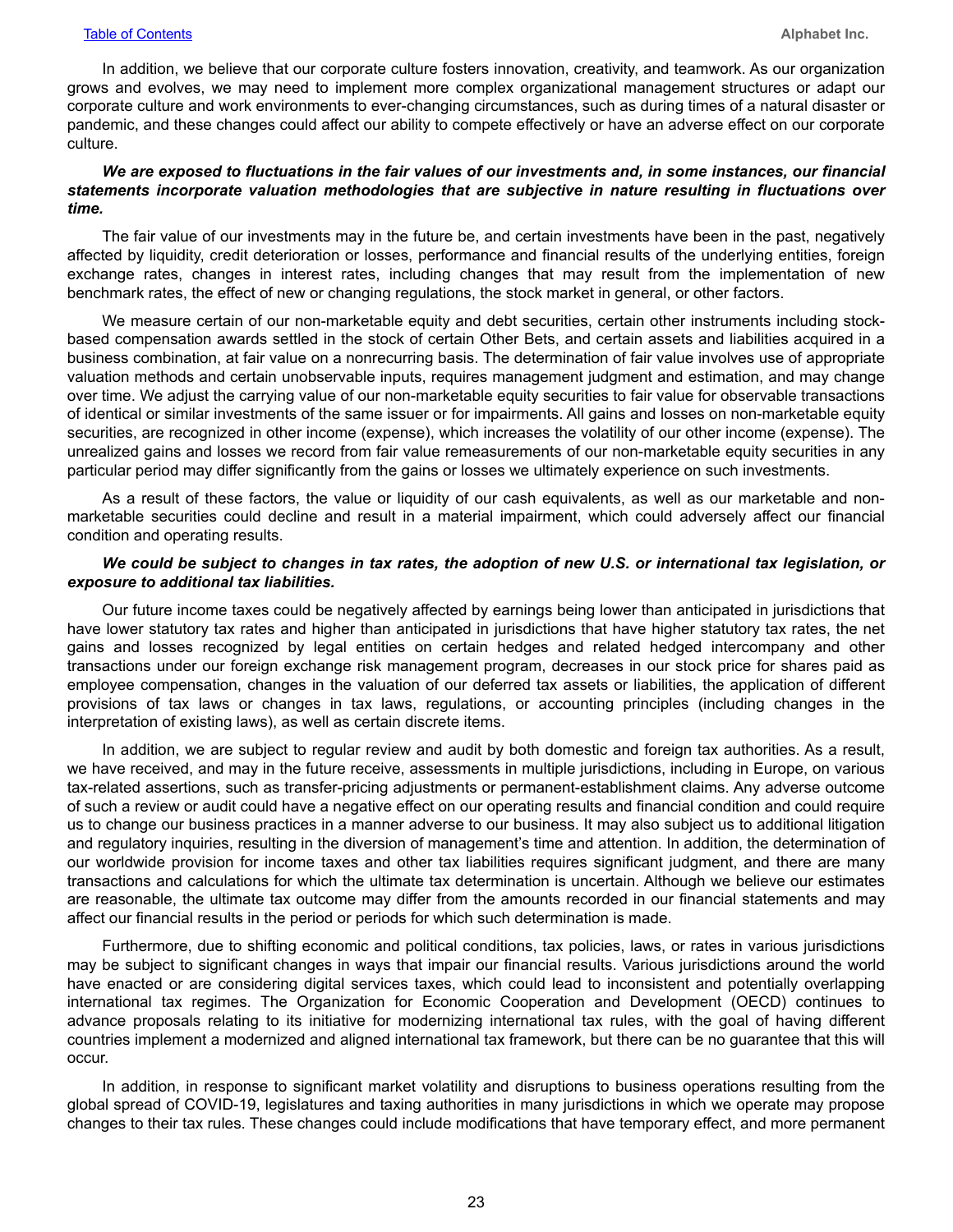<span id="page-24-0"></span>changes. The effect of these potential new rules on us, our long-term tax planning, and our effective tax rate could be material.

#### *The trading price for our Class A stock and non-voting Class C stock may continue to be volatile.*

The trading price of our stock has at times experienced substantial price volatility and may continue to be volatile. In addition to the factors discussed in this report, the trading price of our Class A stock and Class C stock have fluctuated, and may continue to fluctuate widely, in response to various factors, many of which are beyond our control, including, among others, the activities of our peers and changes in broader economic and political conditions around the world. These broad market and industry factors may harm the market price of our Class A stock and our Class C stock, regardless of our actual operating performance.

#### **ITEM 1B. UNRESOLVED STAFF COMMENTS**

Not applicable.

#### **ITEM 2. PROPERTIES**

Our headquarters are located in Mountain View, California. We also own and lease office and building space in the surrounding areas near our headquarters. In addition, we own and lease office/building space and R&D sites around the world, primarily in North America, Europe, South America, and Asia. We own and operate data centers in the U.S., Europe, South America, and Asia. We believe our existing facilities, both owned and leased, are in good condition and suitable for the conduct of our business.

#### **ITEM 3. LEGAL PROCEEDINGS**

For a description of our material pending legal proceedings, see Legal Matters in Note 10 of the Notes to Consolidated Financial Statements included in Part II, Item 8 of this Annual Report on Form 10-K, which is incorporated herein by reference.

#### **ITEM 4. MINE SAFETY DISCLOSURES**

Not applicable.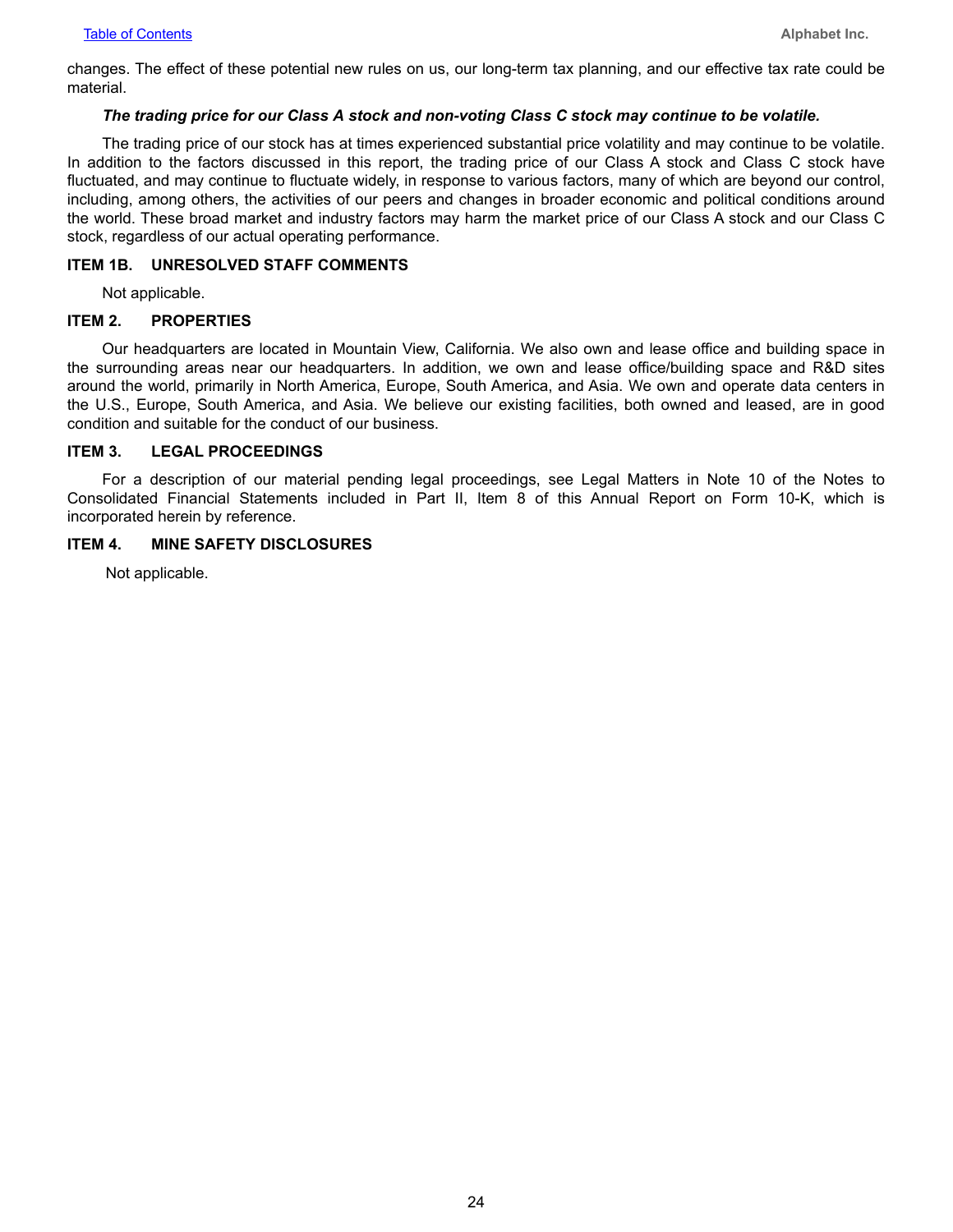#### <span id="page-25-0"></span>**PART II**

#### **ITEM 5. MARKET FOR REGISTRANT'S COMMON EQUITY, RELATED STOCKHOLDER MATTERS AND ISSUER PURCHASES OF EQUITY SECURITIES**

As of October 2, 2015, Alphabet Inc. became the successor issuer of Google Inc. pursuant to Rule 12g-3(a) under the Exchange Act. Our Class A common stock has been listed on the Nasdaq Global Select Market under the symbol "GOOG" since August 19, 2004 and under the symbol "GOOGL" since April 3, 2014. Prior to August 19, 2004, there was no public market for our stock. Our Class B common stock is neither listed nor traded. Our Class C capital stock has been listed on the Nasdaq Global Select Market under the symbol "GOOG" since April 3, 2014.

#### **Holders of Record**

As of December 31, 2021, there were approximately 4,907 and 1,733 stockholders of record of our Class A common stock and Class C capital stock, respectively. Because many of our shares of Class A common stock and Class C capital stock are held by brokers and other institutions on behalf of stockholders, we are unable to estimate the total number of stockholders represented by these record holders. As of December 31, 2021, there were approximately 64 stockholders of record of our Class B common stock.

#### **Dividend Policy**

We have never declared or paid any cash dividend on our common or capital stock. The primary use of capital continues to be to invest for the long-term growth of the business. We regularly evaluate our cash and capital structure, including the size, pace, and form of capital return to stockholders.

#### **Issuer Purchases of Equity Securities**

The following table presents information with respect to Alphabet's repurchases of Class A common stock and Class C capital stock during the quarter ended December 31, 2021:

| Period          | Total Number of<br><b>Class A Shares</b><br>Purchased<br>(in thousands) (1) | <b>Total Number of</b><br><b>Class C Shares</b><br>Purchased<br>(in thousands) (1) | <b>Average Price</b><br>Paid per<br><b>Class A Share</b> | <b>Average Price</b><br>Paid per<br><b>Class C Share</b> | <b>Total Number of</b><br><b>Shares</b><br><b>Purchased as</b><br><b>Part of Publicly</b><br>Announced<br><b>Programs</b><br>(in thousands) $(1)$ | Approximate<br>Dollar Value of<br><b>Shares that May</b><br><b>Yet Be Purchased</b><br>Under the<br>Program<br>(in millions) |
|-----------------|-----------------------------------------------------------------------------|------------------------------------------------------------------------------------|----------------------------------------------------------|----------------------------------------------------------|---------------------------------------------------------------------------------------------------------------------------------------------------|------------------------------------------------------------------------------------------------------------------------------|
| October 1 - 31  | 126                                                                         | 1,445                                                                              | 2,812.76                                                 | \$.<br>2.794.72                                          | 1,571                                                                                                                                             | 26,450<br>- \$                                                                                                               |
| November 1 - 30 | 289                                                                         | 1.393                                                                              | 2,943.97<br>S                                            | \$<br>2,956.73                                           | $1,682$ \$                                                                                                                                        | 21,479                                                                                                                       |
| December 1 - 31 | 250                                                                         | 1,169                                                                              | 2,880.79                                                 | S<br>2,898.56                                            | 1,419                                                                                                                                             | 17,371<br>- \$                                                                                                               |
| Total           | 665                                                                         | 4,007                                                                              |                                                          |                                                          | 4,672                                                                                                                                             |                                                                                                                              |

 $(1)$  The repurchases are being executed from time to time, subject to general business and market conditions and other investment opportunities, through open market purchases or privately negotiated transactions, including through Rule 10b5-1 plans. The repurchase program does not have an expiration date. See Note 11 of the Notes to Consolidated Financial Statements included in Item 8 of this Annual Report on Form 10-K for additional information related to share repurchases.

 $(2)$  Average price paid per share includes costs associated with the repurchases.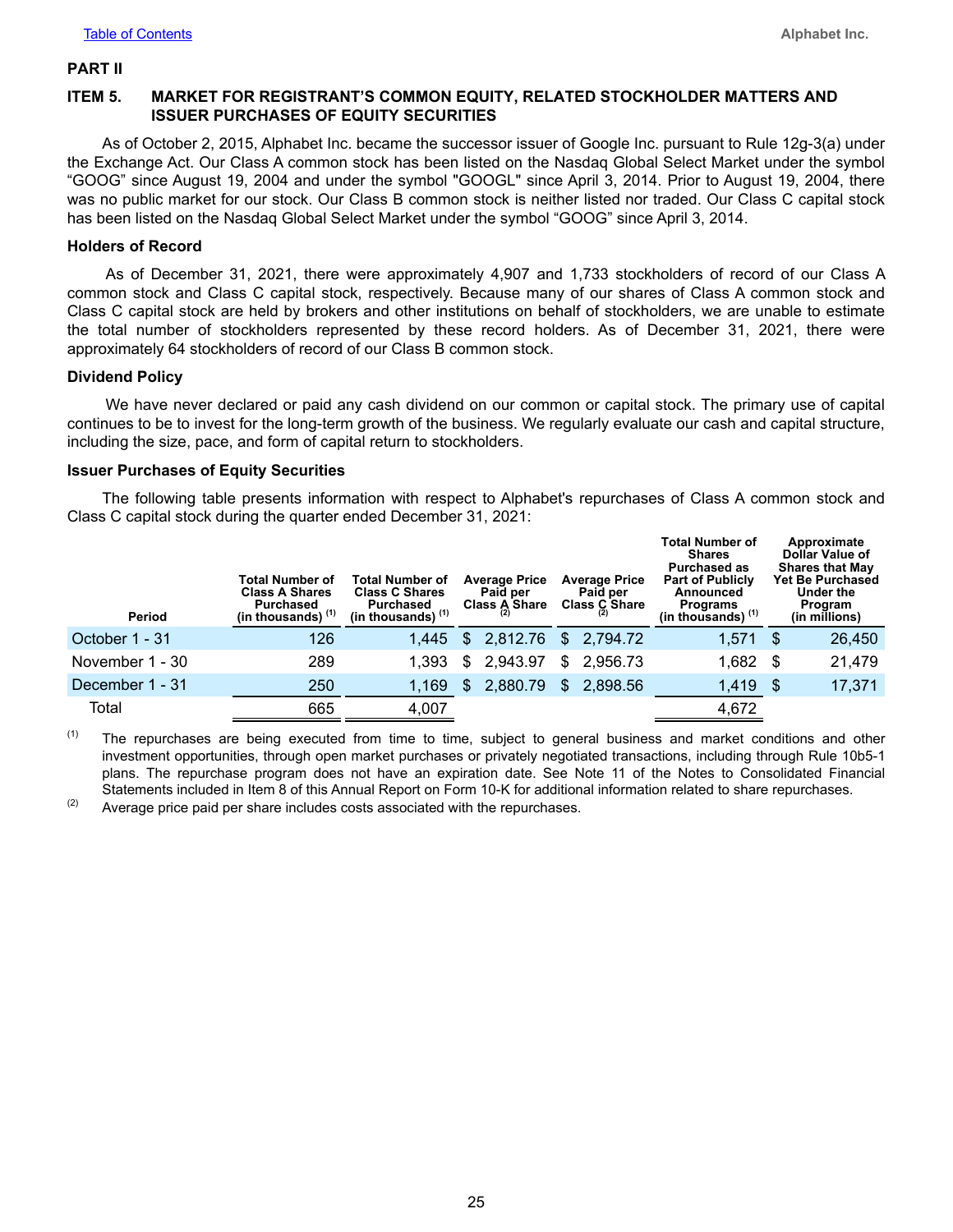#### **Stock Performance Graphs**

The graph below matches Alphabet Inc. Class A's cumulative 5-year total stockholder return on common stock with the cumulative total returns of the S&P 500 index, the NASDAQ Composite index, and the RDG Internet Composite index. The graph tracks the performance of a \$100 investment in our common stock and in each index (with the reinvestment of all dividends) from December 31, 2016 to December 31, 2021. The returns shown are based on historical results and are not intended to suggest future performance.

#### **COMPARISON OF CUMULATIVE 5-YEAR TOTAL RETURN\***

#### **ALPHABET INC. CLASS A COMMON STOCK**

Among Alphabet Inc., the S&P 500 Index, the

NASDAQ Composite Index, and the RDG Internet Composite Index



\*\$100 invested on December 31, 2016 in stock or index, including reinvestment of dividends. Fiscal year ending December 31. Copyright $^\copyright$  2022 S&P, a division of The McGraw-Hill Companies Inc. All rights reserved.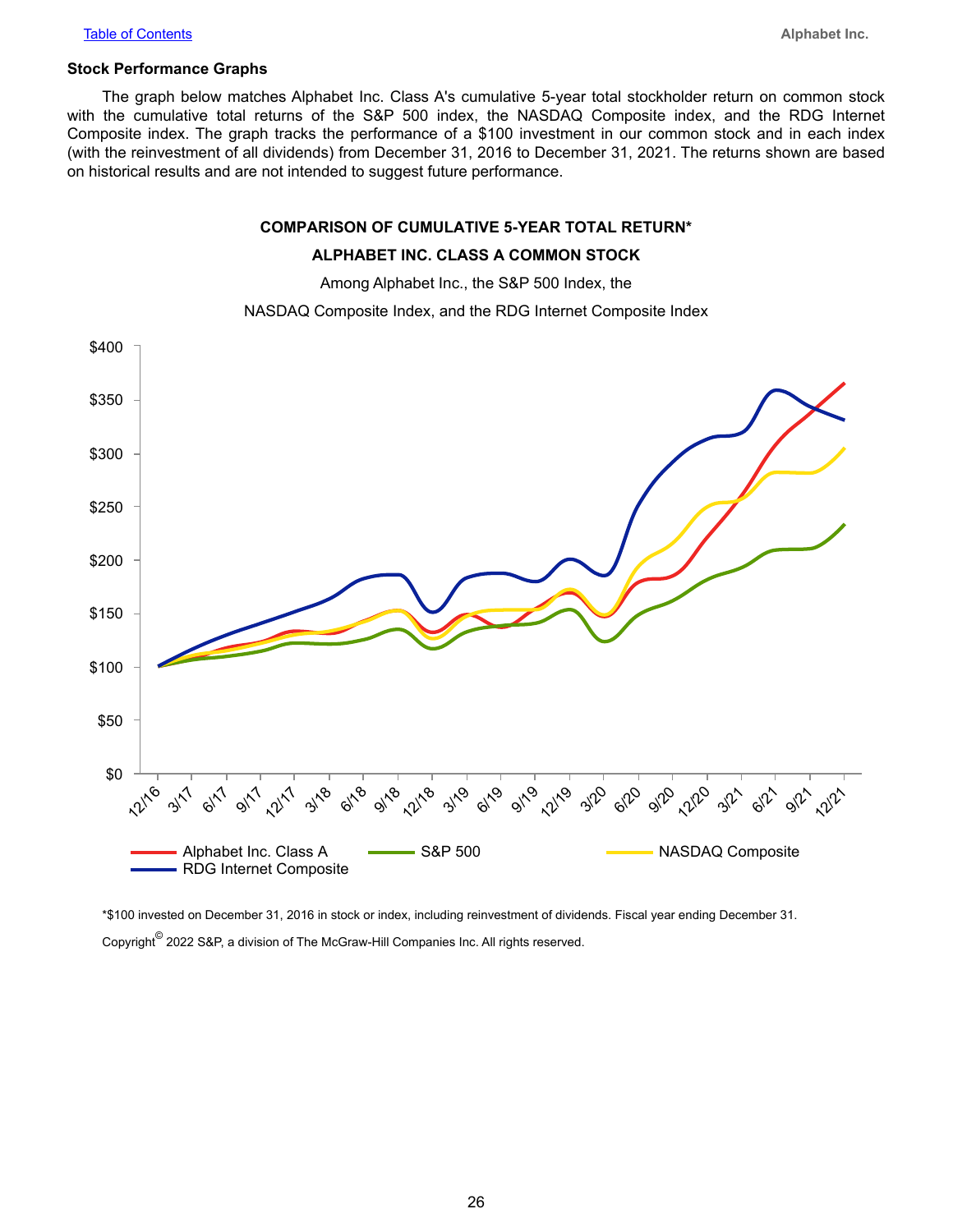<span id="page-27-0"></span>The graph below matches Alphabet Inc. Class C's cumulative 5-year total stockholder return on capital stock with the cumulative total returns of the S&P 500 index, the NASDAQ Composite index, and the RDG Internet Composite index. The graph tracks the performance of a \$100 investment in our Class C capital stock and in each index (with the reinvestment of all dividends) from December 31, 2016 to December 31, 2021. The returns shown are based on historical results and are not intended to suggest future performance.

#### **COMPARISON OF CUMULATIVE 5-YEAR TOTAL RETURN\***

#### **ALPHABET INC. CLASS C CAPITAL STOCK**

Among Alphabet Inc., the S&P 500 Index, the

#### NASDAQ Composite Index, and the RDG Internet Composite Index



\*\$100 invested on December 31, 2016 in stock or in index, including reinvestment of dividends. Fiscal year ending December 31. Copyright $^\copyright$  2022 S&P, a division of The McGraw-Hill Companies Inc. All rights reserved.

# **ITEM 6. [Reserved]**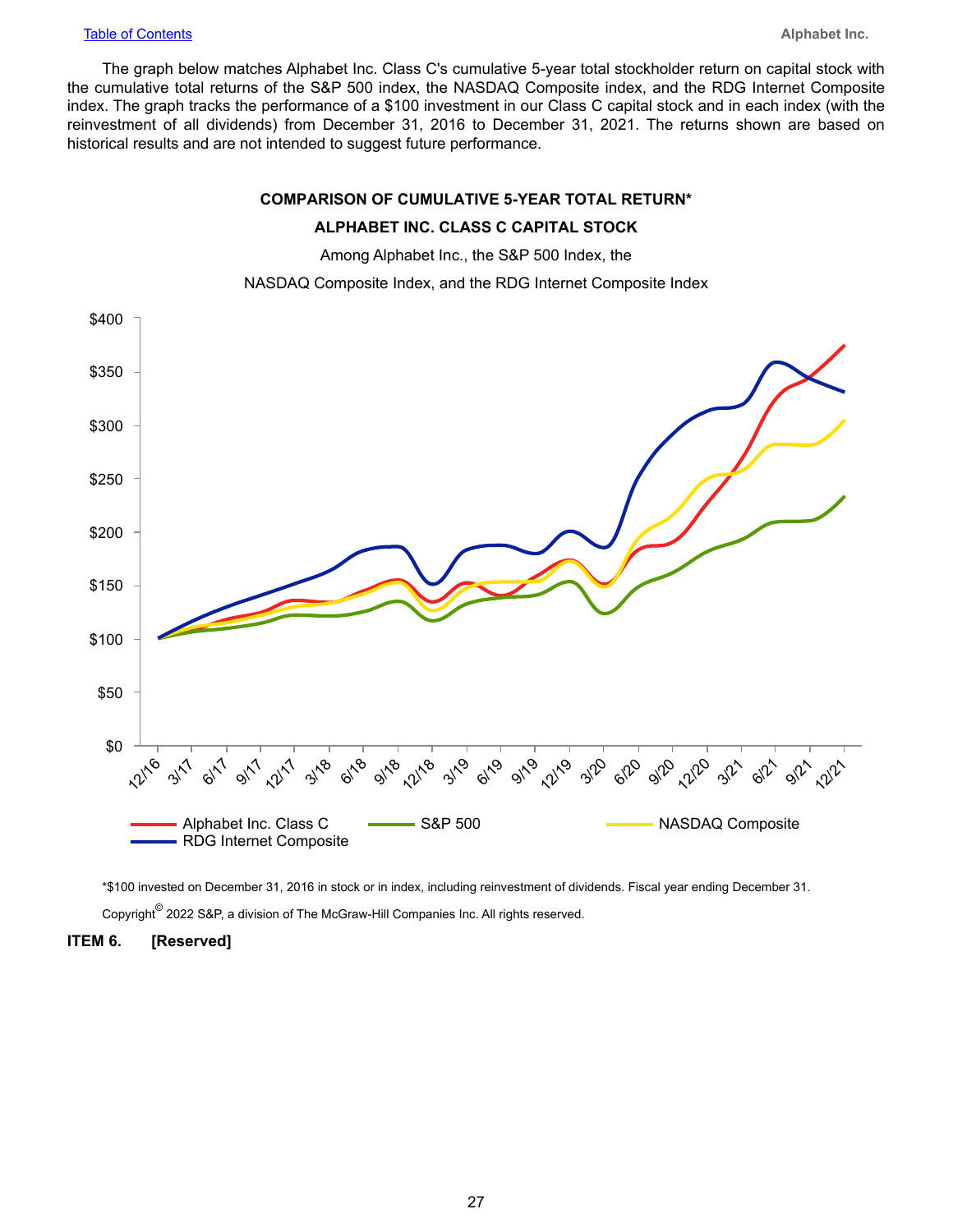### <span id="page-28-0"></span>**ITEM 7. MANAGEMENT'S DISCUSSION AND ANALYSIS OF FINANCIAL CONDITION AND RESULTS OF OPERATIONS**

Please read the following discussion and analysis of our financial condition and results of operations together with "Note about Forward-Looking Statements," Part I, Item 1 "Business," Part I, Item 1A "Risk Factors," and our consolidated financial statements and related notes included under Item 8 of this Annual Report on Form 10-K.

We have omitted discussion of 2019 results where it would be redundant to the discussion previously included in Item 7 of our 2020 Annual Report on Form 10-K.

#### **Understanding Alphabet's Financial Results**

Alphabet is a collection of businesses — the largest of which is Google. We report Google in two segments, Google Services and Google Cloud; we also report all non-Google businesses collectively as Other Bets. Other Bets include earlier stage technologies that are further afield from our core Google business. For further details on our segments, see Part I, Item 1 "Business" and Note 15 of the Notes to Consolidated Financial Statements included in Item 8 of this Annual Report on Form 10-K.

#### *Trends in Our Business and Financial Effect*

The following long-term trends have contributed to the results of our consolidated operations, and we anticipate that they will continue to affect our future results:

#### **• Users' behaviors and advertising continue to shift online as the digital economy evolves.**

The continuing shift from an offline to online world has contributed to the growth of our business since inception, contributing to revenue growth, and we expect that this online shift will continue to benefit our business.

#### **• Users are increasingly using diverse devices and modalities to access our products and services, and our advertising revenues are increasingly coming from new formats.**

Our users are accessing the Internet via diverse devices and modalities, such as smartphones, wearables and smart home devices, and want to be able to be connected no matter where they are or what they are doing. We are focused on expanding our products and services to stay in front of these trends in order to maintain and grow our business.

We are increasingly generating advertising revenues from different channels, including mobile, and newer advertising formats. The margins on advertising revenues from these channels and newer products have generally been lower than those from traditional desktop search. Additionally, as the market for a particular device type or modality matures, our revenues may be affected. For example, growth in the global smartphone market has slowed due to various factors, including increased market saturation in developed countries, which can affect our mobile advertising revenue growth rates.

We expect TAC paid to our distribution partners and Google Network partners to increase as our revenues grow and TAC as a percentage of our advertising revenues ("TAC rate") to be affected by changes in device mix; geographic mix; partner mix; partner agreement terms; the percentage of queries channeled through paid access points; product mix; the relative revenue growth rates of advertising revenues from different channels; and revenue share terms.

We expect these trends to continue to affect our revenue growth rates and put pressure on our margins.

#### **• As online advertising evolves, we continue to expand our product offerings, which may affect our monetization.**

As interactions between users and advertisers change, and as online user behavior evolves, we continue to expand and evolve our product offerings to serve these changing needs. Over time, we expect our monetization trends to fluctuate. For example, we have seen an increase in revenues from ads on YouTube and Google Play, which monetize at a lower rate than our traditional search ads.

#### **• As users in developing economies increasingly come online, our revenues from international markets continue to increase and movements in foreign exchange rates affect such revenues.**

The shift to online, as well as the advent of the multi-device world, has brought opportunities outside of the U.S., including in emerging markets, such as India. We continue to invest heavily and develop localized versions of our products and advertising programs relevant to our users in these markets. This has led to a trend of increased revenues from emerging markets. We expect that our results will continue to be affected by our performance in these markets, particularly as low-cost mobile devices become more available. This trend could affect our revenues as developing markets initially monetize at a lower rate than more mature markets.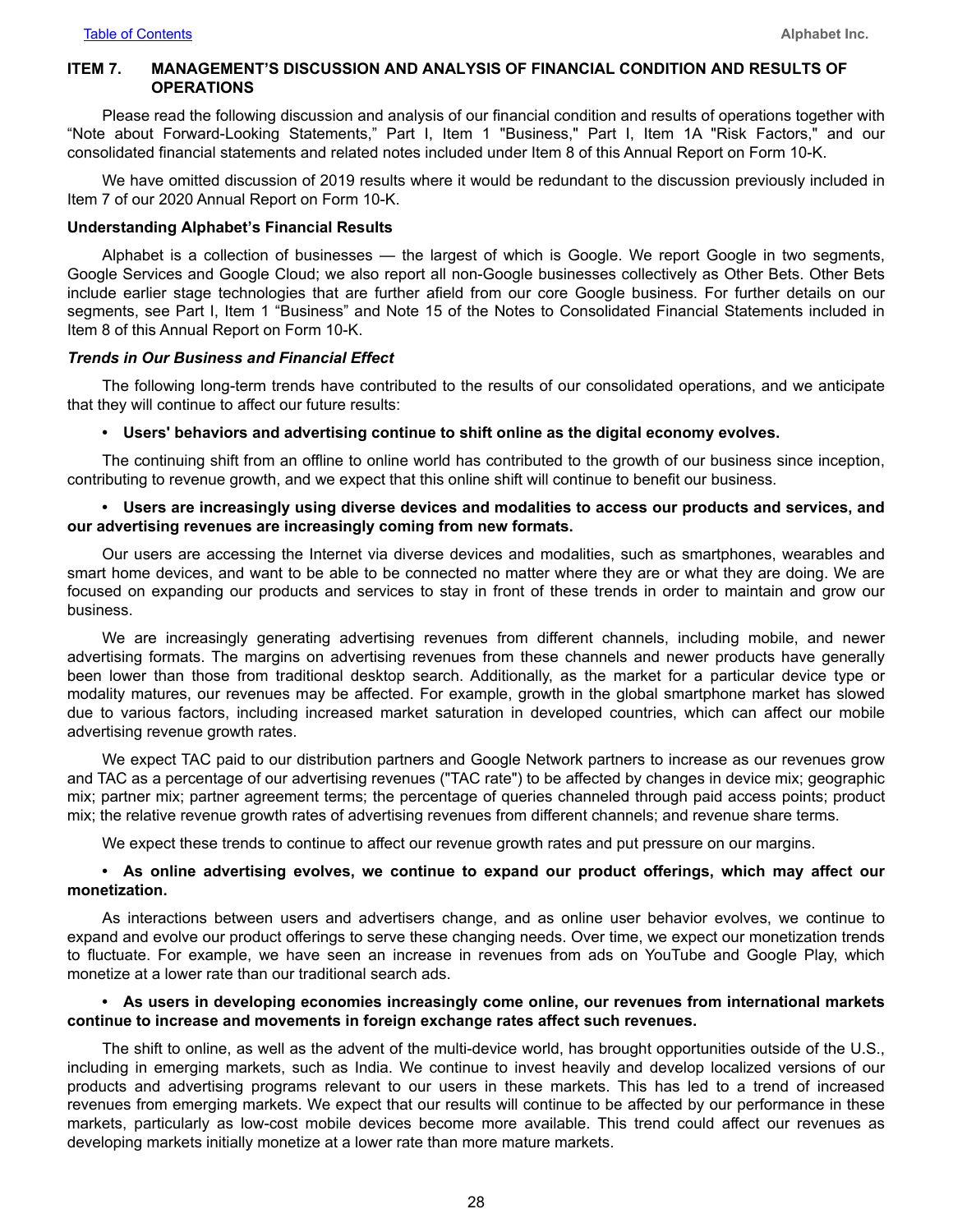International revenues represent a significant portion of our revenues and are subject to fluctuations in foreign currency exchange rates relative to the U.S. dollar. While we have a foreign exchange risk management program designed to reduce our exposure to these fluctuations, this program does not fully offset their effect on our revenues and earnings.

#### **• The portion of revenues that we derive from non-advertising revenues is increasing and may adversely affect margins.**

Non-advertising revenues have grown over time. We expect this trend to continue as we focus on expanding our offerings through products and services like Google Cloud, Google Play, hardware products, and YouTube subscriptions. We currently derive non-advertising revenues primarily from sales of apps and in-app purchases, digital content products, and hardware; and licensing and service fees, including fees received for Google Cloud services and subscription and other services. A number of Other Bets initiatives are in their initial development stages, and as such, revenues from these businesses could be volatile. In addition, the margins on these revenues vary significantly and may be lower than the margins on our advertising revenues.

#### **• As we continue to serve our users and expand our businesses, we will invest heavily in operating and capital expenditures.**

We continue to make significant R&D investments in areas of strategic focus across Google Services, Google Cloud and Other Bets. We also expect to continue to invest in land and buildings for data centers and offices, and information technology assets, which includes servers and network equipment, to support the long-term growth of our business. In addition, acquisitions and strategic investments contribute to the breadth and depth of our offerings, expand our expertise in engineering and other functional areas, and build strong partnerships around strategic initiatives. For example, in January 2021 we closed the acquisition of Fitbit, Inc. for \$2.1 billion, which is expected to help spur innovation in wearable devices.

#### **• We face continuing changes in regulatory conditions, laws, and public policies, which could affect our business practices and financial results.**

Changes in social, political, economic, tax, and regulatory conditions or in laws and policies governing a wide range of topics and related legal matters have resulted in fines and caused us to change our business practices. As these global trends continue, our cost of doing business may increase, and our ability to pursue certain business models or offer certain products or services may be limited. Examples include the antitrust complaints filed by the U.S. Department of Justice and a number of state Attorneys General, the Digital Markets Act in Europe, and various legislative proposals in the U.S. focused on large technology platforms.

#### **• Our employees are critical to our success and we expect to continue investing in them.**

Our employees are among our best assets and are critical for our continued success. We expect to continue hiring talented employees around the globe and to provide competitive compensation programs. For additional information see Culture and Workforce in Part I, Item 1 "Business."

#### *Seasonality and other*

Our advertising revenues are affected by seasonal fluctuations in internet usage, advertising expenditures, and underlying business trends, such as traditional retail seasonality. Additionally, our non-advertising revenues, including those generated from Google Cloud, Google Play, hardware, and YouTube, may be affected by fluctuations driven by changes in pricing, digital content releases, fee structures, new product and service launches, other market dynamics, as well as seasonality.

#### *Revenues and Monetization Metrics*

#### *Google Services*

Google Services revenues consist of revenues generated from advertising ("Google advertising") as well as revenues from other sources ("Google other revenues").

#### *Google Advertising*

Google advertising revenues are comprised of the following:

- Google Search & other, which includes revenues generated on Google search properties (including revenues from traffic generated by search distribution partners who use Google.com as their default search in browsers, toolbars, etc.), and other Google owned and operated properties like Gmail, Google Maps, and Google Play;
- YouTube ads, which includes revenues generated on YouTube properties; and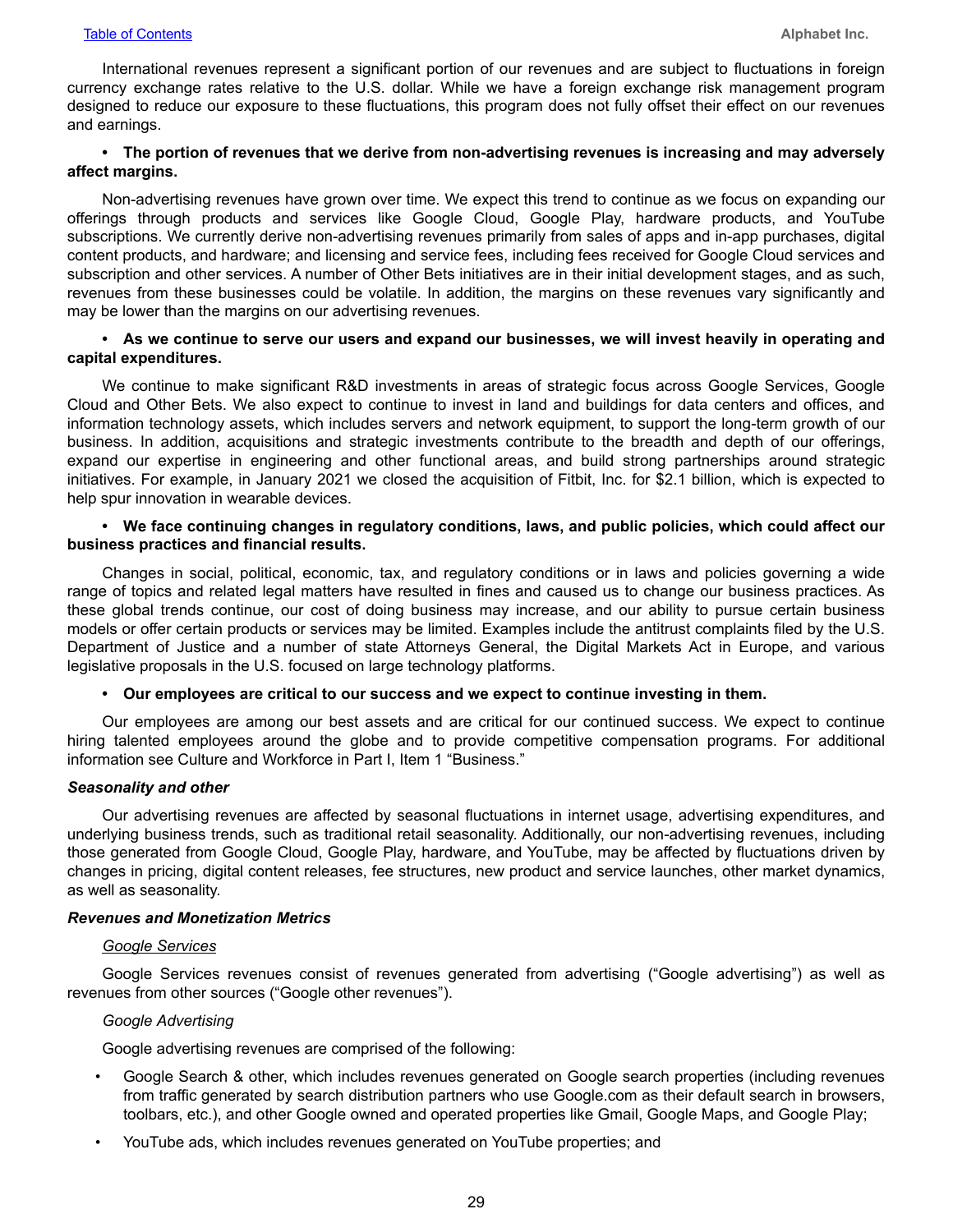• Google Network, which includes revenues generated on Google Network properties participating in AdMob, AdSense, and Google Ad Manager.

We use certain metrics to track how well traffic across various properties is monetized as it relates to our advertising revenues: paid clicks and cost-per-click pertain to traffic on Google Search & other properties, while impressions and cost-per-impressions pertain to traffic on our Network partners' properties.

Paid clicks represent engagement by users and include clicks on advertisements by end-users on Google search properties and other Google owned and operated properties including Gmail, Google Maps, and Google Play. Costper-click is defined as click-driven revenues divided by our total number of paid clicks and represents the average amount we charge advertisers for each engagement by users.

Impressions include impressions displayed to users on Google Network properties participating primarily in AdMob, AdSense, and Google Ad Manager. Cost-per-impression is defined as impression-based and click-based revenues divided by our total number of impressions, and represents the average amount we charge advertisers for each impression displayed to users.

As our business evolves, we periodically review, refine, and update our methodologies for monitoring, gathering, and counting the number of paid clicks and the number of impressions, and for identifying the revenues generated by the corresponding click and impression activity.

Our advertising revenue growth, as well as the change in paid clicks and cost-per-click on Google Search & other properties and the change in impressions and cost-per-impression on Google Network properties and the correlation between these items, have been affected and may continue to be affected by various factors, including:

- advertiser competition for keywords;
- changes in advertising quality, formats, delivery or policy;
- changes in device mix;
- changes in foreign currency exchange rates;
- fees advertisers are willing to pay based on how they manage their advertising costs;
- general economic conditions, including the effect of COVID-19;
- seasonality; and
- traffic growth in emerging markets compared to more mature markets and across various advertising verticals and channels.

#### *Google Other*

Google other revenues are comprised of the following:

- Google Play, which includes sales of apps and in-app purchases and digital content sold in the Google Play store;
- Devices and Services, which includes sales of hardware, including Fitbit wearable devices, Google Nest home products, and Pixel phones;
- YouTube non-advertising, which includes YouTube Premium and YouTube TV subscriptions; and
- other products and services.

#### *Google Cloud*

Google Cloud revenues are comprised of the following:

- Google Cloud Platform, which includes fees for infrastructure, platform, and other services;
- Google Workspace, which includes fees for cloud-based collaboration tools for enterprises, such as Gmail, Docs, Drive, Calendar and Meet; and
- other enterprise services.

#### *Other Bets*

Revenues from Other Bets are generated primarily from the sale of health technology and internet services.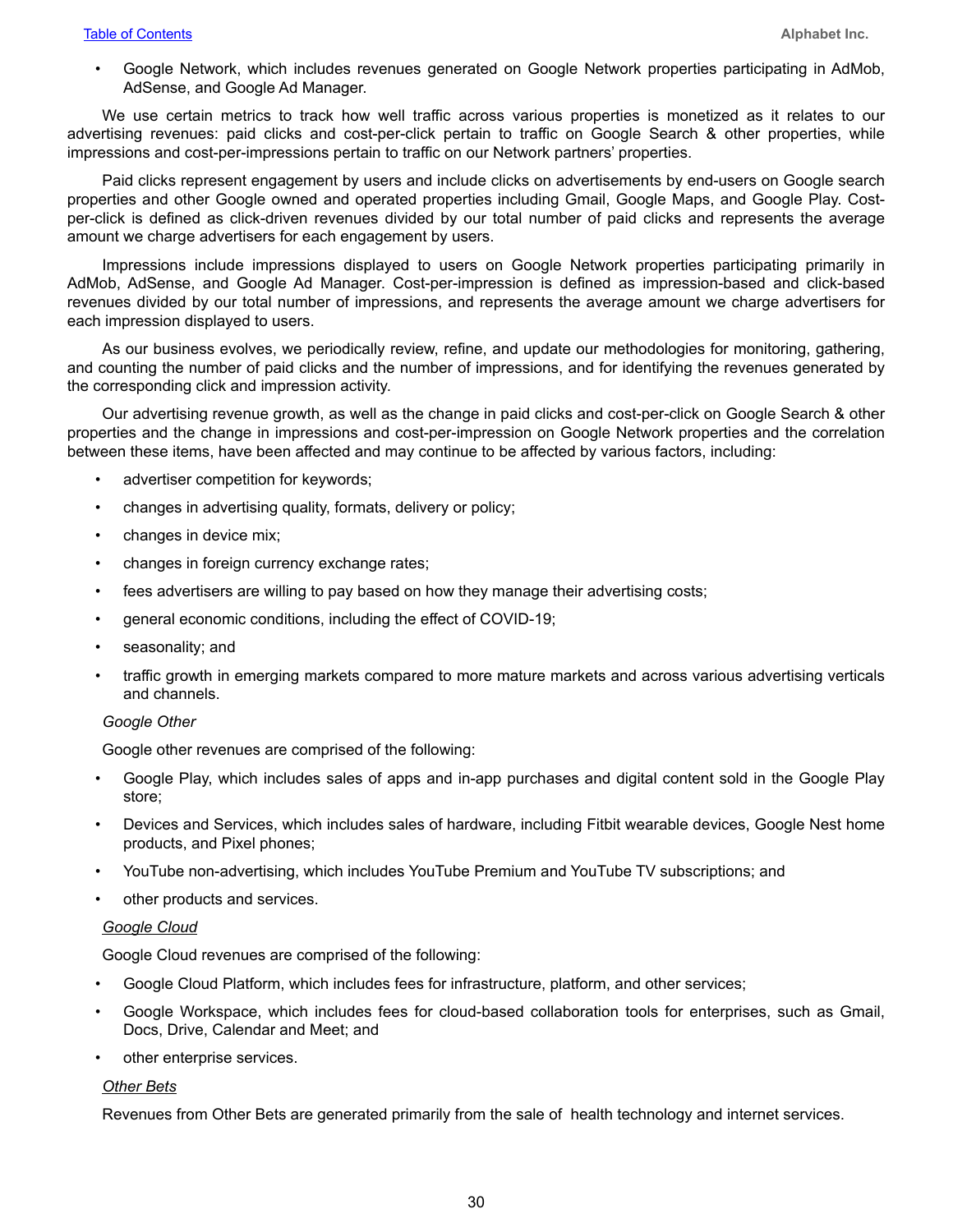For further details on how we recognize revenue, see Note 1 of the Notes to Consolidated Financial Statements included in Item 8 of this Annual Report on Form 10-K.

#### *Costs and Expenses*

Our cost structure has two components: cost of revenues and operating expenses. Our operating expenses include costs related to R&D, sales and marketing, and general and administrative functions. Certain of these expenses, including those associated with the operation of our technical infrastructure as well as components of our operating expenses, are generally less variable in nature and may not correlate to the changes in revenue.

#### *Cost of Revenues*

Cost of revenues is comprised of TAC and other costs of revenues.

- TAC includes:
	- Amounts paid to our distribution partners who make available our search access points and services. Our distribution partners include browser providers, mobile carriers, original equipment manufacturers, and software developers.
	- Amounts paid to Google Network partners primarily for ads displayed on their properties.
- Other cost of revenues includes:
	- Content acquisition costs, which are payments to content providers from whom we license video and other content for distribution on YouTube and Google Play (we pay fees to these content providers based on revenues generated or a flat fee).
	- Expenses associated with our data centers (including bandwidth, compensation expenses, depreciation, energy, and other equipment costs) as well as other operations costs (such as content review as well as customer and product support costs).
	- Inventory and other costs related to the hardware we sell.

The cost of revenues as a percentage of revenues generated from ads placed on Google Network properties are significantly higher than the cost of revenues as a percentage of revenues generated from ads placed on Google Search & other properties, because most of the advertiser revenues from ads served on Google Network properties are paid as TAC to our Google Network partners.

#### *Operating Expenses*

Operating expenses are generally incurred during our normal course of business, which we categorize as either R&D, sales and marketing, or general and administrative.

The main components of our R&D expenses are:

- compensation expenses for engineering and technical employees responsible for R&D related to our existing and new products and services;
- depreciation; and
- professional services fees primarily related to consulting and outsourcing services.

The main components of our sales and marketing expenses are:

- compensation expenses for employees engaged in sales and marketing, sales support, and certain customer service functions; and
- spending relating to our advertising and promotional activities in support of our products and services.

The main components of our general and administrative expenses are:

- compensation expenses for employees in finance, human resources, information technology, legal, and other administrative support functions;
- expenses related to legal matters, including fines and settlements; and
- professional services fees, including audit, consulting, outside legal, and outsourcing services.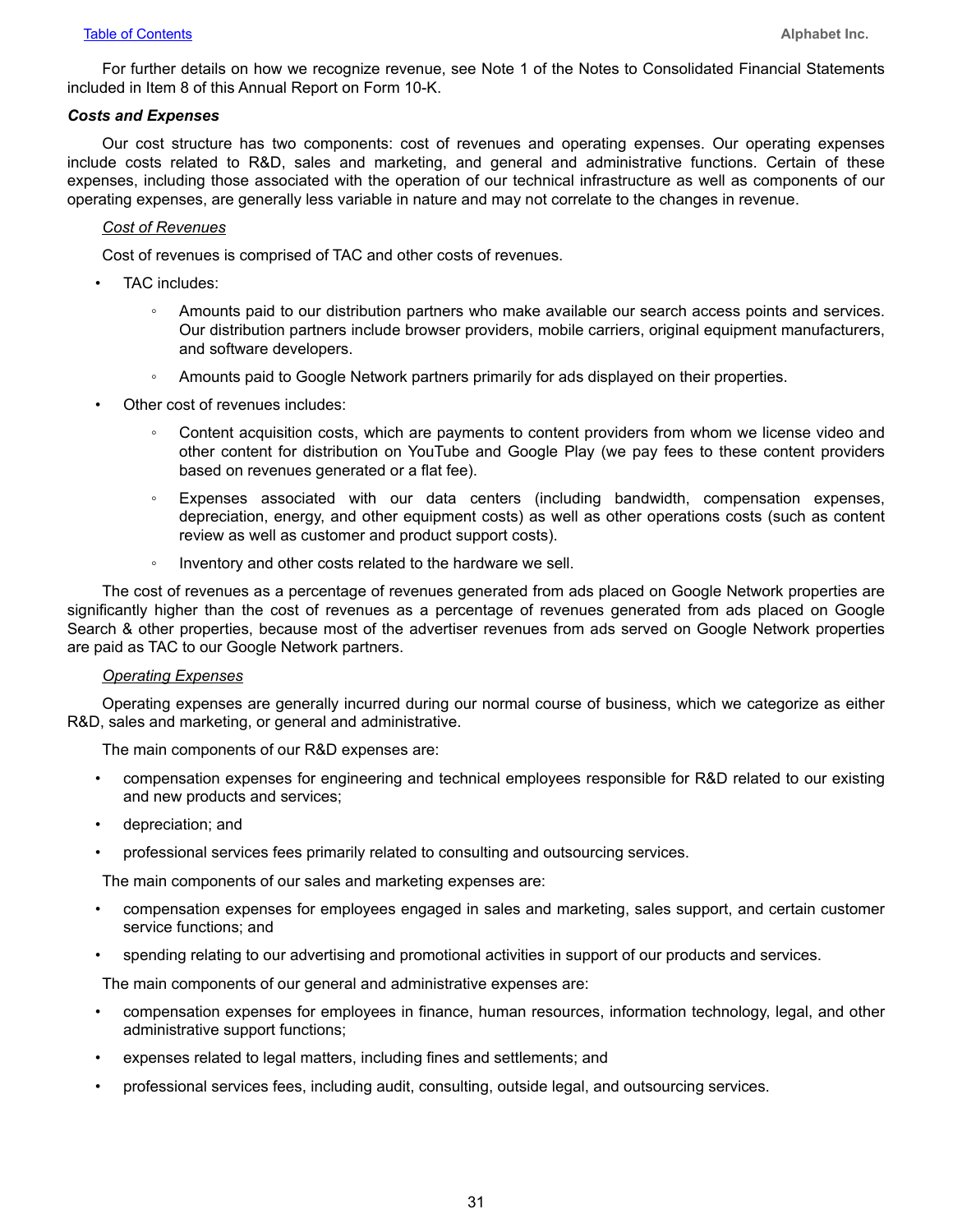#### *Other Income (Expense), Net*

Other income (expense), net primarily consists of interest income (expense), the effect of foreign currency exchange gains (losses), net gains (losses) and impairment on our marketable and non-marketable securities, performance fees, and income (loss) and impairment from our equity method investments.

For additional details, including how we account for our investments and factors that can drive fluctuations in the value of our investments, see Note 1 and Note 3 of the Notes to Consolidated Financial Statements included in Part II, Item 8 of this Annual Report on Form 10-K as well as Item 7A, "Quantitative and Qualitative Disclosures About Market Risk".

#### *Provision for Income Taxes*

Provision for income taxes represents the estimated amount of federal, state, and foreign income taxes incurred in the U.S. and the many jurisdictions in which we operate. The provision includes the effect of reserve provisions and changes to reserves that are considered appropriate as well as the related net interest and penalties.

For additional details, including a reconciliation of the U.S. federal statutory rate to our effective tax rate, see Note 14 of the Notes to Consolidated Financial Statements included in Item 8 of this Annual Report on Form 10-K.

#### **Executive Overview**

The following table summarizes consolidated financial results for the years ended December 31, 2020 and 2021 unless otherwise specified (in millions, except for per share information and percentages):

|                                                   | Year Ended December 31, |                |           |                |           |          |
|---------------------------------------------------|-------------------------|----------------|-----------|----------------|-----------|----------|
|                                                   | 2020                    |                | 2021      |                | \$ Change | % Change |
| <b>Consolidated revenues</b>                      | \$182,527               |                | \$257,637 | \$             | 75,110    | 41 %     |
| Change in consolidated constant currency revenues |                         |                |           |                |           | 39 %     |
|                                                   |                         |                |           |                |           |          |
| Cost of revenues                                  | \$<br>84,732            |                | \$110,939 | \$             | 26,207    | 31 %     |
| Operating expenses                                | \$<br>56,571            |                | \$67,984  | $\frac{1}{2}$  | 11,413    | 20 %     |
|                                                   |                         |                |           |                |           |          |
| Operating income                                  | \$41,224                | $\mathbb{S}^-$ | 78,714    | $\mathfrak{S}$ | 37,490    | 91 %     |
| Operating margin                                  | 23 %                    |                | 31%       |                |           | 8%       |
|                                                   |                         |                |           |                |           |          |
| Other income (expense), net                       | \$<br>6,858             | \$             | 12,020    | \$             | 5,162     | 75 %     |
|                                                   |                         |                |           |                |           |          |
| Net Income                                        | \$<br>40,269            | \$             | 76,033    | \$             | 35,764    | 89 %     |
| <b>Diluted EPS</b>                                | \$<br>58.61             | \$             | 112.20    | $\$\$          | 53.59     | 91 %     |
|                                                   |                         |                |           |                |           |          |
| Number of Employees                               | 135,301                 |                | 156,500   |                | 21,199    | 16 %     |

- Revenues were \$257.6 billion, an increase of 41%. The increase in revenues was primarily driven by Google Services and Google Cloud. The adverse effect of COVID-19 on 2020 advertising revenues also contributed to the year-over-year growth.
- Cost of revenues was \$110.9 billion, an increase of 31%, primarily driven by increases in TAC and content acquisition costs. An overall increase in data centers and other operations costs was partially offset by a reduction in depreciation expense due to the change in the estimated useful life of our servers and certain network equipment.
- Operating expenses were \$68.0 billion, an increase of 20%, primarily driven by headcount growth, increases in advertising and promotional expenses and charges related to legal matters.

#### *Other information:*

- Operating cash flow was \$91.7 billion, primarily driven by revenues generated from our advertising products.
- Share repurchases were \$50.3 billion, an increase of 62%. See Note 11 of the Notes to Consolidated Financial Statements included in Item 8 of this Annual Report on Form 10-K for further information.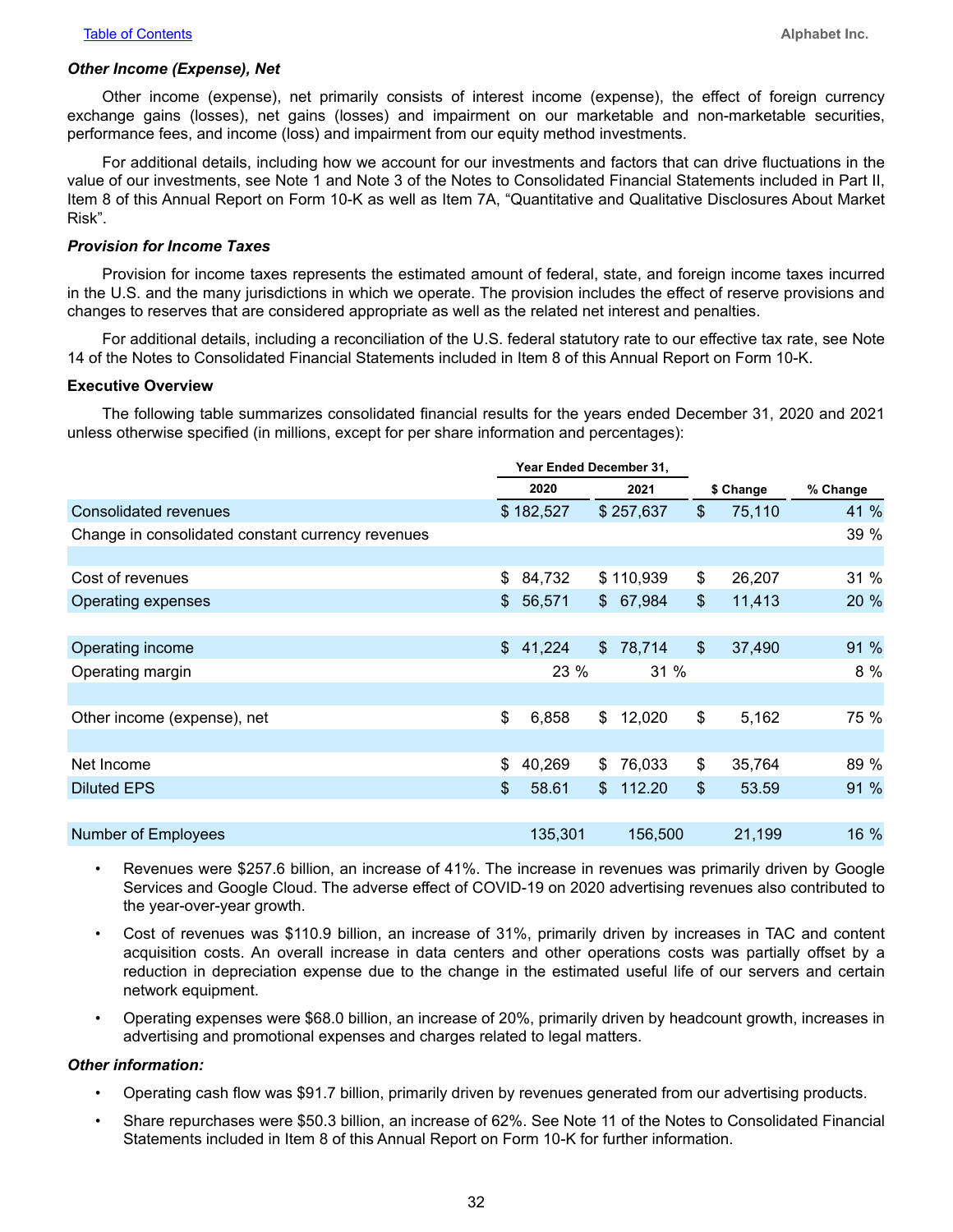#### [Table of Contents](#page-2-0) **Alphabet Inc.**

- Capital expenditures, which primarily reflected investments in technical infrastructure, were \$24.6 billion.
- In January 2021, we updated the useful lives of certain of our servers and network equipment, resulting in a reduction in depreciation expense of \$2.6 billion recorded primarily in cost of revenues and R&D. See Note 1 of the Notes to Consolidated Financial Statements included in Item 8 of this Annual Report on Form 10-K for further information.
- Our acquisition of Fitbit closed in early January 2021, and the related revenues are included in Google other. See Note 8 of the Notes to Consolidated Financial Statements included in Item 8 of this Annual Report on Form 10-K for further information.
- On February 1, 2022, the Company announced that the Board of Directors had approved and declared a 20 for-one stock split in the form of a one-time special stock dividend on each share of the Company's Class A, Class B, and Class C stock. See Note 11 of the Notes to Consolidated Financial Statements included in Item 8 of this Annual Report on Form 10-K for additional information.

#### *The Effect of COVID-19 on our Financial Results*

We began to observe the effect of COVID-19 on our financial results in March 2020 when, despite an increase in users' search activity, our advertising revenues declined compared to the prior year. This was due to a shift of user search activity to less commercial topics and reduced spending by our advertisers. For the quarter ended June 30, 2020 our advertising revenues declined due to the continued effects of COVID-19 and the related reductions in global economic activity, but we observed a gradual return in user search activity to more commercial topics. This was followed by increased spending by our advertisers, which continued throughout the second half of 2020. Additionally, over the course of 2020, we experienced variability in our margins as many of our expenses are less variable in nature and/or may not correlate to changes in revenues. Market volatility contributed to fluctuations in the valuation of our equity investments. Further, our assessment of the credit deterioration of our customers due to changes in the macroeconomic environment during the period was reflected in our allowance for credit losses for accounts receivable.

Throughout 2021 we remained focused on innovating and investing in the services we offer to consumers and businesses to support our long-term growth. The impact of COVID-19 on 2020 financial results affected year-over-year growth trends. The COVID-19 pandemic continues to evolve, be unpredictable and affect our business and financial results. Our past results may not be indicative of our future performance, and historical trends in our financial results may differ materially.

#### **Financial Results**

#### *Revenues*

The following table presents revenues by type (in millions):

|                        | Year Ended December 31, |     |         |  |
|------------------------|-------------------------|-----|---------|--|
|                        | 2020<br>2021            |     |         |  |
| Google Search & other  | \$<br>104,062 \$        |     | 148,951 |  |
| YouTube ads            | 19,772                  |     | 28,845  |  |
| Google Network         | 23,090                  |     | 31,701  |  |
| Google advertising     | 146,924                 |     | 209,497 |  |
| Google other           | 21,711                  |     | 28,032  |  |
| Google Services total  | 168,635                 |     | 237,529 |  |
| Google Cloud           | 13,059                  |     | 19,206  |  |
| <b>Other Bets</b>      | 657                     |     | 753     |  |
| Hedging gains (losses) | 176                     |     | 149     |  |
| Total revenues         | 182,527                 | \$. | 257,637 |  |

#### *Google Services*

#### Google advertising revenues

#### *Google Search & other*

Google Search & other revenues increased \$44.9 billion from 2020 to 2021. The overall growth was driven by interrelated factors including increases in search queries resulting from growth in user adoption and usage, primarily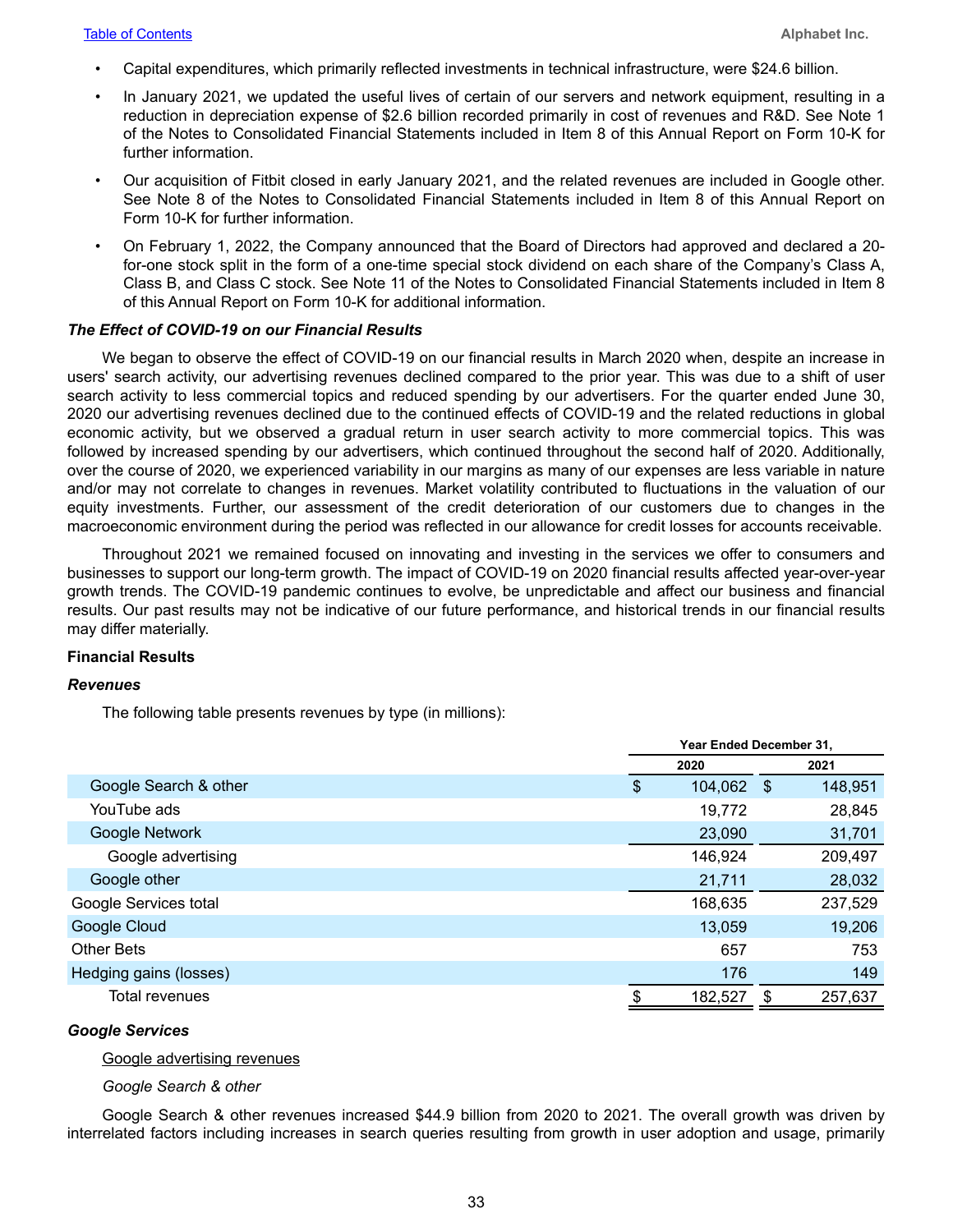on mobile devices, growth in advertiser spending, and improvements we have made in ad formats and delivery. The adverse effect of COVID-19 on 2020 revenues also contributed to the year-over-year increase.

#### *YouTube ads*

YouTube ads revenues increased \$9.1 billion from 2020 to 2021. Growth was driven by our direct response and brand advertising products. Growth for our direct response advertising products was primarily driven by increased advertiser spending as well as improvements to ad formats and delivery. Growth for our brand advertising products was primarily driven by increased spending by our advertisers and the adverse effect of COVID-19 on 2020 revenues.

#### *Google Network*

Google Network revenues increased \$8.6 billion from 2020 to 2021. The growth was primarily driven by strength in AdMob, Google Ad Manager, and AdSense. The adverse effect of COVID-19 on 2020 revenues also contributed to the year-over-year increase.

#### *Monetization Metrics*

#### *Paid clicks and cost-per-click*

The following table presents changes in paid clicks and cost-per-click (expressed as a percentage) from 2020 to 2021:

|                       | <b>Year Ended</b><br>December 31, |
|-----------------------|-----------------------------------|
|                       | 2021                              |
| Paid clicks change    | 23 %                              |
| Cost-per-click change | 15 %                              |

Paid clicks increased from 2020 to 2021 driven by a number of interrelated factors, including an increase in search queries resulting from growth in user adoption and usage, primarily on mobile devices; an increase in clicks relating to ads on Google Play; growth in advertiser spending; and improvements we have made in ad formats and delivery. The adverse effect of COVID-19 on 2020 paid clicks also contributed to the increase.

The increase in cost-per-click from 2020 to 2021 was driven by a number of interrelated factors including changes in device mix, geographic mix, growth in advertiser spending, ongoing product changes, and property mix, as well as the adverse effect of COVID-19 in 2020.

#### *Impressions and cost-per-impression*

The following table presents changes in impressions and cost-per-impression (expressed as a percentage) from 2020 to 2021:

|                            | <b>Year Ended</b><br>December 31, |
|----------------------------|-----------------------------------|
|                            | 2021                              |
| Impressions change         | 2%                                |
| Cost-per-impression change | 35%                               |

Impressions increased from 2020 to 2021 primarily driven by growth in AdMob, partially offset by a decline in impressions related to AdSense. The increase in cost-per-impression was primarily driven by the adverse effect of COVID-19 in 2020 as well as the effect of interrelated factors including ongoing product and policy changes and improvements we have made in ad formats and delivery, changes in device mix, geographic mix, product mix, and property mix.

#### *Google other revenues*

Google other revenues increased \$6.3 billion from 2020 to 2021. The growth was primarily driven by YouTube non-advertising and hardware, followed by Google Play. Growth for YouTube non-advertising was primarily due to an increase in paid subscribers. Growth in hardware reflects the inclusion of Fitbit revenues, as the acquisition closed in January 2021, and an increase in phone sales. Growth for Google Play was primarily driven by sales of apps and inapp purchases.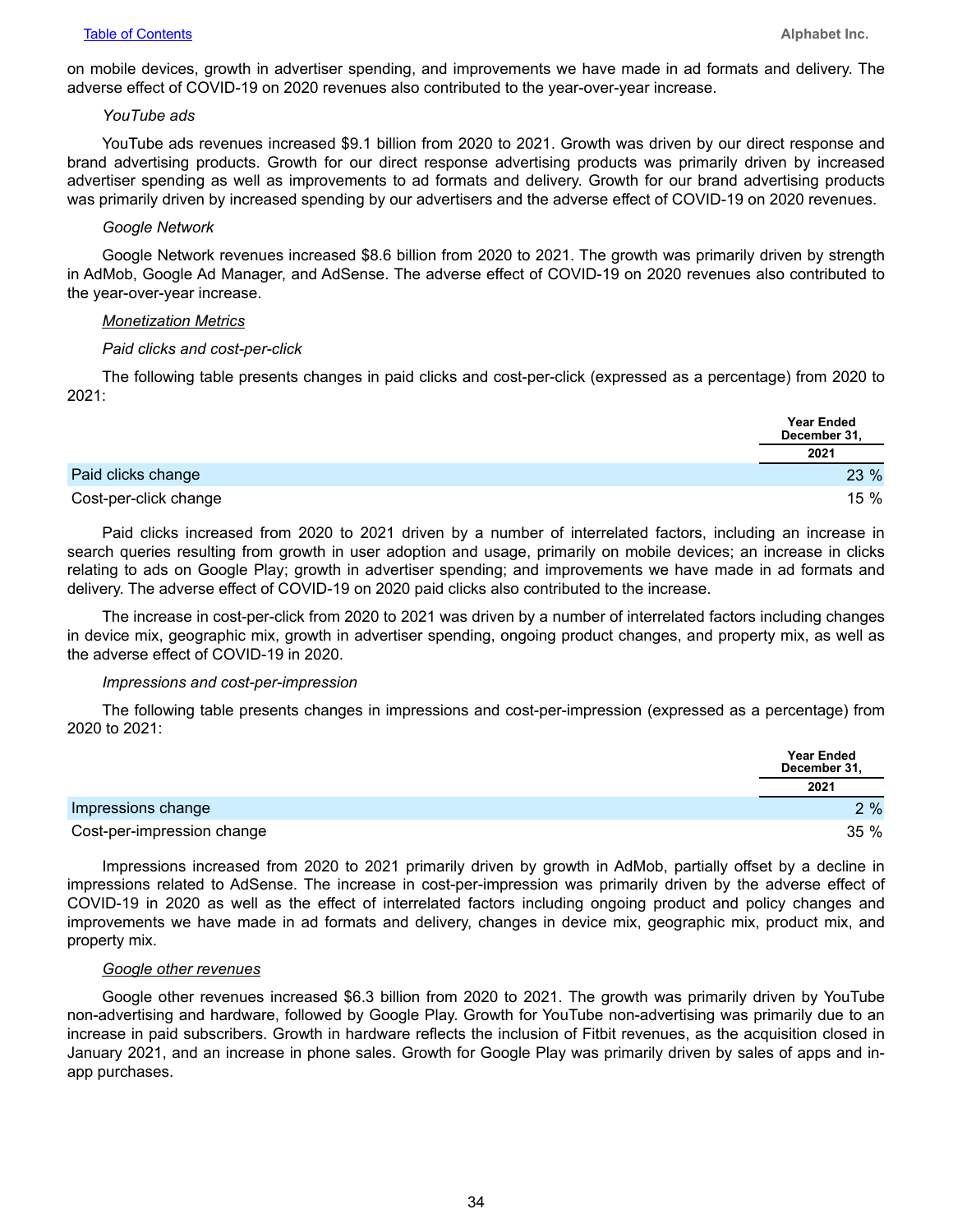#### *Google Cloud*

Google Cloud revenues increased \$6.1 billion from 2020 to 2021. The growth was primarily driven by GCP followed by Google Workspace offerings. Google Cloud's infrastructure and platform services were the largest drivers of growth in GCP.

#### *Revenues by Geography*

The following table presents revenues by geography as a percentage of revenues, determined based on the addresses of our customers:

|                       |      | Year Ended December 31, |  |  |
|-----------------------|------|-------------------------|--|--|
|                       | 2020 | 2021                    |  |  |
| <b>United States</b>  | 47 % | 46 %                    |  |  |
| <b>EMEA</b>           | 30%  | 31 %                    |  |  |
| <b>APAC</b>           | 18 % | 18 %                    |  |  |
| <b>Other Americas</b> | 5 %  | 5 %                     |  |  |

For further details on revenues by geography, see Note 2 of the Notes to Consolidated Financial Statements included in Item 8 of this Annual Report on Form 10-K.

#### *Use of Constant Currency Revenues and Constant Currency Revenue Percentage Change*

The effect of currency exchange rates on our business is an important factor in understanding period to period comparisons. We use non-GAAP constant currency revenues and non-GAAP percentage change in constant currency revenues for financial and operational decision-making and as a means to evaluate period-to-period comparisons. We believe the presentation of results on a constant currency basis in addition to U.S. Generally Accepted Accounting Principles (GAAP) results helps improve the ability to understand our performance because it excludes the effects of foreign currency volatility that are not indicative of our core operating results.

Constant currency information compares results between periods as if exchange rates had remained constant period over period. We define constant currency revenues as total revenues excluding the effect of foreign exchange rate movements and hedging activities, and use it to determine the constant currency revenue percentage change on a year-on-year basis. Constant currency revenues are calculated by translating current period revenues using prior year comparable period exchange rates, as well as excluding any hedging effects realized in the current period.

Constant currency revenue percentage change is calculated by determining the change in current period revenues over prior year comparable period revenues where current period foreign currency revenues are translated using prior year comparable period exchange rates and hedging effects are excluded from revenues of both periods.

These results should be considered in addition to, not as a substitute for, results reported in accordance with GAAP. Results on a constant currency basis, as we present them, may not be comparable to similarly titled measures used by other companies and are not a measure of performance presented in accordance with GAAP.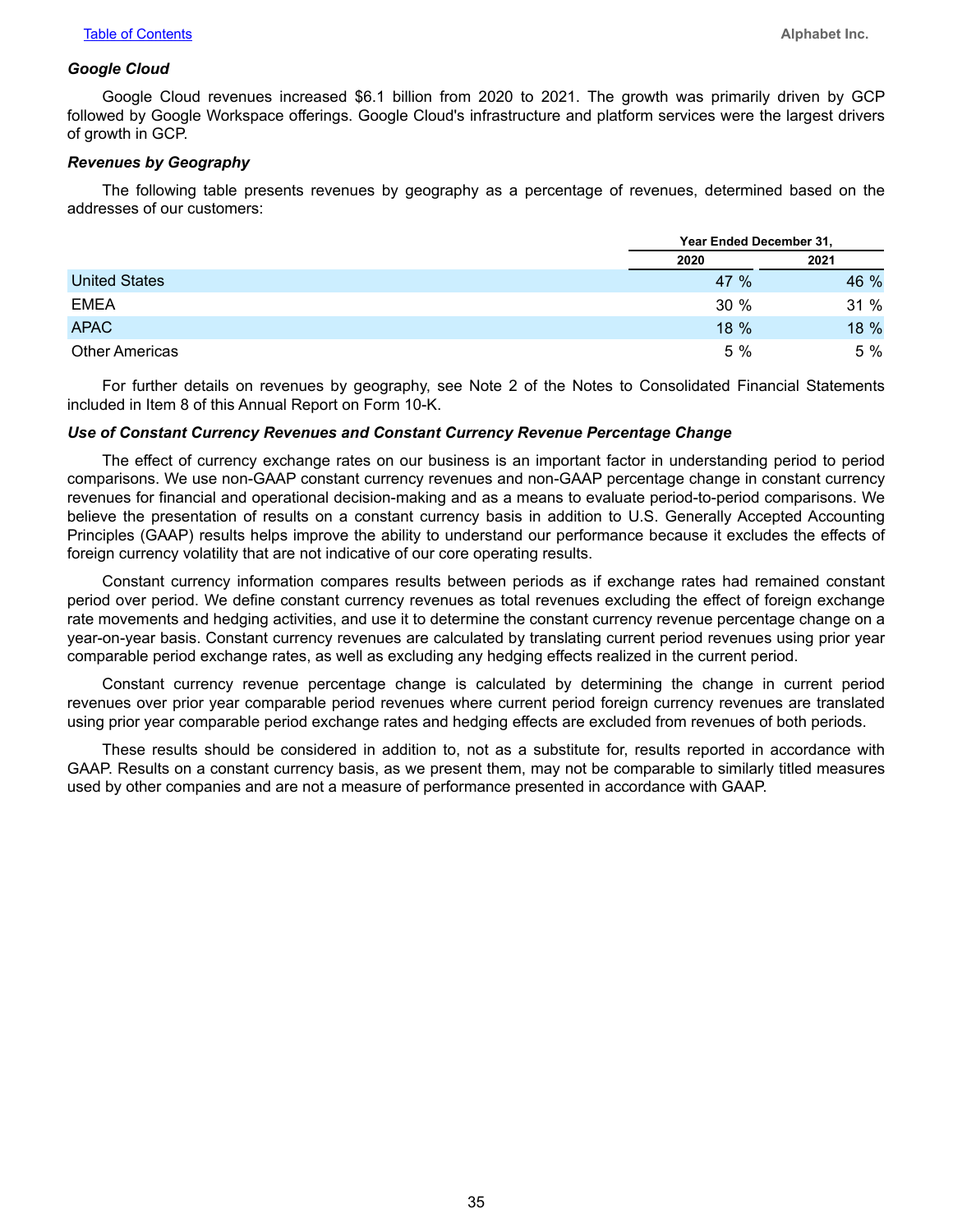The following table presents the foreign exchange effect on international revenues and total revenues (in millions, except percentages):

|                                           |               | Year Ended December 31, |                           |         |                                    |  |
|-------------------------------------------|---------------|-------------------------|---------------------------|---------|------------------------------------|--|
|                                           |               | 2020                    |                           | 2021    | % Change from<br><b>Prior Year</b> |  |
| <b>EMEA</b> revenues                      | $\mathcal{S}$ | 55,370 \$               |                           | 79,107  | 43 %                               |  |
| <b>EMEA</b> constant currency revenues    |               |                         |                           | 76,321  | 38 %                               |  |
|                                           |               |                         |                           |         |                                    |  |
| APAC revenues                             |               | 32,550                  |                           | 46,123  | 42 %                               |  |
| APAC constant currency revenues           |               |                         |                           | 45,666  | 40 %                               |  |
|                                           |               |                         |                           |         |                                    |  |
| <b>Other Americas revenues</b>            |               | 9,417                   |                           | 14,404  | 53 %                               |  |
| Other Americas constant currency revenues |               |                         |                           | 14,317  | 52 %                               |  |
|                                           |               |                         |                           |         |                                    |  |
| United States revenues                    |               | 85,014                  |                           | 117,854 | 39 %                               |  |
|                                           |               |                         |                           |         |                                    |  |
| Hedging gains (losses)                    |               | 176                     |                           | 149     |                                    |  |
| Total revenues                            | \$            | 182,527                 | $\boldsymbol{\mathsf{S}}$ | 257,637 | 41 %                               |  |
| Revenues, excluding hedging effect        | \$            | 182,351                 | \$                        | 257,488 |                                    |  |
| Exchange rate effect                      |               |                         |                           | (3,330) |                                    |  |
| Total constant currency revenues          |               |                         | \$                        | 254,158 | 39 %                               |  |

EMEA revenue growth from 2020 to 2021 was favorably affected by foreign currency exchange rates, primarily due to the U.S. dollar weakening relative to the Euro and British pound.

APAC revenue growth from 2020 to 2021 was favorably affected by foreign currency exchange rates, primarily due to the U.S. dollar weakening relative to the Australian dollar, partially offset by the U.S. dollar strengthening relative to the Japanese yen.

Other Americas growth change from 2020 to 2021 was favorably affected by changes in foreign currency exchange rates, primarily due to the U.S. dollar weakening relative to the Canadian dollar, partially offset by the U.S. dollar strengthening relative to the Argentine peso and the Brazilian real.

# *Costs and Expenses*

#### *Cost of Revenues*

The following tables present cost of revenues, including TAC (in millions, except percentages):

|                                                    | Year Ended December 31, |    |           |  |  |  |
|----------------------------------------------------|-------------------------|----|-----------|--|--|--|
|                                                    | 2020                    |    | 2021      |  |  |  |
| <b>TAC</b>                                         | 32.778                  | \$ | 45,566    |  |  |  |
| Other cost of revenues                             | 51.954                  |    | 65,373    |  |  |  |
| Total cost of revenues                             | 84.732                  |    | 110,939   |  |  |  |
| Total cost of revenues as a percentage of revenues | 46.4%                   |    | $43.1 \%$ |  |  |  |

Cost of revenues increased \$26.2 billion from 2020 to 2021. The increase was due to an increase in other cost of revenues and TAC of \$13.4 billion and \$12.8 billion, respectively.

The increase in TAC from 2020 to 2021 was due to an increase in TAC paid to distribution partners and to Google Network partners, primarily driven by growth in revenues subject to TAC. The TAC rate decreased from 22.3% to 21.8% from 2020 to 2021 primarily due to a revenue mix shift from Google Network properties to Google Search & other properties. The TAC rate on Google Search & other properties revenues and the TAC rate on Google Network revenues were both substantially consistent from 2020 to 2021.

The increase in other cost of revenues from 2020 to 2021 was driven by increases in content acquisition costs primarily for YouTube, data center and other operations costs, and hardware costs. The increase in data center and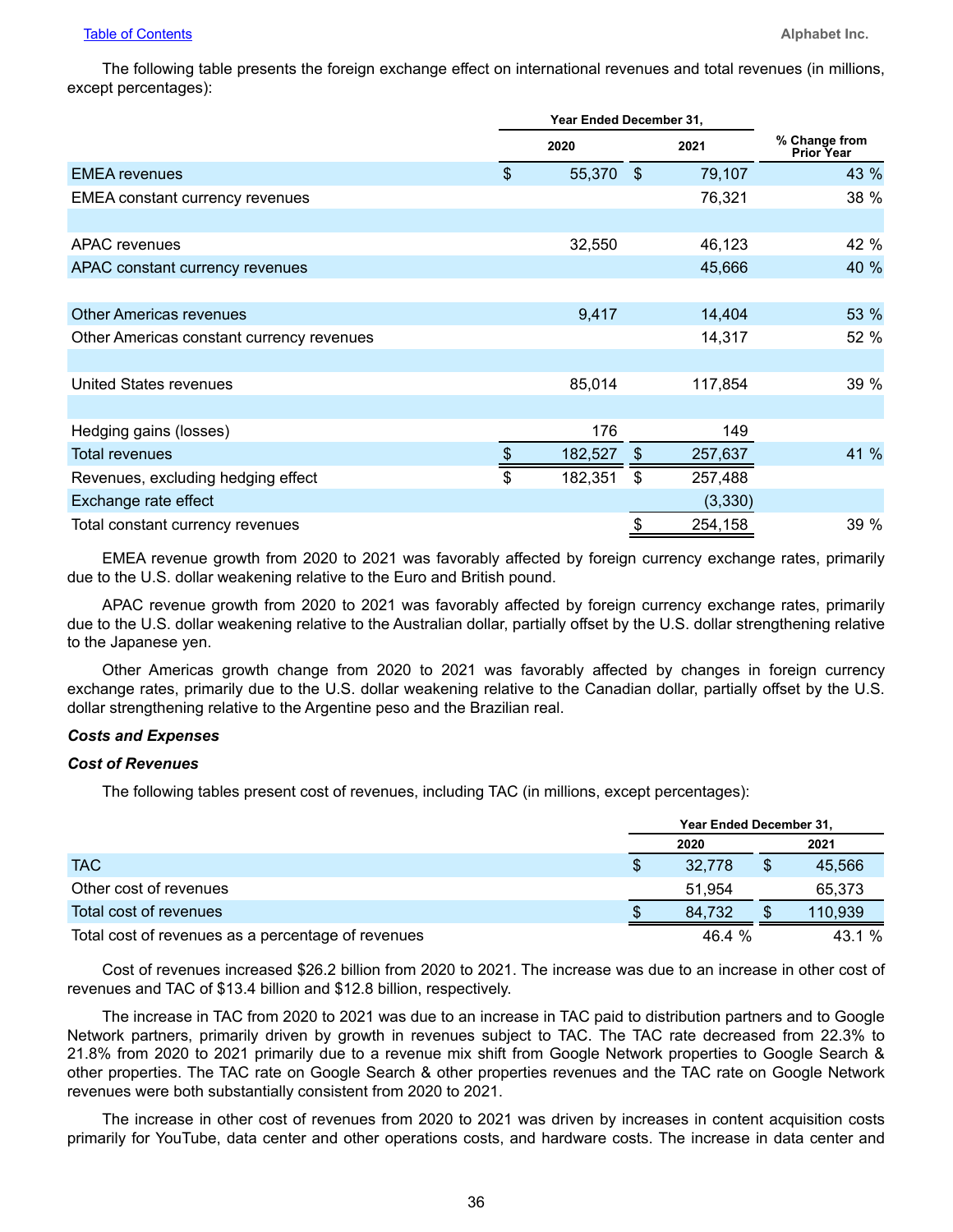other operations costs was partially offset by a reduction in depreciation expense due to the change in the estimated useful life of our servers and certain network equipment beginning in the first quarter of 2021.

# *Research and Development*

The following table presents R&D expenses (in millions, except percentages):

|                                                               | Year Ended December 31. |      |          |
|---------------------------------------------------------------|-------------------------|------|----------|
|                                                               | 2020                    |      | 2021     |
| Research and development expenses                             | 27.573                  | - \$ | 31.562   |
| Research and development expenses as a percentage of revenues | 15.1 $%$                |      | $12.3\%$ |

R&D expenses increased \$4.0 billion from 2020 to 2021. The increase was primarily due to an increase in compensation expenses of \$3.5 billion, largely resulting from an 11% increase in headcount, and an increase in professional service fees of \$516 million. This increase was partially offset by a reduction in depreciation expense of \$450 million including the effect of our change in the estimated useful life of our servers and certain network equipment.

## *Sales and Marketing*

The following table presents sales and marketing expenses (in millions, except percentages):

|                                                          |      | Year Ended December 31, |  |        |
|----------------------------------------------------------|------|-------------------------|--|--------|
|                                                          | 2020 |                         |  | 2021   |
| Sales and marketing expenses                             |      | 17.946                  |  | 22.912 |
| Sales and marketing expenses as a percentage of revenues |      | 9.8%                    |  |        |

Sales and marketing expenses increased \$5.0 billion from 2020 to 2021, primarily driven by an increase in advertising and promotional activities of \$2.5 billion and an increase in compensation expenses of \$2.2 billion. The increase in advertising and promotional activities was driven by both increased spending in the current period and a reduction in spending in 2020 due to COVID-19. The increase in compensation expenses was largely due to a 14% increase in headcount.

## *General and Administrative*

The following table presents general and administrative expenses (in millions, except percentages):

|                                                                 | Year Ended December 31. |          |
|-----------------------------------------------------------------|-------------------------|----------|
|                                                                 | 2020                    | 2021     |
| General and administrative expenses                             | 11.052                  | 13.510   |
| General and administrative expenses as a percentage of revenues | 6.1 $%$                 | $5.2 \%$ |

General and administrative expenses increased \$2.5 billion from 2020 to 2021. The increase was primarily driven by a \$1.7 billion increase in charges relating to legal matters and a \$664 million increase in compensation expenses, largely resulting from a 14% increase in headcount. These increases were partially offset by a reduction in expense of \$808 million related to a decline in allowance for credit losses for accounts receivable, as 2020 reflected a higher allowance related to the economic effect of COVID-19.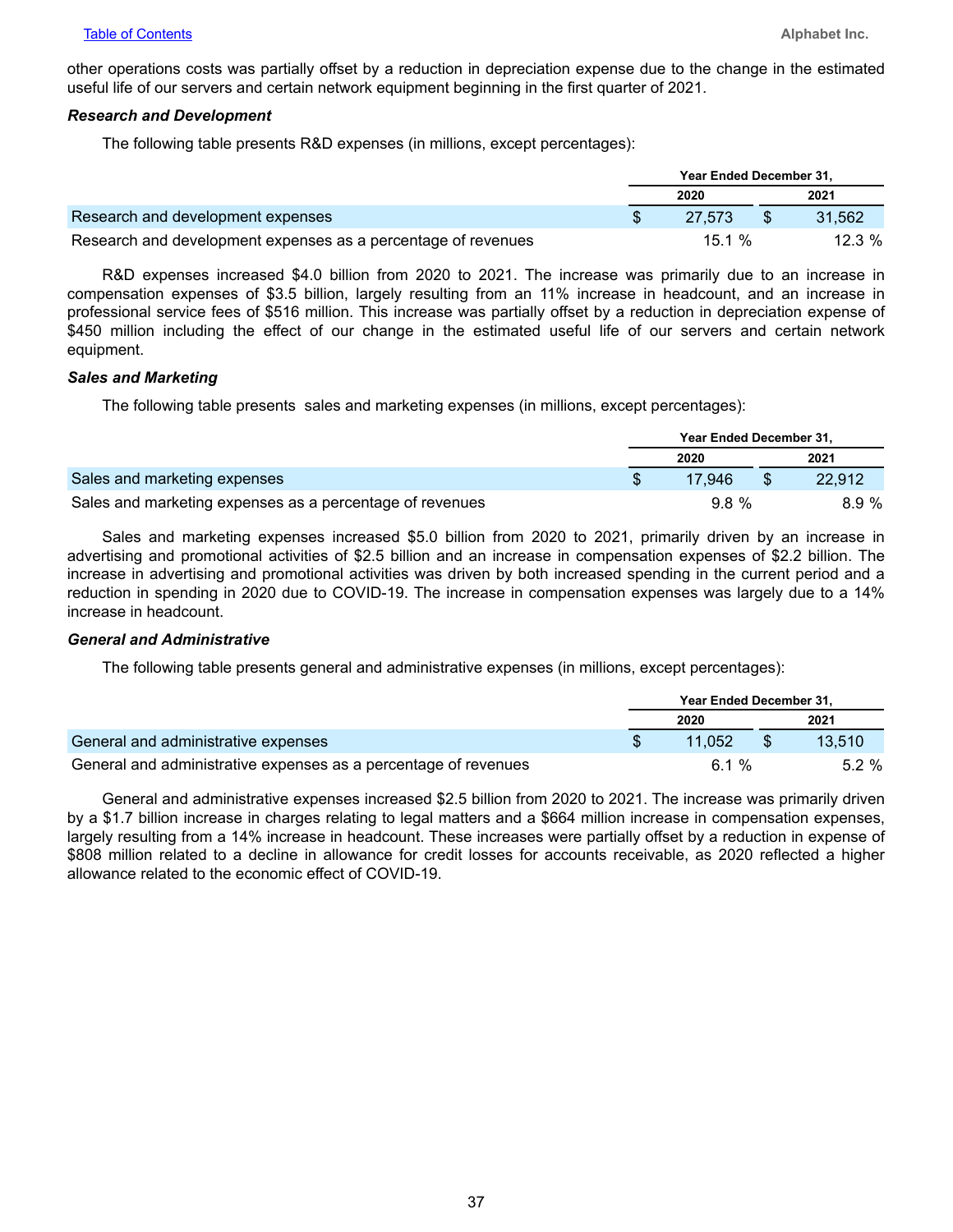## *Segment Profitability*

The following table presents segment operating income (loss) (in millions).

|                                             |    | <b>Year Ended December 31,</b> |          |  |  |
|---------------------------------------------|----|--------------------------------|----------|--|--|
|                                             |    | 2020                           | 2021     |  |  |
| Operating income (loss):                    |    |                                |          |  |  |
| Google Services                             | \$ | 54.606 \$                      | 91,855   |  |  |
| Google Cloud                                |    | (5,607)                        | (3,099)  |  |  |
| <b>Other Bets</b>                           |    | (4, 476)                       | (5,281)  |  |  |
| Corporate costs, unallocated <sup>(1)</sup> |    | (3,299)                        | (4, 761) |  |  |
| Total income from operations                | S  | 41.224                         | 78,714   |  |  |

 $(1)$  Unallocated corporate costs primarily include corporate initiatives, corporate shared costs, such as finance and legal, including certain fines and settlements, as well as costs associated with certain shared R&D activities. Additionally, hedging gains (losses) related to revenue are included in corporate costs.

#### *Google Services*

Google services operating income increased \$37.2 billion from 2020 to 2021. The increase was due to growth in revenues partially offset by increases in TAC, content acquisition costs, compensation expenses, advertising and promotional expenses, and charges related to certain legal matters. The increase in expenses was partially offset by a reduction in costs driven by the change in the estimated useful life of our servers and certain network equipment. The effect of COVID-19 on 2020 results affected the year-over-year increase in operating income.

## *Google Cloud*

Google Cloud operating loss decreased \$2.5 billion from 2020 to 2021. The decrease in operating loss was primarily driven by growth in revenues, partially offset by an increase in expenses, primarily driven by compensation expenses. The increase in expenses was partially offset by a reduction in costs driven by the change in the estimated useful life of our servers and certain network equipment.

## *Other Bets*

Other Bets operating loss increased \$805 million from 2020 to 2021. The increase in operating loss was primarily driven by increases in compensation expenses, including an increase in valuation-based compensation charges during the second quarter of 2021.

### *Other Income (Expense), Net*

The following table presents other income (expense), net, (in millions):

|                             | Year Ended December 31, |   |        |
|-----------------------------|-------------------------|---|--------|
|                             | 2020                    |   | 2021   |
| Other income (expense), net | 6.858                   | S | 12,020 |

Other income (expense), net, increased \$5.2 billion from 2020 to 2021. The increase was primarily driven by increases in net unrealized gains recognized for our marketable and non-marketable equity securities of \$6.9 billion, partially offset by an increase in accrued performance fees related to certain investments of \$1.3 billion.

See Note 3 of the Notes to Consolidated Financial Statements included in Item 8 of this Annual Report on Form 10-K for further information.

#### *Provision for Income Taxes*

The following table presents provision for income taxes (in millions, except for effective tax rate):

|                            |  | Year Ended December 31, |      |          |  |
|----------------------------|--|-------------------------|------|----------|--|
|                            |  | 2020                    | 2021 |          |  |
| Provision for income taxes |  | 7.813                   |      | 14.701   |  |
| Effective tax rate         |  | $16.2 \%$               |      | 16.2 $%$ |  |

The provision for income taxes increased from 2020 to 2021, primarily due to an increase in pre-tax earnings, including in countries that have higher statutory rates, partially offset by an increase in the stock-based compensation related tax benefit, and the U.S. federal Foreign-Derived Intangible Income tax deduction benefit. Our effective tax rate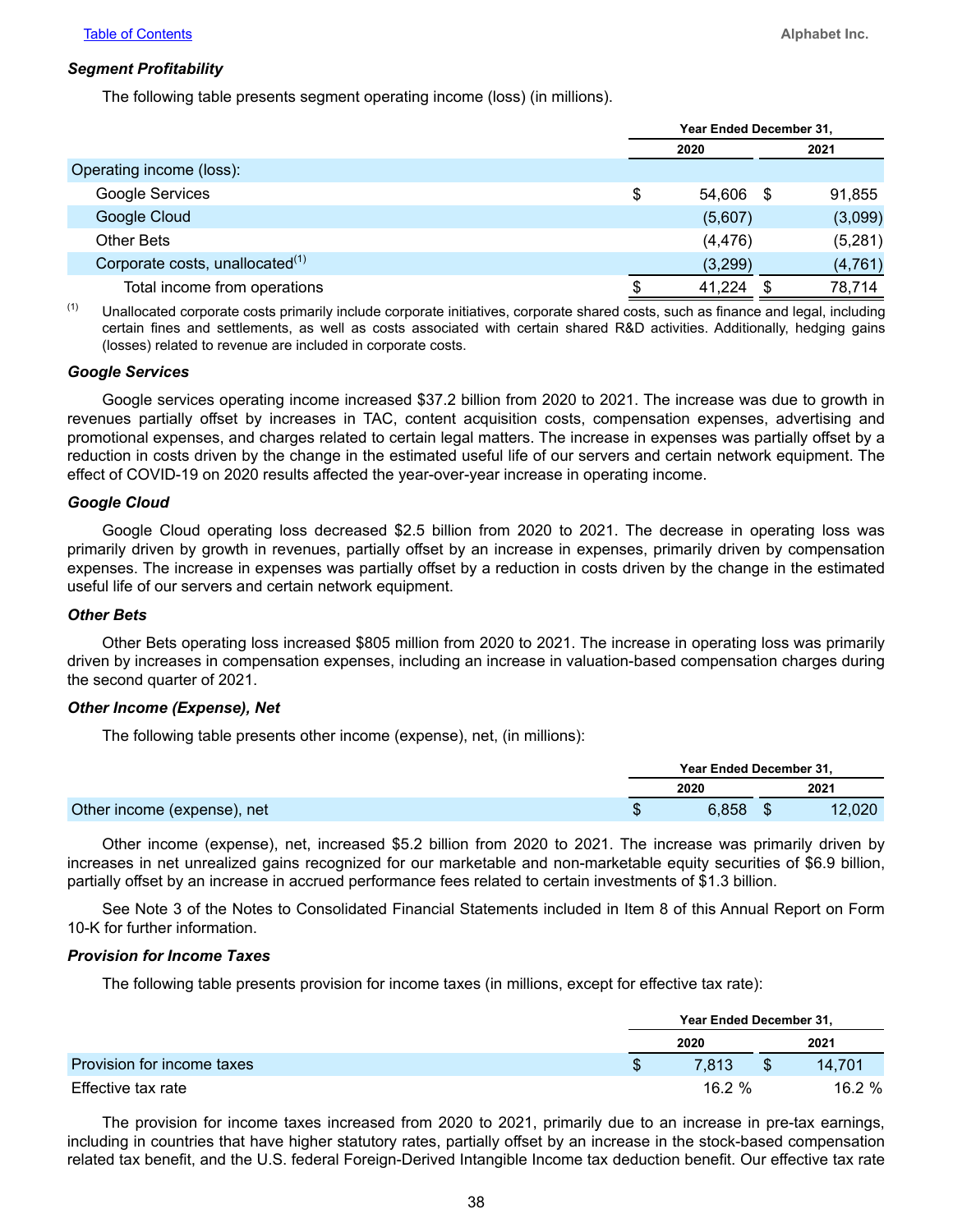was substantially consistent from 2020 to 2021. See Note 14 of the Notes to Consolidated Financial Statements included in Item 8 of this Annual Report on Form 10-K for further information.

## **Financial Condition**

### *Cash, Cash Equivalents, and Marketable Securities*

As of December 31, 2021, we had \$139.6 billion in cash, cash equivalents, and short-term marketable securities. Cash equivalents and marketable securities are comprised of time deposits, money market funds, highly liquid government bonds, corporate debt securities, mortgage-backed and asset-backed securities, and marketable equity securities.

## *Sources, Uses of Cash and Related Trends*

Our principal sources of liquidity are cash, cash equivalents, and marketable securities, as well as the cash flow that we generate from operations. The primary use of capital continues to be to invest for the long-term growth of the business. We regularly evaluate our cash and capital structure, including the size, pace and form of capital return to stockholders.

The following table presents our cash flows (in millions):

|                                           |     | Year Ended December 31, |  |           |  |  |  |
|-------------------------------------------|-----|-------------------------|--|-----------|--|--|--|
|                                           |     | 2020                    |  | 2021      |  |  |  |
| Net cash provided by operating activities |     | 65,124 \$               |  | 91.652    |  |  |  |
| Net cash used in investing activities     | \$. | $(32,773)$ \$           |  | (35, 523) |  |  |  |
| Net cash used in financing activities     | \$. | $(24, 408)$ \$          |  | (61, 362) |  |  |  |

## *Cash Provided by Operating Activities*

Our largest source of cash provided by operations are advertising revenues generated by Google Search & other properties, Google Network properties, and YouTube ads. Additionally, we generate cash through sales of apps and inapp purchases, digital content products, and hardware; and licensing and service fees including fees received for Google Cloud offerings and subscription-based products.

Our primary uses of cash from operating activities include payments to distribution and Google Network partners, for compensation and related costs, and for content acquisition costs. In addition, uses of cash from operating activities include hardware inventory costs, income taxes, and other general corporate expenditures.

Net cash provided by operating activities increased from 2020 to 2021 primarily due to the net effect of an increase in cash received from revenues and cash paid for cost of revenues and operating expenses, and changes in operating assets and liabilities.

## *Cash Used in Investing Activities*

Cash provided by investing activities consists primarily of maturities and sales of our investments in marketable and non-marketable securities. Cash used in investing activities consists primarily of purchases of marketable and non-marketable securities, purchases of property and equipment, and payments for acquisitions.

Net cash used in investing activities increased from 2020 to 2021 primarily due to a decrease in maturities and sales of marketable securities, an increase in purchases of property and equipment, offset by a decrease in purchases of non-marketable securities.

## *Cash Used in Financing Activities*

Cash provided by financing activities consists primarily of proceeds from issuance of debt and proceeds from the sale of interest in consolidated entities. Cash used in financing activities consists primarily of repurchases of common and capital stock, net payments related to stock-based award activities, and repayments of debt.

Net cash used in financing activities increased from 2020 to 2021 primarily due to repayment of debt and an increase in cash payments for repurchases of common and capital stock.

#### *Liquidity and Material Cash Requirements*

We expect existing cash, cash equivalents, short-term marketable securities, cash flows from operations and financing activities to continue to be sufficient to fund our operating activities and cash commitments for investing and financing activities for at least the next 12 months and thereafter for the foreseeable future.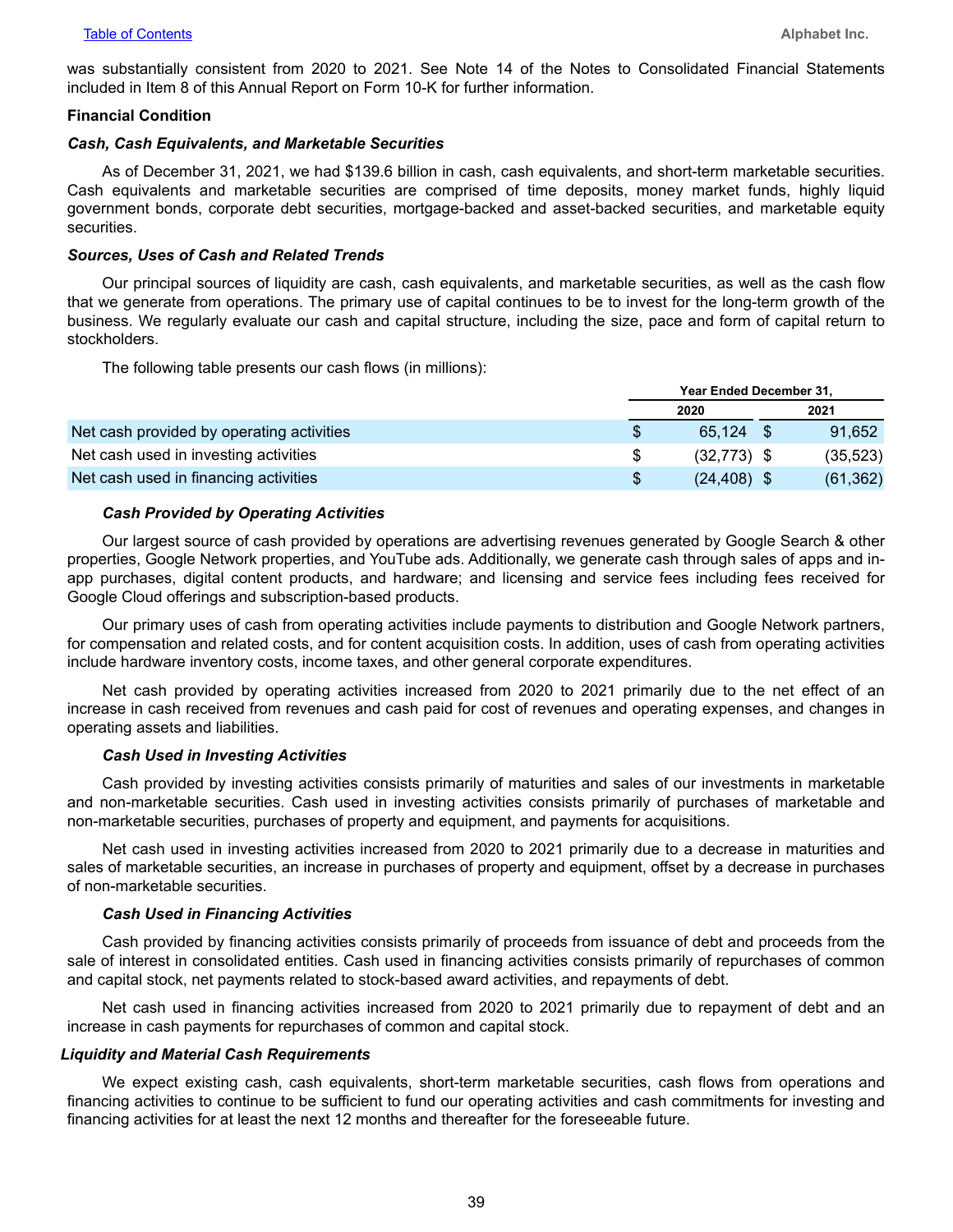### *Capital Expenditures and Leases*

We make investments in land and buildings for data centers and offices and information technology assets through purchases of property and equipment and lease arrangements to provide capacity for the growth of our services and products.

## *Capital Expenditures*

Our capital investments in property and equipment consist primarily of the following major categories:

- technical infrastructure, which consists of our investments in servers and network equipment for computing, storage and networking requirements for ongoing business activities, including machine learning (collectively referred to as our information technology assets) and data center land and building construction; and
- office facilities, ground up development projects and related building improvements.

Construction in progress consists primarily of technical infrastructure and office facilities which have not yet been placed in service for our intended use. The time frame from date of purchase to placement in service of these assets may extend from months to years. For example, our data center construction projects are generally multi-year projects with multiple phases, where we acquire qualified land and buildings, construct buildings, and secure and install information technology assets.

During the years ended December 31, 2020 and 2021, we spent \$22.3 billion and \$24.6 billion on capital expenditures, respectively. Depreciation of our property and equipment commences when the deployment of such assets are completed and are ready for our intended use. Land is not depreciated. For the years ended December 31, 2020 and 2021, our depreciation and impairment expenses on property and equipment were \$12.9 billion and \$11.6 billion, respectively.

#### *Leases*

For the years ended December 31, 2020 and 2021, we recognized total operating lease assets of \$2.8 billion and \$3.0 billion, respectively. As of December 31, 2021, the amount of total future lease payments under operating leases, which had a weighted average remaining lease term of 8 years, was \$15.5 billion, of which \$2.5 billion is short-term. As of December 31, 2021, we have entered into leases that have not yet commenced with future short-term and long-term lease payments of \$606 million and \$5.2 billion, excluding purchase options, that are not yet recorded on our Consolidated Balance Sheets. These leases will commence between 2022 and 2026 with non-cancelable lease terms of 1 to 25 years.

For the years ended December 31, 2020 and 2021, our operating lease expenses (including variable lease costs) were \$2.9 billion and \$3.4 billion, respectively. Finance lease costs were not material for the years ended December 31, 2020 and 2021. See Note 4 of the Notes to Consolidated Financial Statements included in Item 8 of this Annual Report on Form 10-K for further information on leases.

### *Financing*

We have a short-term debt financing program of up to \$10.0 billion through the issuance of commercial paper, which increased from \$5.0 billion in September 2021. Net proceeds from this program are used for general corporate purposes. As of December 31, 2021, we had no commercial paper outstanding.

As of December 31, 2021, we had \$10.0 billion of revolving credit facilities with no amounts outstanding. In April 2021, we terminated the existing revolving credit facilities, which were scheduled to expire in July 2023, and entered into two new revolving credit facilities in the amounts of \$4.0 billion and \$6.0 billion, which will expire in April 2022 and April 2026, respectively. The interest rates for the new credit facilities are determined based on a formula using certain market rates, as well as our progress toward the achievement of certain sustainability goals. No amounts have been borrowed under the new credit facilities.

As of December 31, 2021, we have senior unsecured notes outstanding with a total carrying value of \$12.8 billion with short-term and long-term future interest payments of \$231 million and \$4.0 billion, respectively. See Note 6 of the Notes to Consolidated Financial Statements included in Item 8 of this Annual Report on Form 10-K for further information on our debt.

#### *Share Repurchase Program*

In April 2021, the Board of Directors of Alphabet authorized the company to repurchase up to \$50.0 billion of its Class C stock. In July 2021, the Alphabet board approved an amendment to the April 2021 authorization, permitting the company to repurchase both Class A and Class C shares in a manner deemed in the best interest of the company and its stockholders, taking into account the economic cost and prevailing market conditions, including the relative trading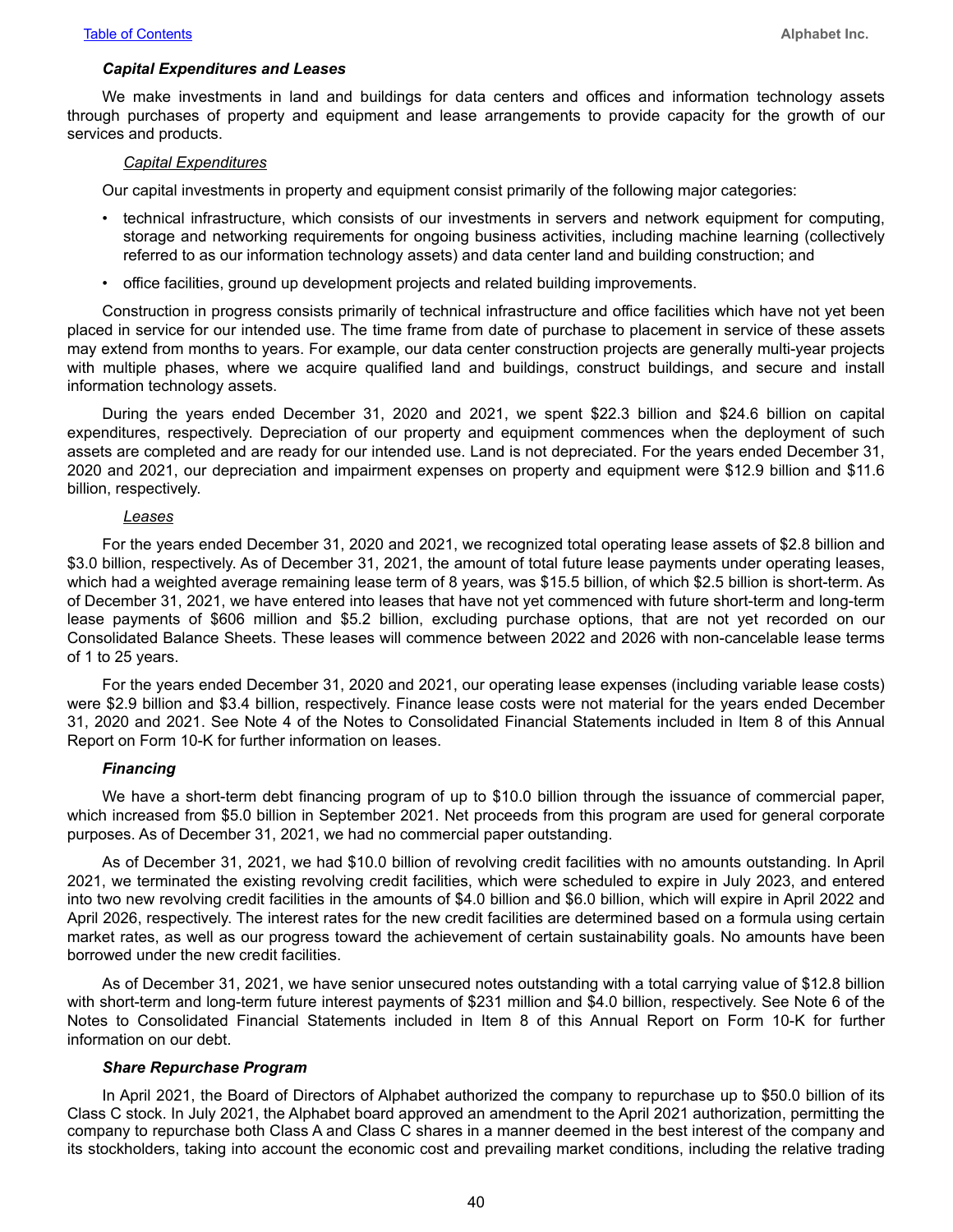prices and volumes of the Class A and Class C shares. In accordance with the authorizations of the Board of Directors of Alphabet, during 2021 we repurchased and subsequently retired 20.3 million aggregate shares for \$50.3 billion. Of the aggregate amount repurchased and subsequently retired, 1.2 million shares were Class A stock repurchased for \$3.4 billion. As of December 31, 2021, \$17.4 billion remains available for Class A and Class C share repurchases under the amended authorization. The repurchases are being executed from time to time, subject to general business and market conditions and other investment opportunities, through open market purchases or privately negotiated transactions, including through Rule 10b5-1 plans. The repurchase program does not have an expiration date. See Note 11 of the Notes to Consolidated Financial Statements included in Item 8 of this Annual Report on Form 10-K.

## *European Commission Fines*

In 2017, 2018 and 2019, the EC announced decisions that certain actions taken by Google infringed European competition law and imposed fines of €2.4 billion (\$2.7 billion as of June 27, 2017), €4.3 billion (\$5.1 billion as of June 30, 2018), and €1.5 billion (\$1.7 billion as of March 20, 2019), respectively. While each EC decision is under appeal, we included the fines in accrued expenses and other current liabilities on our Consolidated Balance Sheets as we provided bank guarantees (in lieu of a cash payment) for the fines.

#### *Taxes*

As of December 31, 2021, we had short-term and long-term income taxes payable of \$784 million and \$5.7 billion related to a one-time transition tax payable incurred as a result of the U.S. Tax Cuts and Jobs Act ("Tax Act"). As permitted by the Tax Act, we will pay the transition tax in annual interest-free installments through 2025. We also have taxes payable of \$3.5 billion primarily related to uncertain tax positions as of December 31, 2021.

## *Purchase Commitments*

We regularly enter into significant non-cancelable contractual obligations primarily related to data center operations and build-outs, information technology assets, office buildings, purchases of inventory, and network capacity arrangements. As of December 31, 2021, such purchase commitments, which do not qualify for recognition on our Consolidated Balance Sheets, amount to \$13.7 billion, of which \$11.9 billion is short-term. These amounts represent the non-cancelable portion of agreements or the minimum cancellation fee. For those agreements with variable terms, we do not estimate the non-cancelable obligation beyond any minimum quantities and/or pricing as of December 31, 2021.

## **Critical Accounting Estimates**

We prepare our consolidated financial statements in accordance with GAAP. In doing so, we have to make estimates and assumptions. Our critical accounting estimates are those estimates that involve a significant level of uncertainty at the time the estimate was made, and changes in them have had or are reasonably likely to have a material effect on our financial condition or results of operations. Accordingly, actual results could differ materially from our estimates. We base our estimates on past experience and other assumptions that we believe are reasonable under the circumstances, and we evaluate these estimates on an ongoing basis. We have reviewed our critical accounting estimates with the audit and compliance committee of our Board of Directors.

See Note 1 of the Notes to Consolidated Financial Statements included in Item 8 of this Annual Report on Form 10-K for a summary of significant accounting policies and the effect on our financial statements.

## *Fair Value Measurements of Non-Marketable Equity Securities*

We measure certain financial instruments at fair value on a nonrecurring basis, consisting primarily of our nonmarketable equity securities. These investments are accounted for under the measurement alternative and are measured at cost, less impairment, subject to upward and downward adjustments resulting from observable price changes for identical or similar investments of the same issuer. These adjustments require quantitative assessments of the fair value of our securities, which may require the use of unobservable inputs. Pricing adjustments are determined by using various valuation methodologies and involve the use of estimates using the best information available, which may include cash flow projections or other available market data.

Non-marketable equity securities are also evaluated for impairment, based on qualitative factors including the companies' financial and liquidity position and access to capital resources, among others. When indicators of impairment exist, we prepare quantitative measurements of the fair value of our equity investments using a market approach or an income approach, which requires judgment and the use of unobservable inputs, including discount rates, investee revenues and costs, and comparable market data of private and public companies, among others. When our assessment indicates that an impairment exists, we write down the investment to its fair value.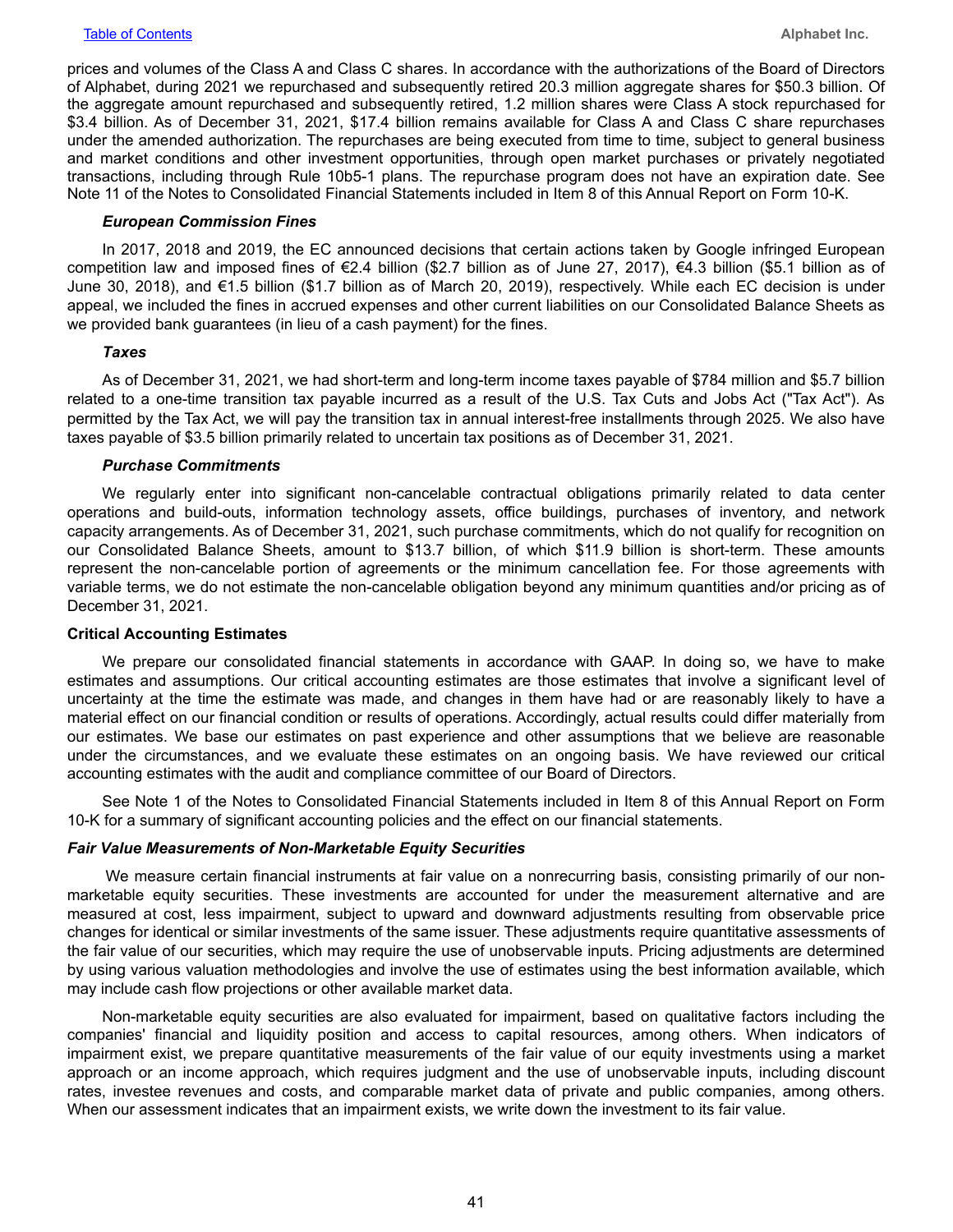We also have compensation arrangements with payouts based on realized returns from certain investments, i.e. performance fees. We recognize compensation expense based on the estimated payouts, which may result in expense recognized before investment returns are realized, and may require the use of unobservable inputs.

#### *Property and Equipment*

We assess the reasonableness of the useful lives of our property and equipment periodically as well as when other changes occur, such as when there are changes to ongoing business operations, changes in the planned use and utilization of assets, or technological advancements, that could indicate a change in the period over which we expect to benefit from the assets.

#### *Income Taxes*

We are subject to income taxes in the U.S. and foreign jurisdictions. Significant judgment is required in evaluating our uncertain tax positions and determining our provision for income taxes.

Recording an uncertain tax position involves various qualitative considerations, including evaluation of comparable and resolved tax exposures, applicability of tax laws, and likelihood of settlement. We evaluate uncertain tax positions periodically, considering changes in facts and circumstances, such as new regulations or recent judicial opinions, as well as the status of audit activities by taxing authorities. Although we believe we have adequately reserved for our uncertain tax positions, no assurance can be given that the final tax outcome of these matters will not be different. To the extent that the final tax outcome of these matters is different than the amounts recorded, such differences will affect the provision for income taxes and the effective tax rate in the period in which such determination is made.

The provision for income taxes includes the effect of reserve provisions and changes to reserves that are considered appropriate as well as the related net interest and penalties. In addition, we are subject to the continuous examination of our income tax returns by the Internal Revenue Services (IRS) and other tax authorities which may assert assessments against us. We regularly assess the likelihood of adverse outcomes resulting from these examinations and assessments to determine the adequacy of our provision for income taxes.

#### *Loss Contingencies*

We are regularly subject to claims, suits, regulatory and government investigations, and other proceedings involving competition, intellectual property, privacy, tax and related compliance, labor and employment, commercial disputes, content generated by our users, goods and services offered by advertisers or publishers using our platforms, personal injury consumer protection, and other matters. Certain of these matters include speculative claims for substantial or indeterminate amounts of damages. We record a liability when we believe that it is probable that a loss has been incurred and the amount can be reasonably estimated. If we determine that a loss is reasonably possible and the loss or range of loss can be estimated, we disclose the possible loss in Note 10 of the Notes to Consolidated Financial Statements included in Item 8 of this Annual Report on Form 10-K.

We evaluate, on a regular basis, developments in our legal matters that could affect the amount of liability that has been previously accrued, and the matters and related reasonably possible losses disclosed, and make adjustments and changes to our disclosures as appropriate. Significant judgment is required to determine both the likelihood and the estimated amount of a loss related to such matters. Until the final resolution of such matters, there may be an exposure to loss in excess of the amount recorded, and such amounts could be material.

#### *Change in Accounting Estimate*

In January 2021, we completed an assessment of the useful lives of our servers and certain network equipment. In doing so, we determined we should adjust the estimated useful life. This change in accounting estimate was effective beginning fiscal year 2021 and is detailed further in Note 1 of the Notes to Consolidated Financial Statements included in Item 8 of this Annual Report on Form 10-K.

# **ITEM 7A. QUANTITATIVE AND QUALITATIVE DISCLOSURES ABOUT MARKET RISK**

We are exposed to financial market risks, including changes in foreign currency exchange rates, interest rates, and equity investment risks.

#### **Foreign Currency Exchange Risk**

We transact business globally in multiple currencies. International revenues, as well as costs and expenses denominated in foreign currencies, expose us to the risk of fluctuations in foreign currency exchange rates against the U.S. dollar. Principal currencies hedged included the Australian dollar, British pound, Canadian dollar, Euro, and Japanese yen. For the purpose of analyzing foreign currency exchange risk, we considered the historical trends in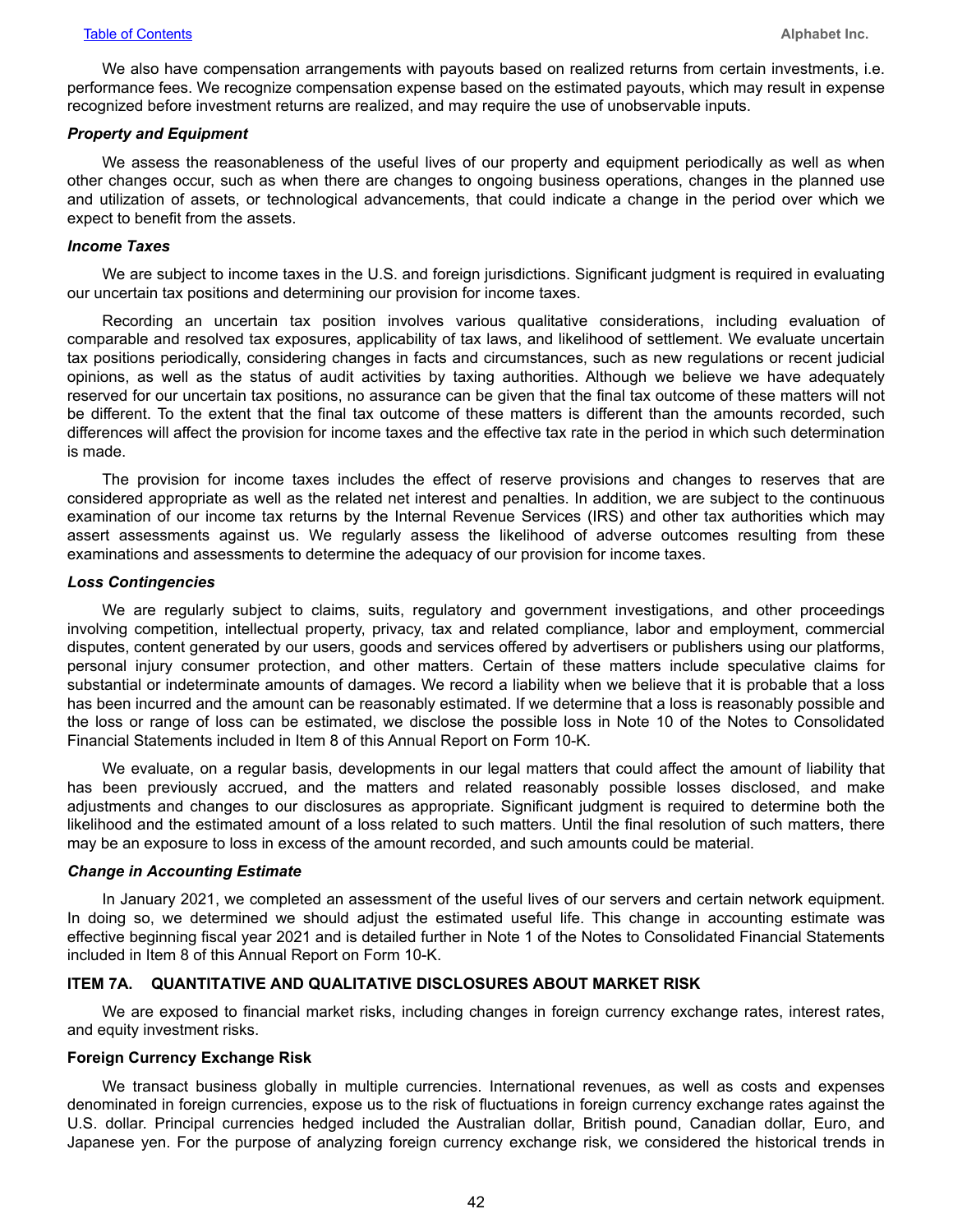foreign currency exchange rates and determined that it was reasonably possible that adverse changes in exchange rates of 10% could be experienced in the near term.

We use foreign exchange forward contracts to offset the foreign exchange risk on assets and liabilities denominated in currencies other than the functional currency of the subsidiary. These forward contracts reduce, but do not entirely eliminate, the effect of foreign currency exchange rate movements on our assets and liabilities. The foreign currency gains and losses on these assets and liabilities are recorded in other income (expense), net, which are offset by the gains and losses on the forward contracts.

If an adverse 10% foreign currency exchange rate change was applied to total monetary assets, liabilities, and commitments denominated in currencies other than the functional currencies at the balance sheet date, it would have resulted in an adverse effect on income before income taxes of approximately \$497 million and \$285 million as of December 31, 2020 and 2021, respectively, after consideration of the effect of foreign exchange contracts in place for the years ended December 31, 2020 and 2021.

We use foreign currency forwards and option contracts, including collars (an option strategy comprised of a combination of purchased and written options) to protect forecasted U.S. dollar-equivalent earnings from changes in foreign currency exchange rates. When the U.S. dollar strengthens, gains from foreign currency options and forwards reduce the foreign currency losses related to our earnings. When the U.S. dollar weakens, losses from foreign currency collars and forwards offset the foreign currency gains related to our earnings. These hedging contracts reduce, but do not entirely eliminate, the effect of foreign currency exchange rate movements. We designate these contracts as cash flow hedges for accounting purposes. We reflect the gains or losses of foreign currency spot rate changes as a component of AOCI and subsequently reclassify them into revenues to offset the hedged exposures as they occur.

If the U.S. dollar weakened by 10% as of December 31, 2020 and 2021, the amount recorded in AOCI related to our foreign exchange contracts before tax effect would have been approximately \$912 million and \$1.3 billion lower as of December 31, 2020 and 2021, respectively. The change in the value recorded in AOCI would be expected to offset a corresponding foreign currency change in forecasted hedged revenues when recognized.

We use foreign exchange forward contracts designated as net investment hedges to hedge the foreign currency risks related to investment in foreign subsidiaries. These forward contracts serve to offset the foreign currency translation risk from our foreign operations.

If the U.S. dollar weakened by 10%, the amount recorded in cumulative translation adjustment (CTA) within AOCI related to our net investment hedge would have been approximately \$1.0 billion lower as of both December 31, 2020 and 2021. The change in value recorded in CTA would be expected to offset a corresponding foreign currency translation gain or loss from our investment in foreign subsidiaries.

### **Interest Rate Risk**

Our Corporate Treasury investment strategy is to achieve a return that will allow us to preserve capital and maintain liquidity. We invest primarily in debt securities, including those of the U.S. government and its agencies, corporate debt securities, mortgage-backed securities, money market and other funds, municipal securities, time deposits, asset backed securities, and debt instruments issued by foreign governments. By policy, we limit the amount of credit exposure to any one issuer. Our investments in both fixed rate and floating rate interest earning securities carry a degree of interest rate risk. Fixed rate securities may have their fair market value adversely affected due to a rise in interest rates, while floating rate securities may produce less income than predicted if interest rates fall. Unrealized gains or losses on our marketable debt securities are primarily due to interest rate fluctuations as compared to interest rates at the time of purchase. For certain fixed and variable rate debt securities, we have elected the fair value option for which changes in fair value are recorded in other income (expense), net. We measure securities for which we have not elected the fair value option at fair value with gains and losses recorded in AOCI until the securities are sold, less any expected credit losses.

We use value-at-risk (VaR) analysis to determine the potential effect of fluctuations in interest rates on the value of our marketable debt security portfolio. The VaR is the expected loss in fair value, for a given confidence interval, for our investment portfolio due to adverse movements in interest rates. We use a variance/covariance VaR model with 95% confidence interval. The estimated one-day loss in fair value of marketable debt securities as of December 31, 2020 and 2021 are shown below (in millions):

|                               | As of December 31. |      |  | 12-Month Average<br>As of December 31. |      |                  |      |     |
|-------------------------------|--------------------|------|--|----------------------------------------|------|------------------|------|-----|
|                               |                    | 2020 |  | 2021                                   | 2020 |                  | 2021 |     |
| Risk Category - Interest Rate |                    | 144  |  | 139                                    |      | 145 <sub>1</sub> |      | 148 |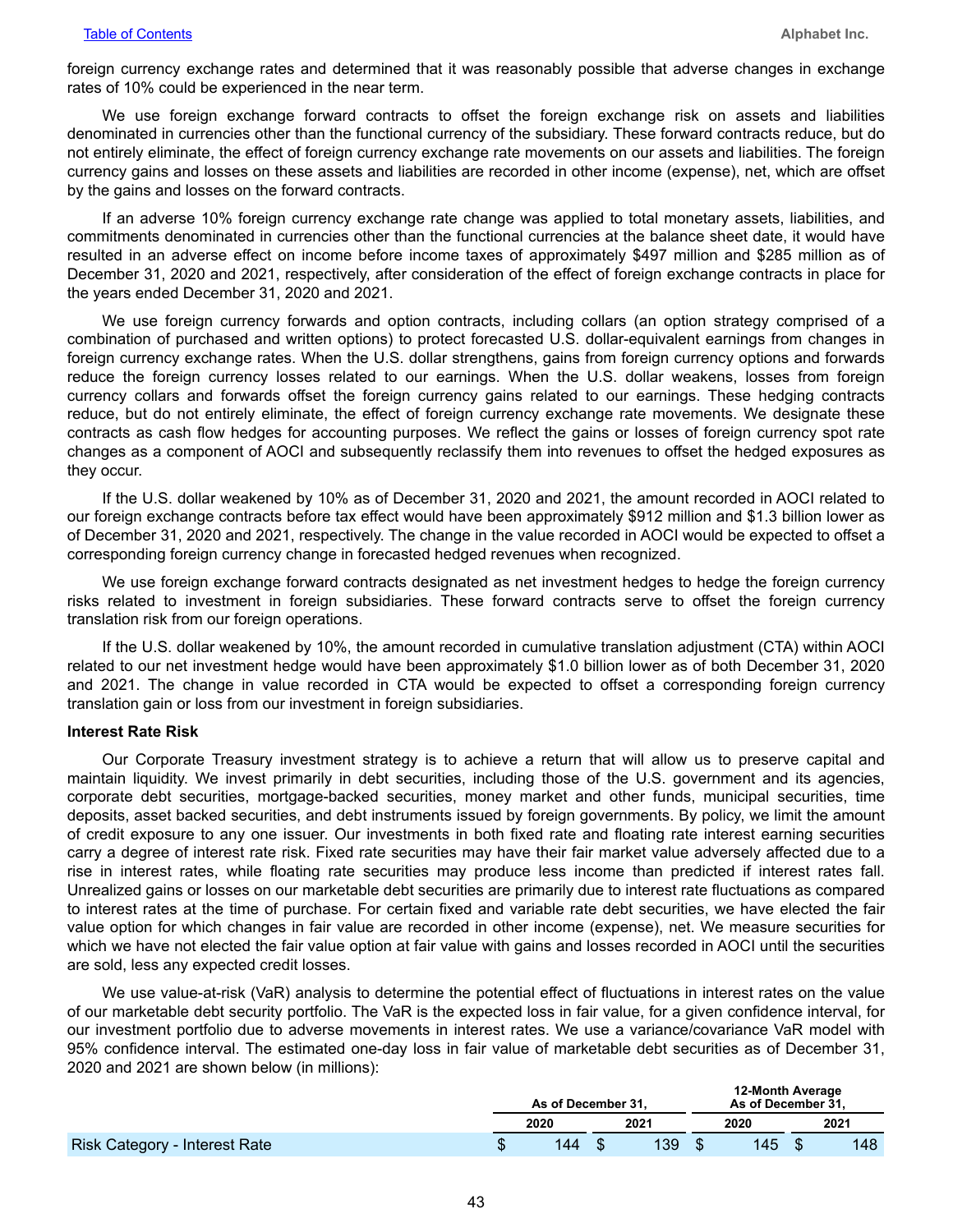Actual future gains and losses associated with our marketable debt security portfolio may differ materially from the sensitivity analyses performed as of December 31, 2020 and 2021 due to the inherent limitations associated with predicting the timing and amount of changes in interest rates and our actual exposures and positions. VaR analysis is not intended to represent actual losses but is used as a risk estimation.

### **Equity Investment Risk**

Our marketable and non-marketable equity securities are subject to a wide variety of market-related risks that could substantially reduce or increase the fair value of our holdings.

Our marketable equity securities are publicly traded stocks or funds and our non-marketable equity securities are investments in privately held companies, some of which are in the startup or development stages.

We record marketable equity securities not accounted for under the equity method at fair value based on readily determinable market values, of which publicly traded stocks and mutual funds are subject to market price volatility, and represent \$5.9 billion and \$7.8 billion of our investments as of December 31, 2020 and 2021, respectively. A hypothetical adverse price change of 10% on our December 31, 2021 balance, which could be experienced in the near term, would decrease the fair value of marketable equity securities by \$780 million. From time to time, we may enter into derivatives to hedge the market price risk on certain of our marketable equity securities.

Our non-marketable equity securities not accounted for under the equity method are adjusted to fair value for observable transactions for identical or similar investments of the same issuer or impairment (referred to as the measurement alternative). The fair value measured at the time of the observable transaction is not necessarily an indication of the current fair value as of the balance sheet date. These investments, especially those that are in the early stages, are inherently risky because the technologies or products these companies have under development are typically in the early phases and may never materialize, and they may experience a decline in financial condition, which could result in a loss of a substantial part of our investment in these companies. The success of our investment in any private company is also typically dependent on the likelihood of our ability to realize appreciation in the value of investments through liquidity events such as public offerings, acquisitions, private sales or other market events. As of December 31, 2020 and 2021, the carrying value of our non-marketable equity securities, which were accounted for under the measurement alternative, was \$18.9 billion and \$27.6 billion, respectively. Valuations of our equity investments in private companies are inherently more complex due to the lack of readily available market data. Volatility in the global economic climate and financial markets could result in a significant impairment charge relating to our non-marketable equity securities. Changes in valuation of non-marketable equity securities may not directly correlate with changes in valuation of marketable equity securities. Additionally, observable transactions at lower valuations could result in significant losses on our non-marketable equity securities. The effect of COVID-19 on our impairment assessment requires significant judgment due to the uncertainty around the duration and severity of the effect.

The carrying values of our equity method investments, which totaled approximately \$1.4 billion and \$1.5 billion as of December 31, 2020 and 2021, respectively, generally do not fluctuate based on market price changes. However, these investments could be impaired if the carrying value exceeds the fair value and is not expected to recover.

For further information about our equity investments, see Note 1 and Note 3 of the Notes to Consolidated Financial Statements included in Item 8 of this Annual Report on Form 10-K.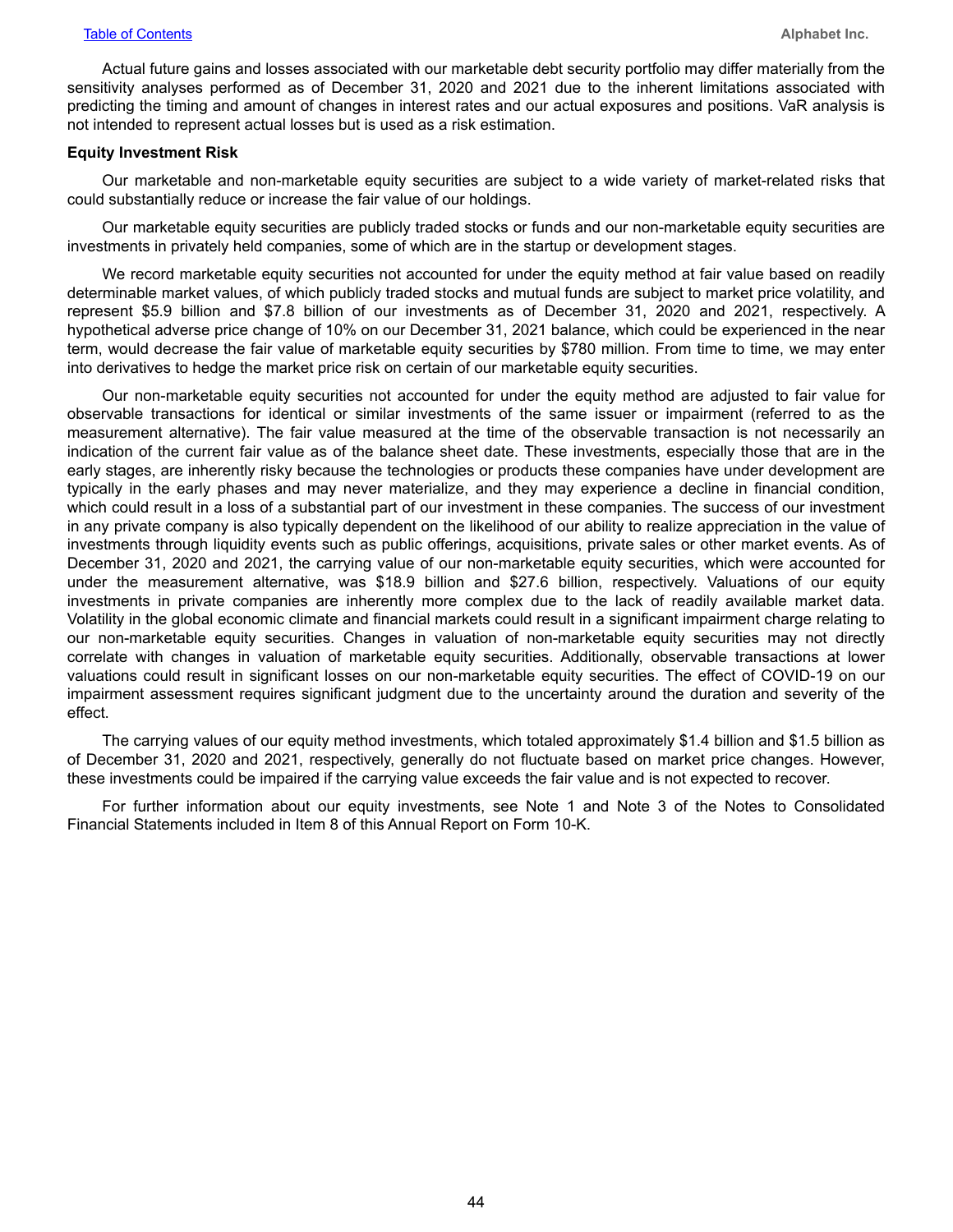# **ITEM 8. FINANCIAL STATEMENTS AND SUPPLEMENTARY DATA**

# **Alphabet Inc.**

# **INDEX TO CONSOLIDATED FINANCIAL STATEMENTS**

|                                                                         | Page      |
|-------------------------------------------------------------------------|-----------|
| Reports of Independent Registered Public Accounting Firm (PCAOB ID: 42) | <u>46</u> |
| <b>Financial Statements:</b>                                            |           |
| <b>Consolidated Balance Sheets</b>                                      | <u>49</u> |
| <b>Consolidated Statements of Income</b>                                | <u>50</u> |
| <b>Consolidated Statements of Comprehensive Income</b>                  | 51        |
| <b>Consolidated Statements of Stockholders' Equity</b>                  | <u>52</u> |
| <b>Consolidated Statements of Cash Flows</b>                            | 53        |
| <b>Notes to Consolidated Financial Statements</b>                       | 54        |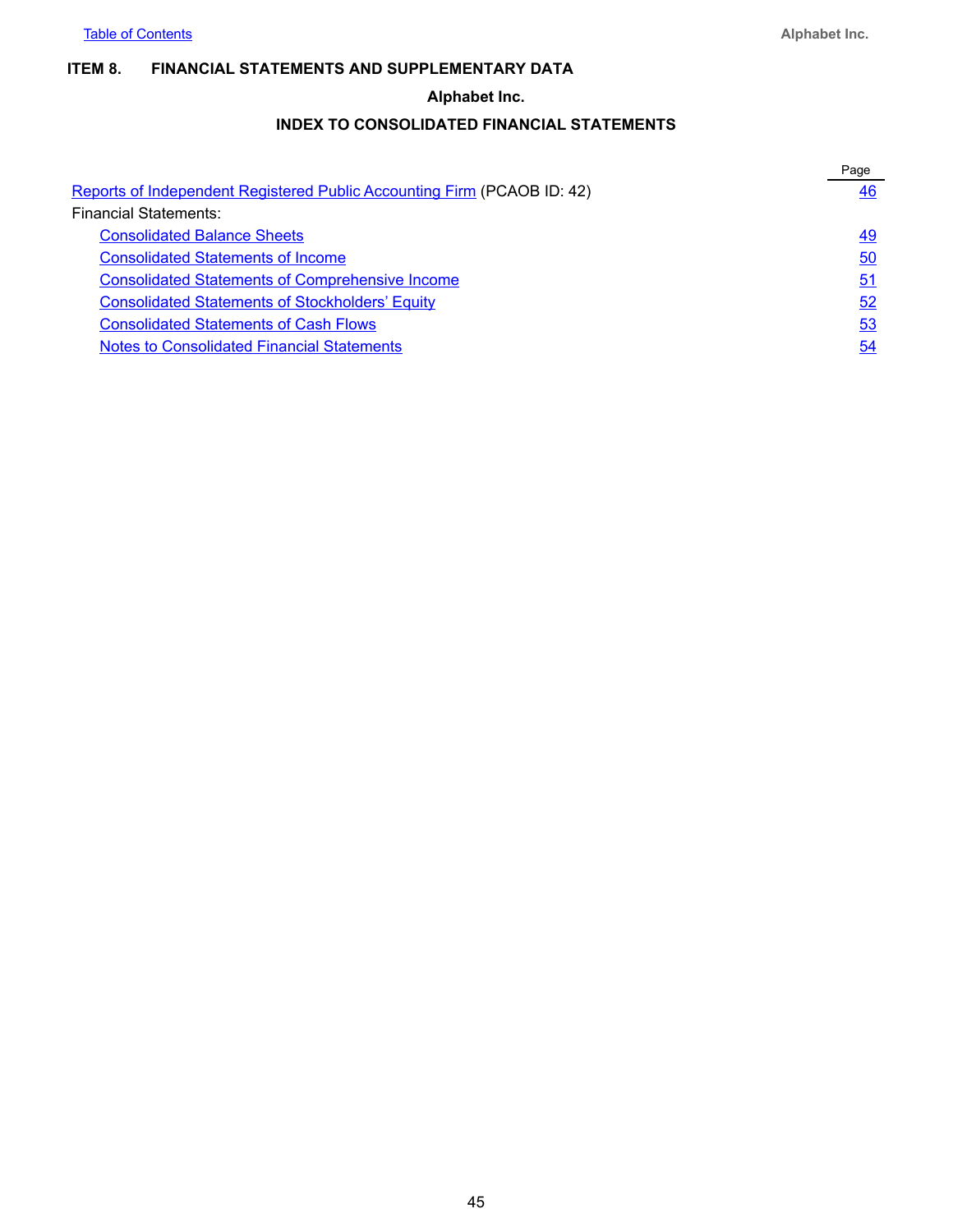# **REPORT OF INDEPENDENT REGISTERED PUBLIC ACCOUNTING FIRM**

<span id="page-46-0"></span>To the Stockholders and the Board of Directors of Alphabet Inc.

## **Opinion on the Financial Statements**

We have audited the accompanying consolidated balance sheets of Alphabet Inc. (the Company) as of December 31, 2020 and 2021, the related consolidated statements of income, comprehensive income, stockholders' equity and cash flows for each of the three years in the period ended December 31, 2021, and the related notes and financial statement schedule listed in the Index at Item 15 (collectively referred to as the "consolidated financial statements"). In our opinion, the consolidated financial statements present fairly, in all material respects, the financial position of the Company at December 31, 2020 and 2021, and the results of its operations and its cash flows for each of the three years in the period ended December 31, 2021, in conformity with U.S. generally accepted accounting principles.

We also have audited, in accordance with the standards of the Public Company Accounting Oversight Board (United States) (PCAOB), the Company's internal control over financial reporting as of December 31, 2021, based on criteria established in Internal Control—Integrated Framework issued by the Committee of Sponsoring Organizations of the Treadway Commission (2013 framework), and our report dated February 1, 2022 expressed an unqualified opinion thereon.

## **Basis for Opinion**

These financial statements are the responsibility of the Company's management. Our responsibility is to express an opinion on the Company's financial statements based on our audits. We are a public accounting firm registered with the PCAOB and are required to be independent with respect to the Company in accordance with the U.S. federal securities laws and the applicable rules and regulations of the U.S. Securities and Exchange Commission and the PCAOB.

We conducted our audits in accordance with the standards of the PCAOB. Those standards require that we plan and perform the audit to obtain reasonable assurance about whether the financial statements are free of material misstatement, whether due to error or fraud. Our audits included performing procedures to assess the risks of material misstatement of the financial statements, whether due to error or fraud, and performing procedures that respond to those risks. Such procedures included examining, on a test basis, evidence regarding the amounts and disclosures in the financial statements. Our audits also included evaluating the accounting principles used and significant estimates made by management, as well as evaluating the overall presentation of the financial statements. We believe that our audits provide a reasonable basis for our opinion.

## **Critical Audit Matter**

The critical audit matter communicated below is a matter arising from the current period audit of the financial statements that was communicated or required to be communicated to the audit committee and that: (1) relates to accounts or disclosures that are material to the financial statements and (2) involved our especially challenging, subjective or complex judgments. The communication of the critical audit matter does not alter in any way our opinion on the consolidated financial statements, taken as a whole, and we are not, by communicating the critical audit matter below, providing a separate opinion on the critical audit matter or on the accounts or disclosures to which it relates.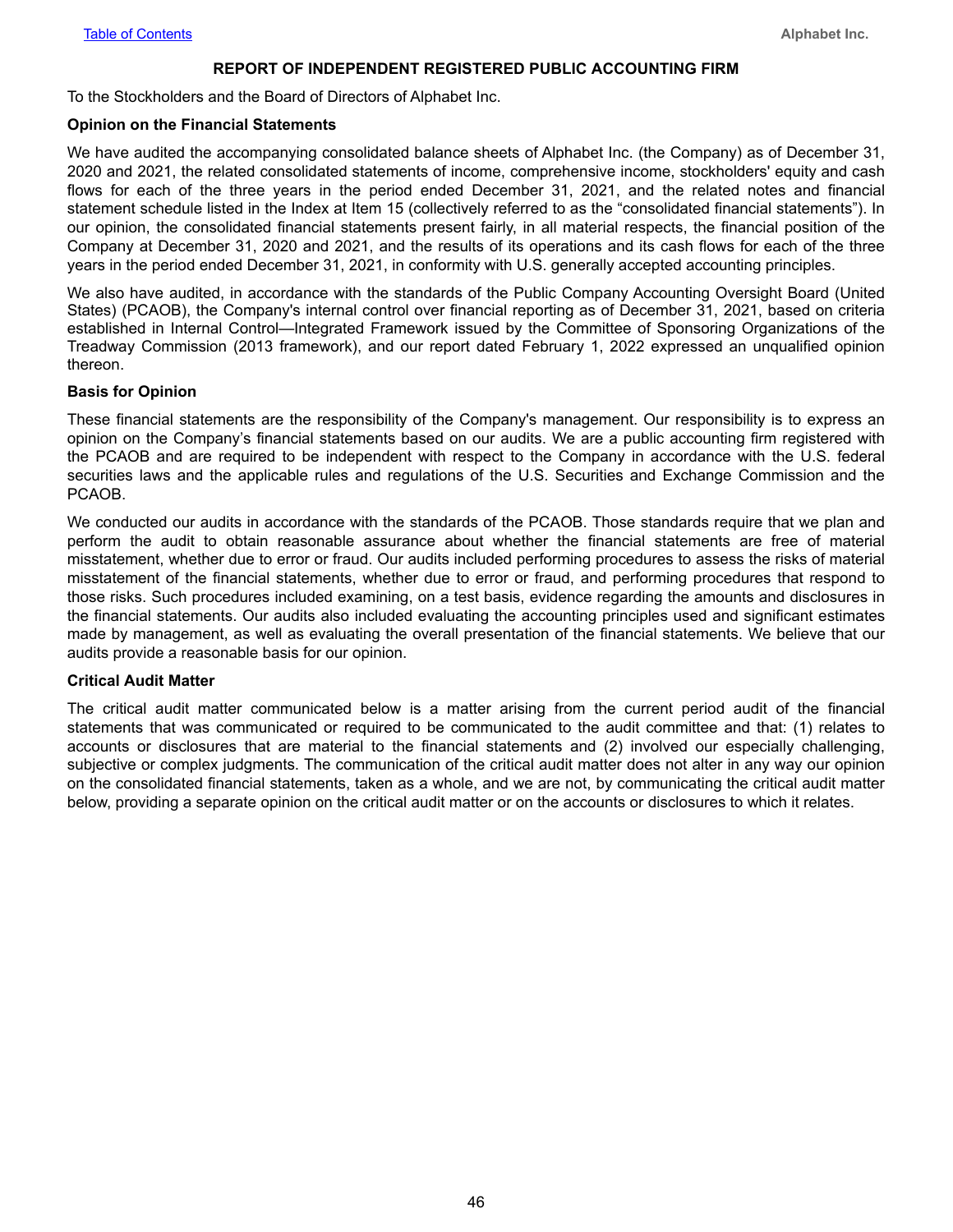#### *Loss Contingencies*

*Description of the Matter* The Company is regularly subject to claims, suits, regulatory and government investigations, and other proceedings involving competition, intellectual property, privacy, tax and related compliance, labor and employment, commercial disputes, content generated by its users, goods and services offered by advertisers or publishers using their platforms, personal injury, consumer protection, and other matters. As described in Note 10 to the consolidated financial statements "Contingencies" such claims, suits, regulatory and government investigations, and other proceedings could result in adverse consequences.

> Significant judgment is required to determine both the likelihood, and the estimated amount, of a loss related to such matters. Auditing management's accounting for and disclosure of loss contingencies from these matters involved challenging and subjective auditor judgment in assessing the Company's evaluation of the probability of a loss, and the estimated amount or range of loss.

*How We Addressed the Matter in Our Audit*

We tested relevant controls over the identified risks associated with management's accounting for and disclosure of these matters. This included controls over management's assessment of the probability of incurrence of a loss and whether the loss or range of loss was reasonably estimable and the development of related disclosures.

Our audit procedures included gaining an understanding of previous rulings issued by regulators and the status of ongoing lawsuits, reviewing letters addressing the matters from internal and external legal counsel, meeting with internal legal counsel to discuss the allegations, and obtaining a representation letter from management on these matters. We also evaluated the Company's disclosures in relation to these matters.

/s/ Ernst & Young LLP

We have served as the Company's auditor since 1999.

San Jose, California February 1, 2022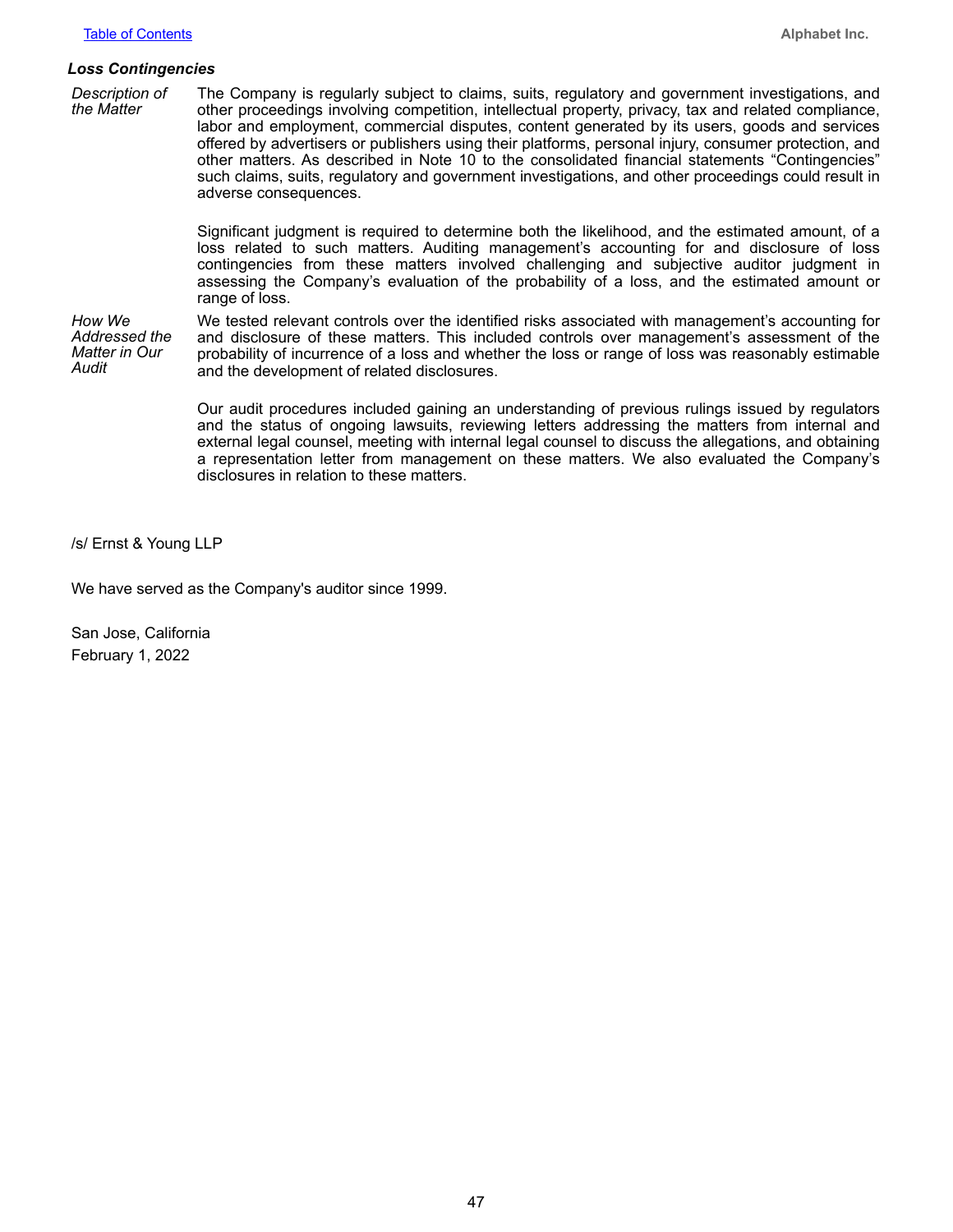# **REPORT OF INDEPENDENT REGISTERED PUBLIC ACCOUNTING FIRM**

To the Stockholders and the Board of Directors of Alphabet Inc.

## **Opinion on Internal Control over Financial Reporting**

We have audited Alphabet Inc.'s internal control over financial reporting as of December 31, 2021, based on criteria established in Internal Control—Integrated Framework issued by the Committee of Sponsoring Organizations of the Treadway Commission (2013 framework), (the COSO criteria). In our opinion, Alphabet Inc. (the Company) maintained, in all material respects, effective internal control over financial reporting as of December 31, 2021, based on the COSO criteria.

We also have audited, in accordance with the standards of the Public Company Accounting Oversight Board (United States) (PCAOB), the 2021 consolidated financial statements of the Company and our report dated February 1, 2022 expressed an unqualified opinion thereon.

## **Basis for Opinion**

The Company's management is responsible for maintaining effective internal control over financial reporting and for its assessment of the effectiveness of internal control over financial reporting included in the accompanying Management's Report on Internal Control over Financial Reporting. Our responsibility is to express an opinion on the Company's internal control over financial reporting based on our audit. We are a public accounting firm registered with the PCAOB and are required to be independent with respect to the Company in accordance with the U.S. federal securities laws and the applicable rules and regulations of the U.S. Securities and Exchange Commission and the PCAOB.

We conducted our audit in accordance with the standards of the PCAOB. Those standards require that we plan and perform the audit to obtain reasonable assurance about whether effective internal control over financial reporting was maintained in all material respects.

Our audit included obtaining an understanding of internal control over financial reporting, assessing the risk that a material weakness exists, testing and evaluating the design and operating effectiveness of internal control based on the assessed risk, and performing such other procedures as we considered necessary in the circumstances. We believe that our audit provides a reasonable basis for our opinion.

# **Definition and Limitations of Internal Control over Financial Reporting**

A company's internal control over financial reporting is a process designed to provide reasonable assurance regarding the reliability of financial reporting and the preparation of financial statements for external purposes in accordance with generally accepted accounting principles. A company's internal control over financial reporting includes those policies and procedures that (1) pertain to the maintenance of records that, in reasonable detail, accurately and fairly reflect the transactions and dispositions of the assets of the company; (2) provide reasonable assurance that transactions are recorded as necessary to permit preparation of financial statements in accordance with generally accepted accounting principles, and that receipts and expenditures of the company are being made only in accordance with authorizations of management and directors of the company; and (3) provide reasonable assurance regarding prevention or timely detection of unauthorized acquisition, use, or disposition of the company's assets that could have a material effect on the financial statements.

Because of its inherent limitations, internal control over financial reporting may not prevent or detect misstatements. Also, projections of any evaluation of effectiveness to future periods are subject to the risk that controls may become inadequate because of changes in conditions, or that the degree of compliance with the policies or procedures may deteriorate.

/s/ Ernst & Young LLP

San Jose, California February 1, 2022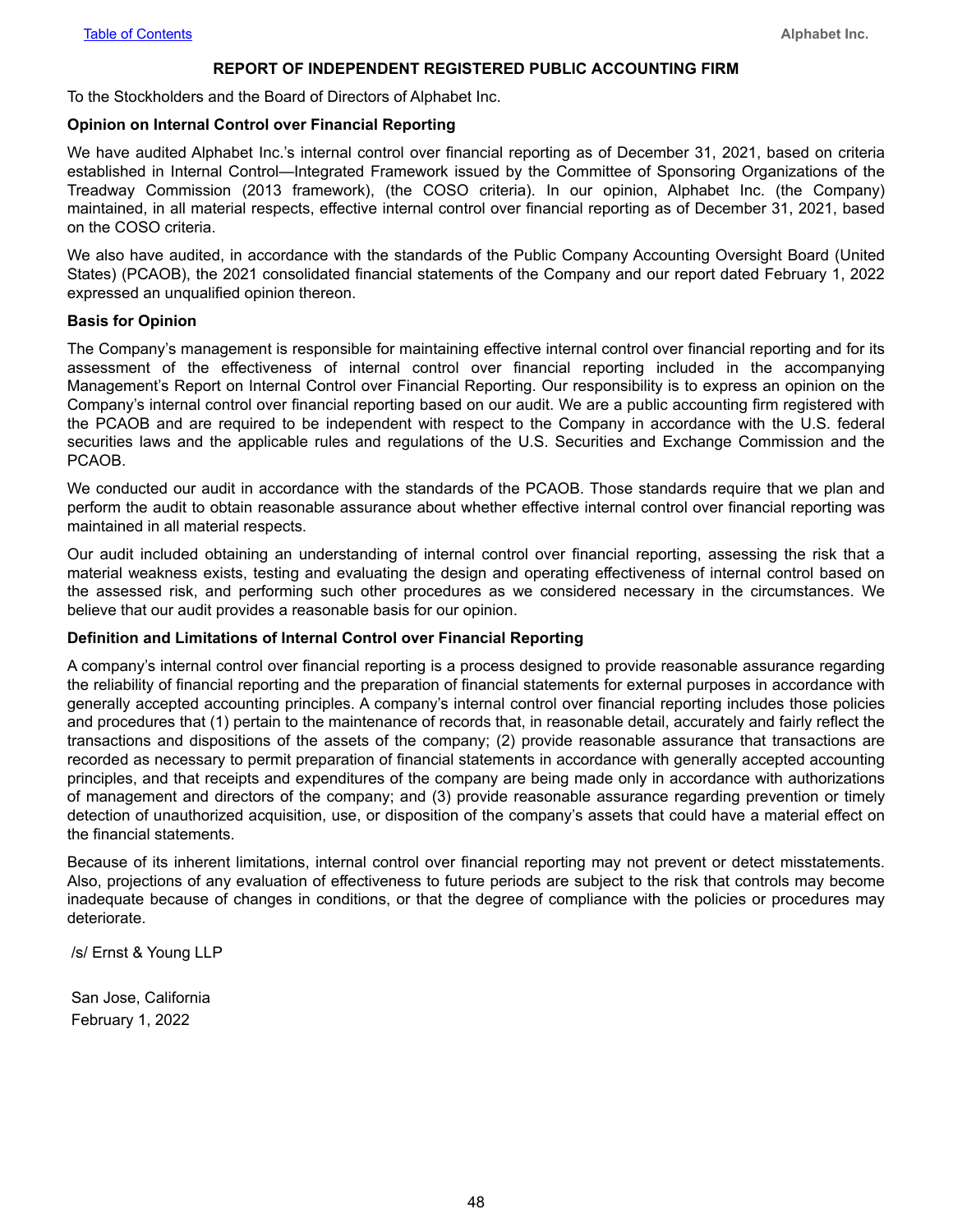# **Alphabet Inc. CONSOLIDATED BALANCE SHEETS**

# <span id="page-49-0"></span>**(In millions, except share amounts which are reflected in thousands, and par value per share amounts)**

|                                                                                                                                                                                                                                                                                                                                            | As of December 31. |            |                         |             |
|--------------------------------------------------------------------------------------------------------------------------------------------------------------------------------------------------------------------------------------------------------------------------------------------------------------------------------------------|--------------------|------------|-------------------------|-------------|
|                                                                                                                                                                                                                                                                                                                                            |                    | 2020       |                         | 2021        |
| <b>Assets</b>                                                                                                                                                                                                                                                                                                                              |                    |            |                         |             |
| Current assets:                                                                                                                                                                                                                                                                                                                            |                    |            |                         |             |
| Cash and cash equivalents                                                                                                                                                                                                                                                                                                                  | \$                 | 26,465     | $\sqrt[6]{\frac{1}{2}}$ | 20,945      |
| Marketable securities                                                                                                                                                                                                                                                                                                                      |                    | 110,229    |                         | 118,704     |
| Total cash, cash equivalents, and marketable securities                                                                                                                                                                                                                                                                                    |                    | 136,694    |                         | 139,649     |
| Accounts receivable, net                                                                                                                                                                                                                                                                                                                   |                    | 30,930     |                         | 39,304      |
| Income taxes receivable, net                                                                                                                                                                                                                                                                                                               |                    | 454        |                         | 966         |
| Inventory                                                                                                                                                                                                                                                                                                                                  |                    | 728        |                         | 1,170       |
| Other current assets                                                                                                                                                                                                                                                                                                                       |                    | 5,490      |                         | 7,054       |
| Total current assets                                                                                                                                                                                                                                                                                                                       |                    | 174,296    |                         | 188,143     |
| Non-marketable securities                                                                                                                                                                                                                                                                                                                  |                    | 20,703     |                         | 29,549      |
| Deferred income taxes                                                                                                                                                                                                                                                                                                                      |                    | 1,084      |                         | 1,284       |
| Property and equipment, net                                                                                                                                                                                                                                                                                                                |                    | 84,749     |                         | 97,599      |
| Operating lease assets                                                                                                                                                                                                                                                                                                                     |                    | 12,211     |                         | 12,959      |
| Intangible assets, net                                                                                                                                                                                                                                                                                                                     |                    | 1,445      |                         | 1,417       |
| Goodwill                                                                                                                                                                                                                                                                                                                                   |                    | 21,175     |                         | 22,956      |
| Other non-current assets                                                                                                                                                                                                                                                                                                                   |                    | 3,953      |                         | 5,361       |
| <b>Total assets</b>                                                                                                                                                                                                                                                                                                                        | $\frac{3}{2}$      | 319,616    | \$                      | 359,268     |
| <b>Liabilities and Stockholders' Equity</b>                                                                                                                                                                                                                                                                                                |                    |            |                         |             |
| <b>Current liabilities:</b>                                                                                                                                                                                                                                                                                                                |                    |            |                         |             |
| Accounts payable                                                                                                                                                                                                                                                                                                                           | \$                 | 5,589      | $\sqrt[6]{3}$           | 6,037       |
| Accrued compensation and benefits                                                                                                                                                                                                                                                                                                          |                    | 11,086     |                         | 13,889      |
| Accrued expenses and other current liabilities                                                                                                                                                                                                                                                                                             |                    | 28,631     |                         | 31,236      |
| Accrued revenue share                                                                                                                                                                                                                                                                                                                      |                    | 7,500      |                         | 8,996       |
| Deferred revenue                                                                                                                                                                                                                                                                                                                           |                    | 2,543      |                         | 3,288       |
| Income taxes payable, net                                                                                                                                                                                                                                                                                                                  |                    | 1,485      |                         | 808         |
| <b>Total current liabilities</b>                                                                                                                                                                                                                                                                                                           |                    | 56,834     |                         | 64,254      |
| Long-term debt                                                                                                                                                                                                                                                                                                                             |                    | 13,932     |                         | 14,817      |
| Deferred revenue, non-current                                                                                                                                                                                                                                                                                                              |                    | 481        |                         | 535         |
| Income taxes payable, non-current                                                                                                                                                                                                                                                                                                          |                    | 8,849      |                         | 9,176       |
| Deferred income taxes                                                                                                                                                                                                                                                                                                                      |                    | 3,561      |                         | 5,257       |
| Operating lease liabilities                                                                                                                                                                                                                                                                                                                |                    | 11,146     |                         | 11,389      |
| Other long-term liabilities                                                                                                                                                                                                                                                                                                                |                    | 2,269      |                         | 2,205       |
| <b>Total liabilities</b>                                                                                                                                                                                                                                                                                                                   |                    | 97,072     |                         | 107,633     |
| Contingencies (Note 10)                                                                                                                                                                                                                                                                                                                    |                    |            |                         |             |
| Stockholders' equity:                                                                                                                                                                                                                                                                                                                      |                    |            |                         |             |
| Preferred stock, \$0.001 par value per share, 100,000 shares authorized; no shares<br>issued and outstanding                                                                                                                                                                                                                               |                    | $\pmb{0}$  |                         | $\mathbf 0$ |
| Class A and Class B common stock, and Class C capital stock and additional paid-in<br>capital, \$0.001 par value per share: 15,000,000 shares authorized (Class A<br>9,000,000, Class B 3,000,000, Class C 3,000,000); 675,222 (Class A 300,730, Class<br>B 45,843, Class C 328,649) and 662,121 (Class A 300,737, Class B 44,665, Class C |                    |            |                         |             |
| 316,719) shares issued and outstanding                                                                                                                                                                                                                                                                                                     |                    | 58,510     |                         | 61,774      |
| Accumulated other comprehensive income (loss)                                                                                                                                                                                                                                                                                              |                    | 633        |                         | (1,623)     |
| Retained earnings                                                                                                                                                                                                                                                                                                                          |                    | 163,401    |                         | 191,484     |
| Total stockholders' equity                                                                                                                                                                                                                                                                                                                 |                    | 222,544    |                         | 251,635     |
| Total liabilities and stockholders' equity                                                                                                                                                                                                                                                                                                 | \$                 | 319,616 \$ |                         | 359,268     |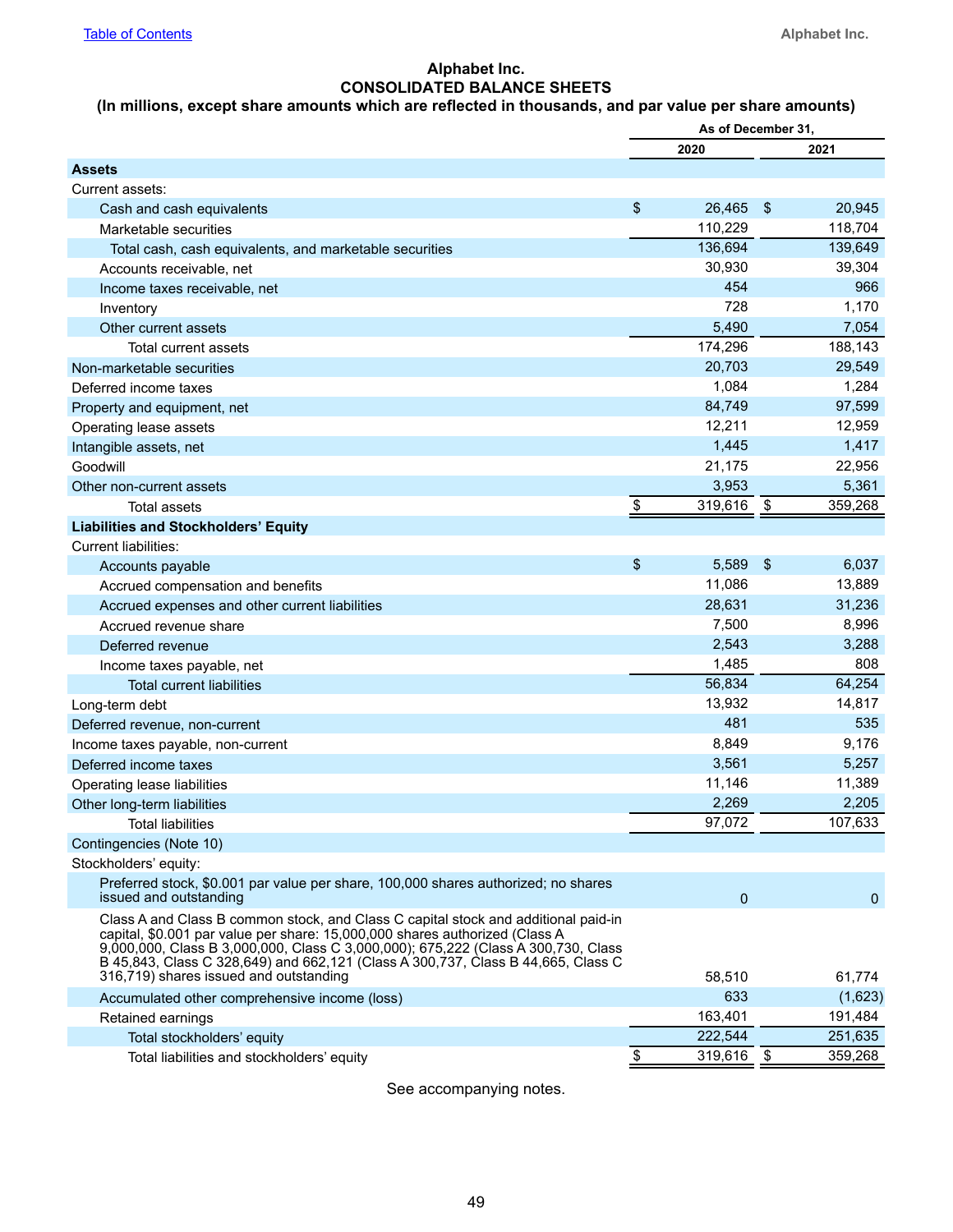# **Alphabet Inc. CONSOLIDATED STATEMENTS OF INCOME (In millions, except per share amounts)**

<span id="page-50-0"></span>

|                                                                                         | Year Ended December 31, |         |     |         |     |         |  |  |
|-----------------------------------------------------------------------------------------|-------------------------|---------|-----|---------|-----|---------|--|--|
|                                                                                         |                         | 2019    |     | 2020    |     | 2021    |  |  |
| Revenues                                                                                |                         | 161,857 | \$  | 182,527 | \$  | 257,637 |  |  |
| Costs and expenses:                                                                     |                         |         |     |         |     |         |  |  |
| Cost of revenues                                                                        |                         | 71,896  |     | 84,732  |     | 110,939 |  |  |
| Research and development                                                                |                         | 26,018  |     | 27,573  |     | 31,562  |  |  |
| Sales and marketing                                                                     |                         | 18,464  |     | 17,946  |     | 22,912  |  |  |
| General and administrative                                                              |                         | 9,551   |     | 11,052  |     | 13,510  |  |  |
| <b>European Commission fines</b>                                                        |                         | 1,697   |     | 0       |     | 0       |  |  |
| Total costs and expenses                                                                |                         | 127,626 |     | 141,303 |     | 178,923 |  |  |
| Income from operations                                                                  |                         | 34,231  |     | 41,224  |     | 78,714  |  |  |
| Other income (expense), net                                                             |                         | 5,394   |     | 6,858   |     | 12,020  |  |  |
| Income before income taxes                                                              |                         | 39,625  |     | 48,082  |     | 90,734  |  |  |
| Provision for income taxes                                                              |                         | 5,282   |     | 7,813   |     | 14,701  |  |  |
| Net income                                                                              |                         | 34,343  | \$. | 40,269  | \$  | 76,033  |  |  |
|                                                                                         |                         |         |     |         |     |         |  |  |
| Basic net income per share of Class A and B common stock and Class C<br>capital stock   | \$                      | 49.59   | \$  | 59.15   | \$. | 113.88  |  |  |
| Diluted net income per share of Class A and B common stock and Class C<br>capital stock | \$                      | 49.16   | \$  | 58.61   | \$. | 112.20  |  |  |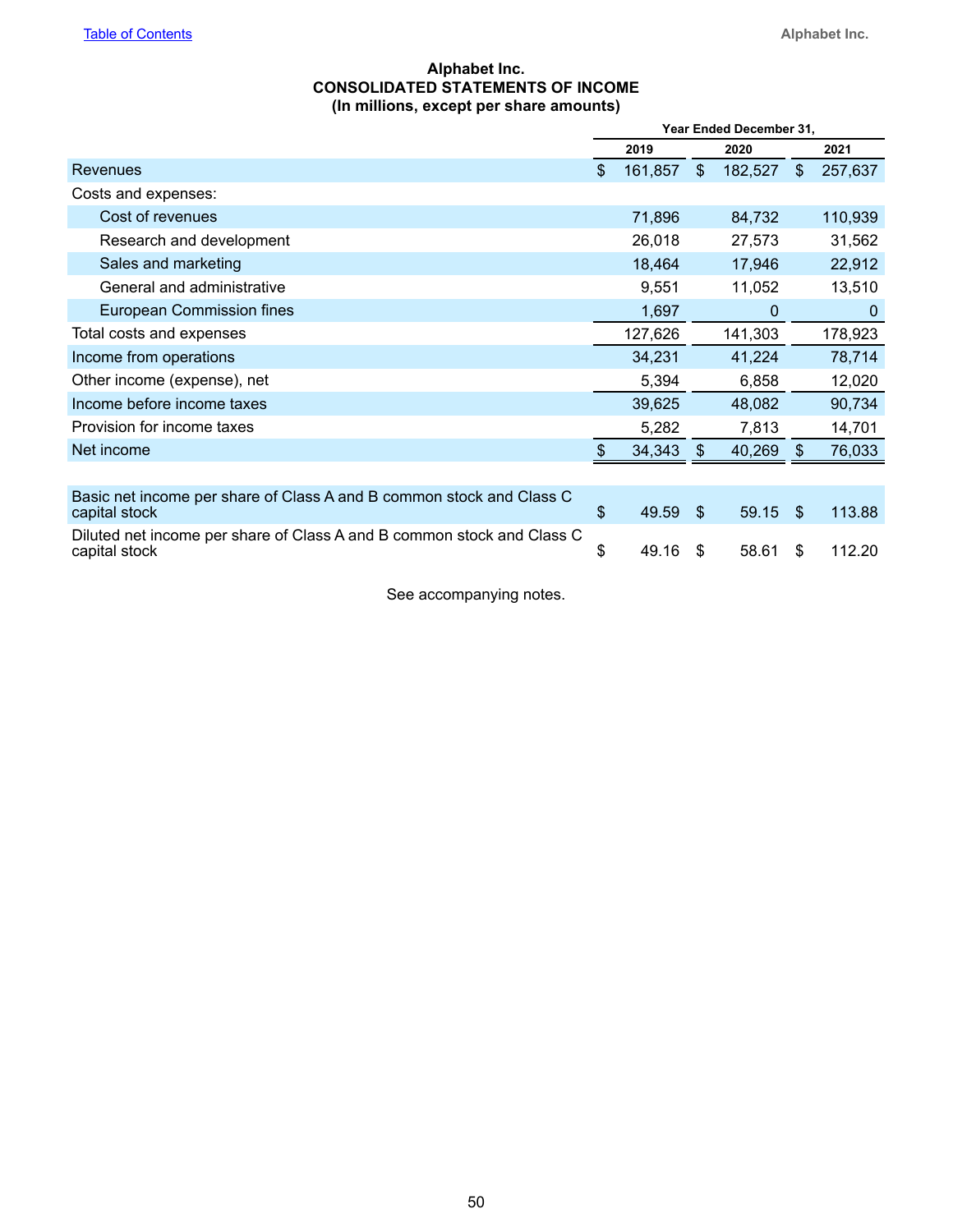## **Alphabet Inc. CONSOLIDATED STATEMENTS OF COMPREHENSIVE INCOME (In millions)**

<span id="page-51-0"></span>

|                                                                                    | Year Ended December 31, |        |     |        |    |          |  |  |
|------------------------------------------------------------------------------------|-------------------------|--------|-----|--------|----|----------|--|--|
|                                                                                    |                         | 2019   |     | 2020   |    | 2021     |  |  |
| Net income                                                                         | \$                      | 34,343 | \$. | 40,269 | \$ | 76,033   |  |  |
| Other comprehensive income (loss):                                                 |                         |        |     |        |    |          |  |  |
| Change in foreign currency translation adjustment                                  |                         | (119)  |     | 1,139  |    | (1, 442) |  |  |
| Available-for-sale investments:                                                    |                         |        |     |        |    |          |  |  |
| Change in net unrealized gains (losses)                                            |                         | 1,611  |     | 1,313  |    | (1, 312) |  |  |
| Less: reclassification adjustment for net (gains) losses included in<br>net income |                         | (111)  |     | (513)  |    | (64)     |  |  |
| Net change, net of income tax benefit (expense) of \$(221), \$(230),<br>and \$394  |                         | 1,500  |     | 800    |    | (1, 376) |  |  |
| Cash flow hedges:                                                                  |                         |        |     |        |    |          |  |  |
| Change in net unrealized gains (losses)                                            |                         | 22     |     | 42     |    | 716      |  |  |
| Less: reclassification adjustment for net (gains) losses included in<br>net income |                         | (299)  |     | (116)  |    | (154)    |  |  |
| Net change, net of income tax benefit (expense) of \$42, \$11, and<br>\$(122)      |                         | (277)  |     | (74)   |    | 562      |  |  |
| Other comprehensive income (loss)                                                  |                         | 1,104  |     | 1,865  |    | (2, 256) |  |  |
| Comprehensive income                                                               |                         | 35,447 | S   | 42,134 |    | 73,777   |  |  |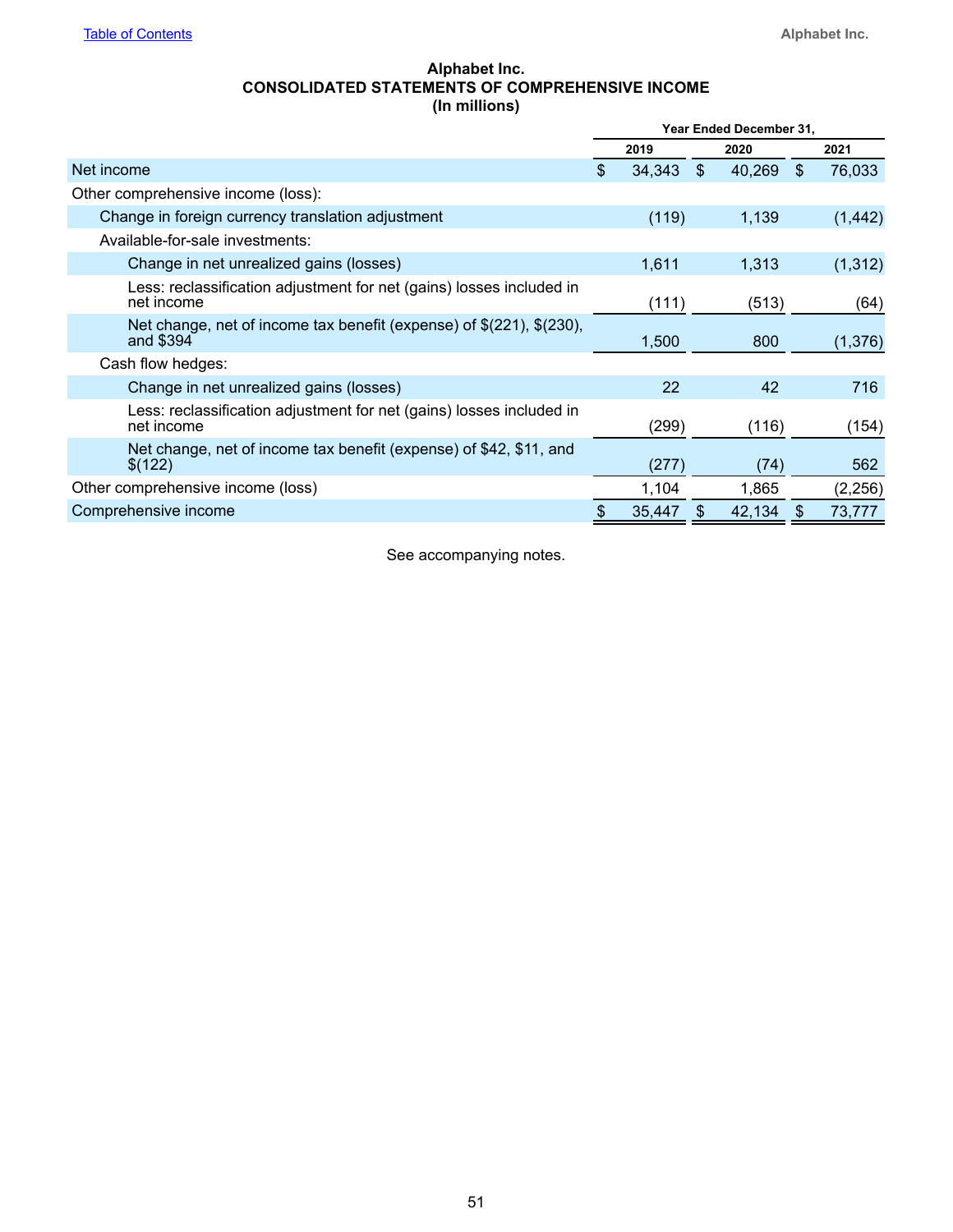# **Alphabet Inc. CONSOLIDATED STATEMENTS OF STOCKHOLDERS' EQUITY (In millions, except share amounts which are reflected in thousands)**

<span id="page-52-0"></span>

|                                                                                     | <b>Class A and Class B</b><br><b>Common Stock, Class C</b><br><b>Capital Stock and</b><br><b>Additional Paid-In Capital</b><br><b>Shares</b> | Amount                              | Accumulated<br>Other<br>Comprehensive<br>Income (Loss) | <b>Retained</b><br><b>Earnings</b> | <b>Total</b><br>Stockholders'<br>Equity |
|-------------------------------------------------------------------------------------|----------------------------------------------------------------------------------------------------------------------------------------------|-------------------------------------|--------------------------------------------------------|------------------------------------|-----------------------------------------|
| Balance as of December 31, 2018                                                     | 695,556                                                                                                                                      | $\boldsymbol{\mathsf{S}}$<br>45,049 | $\boldsymbol{\mathsf{S}}$<br>$(2,306)$ \$              | 134,885                            | $\mathfrak{S}$<br>177,628               |
| Cumulative effect of accounting change                                              | 0                                                                                                                                            | $\mathbf{0}$                        | (30)                                                   | (4)                                | (34)                                    |
| Common and capital stock issued                                                     | 8,120                                                                                                                                        | 202                                 | $\mathbf{0}$                                           | $\overline{0}$                     | 202                                     |
| Stock-based compensation expense                                                    | 0                                                                                                                                            | 10,890                              | 0                                                      | 0                                  | 10,890                                  |
| Income tax withholding related to<br>vesting of restricted stock units and<br>other | $\boldsymbol{0}$                                                                                                                             | (4, 455)                            | $\mathbf 0$                                            | $\mathbf 0$                        | (4, 455)                                |
| Repurchases of capital stock                                                        | (15, 341)                                                                                                                                    | (1, 294)                            | $\mathbf 0$                                            | (17, 102)                          | (18, 396)                               |
| Sale of interest in consolidated entities                                           | $\mathbf 0$                                                                                                                                  | 160                                 | $\overline{0}$                                         | $\mathbf 0$                        | 160                                     |
| Net income                                                                          | 0                                                                                                                                            | 0                                   | $\overline{0}$                                         | 34,343                             | 34,343                                  |
| Other comprehensive income (loss)                                                   | $\mathbf 0$                                                                                                                                  | $\mathbf 0$                         | 1,104                                                  | $\overline{0}$                     | 1,104                                   |
| Balance as of December 31, 2019                                                     | 688,335                                                                                                                                      | 50,552                              | (1, 232)                                               | 152,122                            | 201,442                                 |
| Common and capital stock issued                                                     | 8,398                                                                                                                                        | 168                                 | $\mathbf{0}$                                           | 0                                  | 168                                     |
| Stock-based compensation expense                                                    | 0                                                                                                                                            | 13,123                              | $\mathbf 0$                                            | 0                                  | 13,123                                  |
| Income tax withholding related to<br>vesting of restricted stock units and<br>other | $\mathbf 0$                                                                                                                                  | (5,969)                             | $\mathbf 0$                                            | $\overline{0}$                     | (5,969)                                 |
| Repurchases of capital stock                                                        | (21, 511)                                                                                                                                    | (2, 159)                            | 0                                                      | (28,990)                           | (31, 149)                               |
| Sale of interest in consolidated entities                                           | 0                                                                                                                                            | 2,795                               | $\mathbf{0}$                                           | $\overline{0}$                     | 2,795                                   |
| Net income                                                                          | 0                                                                                                                                            | 0                                   | $\overline{0}$                                         | 40,269                             | 40,269                                  |
| Other comprehensive income (loss)                                                   | $\mathbf{0}$                                                                                                                                 | $\mathbf{0}$                        | 1,865                                                  | 0                                  | 1,865                                   |
| Balance as of December 31, 2020                                                     | 675,222                                                                                                                                      | 58,510                              | 633                                                    | 163,401                            | 222,544                                 |
| Common and capital stock issued                                                     | 7,225                                                                                                                                        | 12                                  | $\mathbf 0$                                            | 0                                  | 12                                      |
| Stock-based compensation expense                                                    | 0                                                                                                                                            | 15,539                              | 0                                                      | 0                                  | 15,539                                  |
| Income tax withholding related to<br>vesting of restricted stock units and<br>other | $\mathbf 0$                                                                                                                                  | (10, 273)                           | $\mathbf{0}$                                           | 0                                  | (10, 273)                               |
| Repurchases of common and capital<br>stock                                          | (20, 326)                                                                                                                                    | (2, 324)                            | 0                                                      | (47, 950)                          | (50, 274)                               |
| Sale of interest in consolidated entities                                           | $\mathbf 0$                                                                                                                                  | 310                                 | $\mathbf 0$                                            | $\mathbf 0$                        | 310                                     |
| Net income                                                                          | 0                                                                                                                                            | 0                                   | $\mathbf 0$                                            | 76,033                             | 76,033                                  |
| Other comprehensive income (loss)                                                   | 0                                                                                                                                            | $\mathbf 0$                         | (2, 256)                                               | 0                                  | (2,256)                                 |
| Balance as of December 31, 2021                                                     | 662,121                                                                                                                                      | \$<br>61,774                        | \$<br>(1,623)                                          | \$<br>191,484                      | \$<br>251,635                           |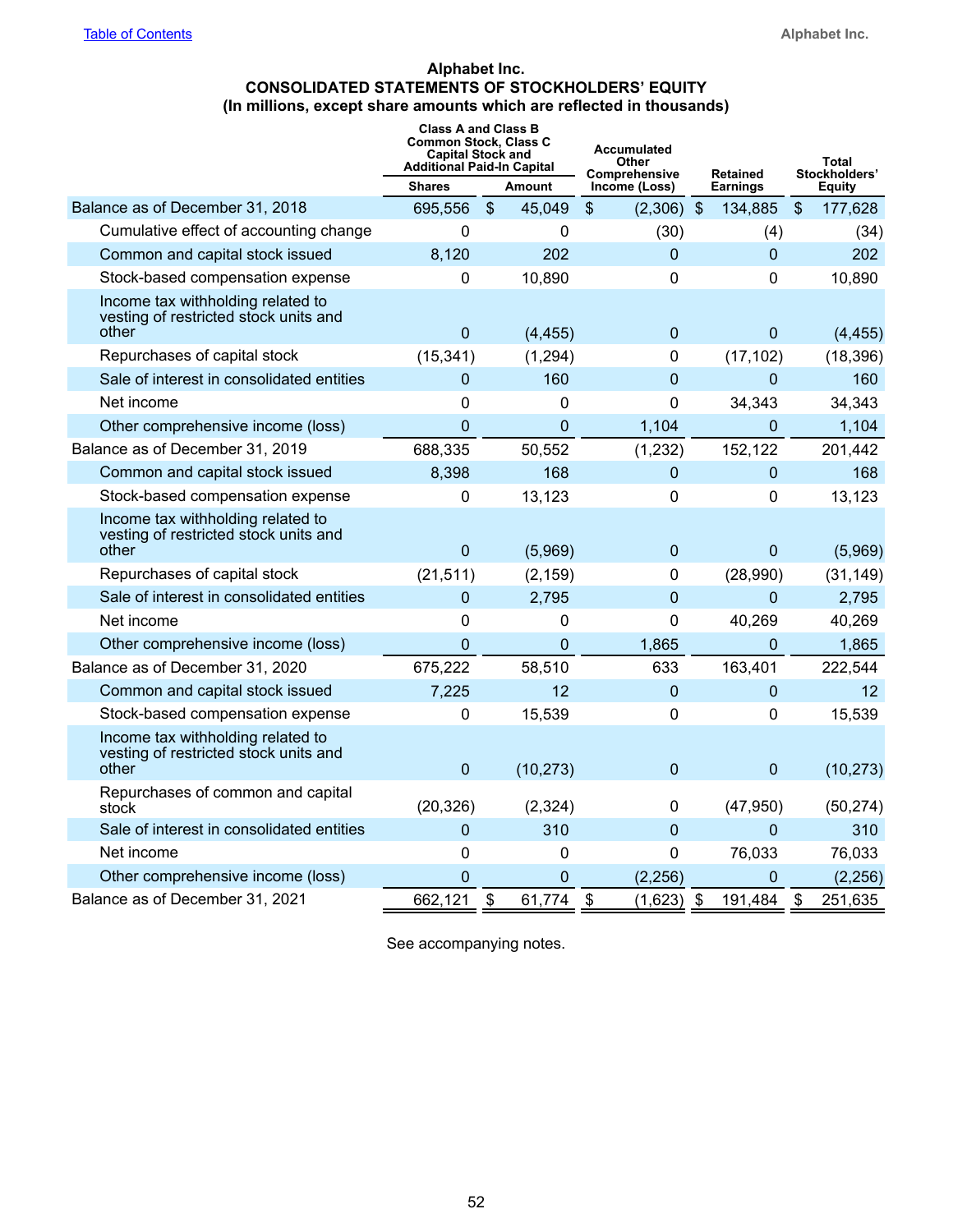# **Alphabet Inc. CONSOLIDATED STATEMENTS OF CASH FLOWS (In millions)**

<span id="page-53-0"></span>

|                                                                        |    | Year Ended December 31, |               |            |    |            |
|------------------------------------------------------------------------|----|-------------------------|---------------|------------|----|------------|
|                                                                        |    | 2019                    |               | 2020       |    | 2021       |
| <b>Operating activities</b>                                            |    |                         |               |            |    |            |
| Net income                                                             | \$ | 34,343                  | \$            | 40,269     | \$ | 76,033     |
| Adjustments:                                                           |    |                         |               |            |    |            |
| Depreciation and impairment of property and equipment                  |    | 10,856                  |               | 12,905     |    | 11,555     |
| Amortization and impairment of intangible assets                       |    | 925                     |               | 792        |    | 886        |
| Stock-based compensation expense                                       |    | 10,794                  |               | 12,991     |    | 15,376     |
| Deferred income taxes                                                  |    | 173                     |               | 1,390      |    | 1,808      |
| Gain on debt and equity securities, net                                |    | (2,798)                 |               | (6, 317)   |    | (12, 270)  |
| Other                                                                  |    | (592)                   |               | 1,267      |    | (213)      |
| Changes in assets and liabilities, net of effects of acquisitions:     |    |                         |               |            |    |            |
| Accounts receivable                                                    |    | (4,340)                 |               | (6, 524)   |    | (9,095)    |
| Income taxes, net                                                      |    | (3, 128)                |               | 1,209      |    | (625)      |
| Other assets                                                           |    | (621)                   |               | (1, 330)   |    | (1,846)    |
| Accounts payable                                                       |    | 428                     |               | 694        |    | 283        |
| Accrued expenses and other liabilities                                 |    | 7,170                   |               | 5,504      |    | 7,304      |
| Accrued revenue share                                                  |    | 1,273                   |               | 1,639      |    | 1,682      |
| Deferred revenue                                                       |    | 37                      |               | 635        |    | 774        |
| Net cash provided by operating activities                              |    | 54,520                  |               | 65,124     |    | 91,652     |
| <b>Investing activities</b>                                            |    |                         |               |            |    |            |
| Purchases of property and equipment                                    |    | (23, 548)               |               | (22, 281)  |    | (24, 640)  |
| Purchases of marketable securities                                     |    | (100, 315)              |               | (136, 576) |    | (135, 196) |
| Maturities and sales of marketable securities                          |    | 97,825                  |               | 132,906    |    | 128,294    |
| Purchases of non-marketable securities                                 |    | (1,932)                 |               | (7, 175)   |    | (2,838)    |
| Maturities and sales of non-marketable securities                      |    | 405                     |               | 1,023      |    | 934        |
| Acquisitions, net of cash acquired, and purchases of intangible assets |    | (2,515)                 |               | (738)      |    | (2,618)    |
| Other investing activities                                             |    | 589                     |               | 68         |    | 541        |
| Net cash used in investing activities                                  |    | (29, 491)               |               | (32, 773)  |    | (35, 523)  |
| <b>Financing activities</b>                                            |    |                         |               |            |    |            |
| Net payments related to stock-based award activities                   |    | (4, 765)                |               | (5, 720)   |    | (10, 162)  |
| Repurchases of common and capital stock                                |    | (18, 396)               |               | (31, 149)  |    | (50, 274)  |
| Proceeds from issuance of debt, net of costs                           |    | 317                     |               | 11,761     |    | 20,199     |
| Repayments of debt                                                     |    | (585)                   |               | (2,100)    |    | (21, 435)  |
| Proceeds from sale of interest in consolidated entities, net           |    | 220                     |               | 2,800      |    | 310        |
| Net cash used in financing activities                                  |    | (23, 209)               |               | (24, 408)  |    | (61, 362)  |
| Effect of exchange rate changes on cash and cash equivalents           |    | (23)                    |               | 24         |    | (287)      |
| Net increase (decrease) in cash and cash equivalents                   |    | 1,797                   |               | 7,967      |    | (5,520)    |
| Cash and cash equivalents at beginning of period                       |    | 16,701                  |               | 18,498     |    |            |
| Cash and cash equivalents at end of period                             |    |                         |               |            |    | 26,465     |
|                                                                        | \$ | 18,498                  | \$            | 26,465     | \$ | 20,945     |
| Supplemental disclosures of cash flow information                      |    |                         |               |            |    |            |
| Cash paid for income taxes, net of refunds                             | \$ | 8,203                   | $\frac{1}{2}$ | 4,990      | \$ | 13,412     |
|                                                                        |    |                         |               |            |    |            |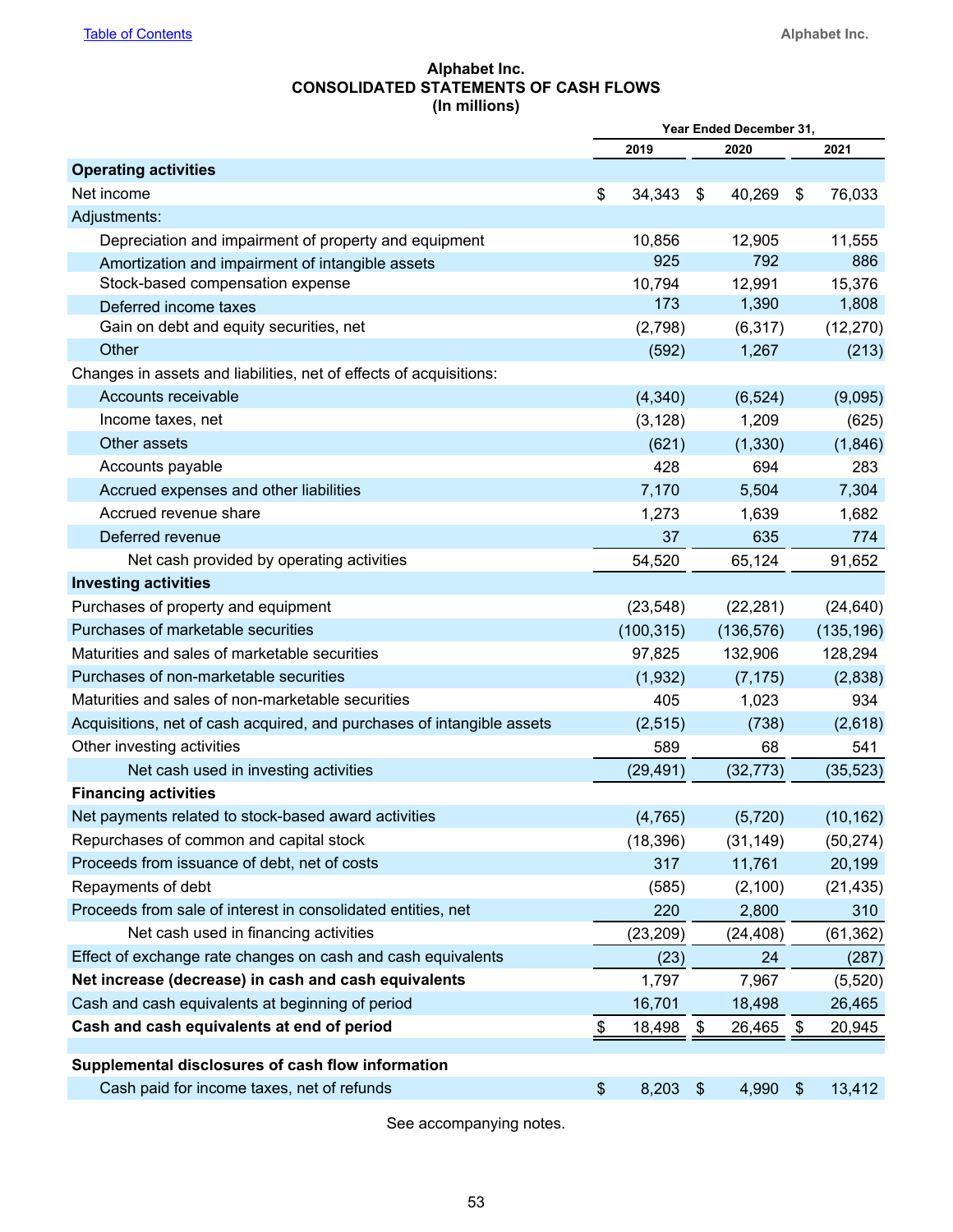## **Alphabet Inc.**

## **NOTES TO CONSOLIDATED FINANCIAL STATEMENTS**

# <span id="page-54-0"></span>**Note 1. Summary of Significant Accounting Policies**

Google was incorporated in California in September 1998 and re-incorporated in the State of Delaware in August 2003. In 2015, we implemented a holding company reorganization, and as a result, Alphabet Inc. ("Alphabet") became the successor issuer to Google.

# **Basis of Consolidation**

The consolidated financial statements of Alphabet include the accounts of Alphabet and entities consolidated under the variable interest and voting models. All intercompany balances and transactions have been eliminated.

# **Use of Estimates**

Preparation of consolidated financial statements in conformity with GAAP requires us to make estimates and assumptions that affect the amounts reported and disclosed in the financial statements and the accompanying notes. Actual results could differ materially from these estimates due to uncertainties, including the effects of COVID-19. On an ongoing basis, we evaluate our estimates, including those related to the allowance for credit losses; fair values of financial instruments, intangible assets, and goodwill; useful lives of intangible assets and property and equipment; income taxes; and contingent liabilities, among others. We base our estimates on assumptions, both historical and forward looking, that are believed to be reasonable, and the results of which form the basis for making judgments about the carrying values of assets and liabilities.

In January 2021, we completed an assessment of the useful lives of our servers and network equipment and adjusted the estimated useful life of our servers from three years to four years and the estimated useful life of certain network equipment from three years to five years. This change in accounting estimate was effective beginning in fiscal year 2021. Based on the carrying value of servers and certain network equipment as of December 31, 2020 and those acquired during the year ended December 31, 2021, the effect of this change in estimate was a reduction in depreciation expense of \$2.6 billion and an increase in net income of \$2.0 billion, or \$3.02 per basic share and \$2.98 per diluted share, for the year ended December 31, 2021.

# **Revenue Recognition**

Revenues are recognized when control of the promised goods or services is transferred to our customers, and the collectibility of an amount that we expect in exchange for those goods or services is probable. Sales and other similar taxes are excluded from revenues.

# *Advertising Revenues*

We generate advertising revenues primarily by delivering advertising on:

- Google Search and other properties, including revenues from traffic generated by search distribution partners who use Google.com as their default search in browsers, toolbars, etc. and other Google owned and operated properties like Gmail, Google Maps, and Google Play;
- YouTube properties; and
- Google Network properties, including revenues from Google Network properties participating in AdMob, AdSense, and Google Ad Manager.

Our customers generally purchase advertising inventory through Google Ads, Google Ad Manager, and Google Marketing Platform, among others.

We offer advertising by delivering both performance and brand advertising. We recognize revenues for performance advertising when a user engages with the advertisement, such as a click, a view, or a purchase. For brand advertising, we recognize revenues when the ad is displayed, or a user views the ad.

For ads placed on Google Network properties, we evaluate whether we are the principal (i.e., report revenues on a gross basis) or agent (i.e., report revenues on a net basis). Generally, we report advertising revenues for ads placed on Google Network properties on a gross basis, that is, the amounts billed to our customers are recorded as revenues, and amounts paid to Google Network partners are recorded as cost of revenues. Where we are the principal, we control the advertising inventory before it is transferred to our customers. Our control is evidenced by our sole ability to monetize the advertising inventory before it is transferred to our customers and is further supported by us being primarily responsible to our customers and having a level of discretion in establishing pricing.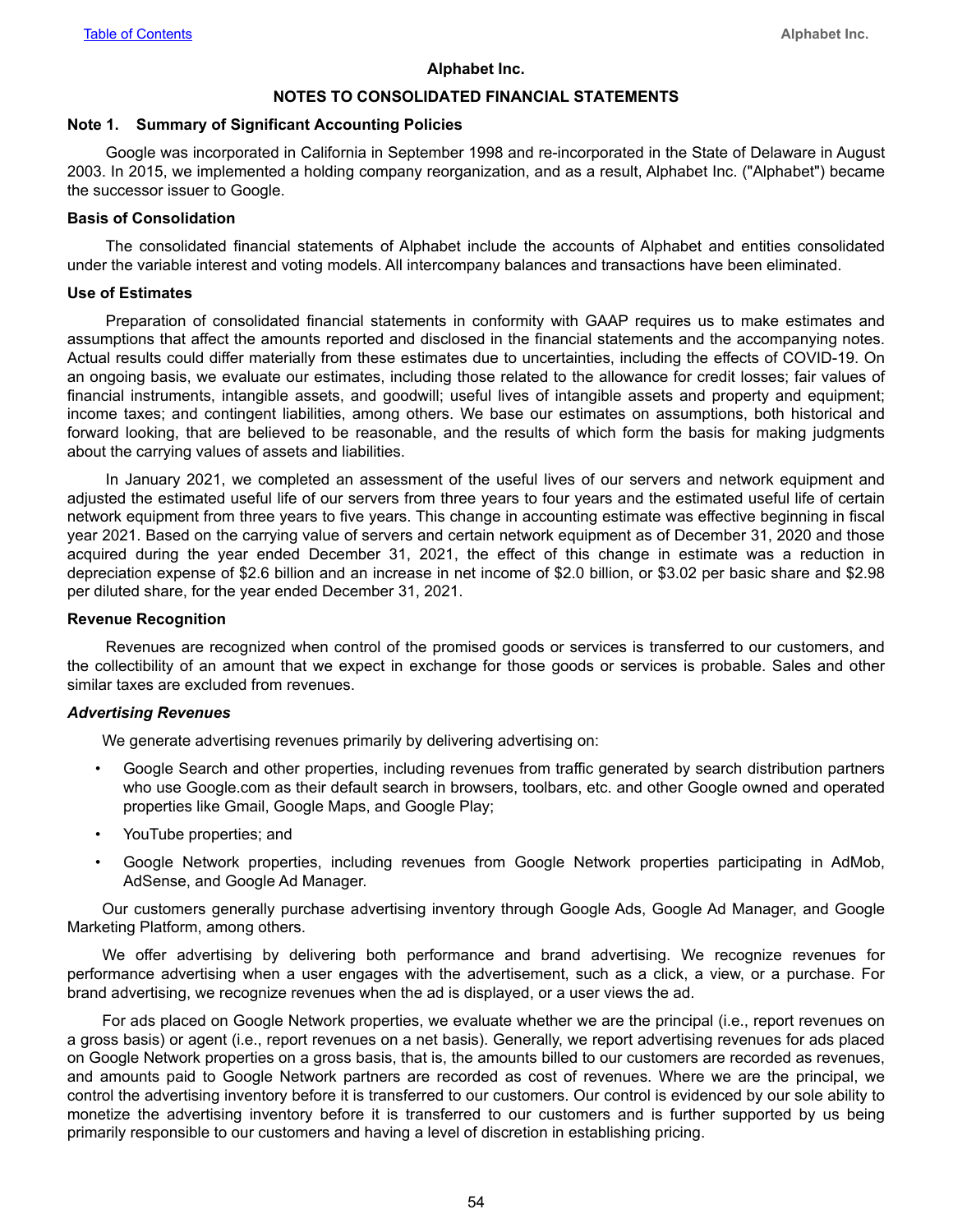#### *Google Cloud Revenues*

Google Cloud revenues consist of revenues from:

- Google Cloud Platform, which includes fees for infrastructure, platform, and other services;
- Google Workspace, which includes fees for cloud-based collaboration tools for enterprises, such as Gmail, Docs, Drive, Calendar, and Meet; and
- other enterprise services.

Our cloud services are generally provided on either a consumption or subscription basis and may have contract terms longer than a year. Revenues related to cloud services provided on a consumption basis are recognized when the customer utilizes the services, based on the quantity of services consumed. Revenues related to cloud services provided on a subscription basis are recognized ratably over the contract term as the customer receives and consumes the benefits of the cloud services.

## *Google Other Revenues*

Google other revenues consist of revenues from:

- Google Play, which includes sales of apps and in-app purchases and digital content sold in the Google Play store;
- hardware, which includes sales of Fitbit wearable devices, Google Nest home products, and Pixel phones;
- YouTube non-advertising, which includes YouTube Premium and YouTube TV subscriptions; and
- other products and services.

As it relates to Google other revenues, the most significant judgment is determining whether we are the principal or agent for app sales and in-app purchases through the Google Play store. We report revenues from these transactions on a net basis because our performance obligation is to facilitate a transaction between app developers and end users, for which we earn a service fee.

### *Arrangements with Multiple Performance Obligations*

Our contracts with customers may include multiple performance obligations. For such arrangements, we allocate revenues to each performance obligation based on its relative standalone selling price. We generally determine standalone selling prices based on the prices charged to customers or using expected cost plus margin.

#### *Customer Incentives and Credits*

Certain customers receive cash-based incentives or credits, which are accounted for as variable consideration. We estimate these amounts based on the expected amount to be provided to customers and reduce revenues. We believe that there will not be significant changes to our estimates of variable consideration.

#### *Sales Commissions*

We expense sales commissions when incurred and when the amortization period (the period of the expected benefit) is one year or less. We recognize an asset for certain sales commissions if we expect the period of benefit of these costs to exceed one year and recognize the expense over the amortization period. These costs are recorded within sales and marketing expenses.

#### **Cost of Revenues**

Cost of revenues consists of TAC and other costs of revenues.

- TAC includes:
	- Amounts paid to our distribution partners who make available our search access points and services. Our distribution partners include browser providers, mobile carriers, original equipment manufacturers, and software developers.
	- Amounts paid to Google Network partners primarily for ads displayed on their properties.
- Other cost of revenues includes:
	- Content acquisition costs, which are payments to content providers from whom we license video and other content for distribution on YouTube and Google Play (we pay fees to these content providers based on revenues generated or a flat fee).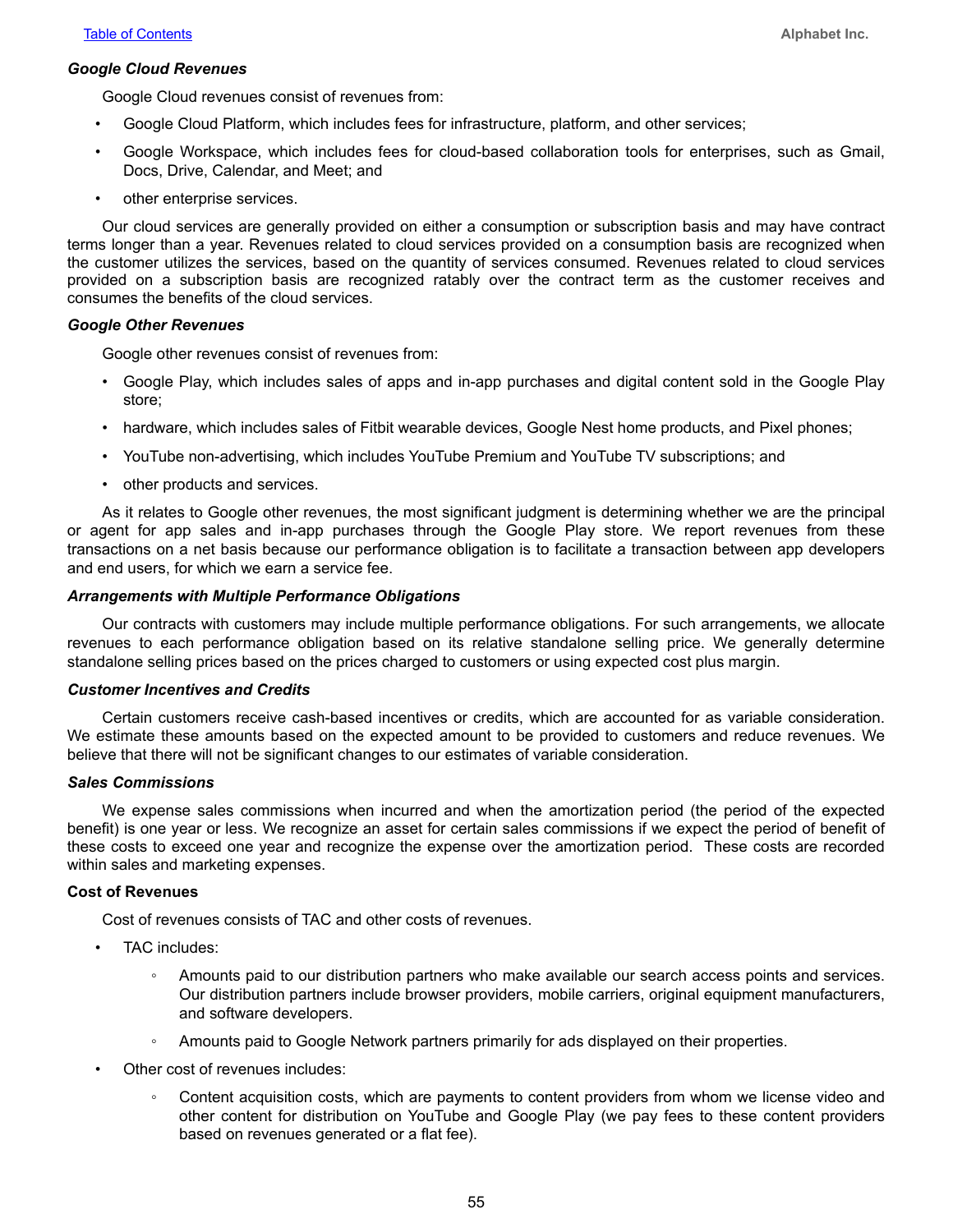- Expenses associated with our data centers (including bandwidth, compensation expenses, depreciation, energy, and other equipment costs) as well as other operations costs (such as content review as well as customer and product support costs).
- Inventory and other costs related to the hardware we sell.

## **Software Development Costs**

We expense software development costs, including costs to develop software products or the software component of products to be sold, leased, or marketed to external users, before technological feasibility is reached. Technological feasibility is typically reached shortly before the release of such products. As a result, development costs that meet the criteria for capitalization were not material for the periods presented.

Software development costs also include costs to develop software to be used solely to meet internal needs and cloud based applications used to deliver our services. We capitalize development costs related to these software applications once the preliminary project stage is complete and it is probable that the project will be completed and the software will be used to perform the function intended. Costs capitalized for developing such software applications were not material for the periods presented.

## **Stock-based Compensation**

Stock-based compensation primarily consists of Alphabet restricted stock units (RSUs). RSUs are equity classified and measured at the fair market value of the underlying stock at the grant date. We recognize RSU expense using the straight-line attribution method over the requisite service period and account for forfeitures as they occur.

For RSUs, shares are issued on the vesting dates net of the applicable statutory income tax withholding to be paid by us on behalf of our employees. As a result, fewer shares are issued than the number of RSUs outstanding, and the income tax withholding is recorded as a reduction to additional paid-in capital.

Additionally, stock-based compensation also includes other stock-based awards, such as performance stock units (PSUs) that include market conditions and awards that may be settled in cash or the stock of certain Other Bets. PSUs and certain Other Bet awards are equity classified and expense is recognized over the requisite service period. Certain Other Bet awards are liability classified and remeasured at fair value through settlement. The fair value of Other Bet awards is based on the equity valuation of the respective Other Bet.

## **Advertising and Promotional Expenses**

We expense advertising and promotional costs in the period in which they are incurred. For the years ended December 31, 2019, 2020 and 2021, advertising and promotional expenses totaled approximately \$6.8 billion, \$5.4 billion, and \$7.9 billion, respectively.

## **Performance Fees**

Performance fees refer to compensation arrangements with payouts based on realized returns from certain investments. We recognize compensation expense based on the estimated payouts, which may result in expense recognized before investment returns are realized, and may require the use of unobservable inputs. Performance fees are recorded as a component of other income (expense), net.

## **Fair Value Measurements**

Fair value is an exit price, representing the amount that would be received to sell an asset or paid to transfer a liability in an orderly transaction between market participants. As such, fair value is a market-based measurement that is determined based on assumptions that market participants would use in pricing an asset or a liability. Assets and liabilities recorded at fair value are measured and classified in accordance with a three-tier fair value hierarchy based on the observability of the inputs available in the market used to measure fair value:

Level 1 - Observable inputs that reflect quoted prices (unadjusted) for identical assets or liabilities in active markets.

Level 2 - Inputs that are based upon quoted prices for similar instruments in active markets, quoted prices for identical or similar instruments in markets that are not active, and model-based valuation techniques for which all significant inputs are observable in the market or can be derived from observable market data. Where applicable, these models project future cash flows and discount the future amounts to a present value using market-based observable inputs including interest rate curves, foreign exchange rates, and credit ratings.

Level 3 - Unobservable inputs that are supported by little or no market activities.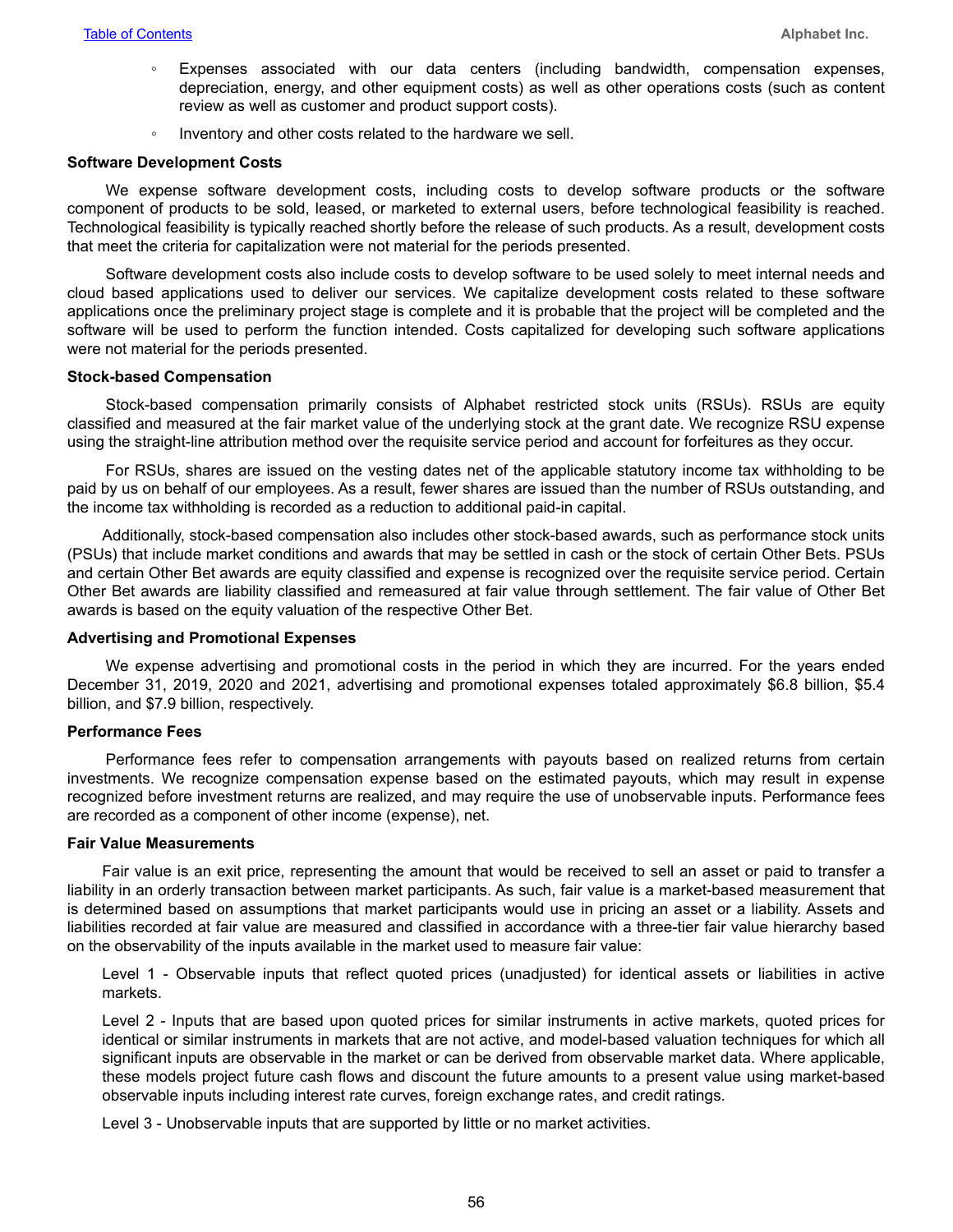The fair value hierarchy requires an entity to maximize the use of observable inputs and minimize the use of unobservable inputs when measuring fair value.

Our financial assets and liabilities that are measured at fair value on a recurring basis include cash equivalents, marketable securities, derivative financial instruments, and certain non-marketable debt securities. Our financial assets measured at fair value on a nonrecurring basis include non-marketable equity securities. Other financial assets and liabilities are carried at cost with fair value disclosed, if required.

We measure certain other instruments, including stock-based compensation awards settled in the stock of certain Other Bets, and certain assets and liabilities acquired in a business combination, also at fair value on a nonrecurring basis. The determination of fair value involves the use of appropriate valuation methods and relevant inputs into valuation models.

#### **Financial Instruments**

Our financial instruments include cash, cash equivalents, marketable and non-marketable securities, derivative financial instruments and accounts receivable.

## *Credit Risks*

We are subject to credit risk from cash equivalents, marketable securities, derivative financial instruments, including foreign exchange contracts, and accounts receivable. We manage our credit risk exposure through timely assessment of our counterparty creditworthiness, credit limits and use of collateral management. Foreign exchange contracts are transacted with various financial institutions with high credit standing. Accounts receivable are typically unsecured and are derived from revenues earned from customers located around the world. We manage our credit risk exposure by performing ongoing evaluations to determine customer credit and we limit the amount of credit we extend. We generally do not require collateral from our customers.

#### *Cash Equivalents*

We invest excess cash primarily in government bonds, corporate debt securities, mortgage-backed and assetbacked securities, time deposits, and money market funds.

### *Marketable Securities*

We classify all marketable debt securities that have stated maturities of three months or less from the date of purchase as cash equivalents and those with stated maturities of greater than three months as marketable securities on our Consolidated Balance Sheets. We determine the appropriate classification of our investments in marketable debt securities at the time of purchase and reevaluate such designation at each balance sheet date. We have classified and accounted for our marketable debt securities as available-for-sale. After consideration of our risk versus reward objectives, as well as our liquidity requirements, we may sell these debt securities prior to their stated maturities. As we view these securities as available to support current operations, we classify highly liquid securities with maturities beyond 12 months as current assets under the caption marketable securities on the Consolidated Balance Sheets. We carry these securities at fair value, and report the unrealized gains and losses, net of taxes, as a component of stockholders' equity, except for the changes in allowance for expected credit losses, which are recorded in other income (expense), net. For certain marketable debt securities we have elected the fair value option, for which changes in fair value are recorded in other income (expense), net. We determine any realized gains or losses on the sale of marketable debt securities on a specific identification method, and we record such gains and losses as a component of other income (expense), net.

Our investments in marketable equity securities are measured at fair value with the related gains and losses, including unrealized, recognized in other income (expense), net. We classify our marketable equity securities subject to long-term lock-up restrictions beyond twelve months as other non-current assets on the Consolidated Balance Sheets.

### *Non-Marketable Securities*

We account for non-marketable equity securities through which we exercise significant influence but do not have control over the investee under the equity method. Our non-marketable equity securities not accounted for under the equity method are primarily accounted for under the measurement alternative. Under the measurement alternative, the carrying value is measured at cost, less any impairment, plus or minus changes resulting from observable price changes in orderly transactions for identical or similar investments of the same issuer. Adjustments are determined primarily based on a market approach as of the transaction date and are recorded as a component of other income (expense), net.

Non-marketable debt securities are classified as available-for-sale securities.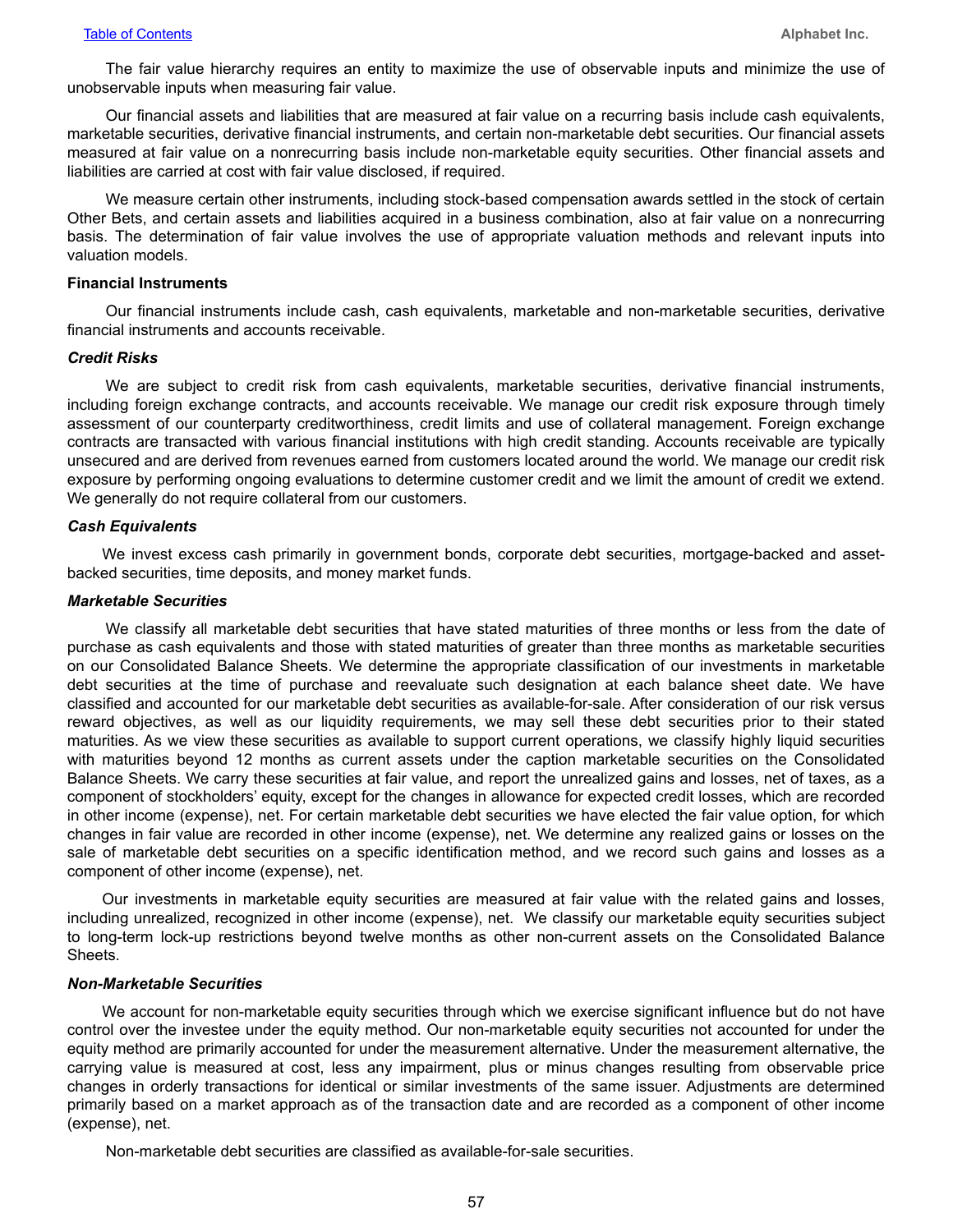Non-marketable securities that do not have stated contractual maturity dates are classified as other non-current assets on the Consolidated Balance Sheets.

#### *Derivative Financial Instruments*

See Note 3 for the accounting policy pertaining to derivative financial instruments.

#### *Accounts Receivable*

Our payment terms for accounts receivable vary by the types and locations of our customers and the products or services offered. The term between invoicing and when payment is due is not significant. For certain products or services and customers, we require payment before the products or services are delivered to the customer.

We maintain an allowance for credit losses for accounts receivable, which is recorded as an offset to accounts receivable, and changes in such are classified as general and administrative expense in the Consolidated Statements of Income. We assess collectibility by reviewing accounts receivable on a collective basis where similar characteristics exist and on an individual basis when we identify specific customers with known disputes or collectibility issues. In determining the amount of the allowance for credit losses, we consider historical collectibility based on past due status and make judgments about the creditworthiness of customers based on ongoing credit evaluations. We also consider customer-specific information, current market conditions (such as the effects caused by COVID-19), and reasonable and supportable forecasts of future economic conditions.

 The allowance for credit losses on accounts receivable was \$789 million and \$550 million as of December 31, 2020 and 2021, respectively.

## *Other*

Our financial instruments also include debt and equity investments in companies with which we also have commercial arrangements. For these transactions, judgment is required to assess the substance of the arrangements, such as the market value of similar transactions or the fair value of the investment based on stand-alone transactions, and whether the agreements should be accounted for as separate transactions under the applicable GAAP.

#### *Impairment of Investments*

We periodically review our debt and non-marketable equity securities for impairment.

For debt securities in an unrealized loss position, we determine whether a credit loss exists. The credit loss is estimated by considering available information relevant to the collectibility of the security and information about past events, current conditions, and reasonable and supportable forecasts. Any credit loss is recorded as a charge to other income (expense), net, not to exceed the amount of the unrealized loss. Unrealized losses other than the credit loss are recognized in accumulated other comprehensive income (AOCI). If we have an intent to sell, or if it is more likely than not that we will be required to sell a debt security in an unrealized loss position before recovery of its amortized cost basis, we will write down the security to its fair value and record the corresponding charge as a component of other income (expense), net.

For non-marketable equity securities, including equity method investments, we consider whether impairment indicators exist by evaluating the companies' financial and liquidity position and access to capital resources, among other indicators. If the assessment indicates that the investment is impaired, we write down the investment to its fair value by recording the corresponding charge as a component of other income (expense), net. We prepare quantitative measurements of the fair value of our equity investments using a market approach or an income approach.

#### **Inventory**

Inventory consists primarily of finished goods and is stated at the lower of cost and net realizable value. Cost is computed using the first-in, first-out method.

#### **Variable Interest Entities**

We determine at the inception of each arrangement whether an entity in which we have made an investment or in which we have other variable interests is considered a variable interest entity (VIE). We consolidate VIEs when we are the primary beneficiary. We are the primary beneficiary of a VIE when we have the power to direct activities that most significantly affect the economic performance of the VIE and have the obligation to absorb the majority of their losses or benefits. If we are not the primary beneficiary in a VIE, we account for the investment or other variable interests in a VIE in accordance with applicable GAAP.

Periodically, we assess whether any changes in our interest or relationship with the entity affect our determination of whether the entity is a VIE and, if so, whether we are the primary beneficiary.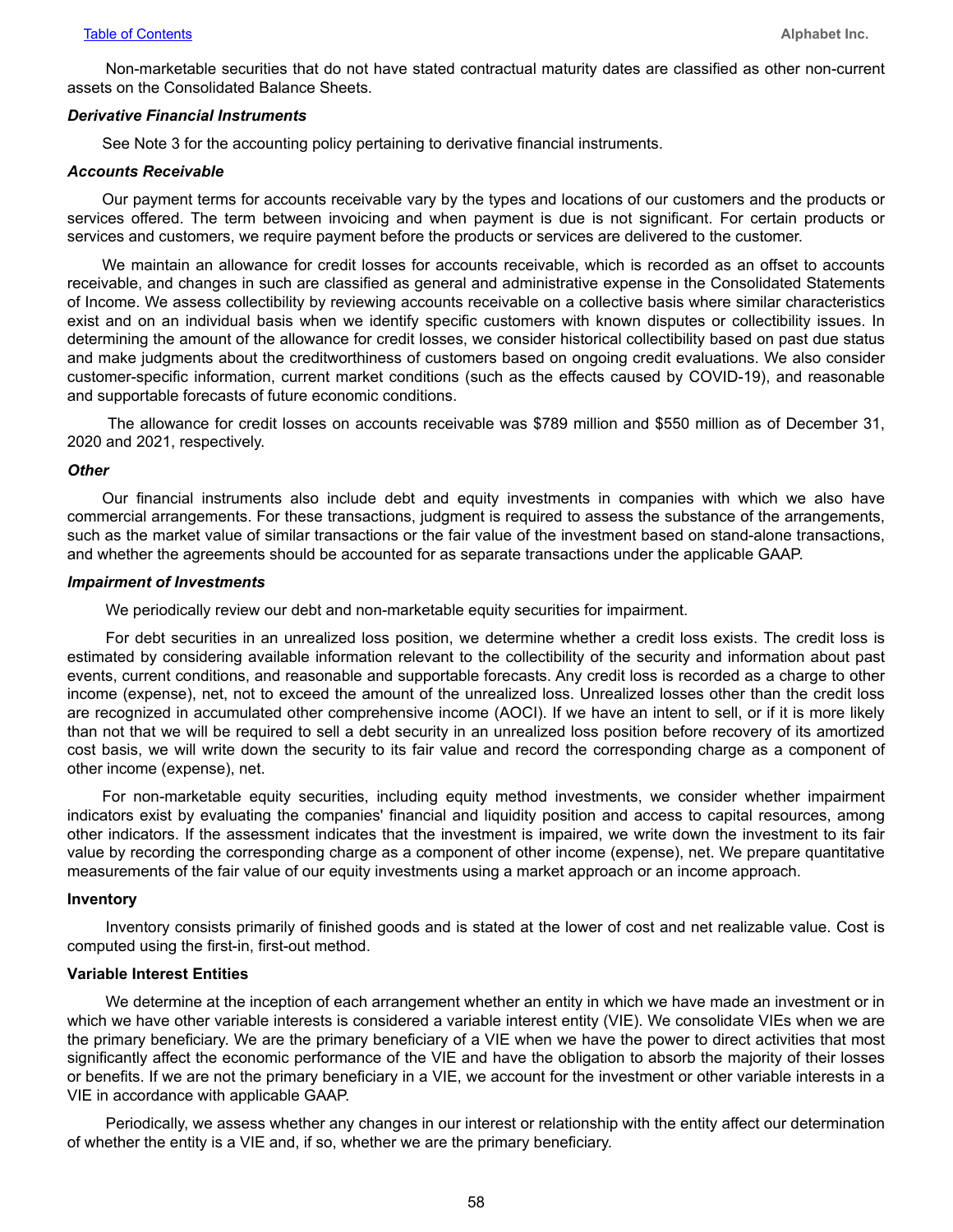#### **Property and Equipment**

Property and equipment includes the following categories: land and buildings, information technology assets, construction in progress, leasehold improvements, and furniture and fixtures. Land and buildings include land, offices, data centers, and related building improvements. Information technology assets include servers and network equipment. We account for property and equipment at cost less accumulated depreciation. We compute depreciation using the straight-line method over the estimated useful lives of the assets, which we regularly evaluate. We depreciate buildings over periods of seven to 25 years. We depreciate information technology assets generally over periods of four to five years (generally, four years for servers and five years for network equipment).

We depreciate leasehold improvements over the shorter of the remaining lease term or the estimated useful lives of the assets. Construction in progress is the construction or development of property and equipment that have not yet been placed in service for our intended use. Depreciation for equipment, buildings, and leasehold improvements commences once they are ready for our intended use. Land is not depreciated.

#### **Leases**

We determine if an arrangement is a lease at inception. Our lease agreements generally contain lease and nonlease components. Payments under our lease arrangements are primarily fixed. Non-lease components primarily include payments for maintenance and utilities. We combine fixed payments for non-lease components with lease payments and account for them together as a single lease component which increases the amount of our lease assets and liabilities.

Certain lease agreements contain variable payments, which are expensed as incurred and not included in the lease assets and liabilities. These amounts include payments affected by the Consumer Price Index, payments contingent on wind or solar production for power purchase arrangements, and payments for maintenance and utilities.

Lease assets and liabilities are recognized at the present value of the future lease payments at the lease commencement date. The interest rate used to determine the present value of the future lease payments is our incremental borrowing rate, because the interest rate implicit in our leases is not readily determinable. Our incremental borrowing rate is estimated to approximate the interest rate on a collateralized basis with similar terms and payments, and in economic environments where the leased asset is located. Our lease terms include periods under options to extend or terminate the lease when it is reasonably certain that we will exercise that option. We generally use the base, non-cancelable, lease term when determining the lease assets and liabilities. Lease assets also include any prepaid lease payments and lease incentives.

Operating lease assets and liabilities are included on our Consolidated Balance Sheet. The current portion of our operating lease liabilities is included in accrued expenses and other current liabilities, and the long-term portion is included in operating lease liabilities. Finance lease assets are included in property and equipment, net. Finance lease liabilities are included in accrued expenses and other current liabilities or long-term debt.

Operating lease expense (excluding variable lease costs) is recognized on a straight-line basis over the lease term.

#### **Long-Lived Assets, Goodwill and Other Acquired Intangible Assets**

We review property and equipment and intangible assets, excluding goodwill, for impairment when events or changes in circumstances indicate the carrying amount may not be recoverable. The evaluation is performed at the lowest level of identifiable cash flows independent of other assets. We measure recoverability of these assets by comparing the carrying amounts to the future undiscounted cash flows that the assets or the asset group are expected to generate. If the carrying value of the assets or asset group is not recoverable, the impairment recognized is measured as the amount by which the carrying value exceeds its fair value. Impairments were not material for the periods presented.

We allocate goodwill to reporting units based on the expected benefit from the business combination. We evaluate our reporting units periodically, as well as when changes in our operating segments occur. For changes in reporting units, we reassign goodwill using a relative fair value allocation approach. We test our goodwill for impairment at least annually, or more frequently if events or changes in circumstances indicate that the asset may be impaired. Goodwill impairments were not material for the periods presented.

Intangible assets with definite lives are amortized over their estimated useful lives on a straight-line basis generally over periods ranging from one to twelve years.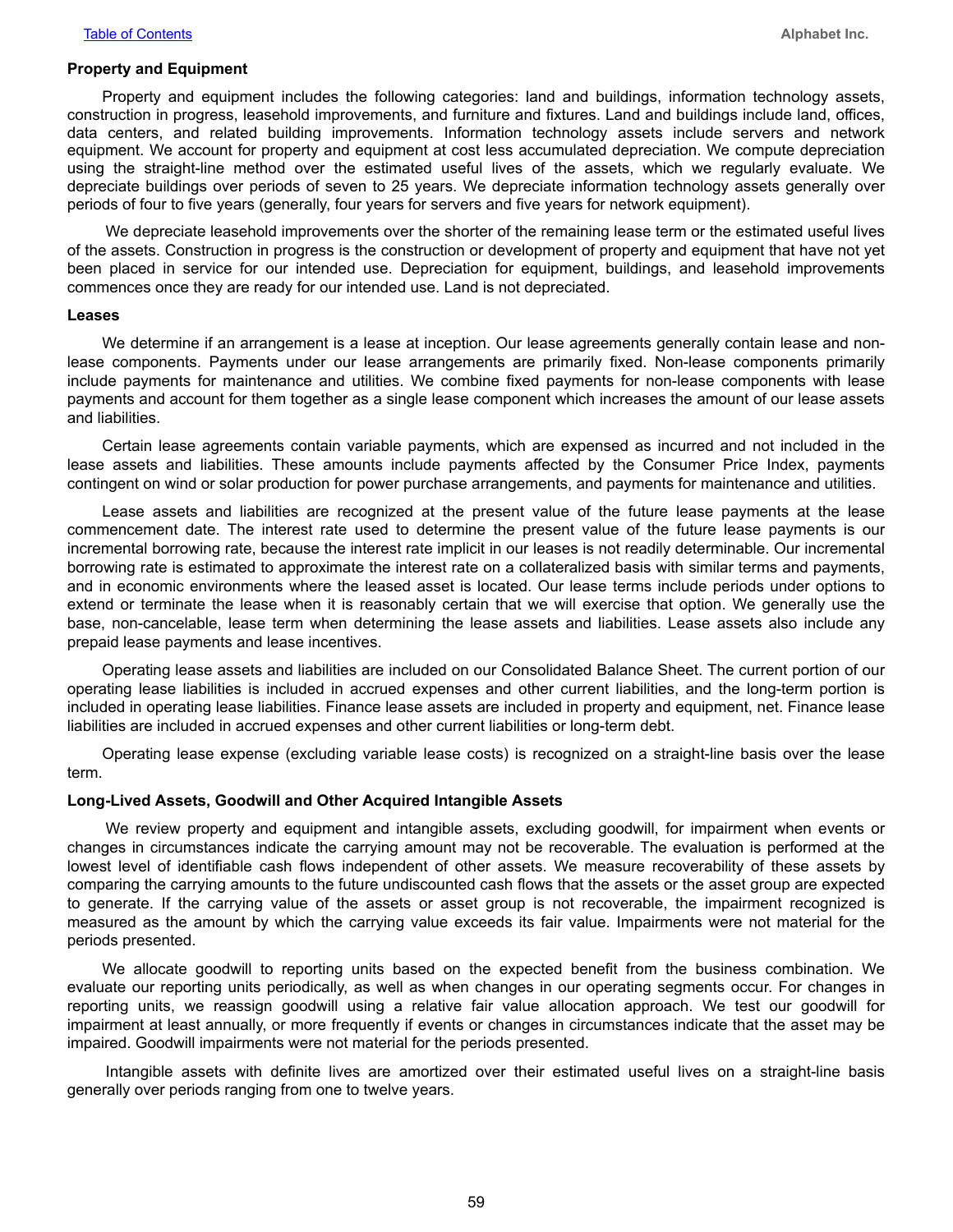#### **Income Taxes**

We account for income taxes using the asset and liability method, under which we recognize the amount of taxes payable or refundable for the current year and deferred tax assets and liabilities for the future tax consequences of events that have been recognized in our financial statements or tax returns. We measure current and deferred tax assets and liabilities based on provisions of enacted tax law. We evaluate the realization of our deferred tax assets based on all available evidence and establish a valuation allowance to reduce deferred tax assets when it is more likely than not that they will not be realized.

We recognize the financial statement effects of a tax position when it is more likely than not that, based on technical merits, the position will be sustained upon examination. The tax benefits of the position recognized in the financial statements are then measured based on the largest amount of benefit that is greater than 50% likely to be realized upon settlement with a taxing authority. In addition, we recognize interest and penalties related to unrecognized tax benefits as a component of the income tax provision.

#### **Business Combinations**

We include the results of operations of the businesses that we acquire as of the acquisition date. We allocate the purchase price of the acquisitions to the assets acquired and liabilities assumed based on their estimated fair values. The excess of the purchase price over the fair values of identifiable assets and liabilities is recorded as goodwill. Acquisition-related expenses are recognized separately from the business combination and are expensed as incurred.

#### **Foreign Currency**

We translate the financial statements of our international subsidiaries to U.S. dollars using month-end exchange rates for assets and liabilities, and average rates for the annual period derived from month-end exchange rates for revenues, costs, and expenses. We record translation gains and losses in AOCI as a component of stockholders' equity. We reflect net foreign exchange transaction gains and losses resulting from the conversion of the transaction currency to functional currency as a component of foreign currency exchange gain (loss) in other income (expense), net.

## **Prior Period Reclassifications**

Certain amounts in prior periods have been reclassified to conform with current period presentation.

#### **Note 2. Revenues**

## **Revenue Recognition**

The following table presents revenues disaggregated by type (in millions):

|                        | Year Ended December 31, |         |    |         |    |         |  |  |  |
|------------------------|-------------------------|---------|----|---------|----|---------|--|--|--|
|                        |                         | 2019    |    | 2020    |    | 2021    |  |  |  |
| Google Search & other  | \$                      | 98,115  | \$ | 104,062 | \$ | 148,951 |  |  |  |
| YouTube ads            |                         | 15,149  |    | 19,772  |    | 28,845  |  |  |  |
| Google Network         |                         | 21,547  |    | 23,090  |    | 31,701  |  |  |  |
| Google advertising     |                         | 134,811 |    | 146,924 |    | 209,497 |  |  |  |
| Google other           |                         | 17,014  |    | 21,711  |    | 28,032  |  |  |  |
| Google Services total  |                         | 151,825 |    | 168,635 |    | 237,529 |  |  |  |
| Google Cloud           |                         | 8,918   |    | 13,059  |    | 19,206  |  |  |  |
| <b>Other Bets</b>      |                         | 659     |    | 657     |    | 753     |  |  |  |
| Hedging gains (losses) |                         | 455     |    | 176     |    | 149     |  |  |  |
| <b>Total revenues</b>  | \$                      | 161,857 | \$ | 182,527 | S  | 257,637 |  |  |  |

No individual customer or groups of affiliated customers represented more than 10% of our revenues in 2019, 2020, or 2021.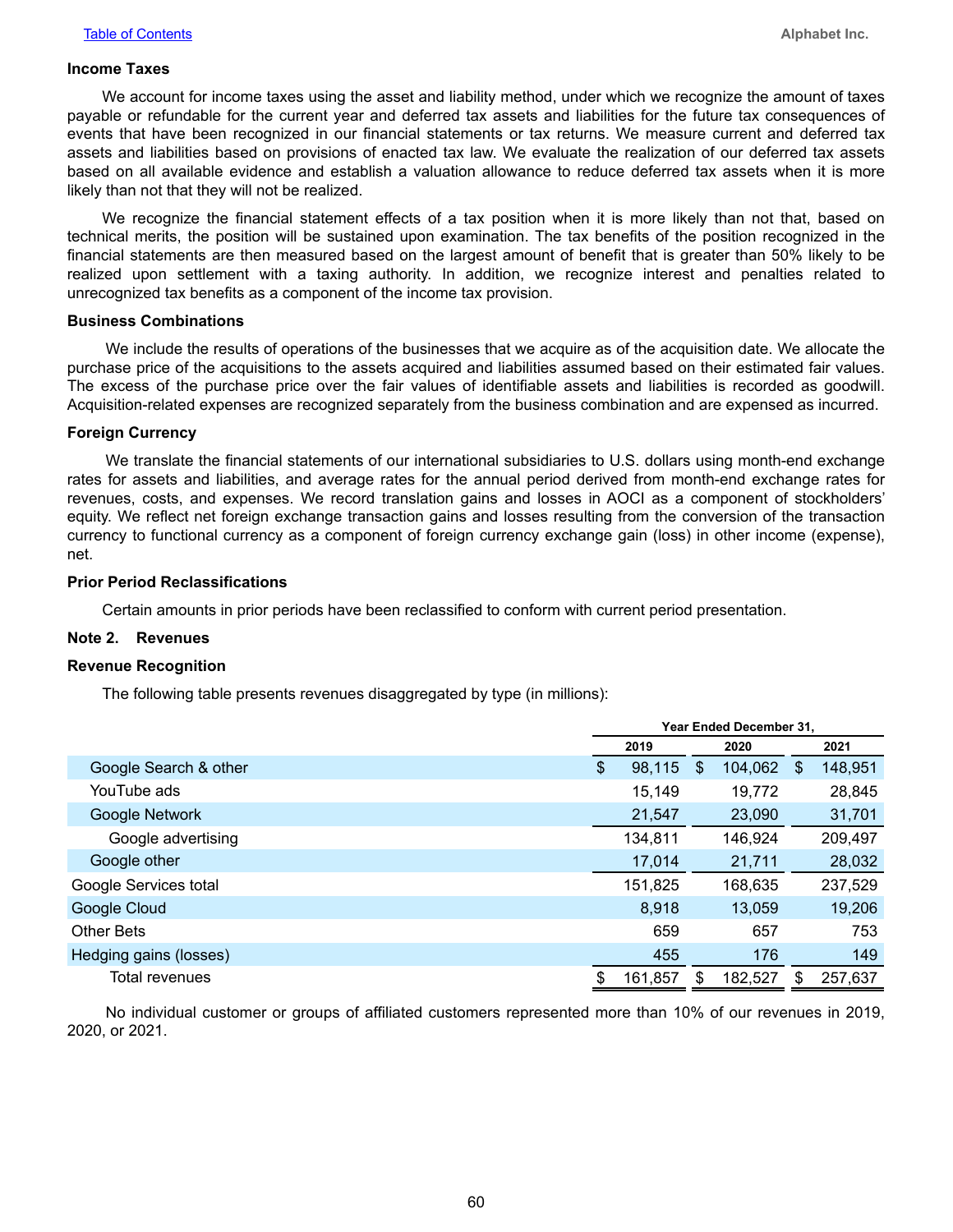The following table presents revenues disaggregated by geography, based on the addresses of our customers (in millions):

|                               |              |       | <b>Year Ended December 31.</b> |       |              |         |       |
|-------------------------------|--------------|-------|--------------------------------|-------|--------------|---------|-------|
|                               | 2019         |       | 2020                           |       |              | 2021    |       |
| <b>United States</b>          | \$<br>74,843 | 46 %  | \$<br>85,014                   | 47 %  | $\mathbb{S}$ | 117,854 | 46 %  |
| EMEA <sup>(1)</sup>           | 50,645       | 31    | 55,370                         | 30    |              | 79,107  | 31    |
| APAC <sup>(1)</sup>           | 26,928       | 17    | 32,550                         | 18    |              | 46,123  | 18    |
| Other Americas <sup>(1)</sup> | 8,986        | 6     | 9,417                          | 5     |              | 14,404  | 5     |
| Hedging gains (losses)        | 455          | 0     | 176                            | 0     |              | 149     | 0     |
| Total revenues                | 161,857      | 100 % | \$<br>182,527                  | 100 % | \$           | 257,637 | 100 % |

(1) Regions represent Europe, the Middle East, and Africa (EMEA); Asia-Pacific (APAC); and Canada and Latin America ("Other Americas").

## **Revenue Backlog and Deferred Revenues**

As of December 31, 2021 we had \$51.0 billion of remaining performance obligations ("revenue backlog"), primarily related to Google Cloud, and expect to recognize approximately half of this amount as revenues over the next 24 months with the remaining thereafter. Our revenue backlog represents commitments in customer contracts for future services that have not yet been recognized as revenues. The amount and timing of revenue recognition for these commitments is largely driven by when our customers utilize services and our ability to deliver in accordance with relevant contract terms, which could affect our estimate of revenue backlog and when we expect to recognize such as revenues. Revenue backlog includes related deferred revenue currently recorded as well as amounts that will be invoiced in future periods, and excludes contracts with an original expected term of one year or less and cancellable contracts.

We record deferred revenues when cash payments are received or due in advance of our performance, including amounts which are refundable. Deferred revenues primarily relate to Google Cloud and Google other. Total deferred revenue as of December 31, 2020 was \$3.0 billion, of which \$2.3 billion was recognized as revenues for the year ending December 31, 2021.

## **Note 3. Financial Instruments**

#### **Debt Securities**

We classify our marketable debt securities, which are accounted for as available-for-sale within Level 2 in the fair value hierarchy, because we use quoted market prices to the extent available or alternative pricing sources and models utilizing market observable inputs to determine fair value.

For certain marketable debt securities, we have elected the fair value option for which changes in fair value are recorded in other income (expense), net. The fair value option was elected for these securities to align with the unrealized gains and losses from related derivative contracts. Unrealized net gains (losses) related to debt securities still held where we have elected the fair value option were \$87 million and \$(35) million as of December 31, 2020 and December 31, 2021, respectively. As of December 31, 2020 and December 31, 2021, the fair value of these debt securities was \$2.0 billion and \$4.7 billion, respectively.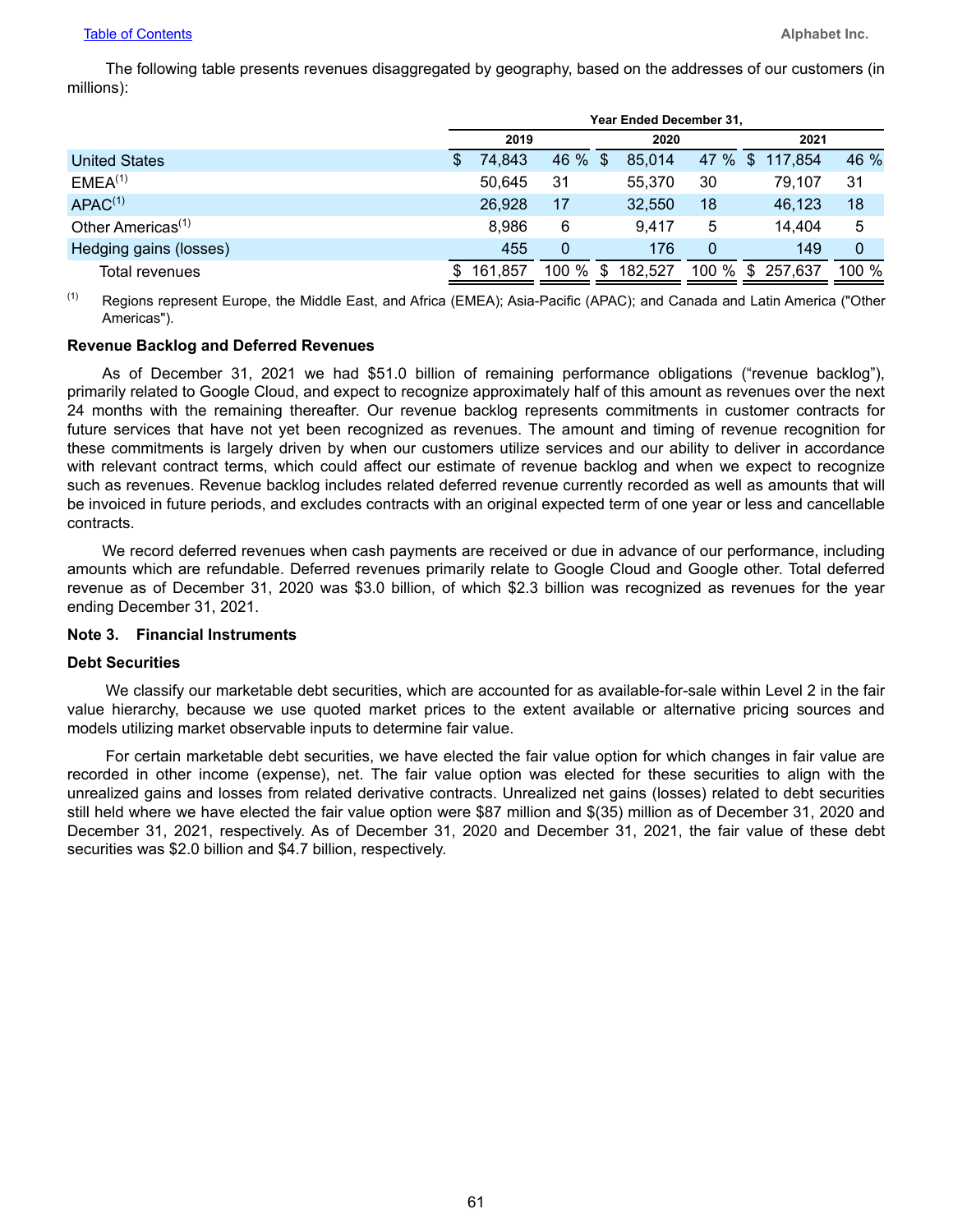## **[Table of Contents](#page-2-0) Alphabet Inc. Alphabet Inc.**

 The following tables summarize debt securities, for which we did not elect the fair value option, by significant investment categories as of December 31, 2020 and 2021 (in millions):

|                                             | As of December 31, 2020 |  |                                            |      |                                             |               |    |                                        |                                 |  |  |  |
|---------------------------------------------|-------------------------|--|--------------------------------------------|------|---------------------------------------------|---------------|----|----------------------------------------|---------------------------------|--|--|--|
|                                             | <b>Adiusted</b><br>Cost |  | <b>Gross</b><br><b>Unrealized</b><br>Gains |      | Gross<br><b>Unrealized</b><br><b>Losses</b> | Fair<br>Value |    | Cash and<br>Cash<br><b>Equivalents</b> | Marketable<br><b>Securities</b> |  |  |  |
| Level 2:                                    |                         |  |                                            |      |                                             |               |    |                                        |                                 |  |  |  |
| Time deposits $(1)$                         | 3,564<br>\$             |  | $\mathbf{0}$                               | - \$ | 0                                           | 3.564<br>S    | S. | 3.564                                  | 0                               |  |  |  |
| Government bonds                            | 55,156                  |  | 793                                        |      | (9)                                         | 55,940        |    | 2,527                                  | 53,413                          |  |  |  |
| Corporate debt securities                   | 31.521                  |  | 704                                        |      | (2)                                         | 32,223        |    | 8                                      | 32,215                          |  |  |  |
| Mortgage-backed and asset-backed securities | 16,767                  |  | 364                                        |      |                                             | 17,124        |    | 0                                      | 17,124                          |  |  |  |
| Total                                       | \$107,008               |  | 1,861                                      | \$   | (18)                                        | \$108,851     |    | 6,099                                  | \$102,752                       |  |  |  |

|                                             | As of December 31, 2021 |      |                                            |      |                                             |    |               |     |                                        |    |                                 |  |
|---------------------------------------------|-------------------------|------|--------------------------------------------|------|---------------------------------------------|----|---------------|-----|----------------------------------------|----|---------------------------------|--|
|                                             | <b>Adiusted</b><br>Cost |      | <b>Gross</b><br><b>Unrealized</b><br>Gains |      | <b>Gross</b><br>Unrealized<br><b>Losses</b> |    | Fair<br>Value |     | Cash and<br>Cash<br><b>Equivalents</b> |    | Marketable<br><b>Securities</b> |  |
| Level $2:$                                  |                         |      |                                            |      |                                             |    |               |     |                                        |    |                                 |  |
| Time deposits $(1)$                         | 5,133<br>\$             | - \$ | $\mathbf{0}$                               | - \$ | 0                                           | S. | 5.133         | -SS | 5,133                                  | -S | 0                               |  |
| Government bonds                            | 53,288                  |      | 258                                        |      | (238)                                       |    | 53,308        |     | 5                                      |    | 53,303                          |  |
| Corporate debt securities                   | 35,605                  |      | 194                                        |      | (223)                                       |    | 35,576        |     | 12                                     |    | 35,564                          |  |
| Mortgage-backed and asset-backed securities | 18,829                  |      | 96                                         |      | (112)                                       |    | 18,813        |     | 0                                      |    | 18,813                          |  |
| Total                                       | \$112,855               |      | 548                                        |      | (573)                                       |    | \$112,830     |     | 5,150                                  |    | \$107,680                       |  |

 $(1)$  The majority of our time deposits are domestic deposits.

We determine realized gains or losses on the sale or extinguishment of debt securities on a specific identification method. We recognized gross realized gains of \$292 million, \$899 million, and \$432 million for the years ended December 31, 2019, 2020, and 2021, respectively. We recognized gross realized losses of \$143 million, \$184 million, and \$329 million for the years ended December 31, 2019, 2020, and 2021, respectively. We reflect these gains and losses as a component of other income (expense), net.

The following table summarizes the estimated fair value of investments in marketable debt securities by stated contractual maturity dates (in millions):

|                                 |    | As of<br>December 31, 2021 |
|---------------------------------|----|----------------------------|
| Due in 1 year or less           | \$ | 16,192                     |
| Due in 1 year through 5 years   |    | 78,625                     |
| Due in 5 years through 10 years |    | 4,675                      |
| Due after 10 years              |    | 12,864                     |
| Total                           | S  | 112,356                    |

The following tables present fair values and gross unrealized losses recorded to AOCI as of December 31, 2020 and 2021, aggregated by investment category and the length of time that individual securities have been in a continuous loss position (in millions):

|                                                |                            |                           |      | As of December 31, 2020     |   |                           |       |                   |     |                           |  |  |
|------------------------------------------------|----------------------------|---------------------------|------|-----------------------------|---|---------------------------|-------|-------------------|-----|---------------------------|--|--|
|                                                | <b>Less than 12 Months</b> |                           |      | <b>12 Months or Greater</b> |   |                           | Total |                   |     |                           |  |  |
|                                                | <b>Fair Value</b>          | <b>Unrealized</b><br>Loss |      | <b>Fair Value</b>           |   | <b>Unrealized</b><br>Loss |       | <b>Fair Value</b> |     | <b>Unrealized</b><br>Loss |  |  |
| Government bonds                               | 5,516                      | (9)                       | - \$ | 3 <sup>5</sup>              | S | 0                         | S     | 5,519             | \$. | (9)                       |  |  |
| Corporate debt securities                      | 1.999                      |                           |      | 0                           |   | 0                         |       | 1.999             |     | (1)                       |  |  |
| Mortgage-backed and asset-backed<br>securities | 929                        | (5)                       |      | 242                         |   | $\left( 2\right)$         |       | 1,171             |     |                           |  |  |
| Total                                          | 8,444                      | ้15)                      |      | 245                         |   | (2)                       |       | 8,689             | S   | ้17                       |  |  |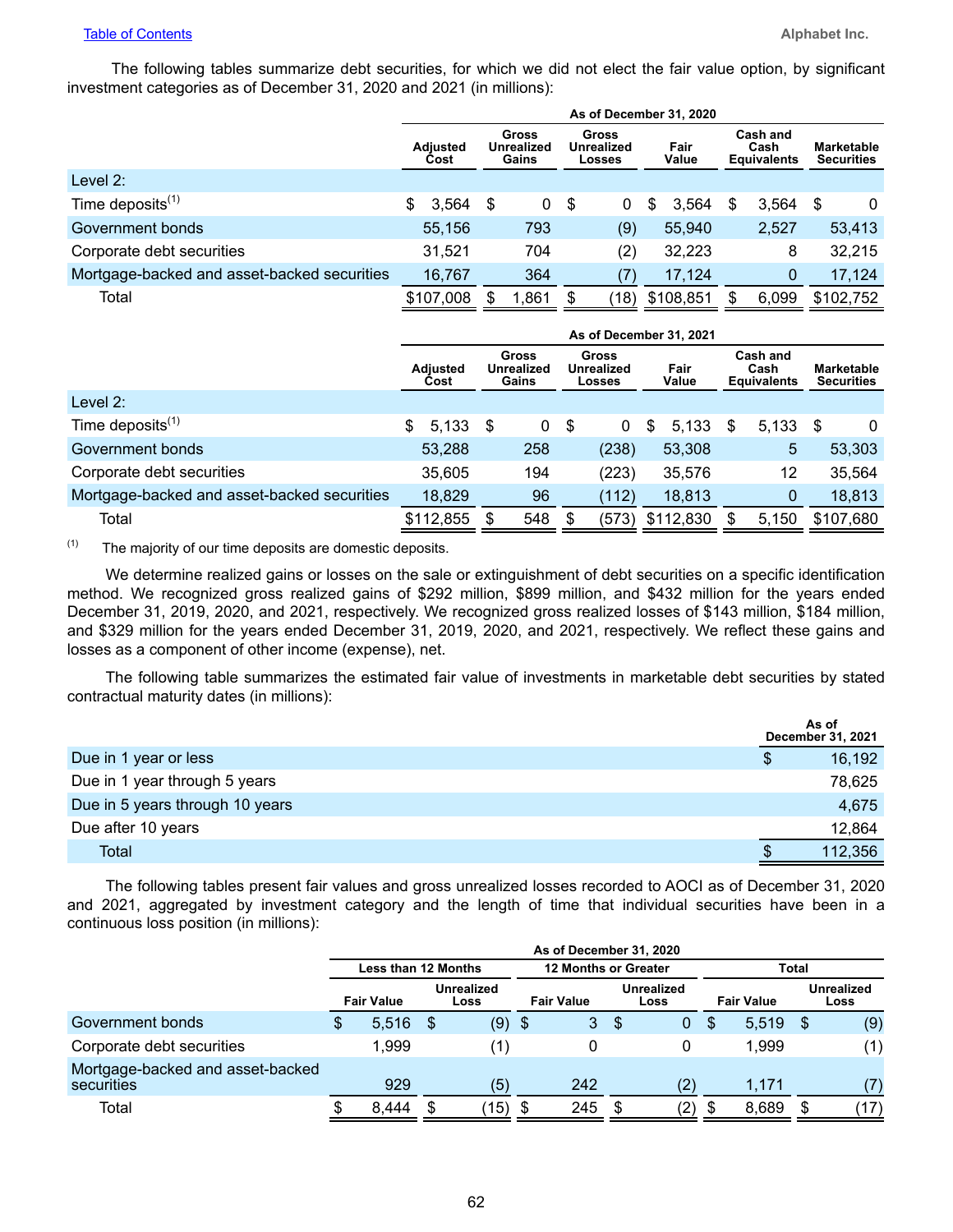|                                                |   |                     |                           | As of December 31, 2021 |    |                    |       |                   |  |                           |  |
|------------------------------------------------|---|---------------------|---------------------------|-------------------------|----|--------------------|-------|-------------------|--|---------------------------|--|
|                                                |   | Less than 12 Months |                           | 12 Months or Greater    |    |                    | Total |                   |  |                           |  |
|                                                |   | <b>Fair Value</b>   | <b>Unrealized</b><br>Loss | <b>Fair Value</b>       |    | Unrealized<br>Loss |       | <b>Fair Value</b> |  | <b>Unrealized</b><br>Loss |  |
| Government bonds                               | 5 | 32,843              | $(236)$ \$                | 71                      | \$ | (2)                | \$    | 32,914            |  | (238)                     |  |
| Corporate debt securities                      |   | 22.737              | (152)                     | 303                     |    | (5)                |       | 23,040            |  | (157)                     |  |
| Mortgage-backed and asset-backed<br>securities |   | 11.502              | (106)                     | 248                     |    | (6)                |       | 11.750            |  | (112)                     |  |
| Total                                          |   | 67,082              | (494)                     | 622                     | S  | (13)               |       | 67.704            |  | (507)                     |  |

During the years ended December 31, 2020 and 2021, we did not recognize significant credit losses and the ending allowance for credit losses was immaterial. See Note 7 for further details on other income (expense), net.

## **Equity Investments**

The following discusses our marketable equity securities, non-marketable equity securities, gains and losses on marketable and non-marketable equity securities, as well as our equity securities accounted for under the equity method.

Our marketable equity securities are publicly traded stocks or funds measured at fair value and classified within Level 1 and 2 in the fair value hierarchy because we use quoted prices for identical assets in active markets or inputs that are based upon quoted prices for similar instruments in active markets.

Our non-marketable equity securities are investments in privately held companies without readily determinable market values. The carrying value of our non-marketable equity securities is adjusted to fair value upon observable transactions for identical or similar investments of the same issuer or impairment (referred to as the measurement alternative). Non-marketable equity securities that have been remeasured during the period based on observable transactions are classified within Level 2 or Level 3 in the fair value hierarchy because we estimate the value based on valuation methods which may include a combination of the observable transaction price at the transaction date and other unobservable inputs including volatility, rights, and obligations of the securities we hold. The fair value of nonmarketable equity securities that have been remeasured due to impairment are classified within Level 3.

#### *Gains and losses on marketable and non-marketable equity securities*

Gains and losses reflected in other income (expense), net, for marketable and non-marketable equity securities are summarized below (in millions):

|                                                                              | Year Ended December 31, |        |
|------------------------------------------------------------------------------|-------------------------|--------|
|                                                                              | 2020                    | 2021   |
| Net gain (loss) on equity securities sold during the period                  | 1.339                   | 1.196  |
| Unrealized gain (loss) on equity securities held as of the end of the period | 4.253                   | 11.184 |
| Total gain (loss) recognized in other income (expense), net                  | 5.592                   | 12,380 |

In the table above, net gain (loss) on equity securities sold during the period reflects the difference between the sale proceeds and the carrying value of the equity securities at the beginning of the period or the purchase date, if later.

Cumulative net gains (losses) on equity securities sold during the period, which is summarized in the following table (in millions), represents the total net gains (losses) recognized after the initial purchase date of the equity security. While these net gains may have been reflected in periods prior to the period of sale, we believe they are important supplemental information as they reflect the economic net gains recognized on the securities sold during the period. Cumulative net gains are calculated as the difference between the sale price and the initial purchase price for the equity security sold during the period.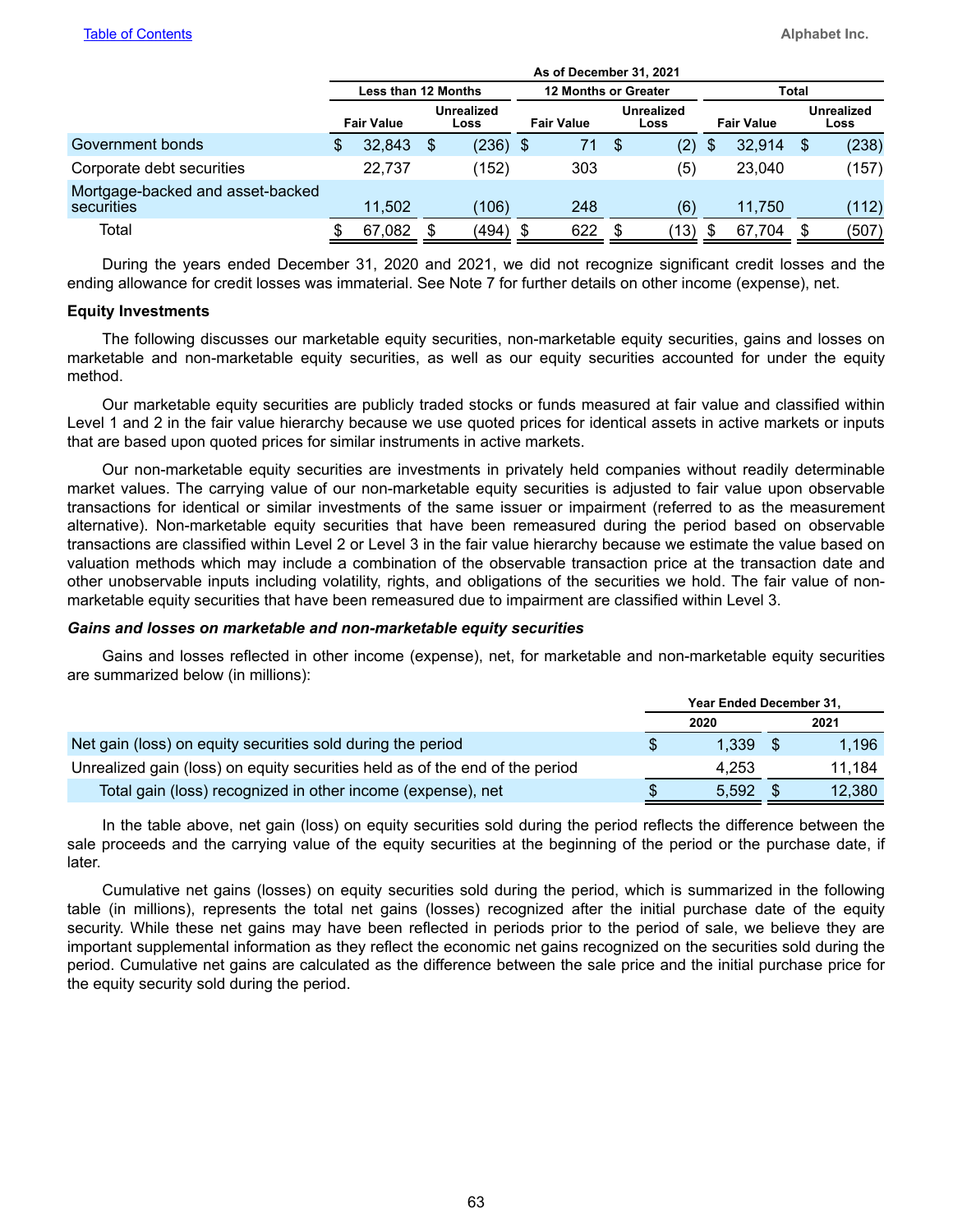**Equity Securities Sold During the Year Ended December 31,**

|                                     |       | <b>LINGA DECENTER AT</b> |       |  |  |
|-------------------------------------|-------|--------------------------|-------|--|--|
|                                     | 2020  | 2021                     |       |  |  |
| Total sale price                    | 4.767 |                          | 5,604 |  |  |
| Total initial cost                  | 2,674 |                          | 1,206 |  |  |
| Cumulative net gains <sup>(1)</sup> | 2,093 |                          | 4,398 |  |  |

 $(1)$  Cumulative net gains excludes cumulative losses of \$738 million resulting from our equity derivatives, which hedged the changes in fair value of certain marketable equity securities sold during the year ended December 31, 2021. The associated derivative liabilities arising from these losses were settled against our holdings of the underlying equity securities.

### *Carrying value of marketable and non-marketable equity securities*

The carrying value is measured as the total initial cost plus the cumulative net gain (loss). The carrying values for marketable and non-marketable equity securities are summarized below (in millions):

|                                               | As of December 31, 2020 |                                               |  |                                            |  |        |  |  |  |
|-----------------------------------------------|-------------------------|-----------------------------------------------|--|--------------------------------------------|--|--------|--|--|--|
|                                               |                         | <b>Marketable Equity</b><br><b>Securities</b> |  | Non-Marketable<br><b>Equity Securities</b> |  | Total  |  |  |  |
| Total initial cost                            | \$                      | 2,227                                         |  | 14.616                                     |  | 16,843 |  |  |  |
| Cumulative net gain ( $loss$ ) <sup>(1)</sup> |                         | 3.631                                         |  | 4.277                                      |  | 7.908  |  |  |  |
| Carrying value $(2)$                          | \$                      | 5,858                                         |  | 18,893                                     |  | 24,751 |  |  |  |

(1) Non-marketable equity securities cumulative net gain (loss) is comprised of \$6.1 billion gains and \$1.9 billion losses (including impairment).

 $(2)$  The long-term portion of marketable equity securities (subject to long-term lock-up restrictions) of \$429 million is included within other non-current assets.

|                                  | As of December 31, 2021                       |       |  |                                            |  |        |  |  |  |
|----------------------------------|-----------------------------------------------|-------|--|--------------------------------------------|--|--------|--|--|--|
|                                  | <b>Marketable Equity</b><br><b>Securities</b> |       |  | Non-Marketable<br><b>Equity Securities</b> |  | Total  |  |  |  |
| Total initial cost               | \$                                            | 4.211 |  | 15,135                                     |  | 19,346 |  |  |  |
| Cumulative net gain (loss) $(1)$ |                                               | 3.587 |  | 12.436                                     |  | 16,023 |  |  |  |
| Carrying value <sup>(2)</sup>    | S                                             | 7,798 |  | $27.57^{\circ}$                            |  | 35,369 |  |  |  |

 $(1)$  Non-marketable equity securities cumulative net gain (loss) is comprised of \$14.1 billion gains and \$1.7 billion losses (including impairment).

 $(2)$  The long-term portion of marketable equity securities (subject to long-term lock-up restrictions) of \$1.4 billion is included within other non-current assets.

#### *Marketable equity securities*

The following table summarizes marketable equity securities measured at fair value by significant investment categories as of December 31, 2020 and 2021 (in millions):

|                                       | As of December 31, 2020                    |        |      |                                               |                                            | As of December 31, 2021 |      |                                               |  |
|---------------------------------------|--------------------------------------------|--------|------|-----------------------------------------------|--------------------------------------------|-------------------------|------|-----------------------------------------------|--|
|                                       | <b>Cash and Cash</b><br><b>Equivalents</b> |        |      | <b>Marketable Equity</b><br><b>Securities</b> | <b>Cash and Cash</b><br><b>Equivalents</b> |                         |      | <b>Marketable Equity</b><br><b>Securities</b> |  |
| Level $1$ :                           |                                            |        |      |                                               |                                            |                         |      |                                               |  |
| Money market funds                    | \$                                         | 12.210 | - \$ | 0                                             | \$                                         | 7,499                   | - \$ | 0                                             |  |
| Marketable equity securities $(1)(2)$ |                                            | 0      |      | 5,470                                         |                                            | 0                       |      | 7,447                                         |  |
|                                       |                                            | 12,210 |      | 5,470                                         |                                            | 7,499                   |      | 7,447                                         |  |
| Level $2$ :                           |                                            |        |      |                                               |                                            |                         |      |                                               |  |
| Mutual funds                          |                                            | 0      |      | 388                                           |                                            |                         |      | 351                                           |  |
| Total                                 |                                            | 12.210 | S    | 5,858                                         | \$                                         | 7,499                   | -\$  | 7,798                                         |  |

 $(1)$  The balance as of December 31, 2020 and 2021 includes investments that were reclassified from non-marketable equity securities following the commencement of public market trading of the issuers or acquisition by public entities (certain investments are subject to short-term lock-up restrictions).

 $(2)$  As of December 31, 2020 and 2021, the long-term portion of marketable equity securities (subject to long-term lock-up restrictions) of \$429 million and \$1.4 billion, respectively, is included within other non-current assets.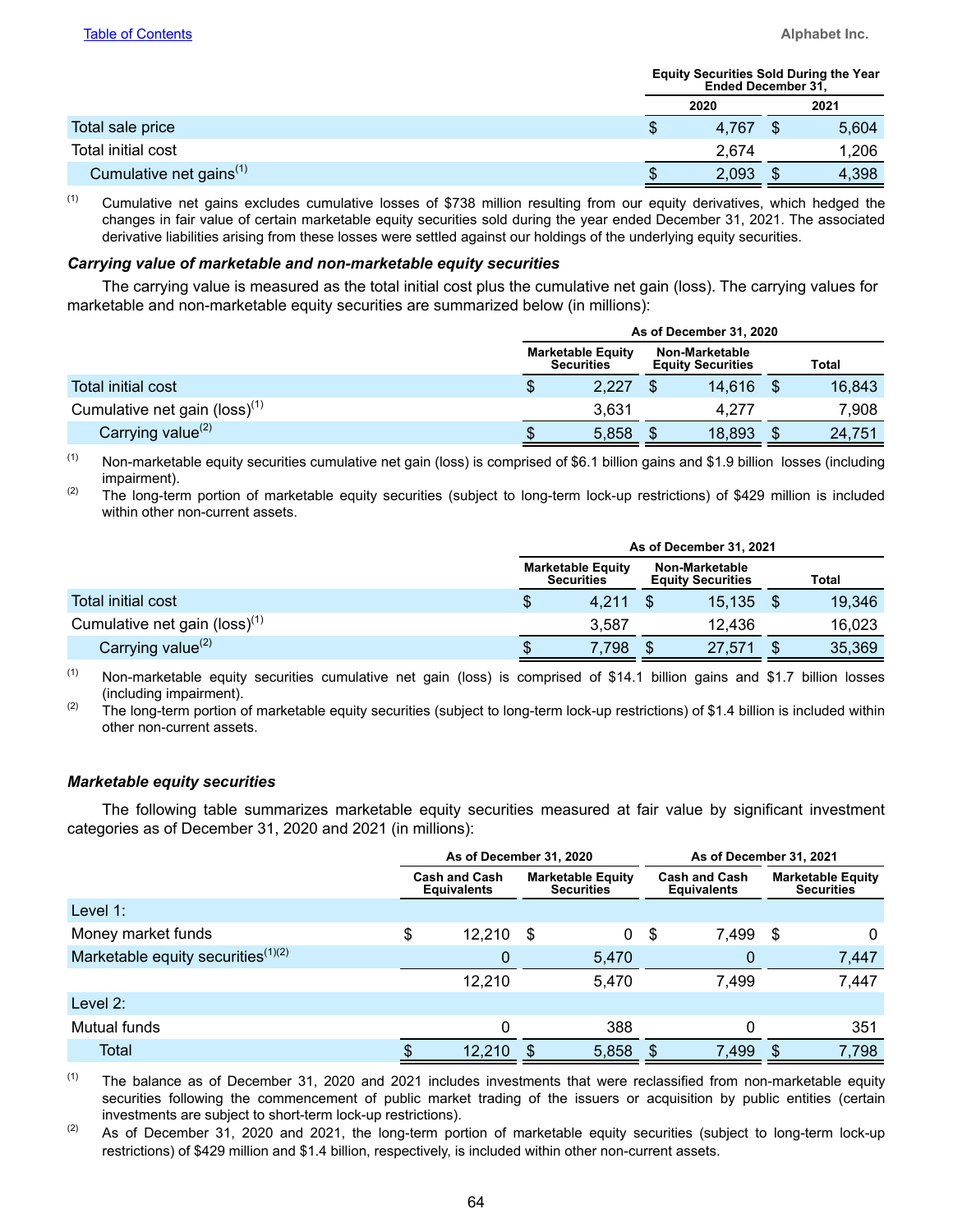#### *Non-marketable equity securities*

The following is a summary of unrealized gains and losses recorded in other income (expense), net, which are included as adjustments to the carrying value of non-marketable equity securities held as of the end of the period (in millions):

|                                                                              | Year Ended December 31, |       |
|------------------------------------------------------------------------------|-------------------------|-------|
|                                                                              | 2020                    | 2021  |
| Unrealized gains on non-marketable equity securities                         | 3.020                   | 9.971 |
| Unrealized losses on non-marketable equity securities (including impairment) | (1.489)                 | (122) |
| Total unrealized gain (loss) recognized on non-marketable equity securities  | 1.531                   | 9.849 |

During the year ended December 31, 2021, included in the \$27.6 billion of non-marketable equity securities held as of the end of the period, \$18.6 billion were measured at fair value resulting in a net unrealized gain of \$9.8 billion.

#### *Equity securities accounted for under the Equity Method*

As of December 31, 2020 and 2021, equity securities accounted for under the equity method had a carrying value of approximately \$1.4 billion and \$1.5 billion, respectively. Our share of gains and losses, including impairments, are included as a component of other income (expense), net, in the Consolidated Statements of Income. See Note 7 for further details on other income (expense), net.

#### **Derivative Financial Instruments**

We enter into derivative instruments to manage risks relating to our ongoing business operations. The primary risk managed with derivative instruments is foreign exchange risk. We use foreign currency contracts to reduce the risk that our cash flows, earnings, and investment in foreign subsidiaries will be adversely affected by foreign currency exchange rate fluctuations. We also enter into derivative instruments to partially offset our exposure to other risks and enhance investment returns.

We recognize derivative instruments as either assets or liabilities in the Consolidated Balance Sheets at fair value and classify the derivatives primarily within Level 2 in the fair value hierarchy. We present our collar contracts (an option strategy comprised of a combination of purchased and written options) at net fair values where both the purchased and written options are with the same counterparty. For other derivative contracts, we present at gross fair values. We primarily record changes in the fair value in the Consolidated Statements of Income as either other income (expense), net, or revenues, or in the Consolidated Balance Sheets in AOCI, as discussed below.

We enter into master netting arrangements, which reduce credit risk by permitting net settlement of transactions with the same counterparty. Further, we enter into collateral security arrangements that provide for collateral to be received or pledged when the net fair value of certain financial instruments fluctuates from contractually established thresholds. Cash collateral received related to derivative instruments under our collateral security arrangements are included in other current assets with a corresponding liability. Cash and non-cash collateral pledged related to derivative instruments under our collateral security arrangements are included in other current assets.

#### *Cash Flow Hedges*

We designate foreign currency forward and option contracts (including collars) as cash flow hedges to hedge certain forecasted revenue transactions denominated in currencies other than the U.S. dollar. These contracts have maturities of 24 months or less.

Cash flow hedge amounts included in the assessment of hedge effectiveness are deferred in AOCI and subsequently reclassified to revenue when the hedged item is recognized in earnings. We exclude the change in forward points and time value from our assessment of hedge effectiveness. The initial value of the excluded component is amortized on a straight-line basis over the life of the hedging instrument and recognized in revenues. The difference between fair value changes of the excluded component and the amount amortized to revenues is recorded in AOCI. If the hedged transactions become probable of not occurring, the corresponding amounts in AOCI are reclassified to other income (expense), net in the period of de-designation.

As of December 31, 2021, the net accumulated gain on our foreign currency cash flow hedges before tax effect was \$518 million, which is expected to be reclassified from AOCI into earnings within the next 12 months.

#### *Fair Value Hedges*

We designate foreign currency forward contracts as fair value hedges to hedge foreign currency risks for our investments denominated in currencies other than the U.S. dollar. Fair value hedge amounts included in the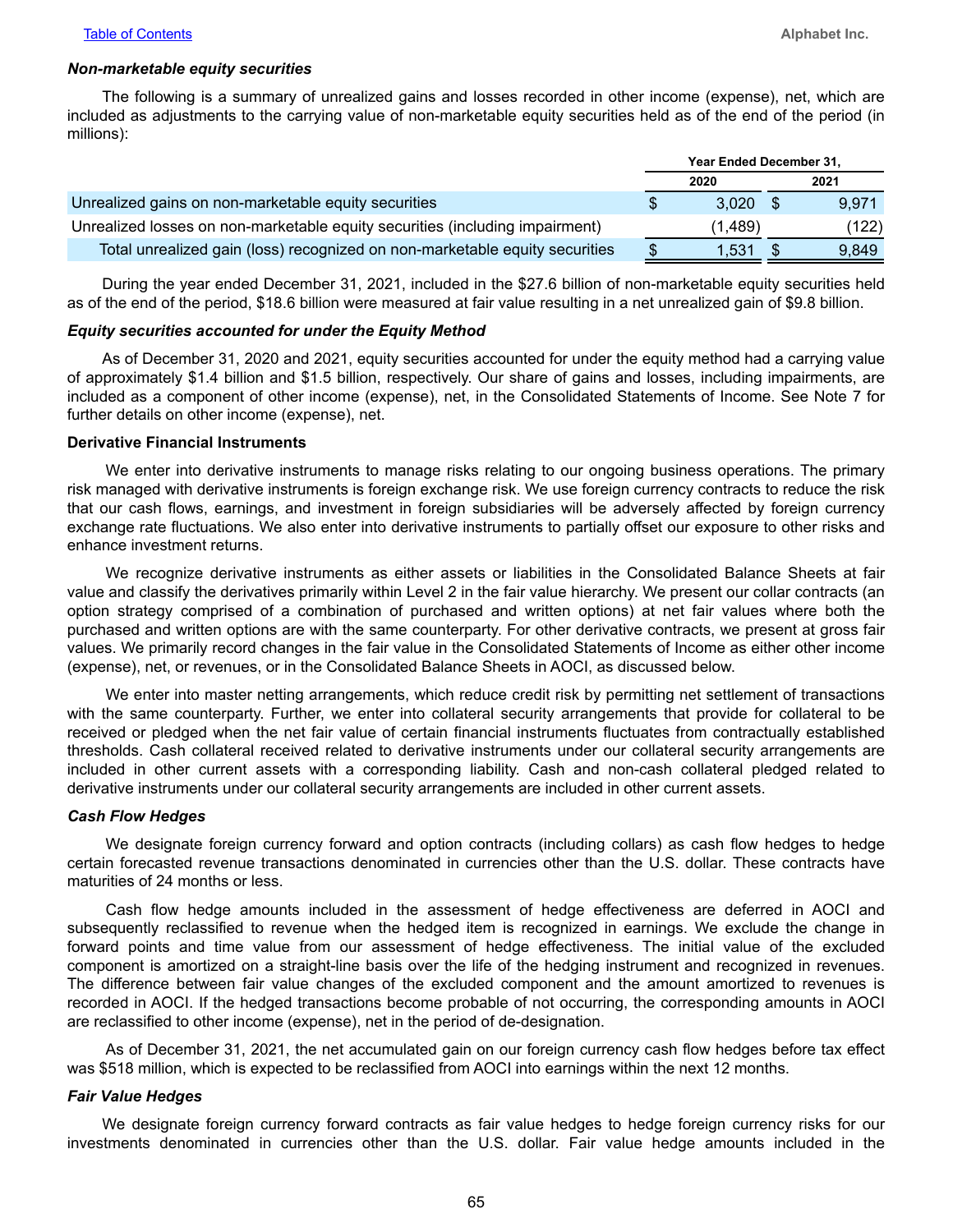assessment of hedge effectiveness are recognized in other income (expense), net, along with the offsetting gains and losses of the related hedged items. We exclude changes in forward points from the assessment of hedge effectiveness and recognize changes in the excluded component in other income (expense), net.

### *Net Investment Hedges*

We designate foreign currency forward contracts as net investment hedges to hedge the foreign currency risks related to our investment in foreign subsidiaries. Net investment hedge amounts included in the assessment of hedge effectiveness are recognized in AOCI along with the foreign currency translation adjustment. We exclude changes in forward points from the assessment of hedge effectiveness and recognize changes in the excluded component in other income (expense), net.

## *Other Derivatives*

Other derivatives not designated as hedging instruments consist primarily of foreign currency forward contracts that we use to hedge intercompany transactions and other monetary assets or liabilities denominated in currencies other than the functional currency of a subsidiary. Gains and losses on these contracts, as well as the related costs, are recognized in other income (expense), net, along with the foreign currency gains and losses on monetary assets and liabilities.

We also use derivatives not designated as hedging instruments to manage risks relating to interest rates, commodity prices, credit exposures and to enhance investment returns. Additionally, from time to time, we enter into derivatives to hedge the market price risk on certain of our marketable equity securities. Gains (losses) arising from these derivatives are reflected within the "other" component of other income (expense), net and the offsetting recognized gains (losses) on the marketable equity securities are reflected within the gain (loss) on equity securities, net component of other income (expense), net. See Note 7 for further details on other income (expense), net.

The gross notional amounts of outstanding derivative instruments were as follows (in millions):

|                                                       | As of December 31, |            |      |        |  |  |
|-------------------------------------------------------|--------------------|------------|------|--------|--|--|
|                                                       |                    | 2020       |      | 2021   |  |  |
| <b>Derivatives Designated as Hedging Instruments:</b> |                    |            |      |        |  |  |
| Foreign exchange contracts                            |                    |            |      |        |  |  |
| Cash flow hedges                                      | \$                 | 10,187     | - \$ | 16,362 |  |  |
| Fair value hedges                                     | \$                 | 1,569      | - \$ | 2,556  |  |  |
| Net investment hedges                                 | \$                 | $9,965$ \$ |      | 10,159 |  |  |
| Derivatives Not Designated as Hedging Instruments:    |                    |            |      |        |  |  |
| Foreign exchange contracts                            | \$                 | 39.861     | -\$  | 41,031 |  |  |
| Other contracts                                       | \$                 | 2,399      |      | 4,275  |  |  |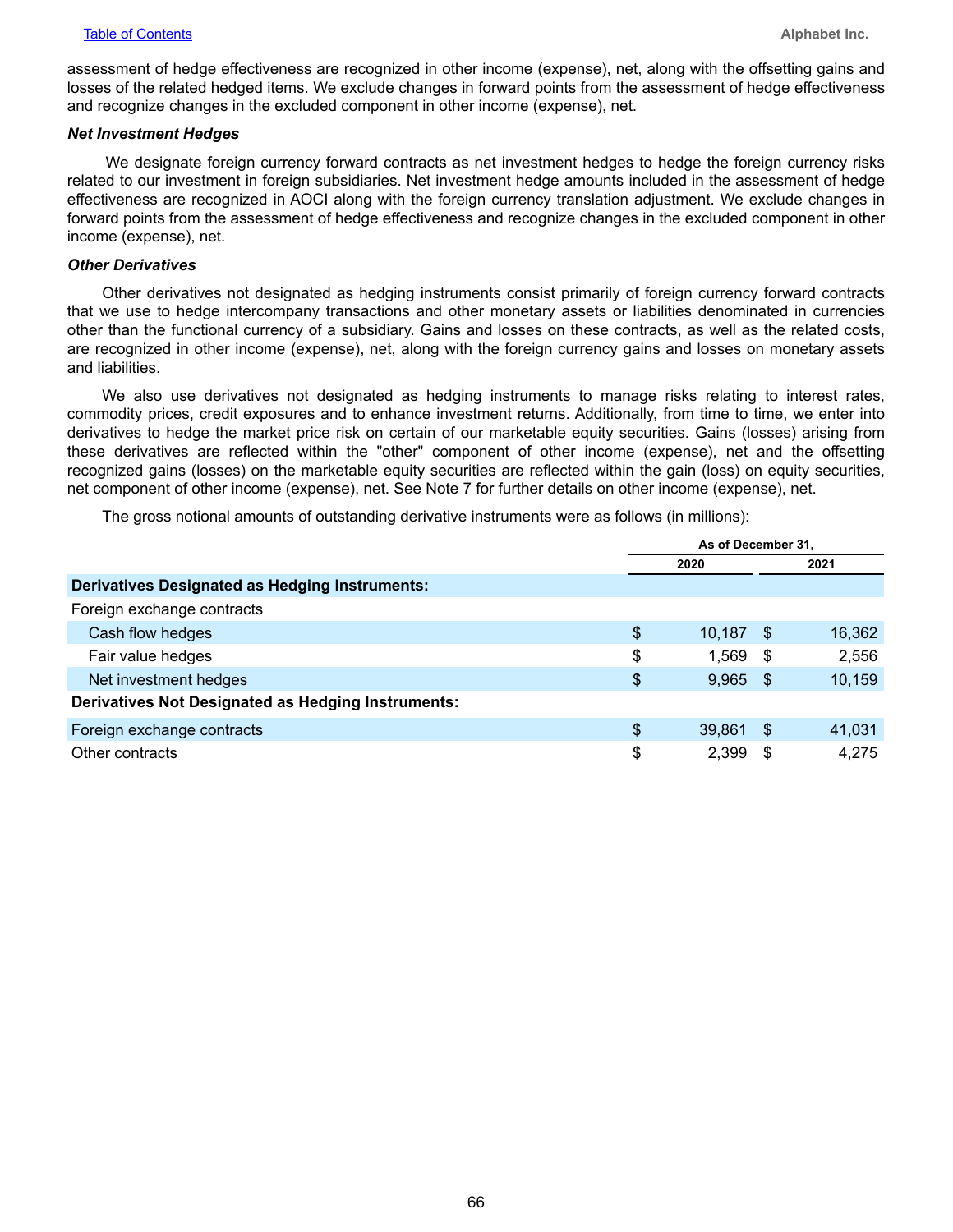The fair values of outstanding derivative instruments were as follows (in millions):

|                            |                                                                       | As of December 31, 2020 |                                                                                           |                           |                                                                                               |                         |                            |  |  |
|----------------------------|-----------------------------------------------------------------------|-------------------------|-------------------------------------------------------------------------------------------|---------------------------|-----------------------------------------------------------------------------------------------|-------------------------|----------------------------|--|--|
|                            | <b>Balance Sheet Location</b>                                         |                         | <b>Fair Value of</b><br><b>Derivatives</b><br>Designated as<br><b>Hedging Instruments</b> |                           | <b>Fair Value of</b><br><b>Derivatives Not</b><br>Designated as<br><b>Hedging Instruments</b> |                         | <b>Total Fair</b><br>Value |  |  |
| <b>Derivative Assets:</b>  |                                                                       |                         |                                                                                           |                           |                                                                                               |                         |                            |  |  |
| Level 2:                   |                                                                       |                         |                                                                                           |                           |                                                                                               |                         |                            |  |  |
| Foreign exchange contracts | Other current and non-<br>current assets                              | \$                      | 33                                                                                        | $\sqrt{3}$                | 316                                                                                           | $\sqrt{3}$              | 349                        |  |  |
| Other contracts            | Other current and non-<br>current assets                              |                         | 0                                                                                         |                           | 16                                                                                            |                         | 16                         |  |  |
| <b>Total</b>               |                                                                       | $\frac{1}{2}$           | 33                                                                                        | $\boldsymbol{\mathsf{S}}$ | 332                                                                                           | $\sqrt[6]{\frac{1}{2}}$ | 365                        |  |  |
| Derivative Liabilities:    |                                                                       |                         |                                                                                           |                           |                                                                                               |                         |                            |  |  |
| Level 2:                   |                                                                       |                         |                                                                                           |                           |                                                                                               |                         |                            |  |  |
| Foreign exchange contracts | Accrued expenses and<br>other liabilities, current<br>and non-current | \$                      | 395 \$                                                                                    |                           | 185                                                                                           | \$                      | 580                        |  |  |
| Other contracts            | Accrued expenses and<br>other liabilities, current<br>and non-current |                         | 0                                                                                         |                           | 942                                                                                           |                         | 942                        |  |  |
| Total                      |                                                                       | \$                      | 395                                                                                       | \$                        | 1,127                                                                                         | \$                      | 1,522                      |  |  |
|                            |                                                                       |                         |                                                                                           |                           |                                                                                               |                         |                            |  |  |
|                            |                                                                       |                         | <b>Fair Value of</b><br><b>Derivatives</b>                                                |                           | As of December 31, 2021<br>Fair Value of<br><b>Derivatives Not</b>                            |                         |                            |  |  |
|                            | <b>Balance Sheet Location</b>                                         |                         | Designated as<br><b>Hedging Instruments</b>                                               |                           | Designated as<br><b>Hedging Instruments</b>                                                   |                         | <b>Total Fair</b><br>Value |  |  |
| <b>Derivative Assets:</b>  |                                                                       |                         |                                                                                           |                           |                                                                                               |                         |                            |  |  |
| Level 2:                   |                                                                       |                         |                                                                                           |                           |                                                                                               |                         |                            |  |  |
| Foreign exchange contracts | Other current and non-<br>current assets                              | \$                      | 867                                                                                       | $\mathfrak{S}$            | 42 \$                                                                                         |                         | 909                        |  |  |
| Other contracts            | Other current and non-<br>current assets                              |                         | $\mathbf 0$                                                                               |                           | 52                                                                                            |                         | 52                         |  |  |
| <b>Total</b>               |                                                                       | $\boldsymbol{\$}$       | 867                                                                                       | $\frac{1}{2}$             | 94                                                                                            | $\frac{3}{2}$           | 961                        |  |  |
| Derivative Liabilities:    |                                                                       |                         |                                                                                           |                           |                                                                                               |                         |                            |  |  |
| Level 2:                   |                                                                       |                         |                                                                                           |                           |                                                                                               |                         |                            |  |  |
| Foreign exchange contracts | Accrued expenses and<br>other liabilities, current<br>and non-current | \$                      | 8                                                                                         | \$                        | 452                                                                                           | \$                      | 460                        |  |  |
| Other contracts            | Accrued expenses and<br>other liabilities, current<br>and non-current |                         | $\pmb{0}$                                                                                 |                           | 121                                                                                           |                         | 121                        |  |  |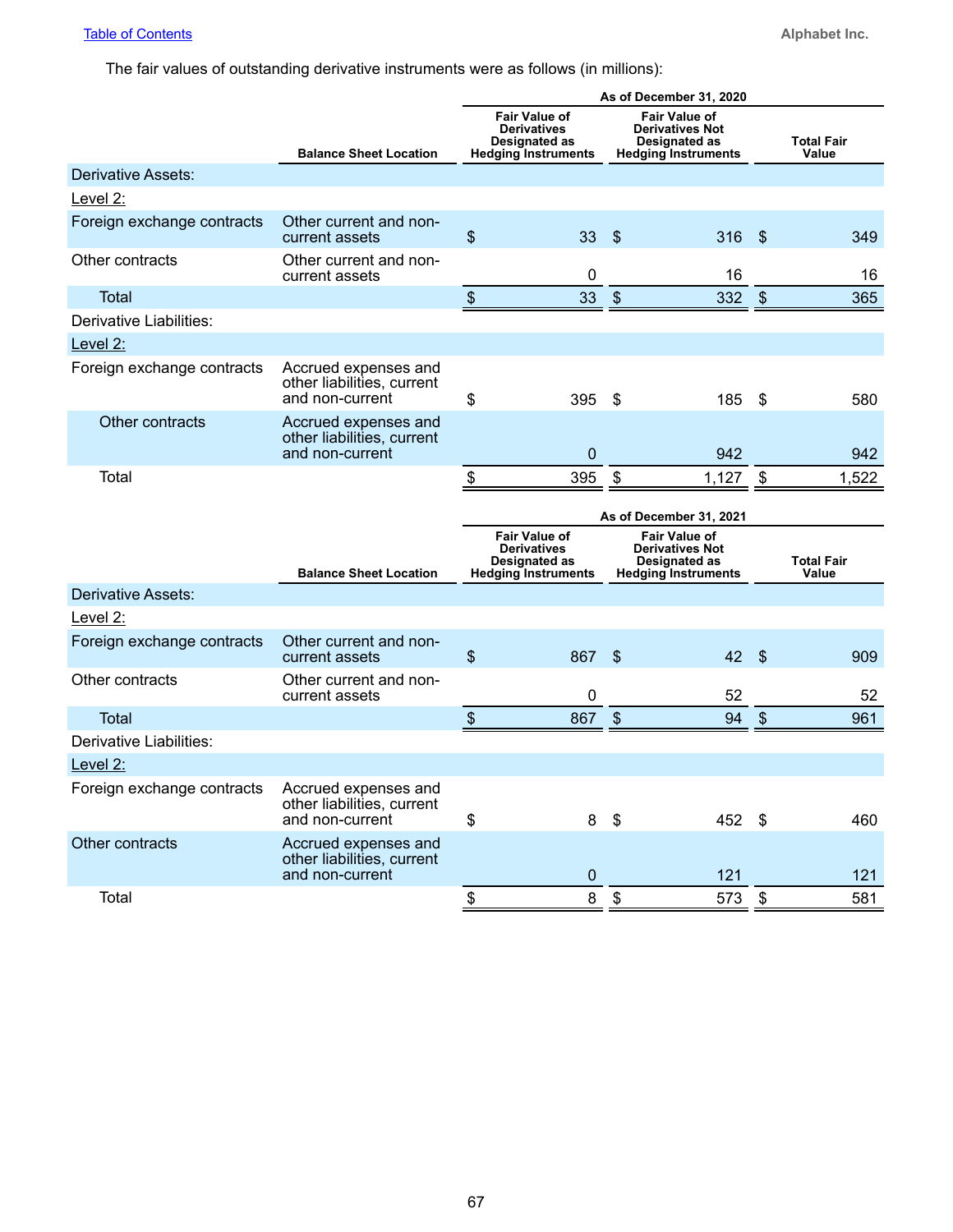The gains (losses) on derivatives in cash flow hedging and net investment hedging relationships recognized in other comprehensive income (OCI) were summarized below (in millions):

|                                                      | Gains (Losses) Recognized in OCI<br>on Derivatives Before Tax Effect |                 |  |       |  |       |  |  |  |  |
|------------------------------------------------------|----------------------------------------------------------------------|-----------------|--|-------|--|-------|--|--|--|--|
|                                                      | Year Ended December 31,                                              |                 |  |       |  |       |  |  |  |  |
|                                                      |                                                                      | 2019            |  | 2020  |  | 2021  |  |  |  |  |
| Derivatives in Cash Flow Hedging Relationship:       |                                                                      |                 |  |       |  |       |  |  |  |  |
| Foreign exchange contracts                           |                                                                      |                 |  |       |  |       |  |  |  |  |
| Amount included in the assessment of effectiveness   | \$                                                                   | 38 <sup>5</sup> |  | 102 S |  | 806   |  |  |  |  |
| Amount excluded from the assessment of effectiveness |                                                                      | (14)            |  | (37)  |  | 48    |  |  |  |  |
| Derivatives in Net Investment Hedging Relationship:  |                                                                      |                 |  |       |  |       |  |  |  |  |
| Foreign exchange contracts                           |                                                                      |                 |  |       |  |       |  |  |  |  |
| Amount included in the assessment of effectiveness   |                                                                      | 131             |  | (851) |  | 754   |  |  |  |  |
| Total                                                |                                                                      | 155             |  | (786) |  | 1,608 |  |  |  |  |

The effect of derivative instruments on income was summarized below (in millions):

|                                                                                                                                             | Gains (Losses) Recognized in Income |                 |    |                                      |               |             |    |                                      |                |              |    |                                      |
|---------------------------------------------------------------------------------------------------------------------------------------------|-------------------------------------|-----------------|----|--------------------------------------|---------------|-------------|----|--------------------------------------|----------------|--------------|----|--------------------------------------|
|                                                                                                                                             |                                     |                 |    |                                      |               |             |    | Year Ended December 31,              |                |              |    |                                      |
|                                                                                                                                             |                                     | 2019            |    |                                      |               | 2020        |    |                                      |                | 2021         |    |                                      |
|                                                                                                                                             |                                     | <b>Revenues</b> |    | Other<br>income<br>(expense),<br>net |               | Revenues    |    | Other<br>income<br>(expense),<br>net |                | Revenues     |    | Other<br>income<br>(expense),<br>net |
| Total amounts presented in the Consolidated Statements of<br>Income in which the effects of cash flow and fair value hedges<br>are recorded |                                     | \$161,857       |    | \$5,394                              |               | \$182,527   |    | \$6,858                              |                | \$257,637    |    | \$12,020                             |
|                                                                                                                                             |                                     |                 |    |                                      |               |             |    |                                      |                |              |    |                                      |
| Gains (Losses) on Derivatives in Cash Flow Hedging<br>Relationship:                                                                         |                                     |                 |    |                                      |               |             |    |                                      |                |              |    |                                      |
| Foreign exchange contracts                                                                                                                  |                                     |                 |    |                                      |               |             |    |                                      |                |              |    |                                      |
| Amount of gains (losses) reclassified from AOCI to<br>income                                                                                | \$                                  | 367             | \$ | $\mathbf{0}$                         | $\mathcal{S}$ | 144         | \$ | $\overline{0}$                       | $\mathfrak{F}$ | 165          | \$ | $\mathbf{0}$                         |
| Amount excluded from the assessment of effectiveness<br>recognized in earnings based on an amortization<br>approach                         |                                     | 88              |    | 0                                    |               | 33          |    | 0                                    |                | (16)         |    | 0                                    |
| Gains (Losses) on Derivatives in Fair Value Hedging<br>Relationship:                                                                        |                                     |                 |    |                                      |               |             |    |                                      |                |              |    |                                      |
| Foreign exchange contracts                                                                                                                  |                                     |                 |    |                                      |               |             |    |                                      |                |              |    |                                      |
| Hedged items                                                                                                                                |                                     | $\mathbf{0}$    |    | (19)                                 |               | $\mathbf 0$ |    | 18                                   |                | $\mathbf{0}$ |    | (95)                                 |
| Derivatives designated as hedging instruments                                                                                               |                                     | $\mathbf{0}$    |    | 19                                   |               | 0           |    | (18)                                 |                | $\mathbf 0$  |    | 95                                   |
| Amount excluded from the assessment of effectiveness                                                                                        |                                     | $\mathbf{0}$    |    | 25                                   |               | $\mathbf 0$ |    | 4                                    |                | $\mathbf{0}$ |    | 8                                    |
| Gains (Losses) on Derivatives in Net Investment Hedging<br>Relationship:                                                                    |                                     |                 |    |                                      |               |             |    |                                      |                |              |    |                                      |
| Foreign exchange contracts                                                                                                                  |                                     |                 |    |                                      |               |             |    |                                      |                |              |    |                                      |
| Amount excluded from the assessment of effectiveness                                                                                        |                                     | $\Omega$        |    | 243                                  |               | 0           |    | 151                                  |                | $\mathbf 0$  |    | 82                                   |
| Gains (Losses) on Derivatives Not Designated as Hedging<br>Instruments:                                                                     |                                     |                 |    |                                      |               |             |    |                                      |                |              |    |                                      |
| Foreign exchange contracts                                                                                                                  |                                     | 0               |    | (413)                                |               | 0           |    | 718                                  |                | 0            |    | (860)                                |
| <b>Other Contracts</b>                                                                                                                      |                                     | $\mathbf 0$     |    | $\overline{0}$                       |               | $\mathbf 0$ |    | (906)                                |                | 0            |    | 101                                  |
| Total gains (losses)                                                                                                                        | \$                                  | 455             | \$ | (145)                                | \$            | 177         | \$ | (33)                                 | \$             | 149          | \$ | (669)                                |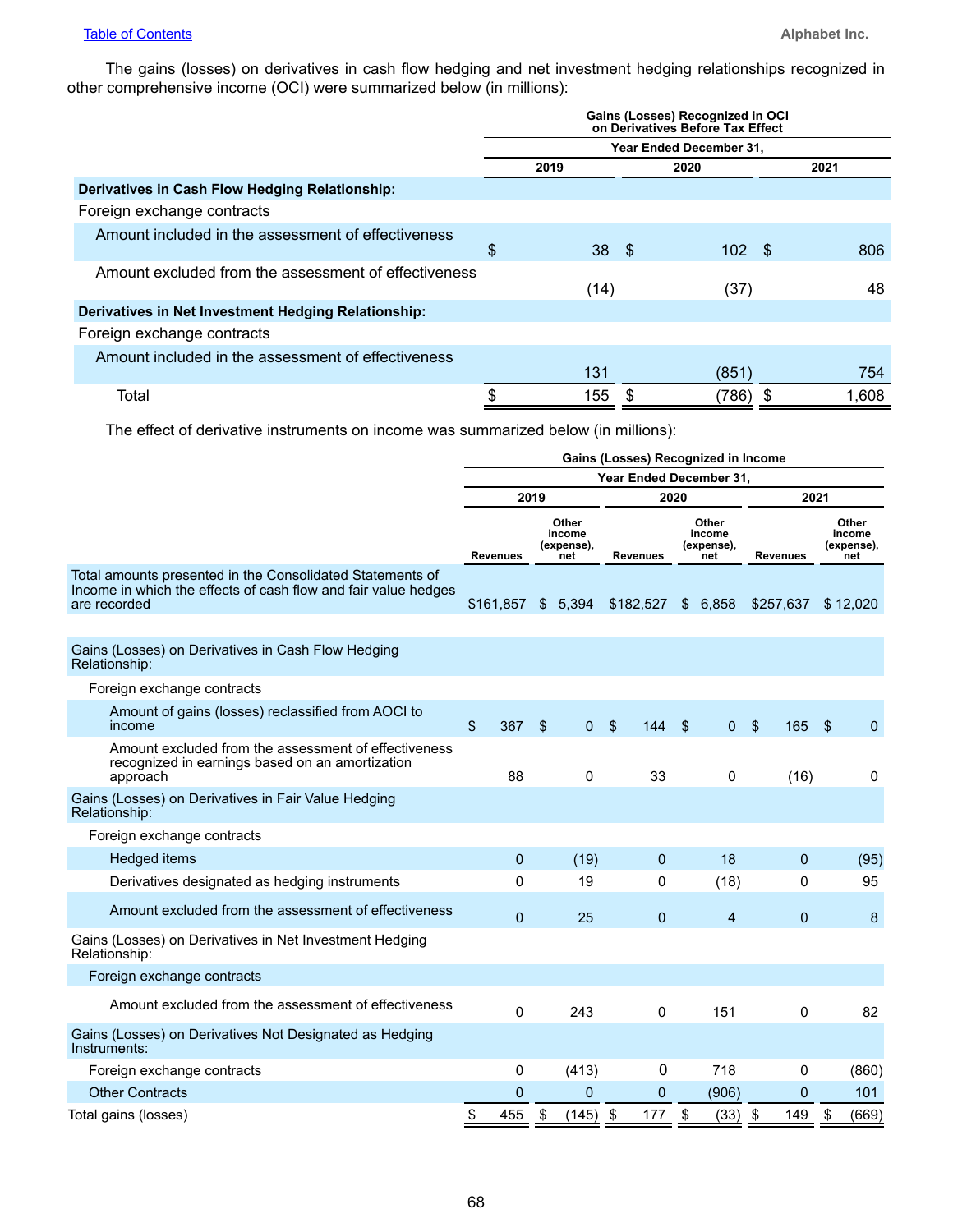### **Offsetting of Derivatives**

The gross amounts of derivative instruments subject to master netting arrangements with various counterparties, and cash and non-cash collateral received and pledged under such agreements were as follows (in millions):

## *Offsetting of Assets*

|                    |                                                    |                                                                                                           |    |                                                                                   | As of December 31, 2020                                                                                |                           |                                |                                           |                                     |
|--------------------|----------------------------------------------------|-----------------------------------------------------------------------------------------------------------|----|-----------------------------------------------------------------------------------|--------------------------------------------------------------------------------------------------------|---------------------------|--------------------------------|-------------------------------------------|-------------------------------------|
|                    |                                                    |                                                                                                           |    |                                                                                   | Gross Amounts Not Offset in the Consolidated<br><b>Balance Sheets, but Have Legal Rights to Offset</b> |                           |                                |                                           |                                     |
|                    | <b>Gross</b><br>Amounts of<br>Recognized<br>Assets | <b>Gross</b><br>Amounts<br>Offset in the<br>Consolidated<br><b>Balance</b><br><b>Sheets</b>               |    | <b>Net Presented</b><br>in the<br>Consolidated<br><b>Balance</b><br><b>Sheets</b> | Financial<br><b>Instruments</b>                                                                        |                           | Cash<br>Collateral<br>Received | Non-Cash<br><b>Collateral</b><br>Received | <b>Net Assets</b><br><b>Exposed</b> |
| <b>Derivatives</b> | \$<br>397                                          | \$<br>(32)                                                                                                | \$ | 365                                                                               | \$<br>$(295)$ <sup>(1)</sup>                                                                           | $\boldsymbol{\mathsf{S}}$ | $(16)$ \$                      | 0                                         | \$<br>54                            |
|                    |                                                    |                                                                                                           |    |                                                                                   | As of December 31, 2021                                                                                |                           |                                |                                           |                                     |
|                    |                                                    |                                                                                                           |    |                                                                                   | Gross Amounts Not Offset in the Consolidated<br><b>Balance Sheets, but Have Legal Rights to Offset</b> |                           |                                |                                           |                                     |
|                    | <b>Gross</b><br>Amounts of<br>Recognized<br>Assets | <b>Gross</b><br><b>Amounts</b><br>Offset in the<br><b>Consolidated</b><br><b>Balance</b><br><b>Sheets</b> |    | <b>Net Presented</b><br>in the<br>Consolidated<br><b>Balance</b><br><b>Sheets</b> | Financial<br><b>Instruments</b>                                                                        |                           | Cash<br>Collateral<br>Received | Non-Cash<br>Collateral<br>Received        | <b>Net Assets</b><br><b>Exposed</b> |
| <b>Derivatives</b> | \$<br>999                                          | \$<br>(38)                                                                                                | S  | 961                                                                               | (1)<br>(434)                                                                                           | \$                        | (394)                          | \$<br>(12)                                | \$<br>121                           |

 $(1)$  The balances as of December 31, 2020 and 2021 were related to derivative liabilities which are allowed to be net settled against derivative assets in accordance with our master netting agreements.

## *Offsetting of Liabilities*

|                    |                                                         |                                                                                                    |                                                                                          | As of December 31, 2020         |                                                                                                        |                                          |                        |
|--------------------|---------------------------------------------------------|----------------------------------------------------------------------------------------------------|------------------------------------------------------------------------------------------|---------------------------------|--------------------------------------------------------------------------------------------------------|------------------------------------------|------------------------|
|                    |                                                         |                                                                                                    |                                                                                          |                                 | Gross Amounts Not Offset in the Consolidated<br>Balance Sheets, but Have Legal Rights to Offset        |                                          |                        |
|                    | Gross<br><b>Amounts of</b><br>Recognized<br>Liabilities | Gross<br>Amounts<br>Offset in the<br>Consolidated<br><b>Balance</b><br><b>Sheets</b>               | <b>Net Presented</b><br>in the<br>Consolidated<br><b>Balance</b><br><b>Sheets</b>        | Financial<br><b>Instruments</b> | Cash<br>Collateral<br>Pledged                                                                          | Non-Cash<br>Collateral<br>Pledged        | <b>Net Liabilities</b> |
| <b>Derivatives</b> | 1,554<br>\$                                             | (32)<br>\$                                                                                         | 1,522<br>-\$                                                                             | $(295)^{(2)}$ \$<br>-S          | (1)                                                                                                    | $\boldsymbol{\mathsf{S}}$<br>$(943)$ \$  | 283                    |
|                    |                                                         |                                                                                                    |                                                                                          | As of December 31, 2021         |                                                                                                        |                                          |                        |
|                    |                                                         |                                                                                                    |                                                                                          |                                 | Gross Amounts Not Offset in the Consolidated<br><b>Balance Sheets, but Have Legal Rights to Offset</b> |                                          |                        |
|                    | <b>Gross</b><br>Amounts of<br>Recognized<br>Liabilities | <b>Gross</b><br><b>Amounts</b><br>Offset in the<br>Consolidated<br><b>Balance</b><br><b>Sheets</b> | <b>Net Presented</b><br>in the<br><b>Consolidated</b><br><b>Balance</b><br><b>Sheets</b> | Financial<br>Instruments        | Cash<br>Collateral<br>Pledged                                                                          | Non-Cash<br><b>Collateral</b><br>Pledged | <b>Net Liabilities</b> |

 $(2)$  The balances as of December 31, 2020 and 2021 were related to derivative assets which are allowed to be net settled against derivative liabilities in accordance with our master netting agreements.

Derivatives \$ 619 \$ (38) \$ 581 \$ (434)<sup>(2)</sup> \$ (4) \$ (110) \$ 33

## **Note 4. Leases**

We have entered into operating lease agreements primarily for data centers, land and offices throughout the world with lease periods expiring between 2022 and 2063.

Components of operating lease expense were as follows (in millions):

|                            |   | Year Ended December 31, |  |       |  |  |  |  |
|----------------------------|---|-------------------------|--|-------|--|--|--|--|
|                            |   | 2020                    |  | 2021  |  |  |  |  |
| Operating lease cost       | S | 2,267                   |  | 2,699 |  |  |  |  |
| Variable lease cost        |   | 619                     |  | 726   |  |  |  |  |
| Total operating lease cost | S | 2.886                   |  | 3.425 |  |  |  |  |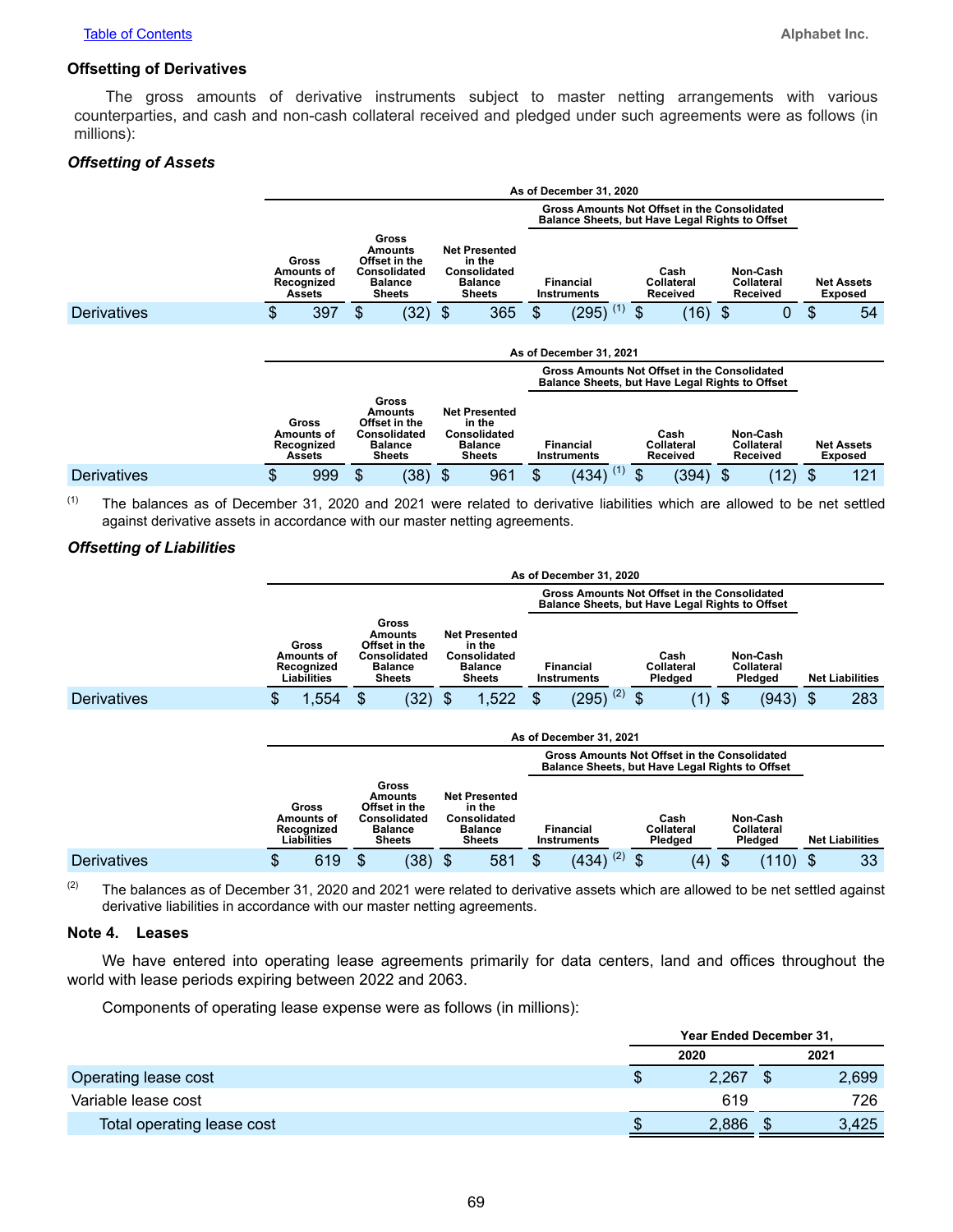Supplemental information related to operating leases was as follows (in millions):

|                                                                                 |      | Year Ended December 31. |  |       |  |  |
|---------------------------------------------------------------------------------|------|-------------------------|--|-------|--|--|
|                                                                                 | 2020 |                         |  | 2021  |  |  |
| Cash payments for operating leases                                              |      | $2.004$ \$              |  | 2.489 |  |  |
| New operating lease assets obtained in exchange for operating lease liabilities |      | 2.765 \$                |  | 2.951 |  |  |

As of December 31, 2021, our operating leases had a weighted average remaining lease term of 8 years and a weighted average discount rate of 2.3%. Future lease payments under operating leases as of December 31, 2021 were as follows (in millions):

| 2022                          | \$<br>2,539 |
|-------------------------------|-------------|
| 2023                          | 2,527       |
| 2024                          | 2,226       |
| 2025                          | 1,815       |
| 2026                          | 1,401       |
| Thereafter                    | 4,948       |
| Total future lease payments   | 15,456      |
| Less imputed interest         | (1,878)     |
| Total lease liability balance | 13,578      |

As of December 31, 2021, we have entered into leases that have not yet commenced with short-term and longterm future lease payments of \$606 million and \$5.2 billion, excluding purchase options, that are not yet recorded on our Consolidated Balance Sheets. These leases will commence between 2022 and 2026 with non-cancelable lease terms of 1 to 25 years.

## **Note 5. Variable Interest Entities**

#### **Consolidated VIEs**

We consolidate VIEs in which we hold a variable interest and are the primary beneficiary. The results of operations and financial position of these VIEs are included in our consolidated financial statements.

 For certain consolidated VIEs, their assets are not available to us and their creditors do not have recourse to us. As of December 31, 2020 and 2021, assets that can only be used to settle obligations of these VIEs were \$5.7 billion and \$6.0 billion, respectively, and the liabilities for which creditors only have recourse to the VIEs were \$2.3 billion and \$2.5 billion, respectively.

Total noncontrolling interests (NCI), including redeemable noncontrolling interests (RNCI), in our consolidated subsidiaries was \$3.9 billion and \$4.3 billion as of December 31, 2020 and 2021, respectively. NCI and RNCI are included within additional paid-in capital. Net loss attributable to noncontrolling interests was not material for any period presented and is included within the "other" component of other income (expense), net. See Note 7 for further details on other income (expense), net.

#### *Waymo*

In June 2021, Waymo, a self-driving technology development company and a consolidated VIE, completed an investment round of \$2.5 billion, the majority of which represented investment from Alphabet. The investments from external parties were accounted for as equity transactions and resulted in recognition of noncontrolling interests.

## **Unconsolidated VIEs**

We have investments in VIEs in which we are not the primary beneficiary. These VIEs include private companies that are primarily early stage companies and certain renewable energy entities in which activities involve power generation using renewable sources.

We have determined that the governance structures of these entities do not allow us to direct the activities that would significantly affect their economic performance. Therefore, we are not the primary beneficiary, and the results of operations and financial position of these VIEs are not included in our consolidated financial statements. We account for these investments as non-marketable equity securities or equity method investments.

The maximum exposure of these unconsolidated VIEs is generally based on the current carrying value of the investments and any future funding commitments. We have determined that the single source of our exposure to these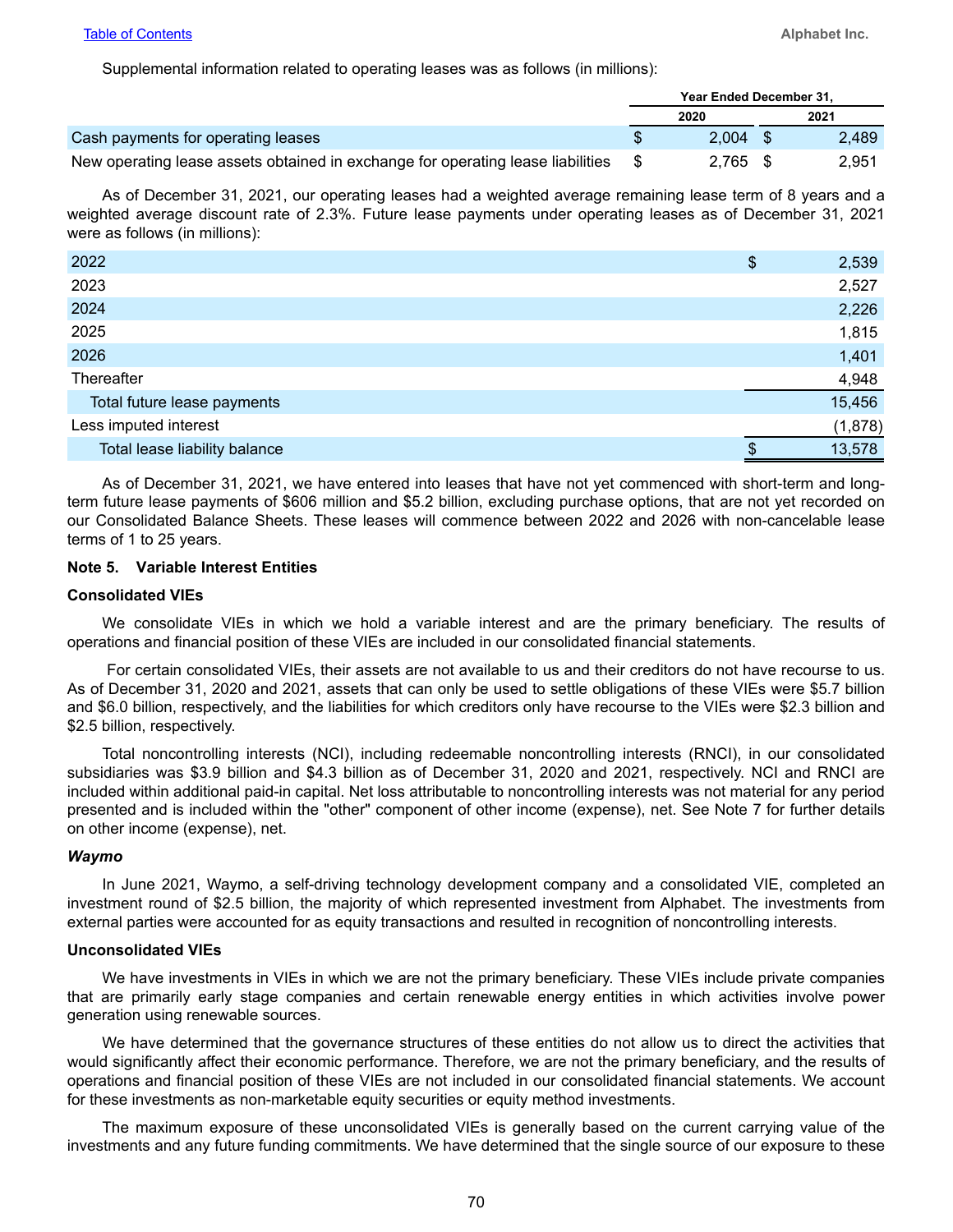VIEs is our capital investments in them. The carrying value, and maximum exposure of these unconsolidated VIEs were \$1.7 billion and \$1.9 billion, respectively, as of December 31, 2020 and \$2.7 billion and \$2.9 billion, respectively, as of December 31, 2021.

## **Note 6. Debt**

## **Short-Term Debt**

We have a debt financing program of up to \$10.0 billion through the issuance of commercial paper, which increased from \$5.0 billion in September 2021. Net proceeds from this program are used for general corporate purposes. We had no commercial paper outstanding as of December 31, 2020 and 2021.

Our short-term debt balance also includes the current portion of certain long-term debt.

## **Long-Term Debt**

Total outstanding debt is summarized below (in millions, except percentages):

|                                                                               |          |                    | <b>Effective</b>                        | As of December 31, |        |    |        |
|-------------------------------------------------------------------------------|----------|--------------------|-----------------------------------------|--------------------|--------|----|--------|
|                                                                               | Maturity | <b>Coupon Rate</b> | <b>Interest Rate</b>                    |                    | 2020   |    | 2021   |
| <b>Debt</b>                                                                   |          |                    |                                         |                    |        |    |        |
| 2011-2020 Notes Issuances                                                     |          |                    | 2024 - 2060 0.45% - 3.38% 0.57% - 3.38% | -S                 | 14.000 | S. | 13,000 |
| Future finance lease payments, net <sup>(1)</sup>                             |          |                    |                                         |                    | 1,201  |    | 2,086  |
| <b>Total debt</b>                                                             |          |                    |                                         |                    | 15,201 |    | 15,086 |
| Unamortized discount and debt<br>issuance costs                               |          |                    |                                         |                    | (169)  |    | (156)  |
| Less: Current portion of Notes <sup>(2)</sup>                                 |          |                    |                                         |                    | (999)  |    |        |
| Less: Current portion future finance<br>lease payments, net <sup>(1)(2)</sup> |          |                    |                                         |                    | (101)  |    | (113)  |
| <b>Total long-term debt</b>                                                   |          |                    |                                         |                    | 13,932 |    | 14,817 |
|                                                                               |          |                    |                                         |                    |        |    |        |

(1) Net of imputed interest.

 $(2)$  Total current portion of long-term debt is included within other accrued expenses and current liabilities. See Note 7.

The notes in the table above are comprised of fixed-rate senior unsecured obligations and generally rank equally with each other. We may redeem the notes at any time in whole or in part at specified redemption prices. The effective interest rates are based on proceeds received with interest payable semi-annually.

The total estimated fair value of the outstanding notes, including the current portion, was approximately \$14.0 billion and \$12.4 billion as of December 31, 2020 and December 31, 2021, respectively. The fair value was determined based on observable market prices of identical instruments in less active markets and is categorized accordingly as Level 2 in the fair value hierarchy.

As of December 31, 2021, the aggregate future principal payments for long-term debt, including finance lease liabilities, for each of the next five years and thereafter were as follows (in millions):

| 2022       | \$<br>187 |
|------------|-----------|
| 2023       | 146       |
| 2024       | 1,159     |
| 2025       | 1,162     |
| 2026       | 2,165     |
| Thereafter | 10,621    |
| Total      | 15,440    |

## **Credit Facility**

As of December 31, 2021, we have \$10.0 billion of revolving credit facilities. No amounts were outstanding under the credit facilities as of December 31, 2020 and 2021.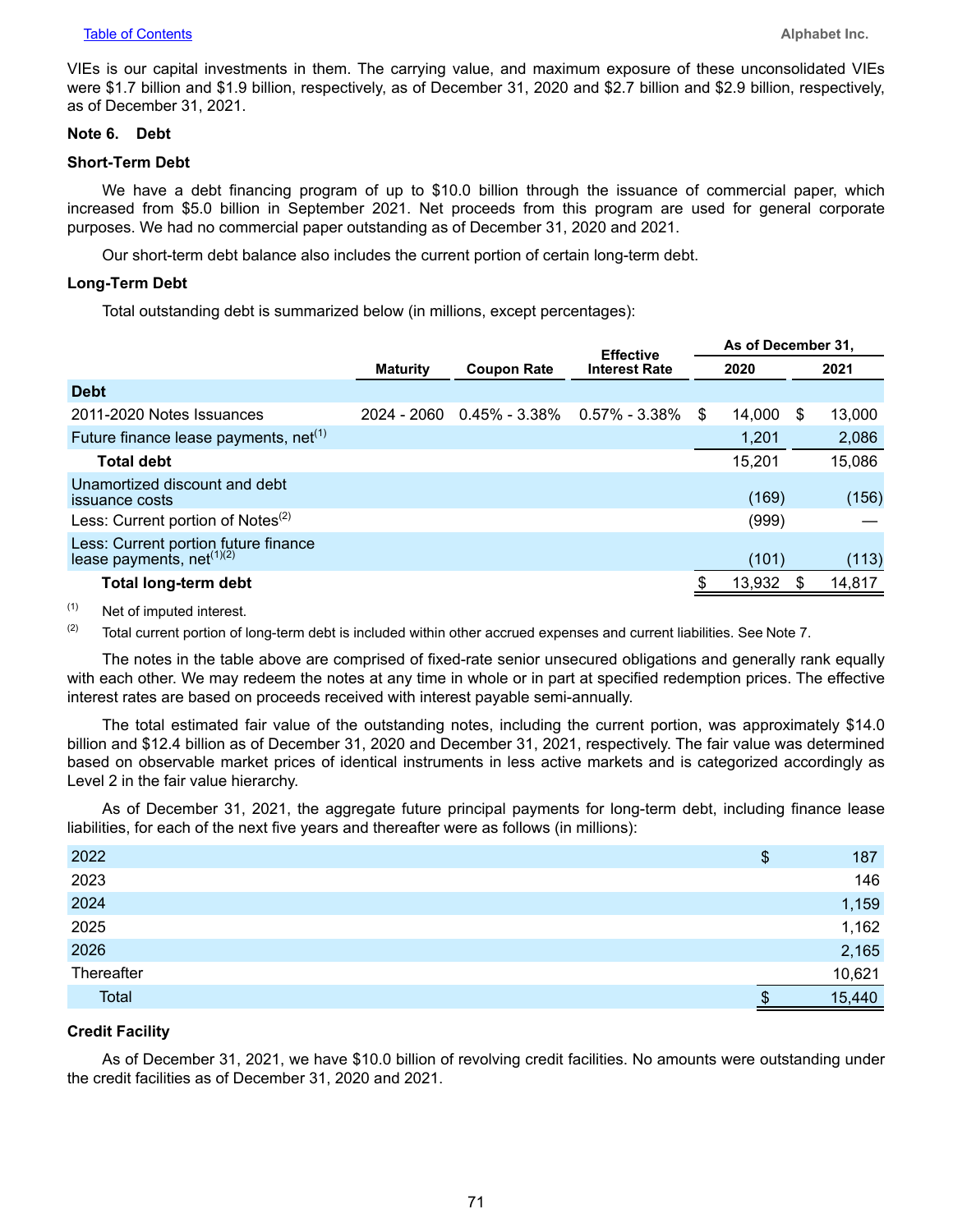### **[Table of Contents](#page-2-0) Alphabet Inc. Alphabet Inc.**

In April 2021, we terminated the existing \$4.0 billion revolving credit facilities, which were scheduled to expire in July 2023, and entered into two new revolving credit facilities in the amounts of \$4.0 billion and \$6.0 billion, which will expire in April 2022 and April 2026, respectively. The interest rates for the new credit facilities are determined based on a formula using certain market rates, as well as our progress toward the achievement of certain sustainability goals. No amounts have been borrowed under the new credit facilities.

# **Note 7. Supplemental Financial Statement Information**

# **Property and Equipment, Net**

Property and equipment, net, consisted of the following (in millions):

|                                |      | As of December 31, |           |  |  |  |  |
|--------------------------------|------|--------------------|-----------|--|--|--|--|
|                                | 2020 |                    | 2021      |  |  |  |  |
| Land and buildings             | \$   | 49,732 \$          | 58,881    |  |  |  |  |
| Information technology assets  |      | 45,906             | 55,606    |  |  |  |  |
| Construction in progress       |      | 23,111             | 23,171    |  |  |  |  |
| Leasehold improvements         |      | 7,516              | 9,146     |  |  |  |  |
| <b>Furniture and fixtures</b>  |      | 197                | 208       |  |  |  |  |
| Property and equipment, gross  |      | 126,462            | 147,012   |  |  |  |  |
| Less: accumulated depreciation |      | (41, 713)          | (49, 414) |  |  |  |  |
| Property and equipment, net    |      | 84,749             | 97,599    |  |  |  |  |

# **Accrued expenses and other current liabilities**

Accrued expenses and other current liabilities consisted of the following (in millions):

|                                                     | As of December 31, |             |   |        |  |  |
|-----------------------------------------------------|--------------------|-------------|---|--------|--|--|
|                                                     | 2020               |             |   | 2021   |  |  |
| European Commission fines <sup>(1)</sup>            | \$                 | $10.409$ \$ |   | 9,799  |  |  |
| Payables to brokers for unsettled investment trades |                    | 754         |   | 397    |  |  |
| Accrued customer liabilities                        |                    | 3,118       |   | 3,505  |  |  |
| Accrued purchases of property and equipment         |                    | 2,197       |   | 2,415  |  |  |
| Current operating lease liabilities                 |                    | 1.694       |   | 2,189  |  |  |
| Other accrued expenses and current liabilities      |                    | 10.459      |   | 12,931 |  |  |
| Accrued expenses and other current liabilities      |                    | 28,631      | S | 31,236 |  |  |
|                                                     |                    |             |   |        |  |  |

 $(1)$  Includes the effects of foreign exchange and interest. See Note 10 for further details.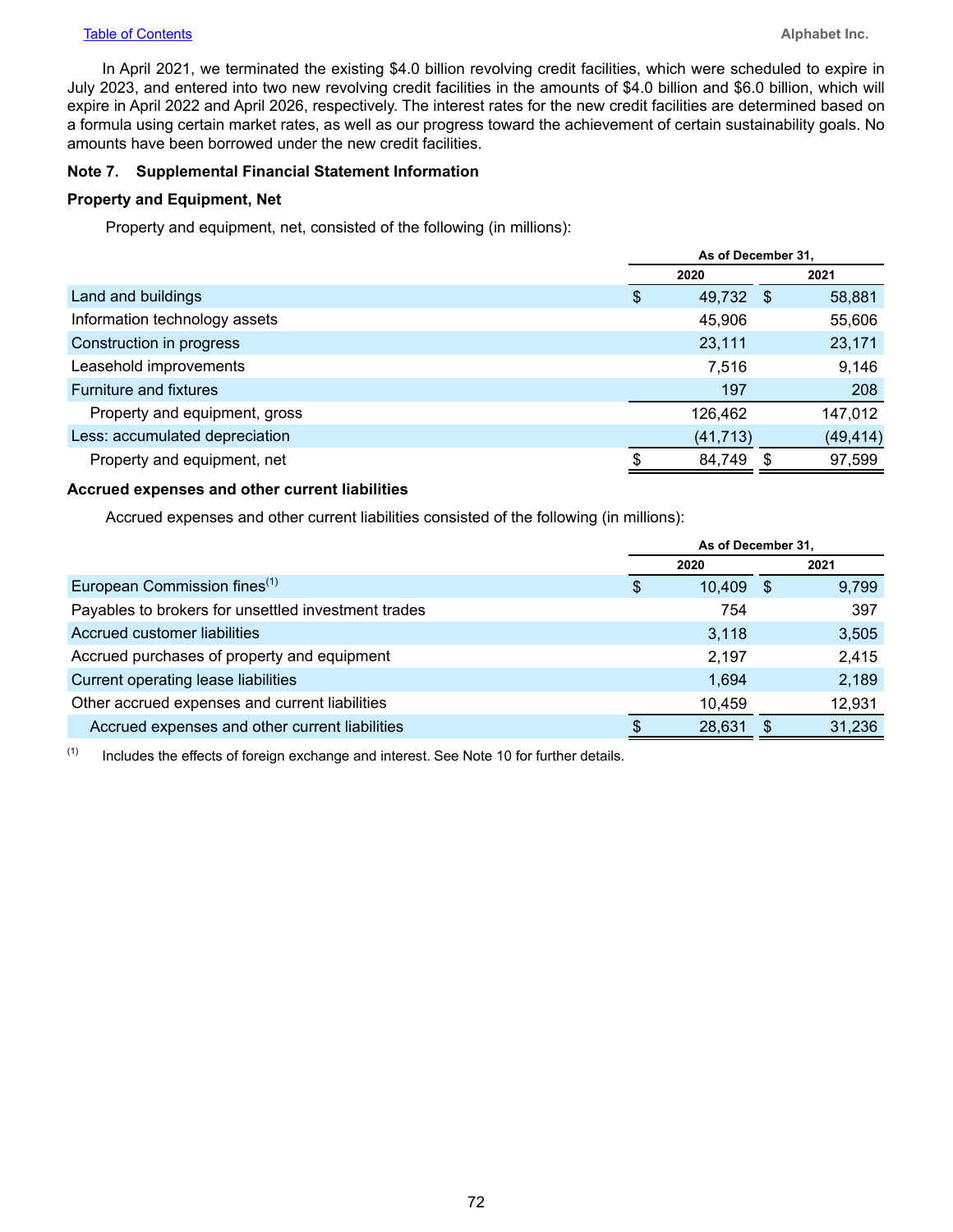# **Accumulated Other Comprehensive Income (Loss)**

Components of AOCI, net of income tax, were as follows (in millions):

|                                                                                 |               | <b>Foreign Currency</b><br><b>Translation</b><br><b>Adjustments</b> | <b>Unrealized Gains</b><br>(Losses) on<br><b>Available-for-Sale</b><br><b>Investments</b> | <b>Unrealized</b><br>Gains (Losses)<br>on Cash Flow<br><b>Hedges</b> |                | <b>Total</b> |
|---------------------------------------------------------------------------------|---------------|---------------------------------------------------------------------|-------------------------------------------------------------------------------------------|----------------------------------------------------------------------|----------------|--------------|
| Balance as of December 31, 2018                                                 | $\mathsf{\$}$ | $(1,884)$ \$                                                        | $(688)$ \$                                                                                | 266                                                                  | $\mathfrak{S}$ | (2,306)      |
| Cumulative effect of accounting change                                          |               | 0                                                                   | 0                                                                                         | (30)                                                                 |                | (30)         |
| Other comprehensive income (loss) before<br>reclassifications                   |               | (119)                                                               | 1,611                                                                                     | 36                                                                   |                | 1,528        |
| Amounts excluded from the assessment of<br>hedge effectiveness recorded in AOCI |               | $\mathbf{0}$                                                        | 0                                                                                         | (14)                                                                 |                | (14)         |
| Amounts reclassified from AOCI                                                  |               | 0                                                                   | (111)                                                                                     | (299)                                                                |                | (410)        |
| Other comprehensive income (loss)                                               |               | (119)                                                               | 1,500                                                                                     | (277)                                                                |                | 1,104        |
| Balance as of December 31, 2019                                                 |               | (2,003)                                                             | 812                                                                                       | (41)                                                                 |                | (1, 232)     |
| Other comprehensive income (loss) before<br>reclassifications                   |               | 1,139                                                               | 1,313                                                                                     | 79                                                                   |                | 2,531        |
| Amounts excluded from the assessment of<br>hedge effectiveness recorded in AOCI |               | $\overline{0}$                                                      | $\overline{0}$                                                                            | (37)                                                                 |                | (37)         |
| Amounts reclassified from AOCI                                                  |               | 0                                                                   | (513)                                                                                     | (116)                                                                |                | (629)        |
| Other comprehensive income (loss)                                               |               | 1,139                                                               | 800                                                                                       | (74)                                                                 |                | 1,865        |
| Balance as of December 31, 2020                                                 |               | (864)                                                               | 1,612                                                                                     | (115)                                                                |                | 633          |
| Other comprehensive income (loss) before<br>reclassifications                   |               | (1, 442)                                                            | (1, 312)                                                                                  | 668                                                                  |                | (2,086)      |
| Amounts excluded from the assessment of<br>hedge effectiveness recorded in AOCI |               | 0                                                                   | 0                                                                                         | 48                                                                   |                | 48           |
| Amounts reclassified from AOCI                                                  |               | 0                                                                   | (64)                                                                                      | (154)                                                                |                | (218)        |
| Other comprehensive income (loss)                                               |               | (1, 442)                                                            | (1, 376)                                                                                  | 562                                                                  |                | (2, 256)     |
| Balance as of December 31, 2021                                                 | $\$\$         | $(2,306)$ \$                                                        | 236                                                                                       | \$<br>447                                                            | \$             | (1,623)      |

The effects on net income of amounts reclassified from AOCI were as follows (in millions):

|                                                             |                                         | Gains (Losses) Reclassified from AOCI to the<br><b>Consolidated Statements of Income</b> |      |   |                         |   |      |  |  |  |      |
|-------------------------------------------------------------|-----------------------------------------|------------------------------------------------------------------------------------------|------|---|-------------------------|---|------|--|--|--|------|
|                                                             |                                         |                                                                                          |      |   | Year Ended December 31, |   |      |  |  |  |      |
| <b>AOCI Components</b>                                      | <b>Location</b>                         | 2019<br>2020                                                                             |      |   |                         |   |      |  |  |  | 2021 |
| Unrealized gains (losses) on available-for-sale investments |                                         |                                                                                          |      |   |                         |   |      |  |  |  |      |
|                                                             | Other income (expense), net             | \$                                                                                       | 149  | S | 650                     | S | 82   |  |  |  |      |
|                                                             | Benefit (provision) for income<br>taxes |                                                                                          | (38) |   | (137)                   |   | (18) |  |  |  |      |
|                                                             | Net of income tax                       |                                                                                          | 111  |   | 513                     |   | 64   |  |  |  |      |
| Unrealized gains (losses) on cash flow hedges               |                                         |                                                                                          |      |   |                         |   |      |  |  |  |      |
| Foreign exchange contracts                                  | Revenue                                 |                                                                                          | 367  |   | 144                     |   | 165  |  |  |  |      |
| Interest rate contracts                                     | Other income (expense), net             |                                                                                          | 6    |   | 6                       |   | 6    |  |  |  |      |
|                                                             | Benefit (provision) for income<br>taxes |                                                                                          | (74) |   | (34)                    |   | (17) |  |  |  |      |
|                                                             | Net of income tax                       |                                                                                          | 299  |   | 116                     |   | 154  |  |  |  |      |
| Total amount reclassified, net of income tax                |                                         | \$                                                                                       | 410  | S | 629                     |   | 218  |  |  |  |      |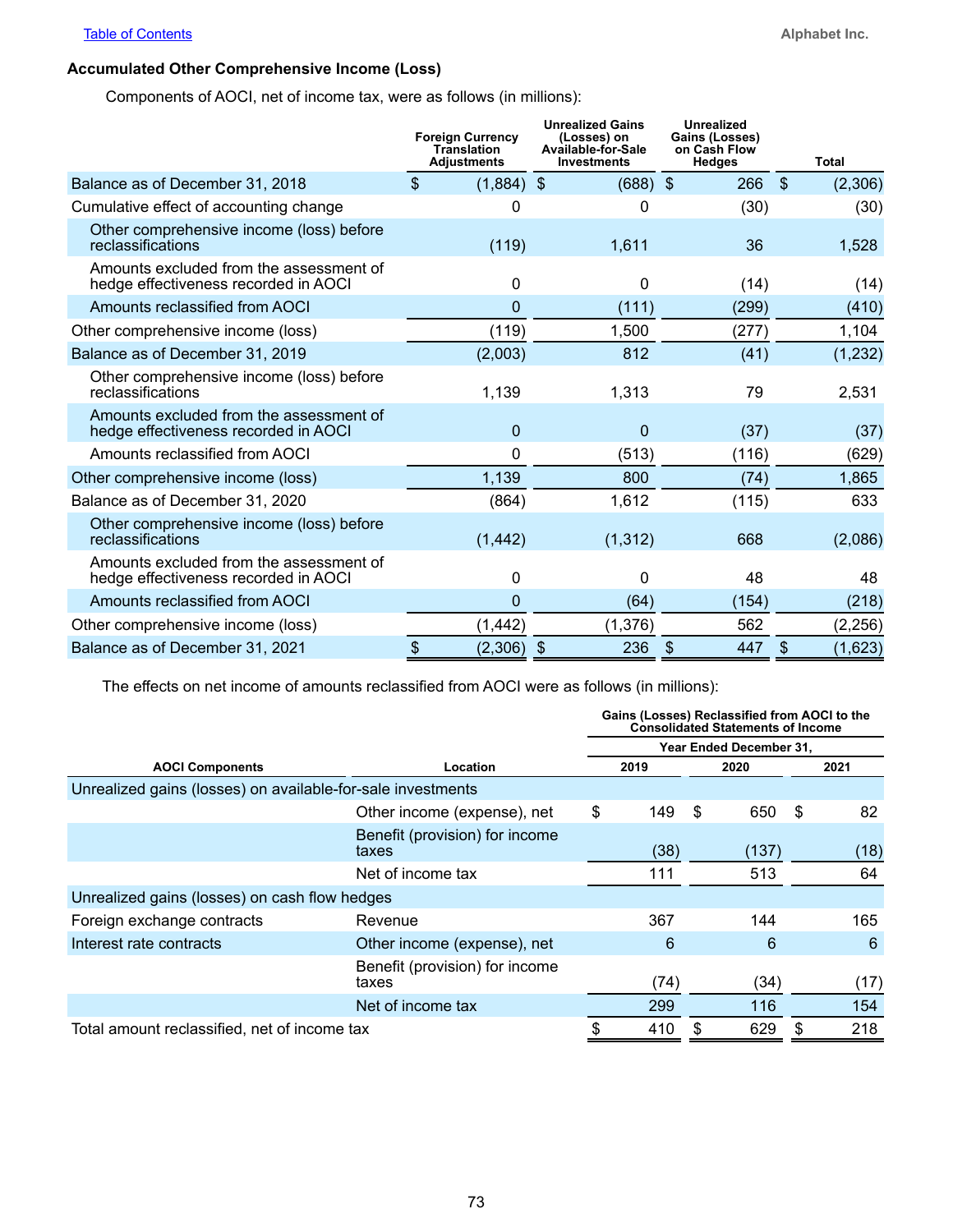### **Other Income (Expense), Net**

Components of other income (expense), net, were as follows (in millions):

|                                                                  | <b>Year Ended December 31,</b> |      |       |      |         |  |
|------------------------------------------------------------------|--------------------------------|------|-------|------|---------|--|
|                                                                  | 2019                           |      | 2020  |      | 2021    |  |
| Interest income                                                  | \$<br>2,427                    | - \$ | 1,865 | - \$ | 1,499   |  |
| Interest expense <sup>(1)</sup>                                  | (100)                          |      | (135) |      | (346)   |  |
| Foreign currency exchange gain (loss), net $(2)$                 | 103                            |      | (344) |      | (240)   |  |
| Gain (loss) on debt securities, net                              | 149                            |      | 725   |      | (110)   |  |
| Gain (loss) on equity securities, net                            | 2,649                          |      | 5,592 |      | 12,380  |  |
| Performance fees                                                 | (326)                          |      | (609) |      | (1,908) |  |
| Income (loss) and impairment from equity method investments, net | 390                            |      | 401   |      | 334     |  |
| Other $(3)$                                                      | 102                            |      | (637) |      | 411     |  |
| Other income (expense), net                                      | 5,394                          |      | 6,858 |      | 12,020  |  |

 $(1)$  Interest expense is net of interest capitalized of \$167 million, \$218 million, and \$163 million for the years ended December 31, 2019, 2020, and 2021, respectively.

 $(2)$  Our foreign currency exchange gain (loss), net, is primarily related to the forward points for our foreign currency hedging contracts and foreign exchange transaction gains and losses from the conversion of the transaction currency to the functional currency, offset by the foreign currency hedging contracts' losses and gains.

(3) During the year ended December 31, 2020, we entered into derivatives that hedged the changes in fair value of certain marketable equity securities, which resulted in losses of \$902 million and gains of \$92 million for the years ended December 31, 2020 and 2021, respectively. The offsetting recognized gains and losses on the marketable equity securities are reflected in Gain (loss) on equity securities, net.

### **Note 8. Acquisitions**

### **Fitbit**

In January 2021, we closed the acquisition of Fitbit, a leading wearables brand for \$2.1 billion. The addition of Fitbit to Google Services is expected to help spur innovation in wearable devices. The assets acquired and liabilities assumed were recorded at fair value. The purchase price excludes post acquisition compensation arrangements. The purchase price was attributed to \$440 million cash acquired, \$590 million of intangible assets, \$1.2 billion of goodwill and \$92 million of net liabilities assumed. Goodwill was recorded in the Google Services segment and primarily attributable to synergies expected to arise after the acquisition. Goodwill is not expected to be deductible for tax purposes.

### **Other Acquisitions**

During the year ended December 31, 2021, we completed other acquisitions and purchases of intangible assets for total consideration of approximately \$885 million, net of cash acquired, of which the total amount of goodwill expected to be deductible for tax purposes is approximately \$118 million. Pro forma results of operations for these acquisitions have not been presented because they are not material to our consolidated results of operations, either individually or in the aggregate.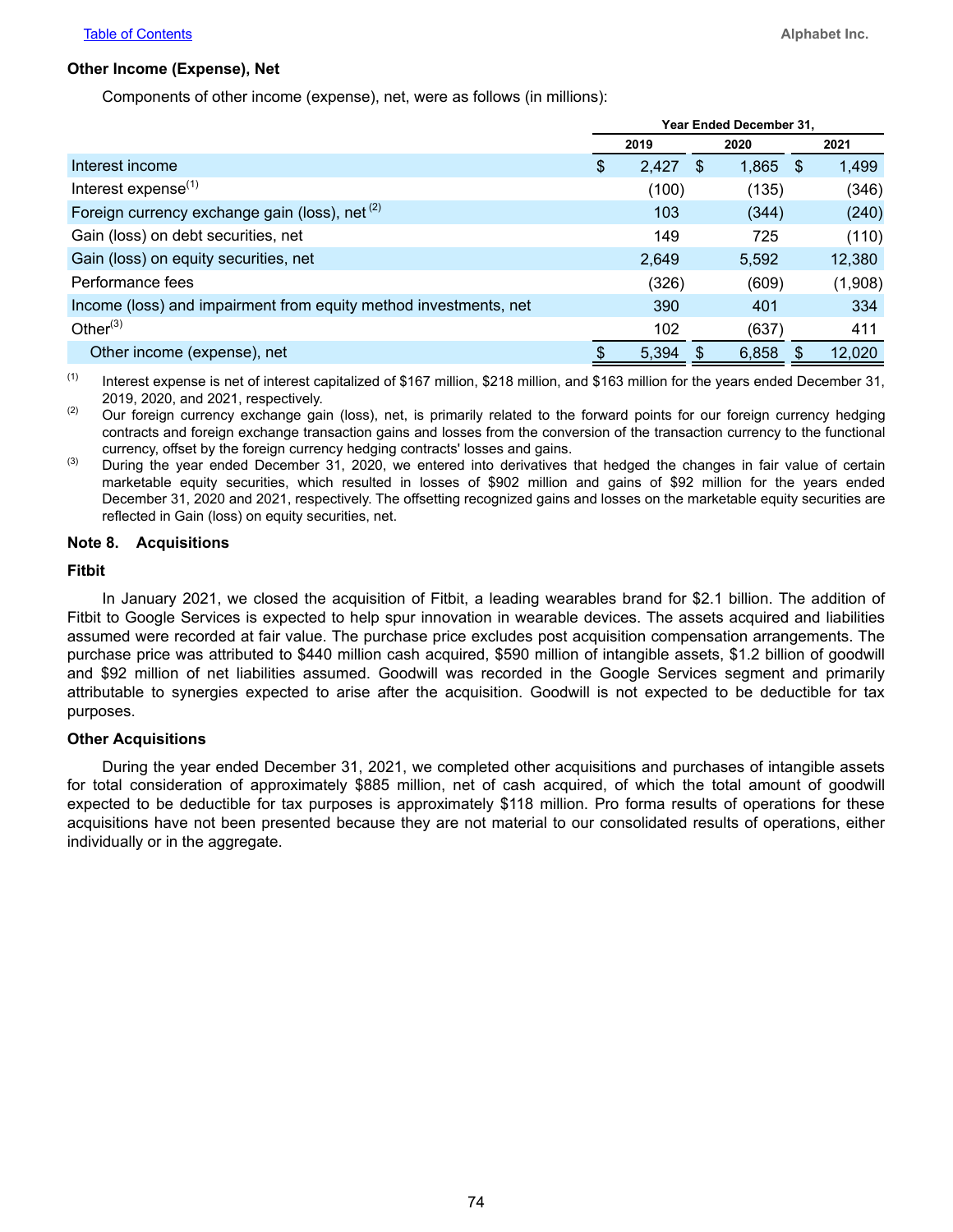### **Note 9. Goodwill and Other Intangible Assets**

### **Goodwill**

Changes in the carrying amount of goodwill for the years ended December 31, 2020 and 2021 were as follows (in millions):

|                                                       |    | Google    |    | Google<br><b>Services</b> | <b>Google Cloud</b> | <b>Other Bets</b> |    | Total  |
|-------------------------------------------------------|----|-----------|----|---------------------------|---------------------|-------------------|----|--------|
| Balance as of December 31, 2019                       | \$ | 19,921    | -S | $\mathbf{0}$              | \$<br>$\mathbf 0$   | \$<br>703         | -S | 20,624 |
| Acquisitions                                          |    | 204       |    | 53                        | 189                 | 0                 |    | 446    |
| Foreign currency translation and other<br>adjustments |    | 46        |    | 56                        | 5                   | (2)               |    | 105    |
| Allocation in the fourth quarter of $2020^{(1)}$      |    | (20, 171) |    | 18,408                    | 1,763               | 0                 |    |        |
| Balance as of December 31, 2020                       |    | 0         |    | 18,517                    | 1,957               | 701               |    | 21,175 |
| Acquisitions                                          |    | 0         |    | 1,325                     | 382                 | 103               |    | 1,810  |
| Foreign currency translation and other<br>adjustments |    | 0         |    | (16)                      | (2)                 | (11)              |    | (29)   |
| Balance as of December 31, 2021                       | c  | 0         |    | 19,826                    | 2,337               | 793               |    | 22,956 |

 $(1)$  Represents reallocation of goodwill as a result of our change in segments in the fourth quarter of 2020. See Note 15 for further details.

### **Other Intangible Assets**

Information regarding purchased intangible assets was as follows (in millions):

|                                        | As of December 31, 2020 |                             |     |                             |      |                                  |
|----------------------------------------|-------------------------|-----------------------------|-----|-----------------------------|------|----------------------------------|
|                                        |                         | Gross<br>Carrying<br>Amount |     | Accumulated<br>Amortization |      | <b>Net</b><br>Carrying<br>Amount |
| Patents and developed technology       | \$                      | 4,639                       | \$. | 3,649                       | - \$ | 990                              |
| <b>Customer relationships</b>          |                         | 266                         |     | 49                          |      | 217                              |
| Trade names and other                  |                         | 624                         |     | 461                         |      | 163                              |
| Total definite-lived intangible assets |                         | 5,529                       |     | 4,159                       |      | 1,370                            |
| Indefinite-lived intangible assets     |                         | 75                          |     | 0                           |      | 75                               |
| Total intangible assets                |                         | 5,604                       |     | 4,159                       |      | 1,445                            |

|                                        | As of December 31, 2021 |                             |    |                             |  |                                 |  |  |
|----------------------------------------|-------------------------|-----------------------------|----|-----------------------------|--|---------------------------------|--|--|
|                                        |                         | Gross<br>Carrying<br>Amount |    | Accumulated<br>Amortization |  | <b>Net</b><br>Carrying<br>Value |  |  |
| Patents and developed technology       | \$                      | 4,786                       | -S | $4,112$ \$                  |  | 674                             |  |  |
| Customer relationships                 |                         | 506                         |    | 140                         |  | 366                             |  |  |
| Trade names and other                  |                         | 534                         |    | 295                         |  | 239                             |  |  |
| Total definite-lived intangible assets |                         | 5,826                       |    | 4.547                       |  | 1,279                           |  |  |
| Indefinite-lived intangible assets     |                         | 138                         |    | 0                           |  | 138                             |  |  |
| Total intangible assets                |                         | 5,964                       |    | 4.547                       |  | 1,417                           |  |  |

Patents and developed technology, customer relationships, and trade names and other have weighted-average remaining useful lives of 0.7 years, 3.5 years, and 4.5 years, respectively.

For all intangible assets acquired and purchased during the year ended December 31, 2021, patents and developed technology have a weighted-average useful life of 4.1 years, customer relationships have a weightedaverage useful life of 4.3 years, and trade names and other have a weighted-average useful life of 9.9 years.

Amortization expense relating to purchased intangible assets was \$795 million, \$774 million, and \$875 million for the years ended December 31, 2019, 2020, and 2021, respectively.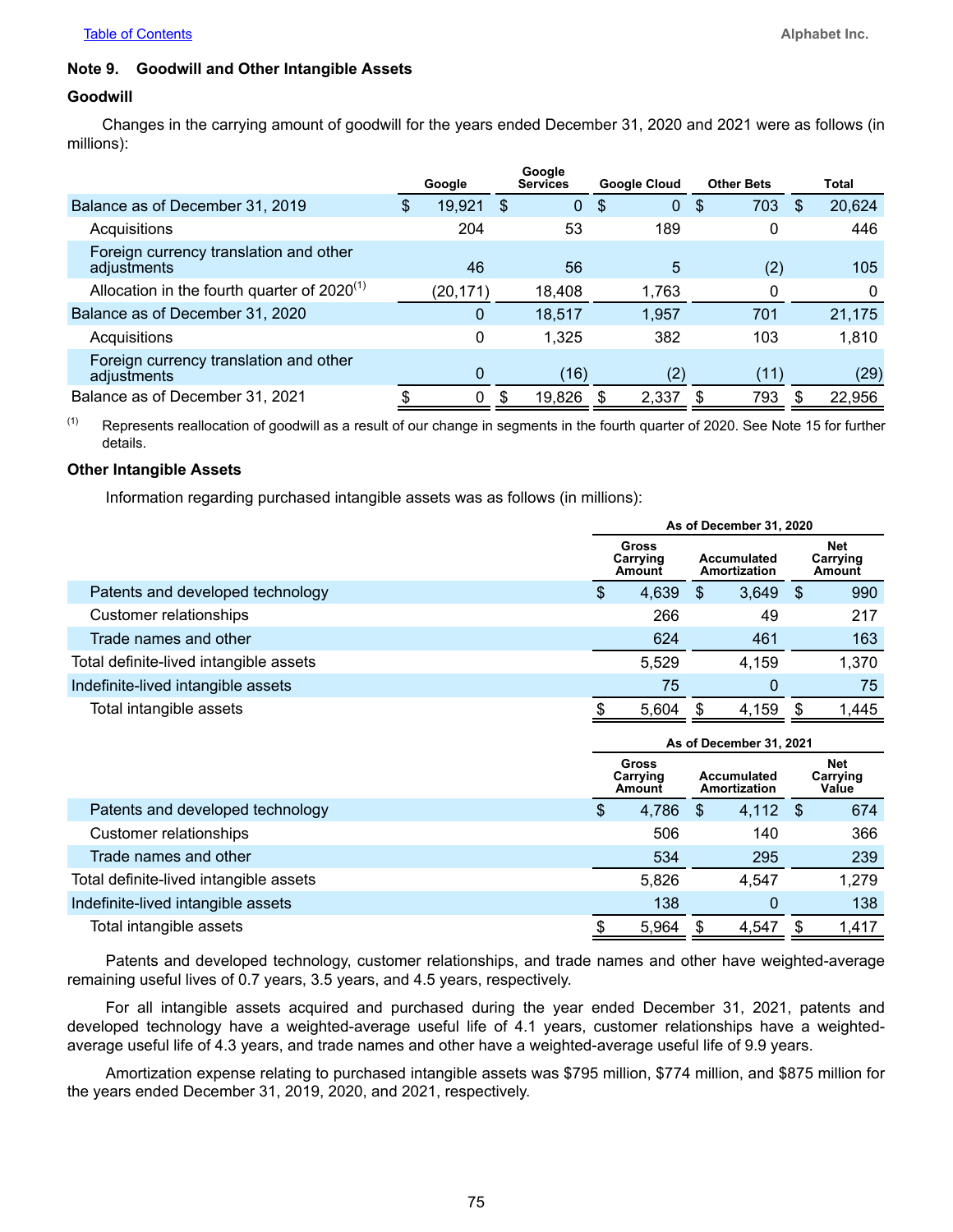As of December 31, 2021, expected amortization expense relating to purchased intangible assets for each of the next five years and thereafter was as follows (in millions):

| 2022       | D | 537   |
|------------|---|-------|
| 2023       |   | 255   |
| 2024       |   | 226   |
| 2025       |   | 98    |
| 2026       |   | 61    |
| Thereafter |   | 102   |
|            | D | 1,279 |

#### **Note 10. Contingencies**

#### **Indemnifications**

In the normal course of business, including to facilitate transactions in our services and products and corporate activities, we indemnify certain parties, including advertisers, Google Network partners, customers of Google Cloud offerings, lessors and service providers with respect to certain matters. We have agreed to hold certain parties harmless against losses arising from a breach of representations or covenants, or out of intellectual property infringement or other claims made against certain parties. Several of these agreements limit the time within which an indemnification claim can be made and the amount of the claim. In addition, we have entered into indemnification agreements with our officers and directors, and our bylaws contain similar indemnification obligations to our agents.

It is not possible to make a reasonable estimate of the maximum potential amount under these indemnification agreements due to the unique facts and circumstances involved in each particular agreement. Additionally, we have a limited history of prior indemnification claims, and the payments we have made under such agreements have not had a material adverse effect on our results of operations, cash flows, or financial position. However, to the extent that valid indemnification claims arise in the future, future payments by us could be significant and could have a material adverse effect on our results of operations or cash flows in a particular period.

As of December 31, 2021, we did not have any material indemnification claims that were probable or reasonably possible.

#### **Legal Matters**

### *Antitrust Investigations*

On November 30, 2010, the EC's Directorate General for Competition opened an investigation into various antitrust-related complaints against us.

On June 27, 2017, the EC announced its decision that certain actions taken by Google regarding its display and ranking of shopping search results and ads infringed European competition law. The EC decision imposed a €2.4 billion (\$2.7 billion as of June 27, 2017) fine. On September 11, 2017, we appealed the EC decision to the General Court, and on September 27, 2017, we implemented product changes to bring shopping ads into compliance with the EC's decision. We recognized a charge of \$2.7 billion for the fine in the second quarter of 2017. On November 10, 2021, the General Court rejected our appeal, and we subsequently filed an appeal with the European Court of Justice on January 20, 2022.

On July 18, 2018, the EC announced its decision that certain provisions in Google's Android-related distribution agreements infringed European competition law. The EC decision imposed a €4.3 billion (\$5.1 billion as of June 30, 2018) fine and directed the termination of the conduct at issue. On October 9, 2018, we appealed the EC decision. On October 29, 2018, we implemented changes to certain of our Android distribution practices. We recognized a charge of \$5.1 billion for the fine in the second quarter of 2018.

On March 20, 2019, the EC announced its decision that certain contractual provisions in agreements that Google had with AdSense for Search partners infringed European competition law. The EC decision imposed a fine of €1.5 billion (\$1.7 billion as of March 20, 2019) and directed actions related to AdSense for Search partners' agreements, which we implemented prior to the decision. On June 4, 2019, we appealed the EC decision. We recognized a charge of \$1.7 billion for the fine in the first quarter of 2019.

While each EC decision is under appeal, we included the fines in accrued expenses and other current liabilities on our Consolidated Balance Sheets as we provided bank guarantees (in lieu of a cash payment) for the fines.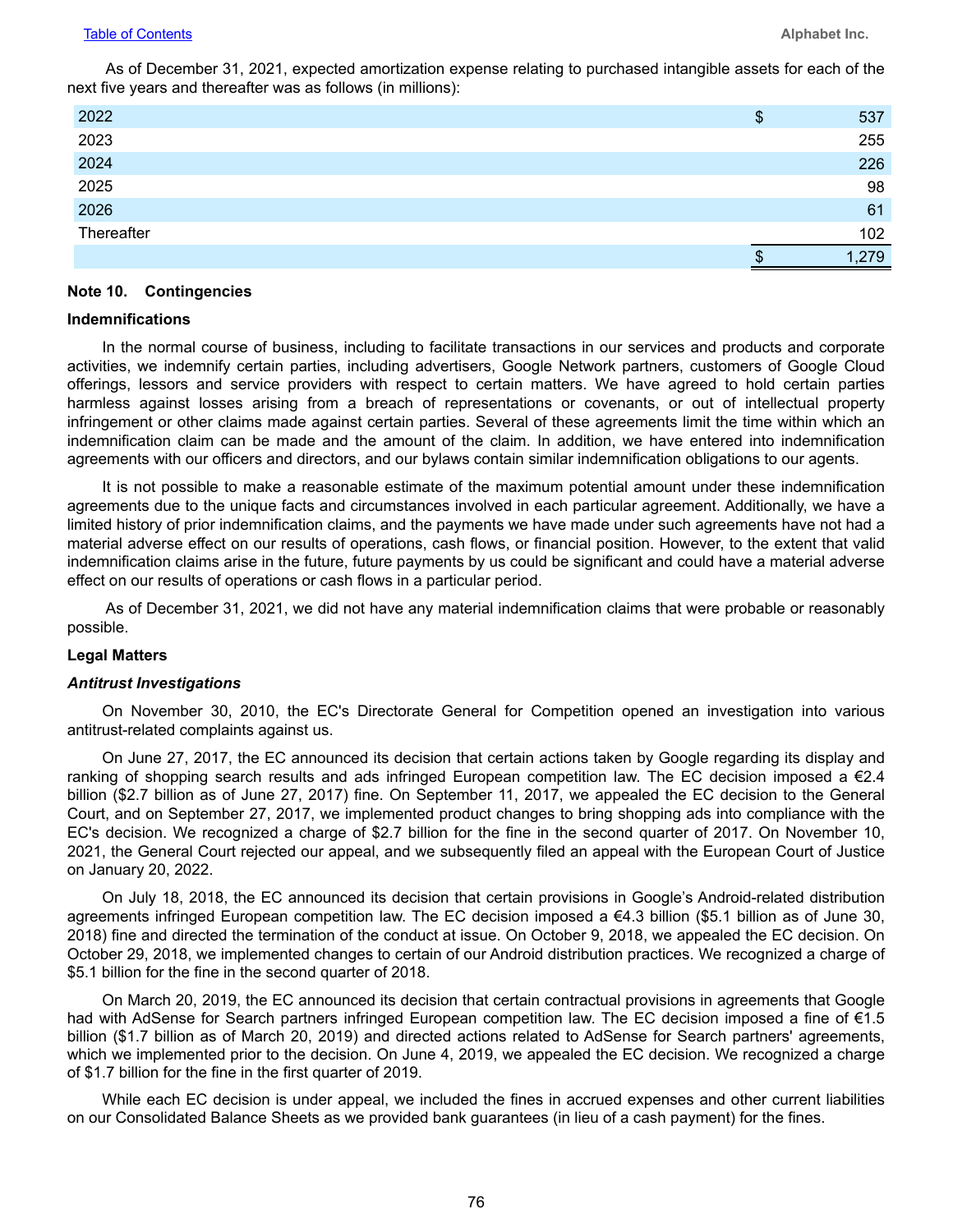From time to time we are subject to formal and informal inquiries and investigations on competition matters by regulatory authorities in the U.S., Europe, and other jurisdictions. In August 2019, we began receiving civil investigative demands from the U.S. Department of Justice (DOJ) requesting information and documents relating to our prior antitrust investigations and certain aspects of our business. The DOJ and a number of state Attorneys General filed a lawsuit on October 20, 2020 alleging that Google violated U.S. antitrust laws relating to Search and Search advertising. Separately, on December 16, 2020, a number of state Attorneys General filed an antitrust complaint against Google in the U.S. District Court for the Eastern District of Texas, alleging that Google violated U.S. antitrust laws as well as state deceptive trade laws relating to its advertising technology. On June 22, 2021, the EC opened a formal investigation into Google's advertising technology business practices. On July 7, 2021, a number of state Attorneys General filed an antitrust complaint against us in the U.S. District Court for the Northern District of California, alleging that Google's operation of Android and Google Play violated U.S. antitrust laws and state antitrust and consumer protection laws. We believe these complaints are without merit and will defend ourselves vigorously. The DOJ and state Attorneys General continue their investigations into certain aspects of our business. We continue to cooperate with federal and state regulators in the U.S., the EC and other regulators around the world.

#### *Patent and Intellectual Property Claims*

We have had patent, copyright, trade secret, and trademark infringement lawsuits filed against us claiming that certain of our products, services, and technologies infringe others' intellectual property rights. Adverse results in these lawsuits may include awards of substantial monetary damages, costly royalty or licensing agreements, or orders preventing us from offering certain features, functionalities, products, or services. As a result, we may have to change our business practices and develop non-infringing products or technologies, which could result in a loss of revenues for us and otherwise harm our business. In addition, the U.S. International Trade Commission (ITC) has increasingly become an important forum to litigate intellectual property disputes because an ultimate loss in an ITC action can result in a prohibition on importing infringing products into the U.S. Because the U.S. is an important market, a prohibition on importation could have an adverse effect on us, including preventing us from importing many important products into the U.S. or necessitating workarounds that may limit certain features of our products.

Furthermore, many of our agreements with our customers and partners require us to indemnify them against certain intellectual property infringement claims, which would increase our costs as a result of defending such claims, and may require that we pay significant damages if there were an adverse ruling in any such claims. In addition, our customers and partners may discontinue the use of our products, services, and technologies, as a result of injunctions or otherwise, which could result in loss of revenues and adversely affect our business.

In 2010, Oracle America, Inc. (Oracle) brought a copyright lawsuit against Google in the Northern District of California, alleging that Google's Android operating system infringes Oracle's copyrights related to certain Java application programming interfaces (Java APIs). After trial, final judgment was entered by the district court in favor of Google on June 8, 2016, and the court decided post-trial motions in favor of Google. Oracle appealed and on March 27, 2018, the Federal Circuit Court of Appeals reversed and remanded the case for a trial on damages. On May 29, 2018, we filed a petition for a rehearing at the Federal Circuit, and on August 28, 2018, the Federal Circuit denied the petition. On January 24, 2019, we filed a petition to the U.S. Supreme Court to review the case. On April 29, 2019, the Supreme Court requested the views of the Solicitor General regarding our petition. On September 27, 2019, the Solicitor General recommended denying our petition, and we provided our response on October 16, 2019. On November 15, 2019, the Supreme Court granted our petition and made a decision to review the case. The Supreme Court heard oral arguments in our case on October 7, 2020. On April 5, 2021, the Supreme Court reversed the Federal Circuit's ruling and found that Google's use of the Java APIs was a fair use as a matter of law. The Supreme Court remanded the case to the Federal Circuit for further proceedings in conformity with the Supreme Court opinion. On May 14, 2021, the Federal Circuit entered an order affirming the district court's final judgment in favor of Google. On June 21, 2021, the Federal Circuit issued a mandate returning the case to the district court, and the case is now concluded.

#### *Other*

We are also regularly subject to claims, suits, regulatory and government investigations, other proceedings, and consent decrees involving competition, intellectual property, privacy, tax and related compliance, labor and employment, commercial disputes, content generated by our users, goods and services offered by advertisers or publishers using our platforms, personal injury, consumer protection, and other matters. For example, we have a number of privacy investigations and suits ongoing in multiple jurisdictions. Such claims, suits, regulatory and government investigations, other proceedings, and consent decrees could result in substantial fines and penalties, injunctive relief, ongoing auditing and monitoring obligations, changes to our products and services, alterations to our business models and operations, and collateral related civil litigation or other adverse consequences, all of which could harm our business, reputation, financial condition, and operating results.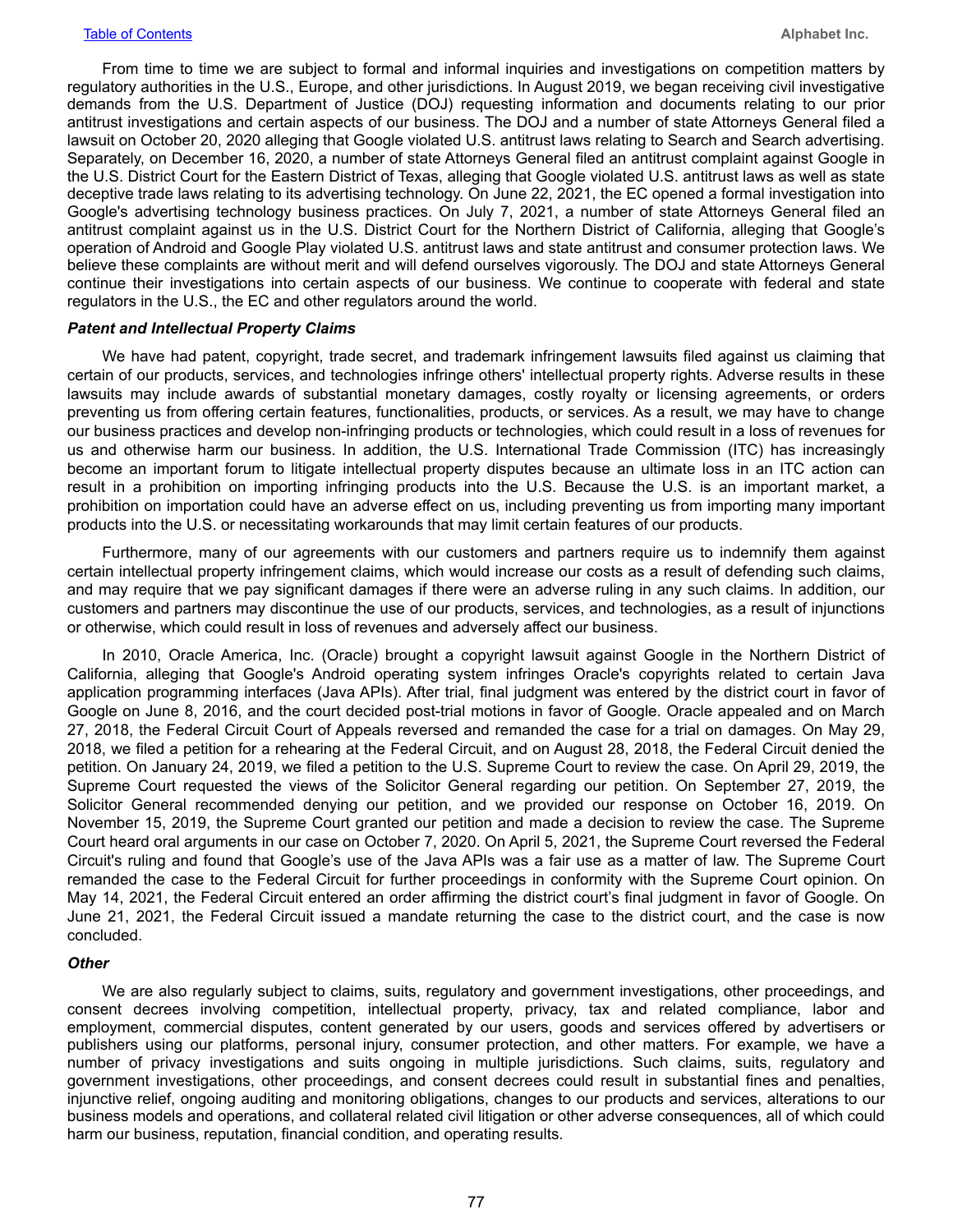Certain of these outstanding matters include speculative, substantial or indeterminate monetary amounts. We record a liability when we believe that it is probable that a loss has been incurred, and the amount can be reasonably estimated. If we determine that a loss is reasonably possible and the loss or range of loss can be estimated, we disclose the reasonably possible loss. We evaluate developments in our legal matters that could affect the amount of liability that has been previously accrued, and the matters and related reasonably possible losses disclosed, and make adjustments as appropriate. Significant judgment is required to determine both the likelihood of there being and the estimated amount of a loss related to such matters.

With respect to our outstanding matters, based on our current knowledge, we believe that the amount or range of reasonably possible loss will not, either individually or in aggregate, have a material adverse effect on our business, consolidated financial position, results of operations, or cash flows. However, the outcome of such matters is inherently unpredictable and subject to significant uncertainties.

We expense legal fees in the period in which they are incurred.

#### **Non-Income Taxes**

We are under audit by various domestic and foreign tax authorities with regards to non-income tax matters. The subject matter of non-income tax audits primarily arises from disputes on the tax treatment and tax rate applied to the sale of our products and services in these jurisdictions and the tax treatment of certain employee benefits. We accrue non-income taxes that may result from examinations by, or any negotiated agreements with, these tax authorities when a loss is probable and reasonably estimable. If we determine that a loss is reasonably possible and the loss or range of loss can be estimated, we disclose the reasonably possible loss. Due to the inherent complexity and uncertainty of these matters and judicial process in certain jurisdictions, the final outcome may be materially different from our expectations.

For information regarding income tax contingencies, see Note 14.

#### **Note 11. Stockholders' Equity**

### **Preferred Stock**

Our Board of Directors has authorized 100 million shares of preferred stock, \$0.001 par value, issuable in series. As of December 31, 2020 and 2021, no shares were issued or outstanding.

#### **Class A and Class B Common Stock and Class C Capital Stock**

Our Board of Directors has authorized three classes of stock, Class A and Class B common stock, and Class C capital stock. The rights of the holders of each class of our common and capital stock are identical, except with respect to voting. Each share of Class A common stock is entitled to one vote per share. Each share of Class B common stock is entitled to 10 votes per share. Class C capital stock has no voting rights, except as required by applicable law. Shares of Class B common stock may be converted at any time at the option of the stockholder and automatically convert upon sale or transfer to Class A common stock.

#### **Share Repurchases**

In April 2021, the Board of Directors of Alphabet authorized the company to repurchase up to \$50.0 billion of its Class C stock. In July 2021, the Alphabet board approved an amendment to the April 2021 authorization, permitting the company to repurchase both Class A and Class C shares in a manner deemed in the best interest of the company and its stockholders, taking into account the economic cost and prevailing market conditions, including the relative trading prices and volumes of the Class A and Class C shares. As of December 31, 2021, \$17.4 billion remains available for Class A and Class C share repurchases under the amended authorization.

In accordance with the authorizations of the Board of Directors of Alphabet, during the years ended December 31, 2020 and 2021, we repurchased and subsequently retired 21.5 million and 20.3 million aggregate shares for \$31.1 billion and \$50.3 billion, respectively. Of the aggregate amount repurchased and subsequently retired during 2021, 1.2 million shares were Class A stock for \$3.4 billion.

### **Stock Split Effected in Form of Stock Dividend ("Stock Split")**

On February 1, 2022, the Company announced that the Board of Directors had approved and declared a 20-forone stock split in the form of a one-time special stock dividend on each share of the Company's Class A, Class B, and Class C stock. The Stock Split is subject to stockholder approval of an amendment to the Company's Amended and Restated Certificate of Incorporation to increase the number of authorized shares of Class A, Class B, and Class C stock to accommodate the Stock Split.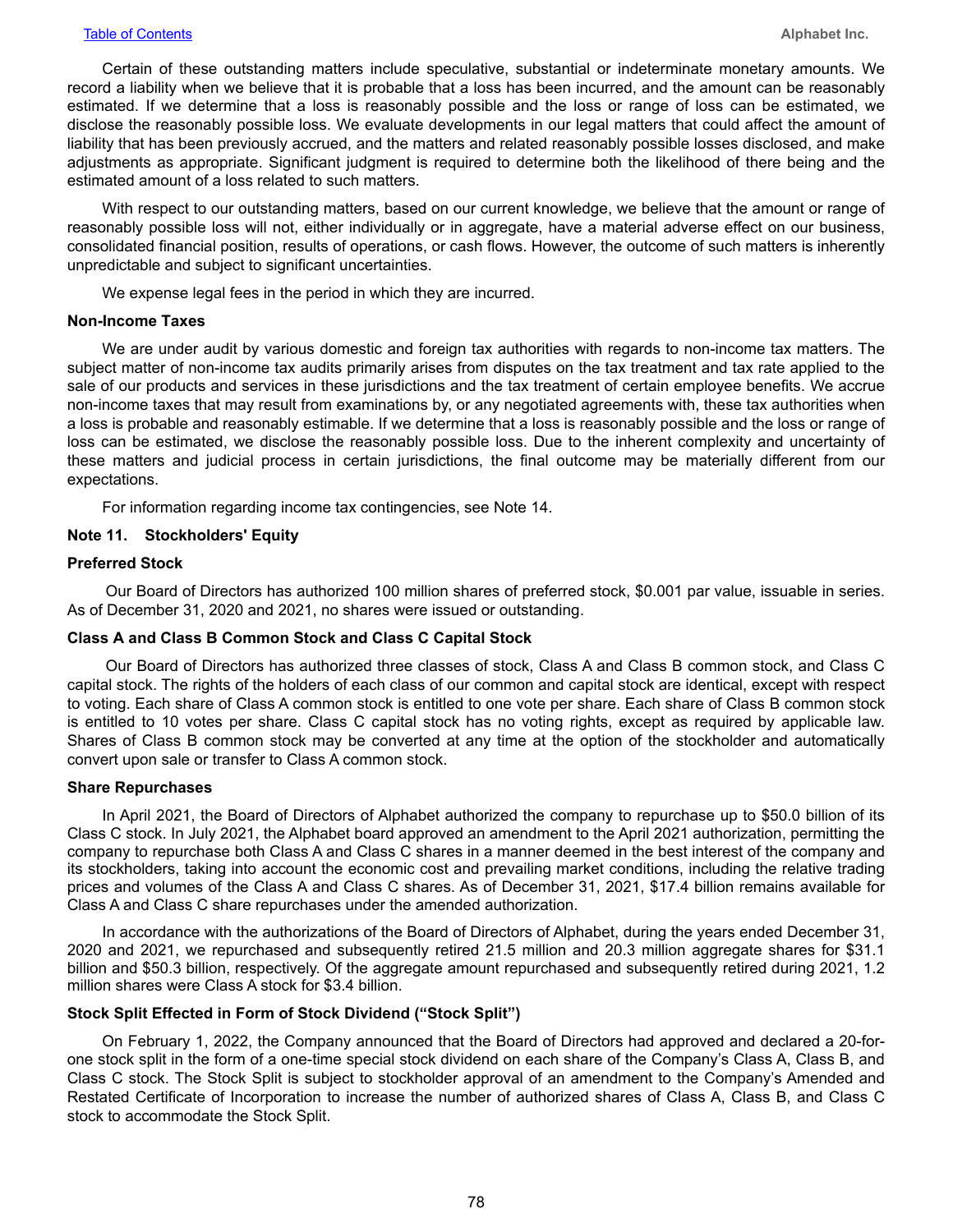If approval is obtained, each of the Company's stockholders of record at the close of business on July 1, 2022 (the "Record Date"), will receive, after the close of business on July 15, 2022, a dividend of 19 additional shares of the same class of stock for every share held by such stockholder as of the Record Date.

### **Note 12. Net Income Per Share**

We compute net income per share of Class A, Class B, and Class C stock using the two-class method. Basic net income per share is computed using the weighted-average number of shares outstanding during the period. Diluted net income per share is computed using the weighted-average number of shares and the effect of potentially dilutive securities outstanding during the period. Potentially dilutive securities consist of restricted stock units and other contingently issuable shares. The dilutive effect of outstanding restricted stock units and other contingently issuable shares is reflected in diluted earnings per share by application of the treasury stock method. The computation of the diluted net income per share of Class A stock assumes the conversion of Class B stock, while the diluted net income per share of Class B stock does not assume the conversion of those shares.

The rights, including the liquidation and dividend rights, of the holders of our Class A, Class B, and Class C stock are identical, except with respect to voting. Furthermore, there are a number of safeguards built into our certificate of incorporation, as well as Delaware law, which preclude our Board of Directors from declaring or paying unequal per share dividends on our Class A, Class B, and Class C stock. Specifically, Delaware law provides that amendments to our certificate of incorporation which would have the effect of adversely altering the rights, powers, or preferences of a given class of stock must be approved by the class of stock adversely affected by the proposed amendment. In addition, our certificate of incorporation provides that before any such amendment may be put to a stockholder vote, it must be approved by the unanimous consent of our Board of Directors. As a result, the undistributed earnings for each year are allocated based on the contractual participation rights of the Class A, Class B, and Class C stock as if the earnings for the year had been distributed. As the liquidation and dividend rights are identical, the undistributed earnings are allocated on a proportionate basis.

In the years ended December 31, 2019, 2020 and 2021, the net income per share amounts are the same for Class A, Class B, and Class C stock because the holders of each class are entitled to equal per share dividends or distributions in liquidation in accordance with the Amended and Restated Certificate of Incorporation of Alphabet Inc.

The following tables set forth the computation of basic and diluted net income per share of Class A, Class B, and Class C stock (in millions, except share amounts which are reflected in thousands and per share amounts):

|                                                                                                  | <b>Year Ended December 31.</b> |                |                |          |      |                    |  |
|--------------------------------------------------------------------------------------------------|--------------------------------|----------------|----------------|----------|------|--------------------|--|
|                                                                                                  |                                |                |                | 2019     |      |                    |  |
|                                                                                                  |                                | <b>Class A</b> | <b>Class B</b> |          |      | Class <sub>C</sub> |  |
| Basic net income per share:                                                                      |                                |                |                |          |      |                    |  |
| Numerator                                                                                        |                                |                |                |          |      |                    |  |
| Allocation of undistributed earnings                                                             | \$                             | 14,846         | - \$           | 2,307    | \$   | 17,190             |  |
| Denominator                                                                                      |                                |                |                |          |      |                    |  |
| Number of shares used in per share computation                                                   |                                | 299,402        |                | 46,527   |      | 346,667            |  |
| Basic net income per share                                                                       | \$.                            | 49.59          | - \$           | 49.59    | - \$ | 49.59              |  |
| Diluted net income per share:                                                                    |                                |                |                |          |      |                    |  |
| Numerator                                                                                        |                                |                |                |          |      |                    |  |
| Allocation of undistributed earnings for basic computation                                       | \$                             | 14,846         | - \$           | 2,307    | -S   | 17,190             |  |
| Reallocation of undistributed earnings as a result of conversion of Class B to Class A<br>shares |                                | 2,307          |                | 0        |      | $\Omega$           |  |
| Reallocation of undistributed earnings                                                           |                                | (126)          |                | (20)     |      | 126                |  |
| Allocation of undistributed earnings                                                             | \$                             | 17,027         | -\$            | 2,287    | \$   | 17,316             |  |
| Denominator                                                                                      |                                |                |                |          |      |                    |  |
| Number of shares used in basic computation                                                       |                                | 299,402        |                | 46,527   |      | 346,667            |  |
| Weighted-average effect of dilutive securities                                                   |                                |                |                |          |      |                    |  |
| Add:                                                                                             |                                |                |                |          |      |                    |  |
| Conversion of Class B to Class A shares outstanding                                              |                                | 46,527         |                | $\Omega$ |      | $\Omega$           |  |
| Restricted stock units and other contingently issuable shares                                    |                                | 413            |                | 0        |      | 5,547              |  |
| Number of shares used in per share computation                                                   |                                | 346,342        |                | 46,527   |      | 352,214            |  |
| Diluted net income per share                                                                     |                                | 49.16          | \$             | 49.16    | \$   | 49.16              |  |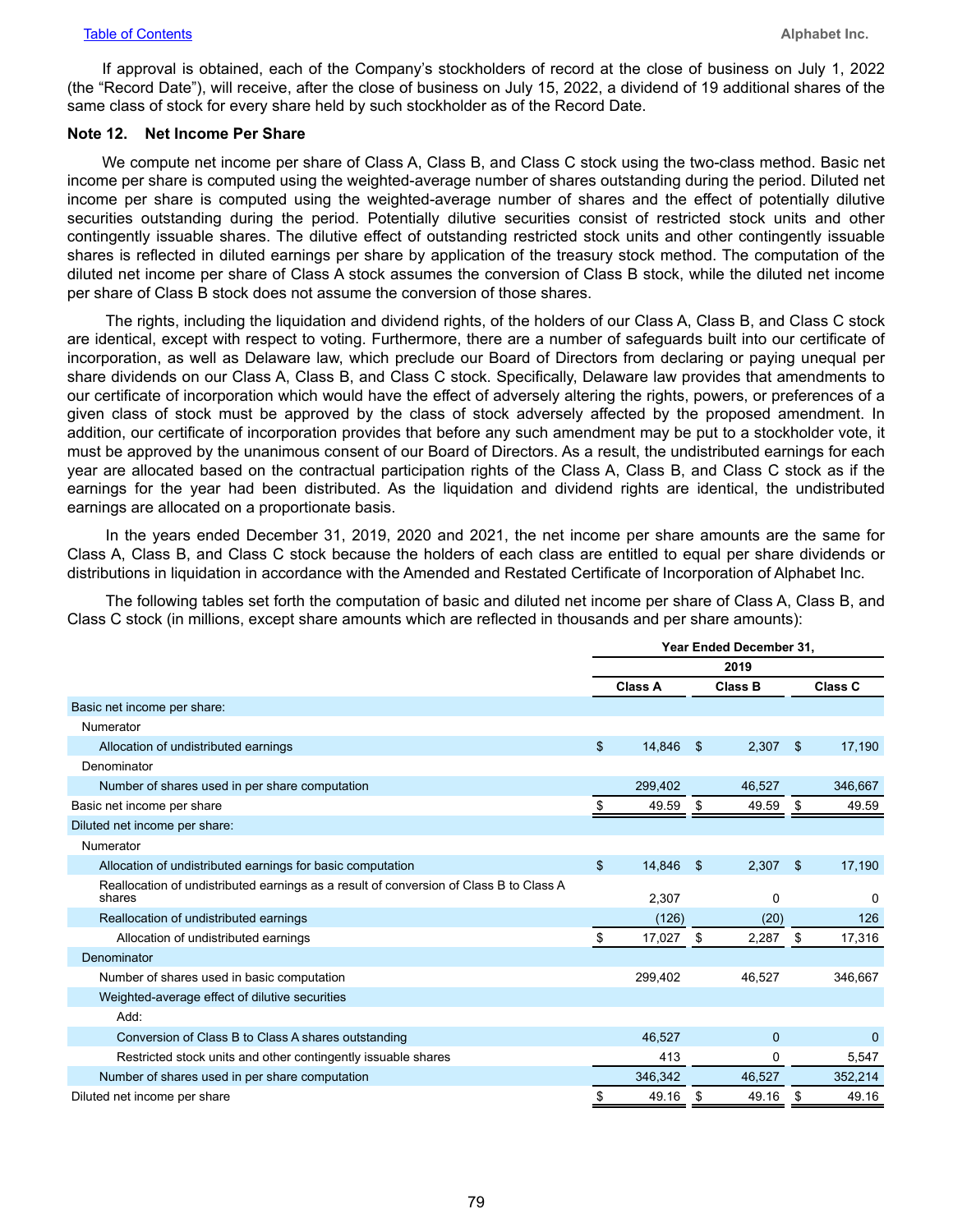### **[Table of Contents](#page-2-0) Alphabet Inc.**

|                                                                                                  | Year Ended December 31,   |                |      |                         |      |                |
|--------------------------------------------------------------------------------------------------|---------------------------|----------------|------|-------------------------|------|----------------|
|                                                                                                  |                           |                |      | 2020                    |      |                |
|                                                                                                  |                           | <b>Class A</b> |      | <b>Class B</b>          |      | Class C        |
| Basic net income per share:                                                                      |                           |                |      |                         |      |                |
| Numerator                                                                                        |                           |                |      |                         |      |                |
| Allocation of undistributed earnings                                                             | $\mathfrak{S}$            | 17,733         | - \$ | 2,732                   | - \$ | 19,804         |
| Denominator                                                                                      |                           |                |      |                         |      |                |
| Number of shares used in per share computation                                                   |                           | 299,815        |      | 46,182                  |      | 334,819        |
| Basic net income per share                                                                       | \$                        | 59.15          | \$   | 59.15                   | \$   | 59.15          |
| Diluted net income per share:                                                                    |                           |                |      |                         |      |                |
| Numerator                                                                                        |                           |                |      |                         |      |                |
| Allocation of undistributed earnings for basic computation                                       | \$                        | 17,733         | \$   | 2,732                   | -\$  | 19,804         |
| Reallocation of undistributed earnings as a result of conversion of Class B to Class A<br>shares |                           | 2,732          |      | 0                       |      | 0              |
| Reallocation of undistributed earnings                                                           |                           | (180)          |      | (25)                    |      | 180            |
| Allocation of undistributed earnings                                                             | \$                        | 20,285         | \$   | 2,707                   | \$   | 19,984         |
| Denominator                                                                                      |                           |                |      |                         |      |                |
| Number of shares used in basic computation                                                       |                           | 299,815        |      | 46,182                  |      | 334,819        |
| Weighted-average effect of dilutive securities                                                   |                           |                |      |                         |      |                |
| Add:                                                                                             |                           |                |      |                         |      |                |
| Conversion of Class B to Class A shares outstanding                                              |                           | 46,182         |      | $\mathbf{0}$            |      | $\mathbf 0$    |
| Restricted stock units and other contingently issuable shares                                    |                           | 87             |      | 0                       |      | 6,125          |
| Number of shares used in per share computation                                                   |                           | 346,084        |      | 46,182                  |      | 340,944        |
| Diluted net income per share                                                                     |                           | 58.61          | \$   | 58.61                   | \$   | 58.61          |
|                                                                                                  |                           |                |      |                         |      |                |
|                                                                                                  |                           |                |      |                         |      |                |
|                                                                                                  |                           |                |      | Year Ended December 31, |      |                |
|                                                                                                  |                           |                |      | 2021                    |      |                |
| Basic net income per share:                                                                      |                           | <b>Class A</b> |      | <b>Class B</b>          |      | <b>Class C</b> |
| Numerator                                                                                        |                           |                |      |                         |      |                |
| Allocation of undistributed earnings                                                             |                           |                |      |                         |      |                |
| Denominator                                                                                      | \$                        | 34,200         | - \$ | 5,174                   | -\$  | 36,659         |
| Number of shares used in per share computation                                                   |                           |                |      |                         |      |                |
| Basic net income per share                                                                       |                           | 300,310        |      | 45,430                  |      | 321,910        |
| Diluted net income per share:                                                                    | \$                        | 113.88         | -\$  | 113.88                  | \$   | 113.88         |
| Numerator                                                                                        |                           |                |      |                         |      |                |
| Allocation of undistributed earnings for basic computation                                       | $\boldsymbol{\mathsf{S}}$ | 34,200         | - \$ | 5,174                   | - \$ | 36,659         |
| Reallocation of undistributed earnings as a result of conversion of Class B to Class A<br>shares |                           | 5,174          |      | 0                       |      | 0              |
| Reallocation of undistributed earnings                                                           |                           | (581)          |      | (77)                    |      | 581            |
| Allocation of undistributed earnings                                                             | \$                        | 38,793         | \$   | 5,097                   | $\,$ | 37,240         |
| Denominator                                                                                      |                           |                |      |                         |      |                |
| Number of shares used in basic computation                                                       |                           | 300,310        |      | 45,430                  |      | 321,910        |
| Weighted-average effect of dilutive securities                                                   |                           |                |      |                         |      |                |
| Add:                                                                                             |                           |                |      |                         |      |                |
| Conversion of Class B to Class A shares outstanding                                              |                           | 45,430         |      | $\mathbf{0}$            |      | $\mathbf 0$    |
| Restricted stock units and other contingently issuable shares                                    |                           | 15             |      | 0                       |      | 10,009         |
| Number of shares used in per share computation                                                   |                           | 345,755        |      | 45,430                  |      | 331,919        |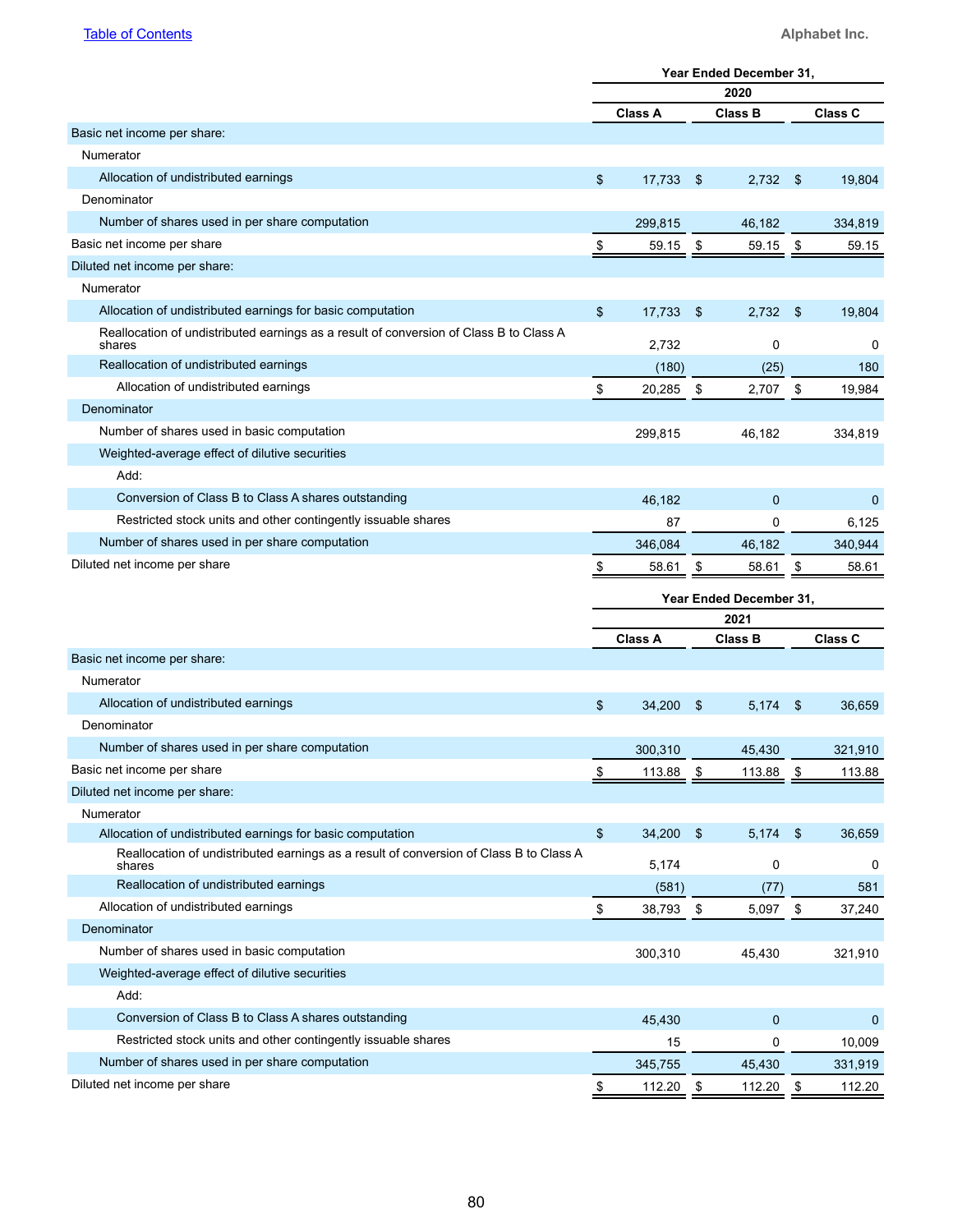### **Note 13. Compensation Plans**

### **Stock Plans**

Our stock plans include the Alphabet Amended and Restated 2012 Stock Plan, the Alphabet 2021 Stock Plan and Other Bet stock-based plans. Under our stock plans, RSUs and other types of awards may be granted. An RSU award is an agreement to issue shares of our Class C stock at the time the award vests. RSUs generally vest over four years contingent upon employment on the vesting date.

As of December 31, 2021, there were 37,479,707 shares of Class C stock reserved for future issuance under the Alphabet 2021 Stock Plan.

#### *Stock-Based Compensation*

For the years ended December 31, 2019, 2020, and 2021, total stock-based compensation expense was \$11.7 billion, \$13.4 billion, and \$15.7 billion, including amounts associated with awards we expect to settle in Alphabet stock of \$10.8 billion, \$12.8 billion, and \$15.0 billion, respectively.

For the years ended December 31, 2019, 2020, and 2021, we recognized tax benefits on total stock-based compensation expense, which are reflected in the provision for income taxes in the Consolidated Statements of Income, of \$1.8 billion, \$2.7 billion, and \$3.1 billion, respectively.

For the years ended December 31, 2019, 2020, and 2021, tax benefit realized related to awards vested or exercised during the period was \$2.2 billion, \$3.6 billion, and \$5.9 billion, respectively. These amounts do not include the indirect effects of stock-based awards, which primarily relate to the R&D tax credit.

### *Stock-Based Award Activities*

The following table summarizes the activities for unvested Alphabet RSUs for the year ended December 31, 2021:

|                                  | <b>Unvested Restricted Stock Units</b> |      |                                                                |
|----------------------------------|----------------------------------------|------|----------------------------------------------------------------|
|                                  | Number of<br><b>Shares</b>             |      | Weighted-<br>Average<br><b>Grant-Date</b><br><b>Fair Value</b> |
| Unvested as of December 31, 2020 | 19,288,793                             | - \$ | 1,262.13                                                       |
| Granted                          | 10,582,700                             | - \$ | 1,949.16                                                       |
| Vested                           | $(11,209,486)$ \$                      |      | 1,345.98                                                       |
| Forfeited/canceled               | $(1,767,294)$ \$                       |      | 1.425.48                                                       |
| Unvested as of December 31, 2021 | 16,894,713                             | \$   | 1,626.13                                                       |

The weighted-average grant-date fair value of RSUs granted during the years ended December 31, 2019 and 2020 was \$1,092.36 and \$1,407.97, respectively. Total fair value of RSUs, as of their respective vesting dates, during the years ended December 31, 2019, 2020, and 2021 were \$15.2 billion, \$17.8 billion, and \$28.8 billion, respectively.

As of December 31, 2021, there was \$25.8 billion of unrecognized compensation cost related to unvested employee RSUs. This amount is expected to be recognized over a weighted-average period of 2.5 years.

### **401(k) Plans**

We have two 401(k) Savings Plans that qualify as deferred salary arrangements under Section 401(k) of the Internal Revenue Code. Under these 401(k) Plans, matching contributions are based upon the amount of the employees' contributions subject to certain limitations. We recognized expense of approximately \$724 million, \$855 million, and \$916 million for the years ended December 31, 2019, 2020, and 2021, respectively.

#### **Note 14. Income Taxes**

Income from continuing operations before income taxes consisted of the following (in millions):

|                     | Year Ended December 31, |        |      |        |  |        |
|---------------------|-------------------------|--------|------|--------|--|--------|
|                     |                         | 2019   |      | 2020   |  | 2021   |
| Domestic operations |                         | 16.426 | - \$ | 37,576 |  | 77.016 |
| Foreign operations  |                         | 23,199 |      | 10.506 |  | 13,718 |
| Total               |                         | 39,625 | \$.  | 48,082 |  | 90,734 |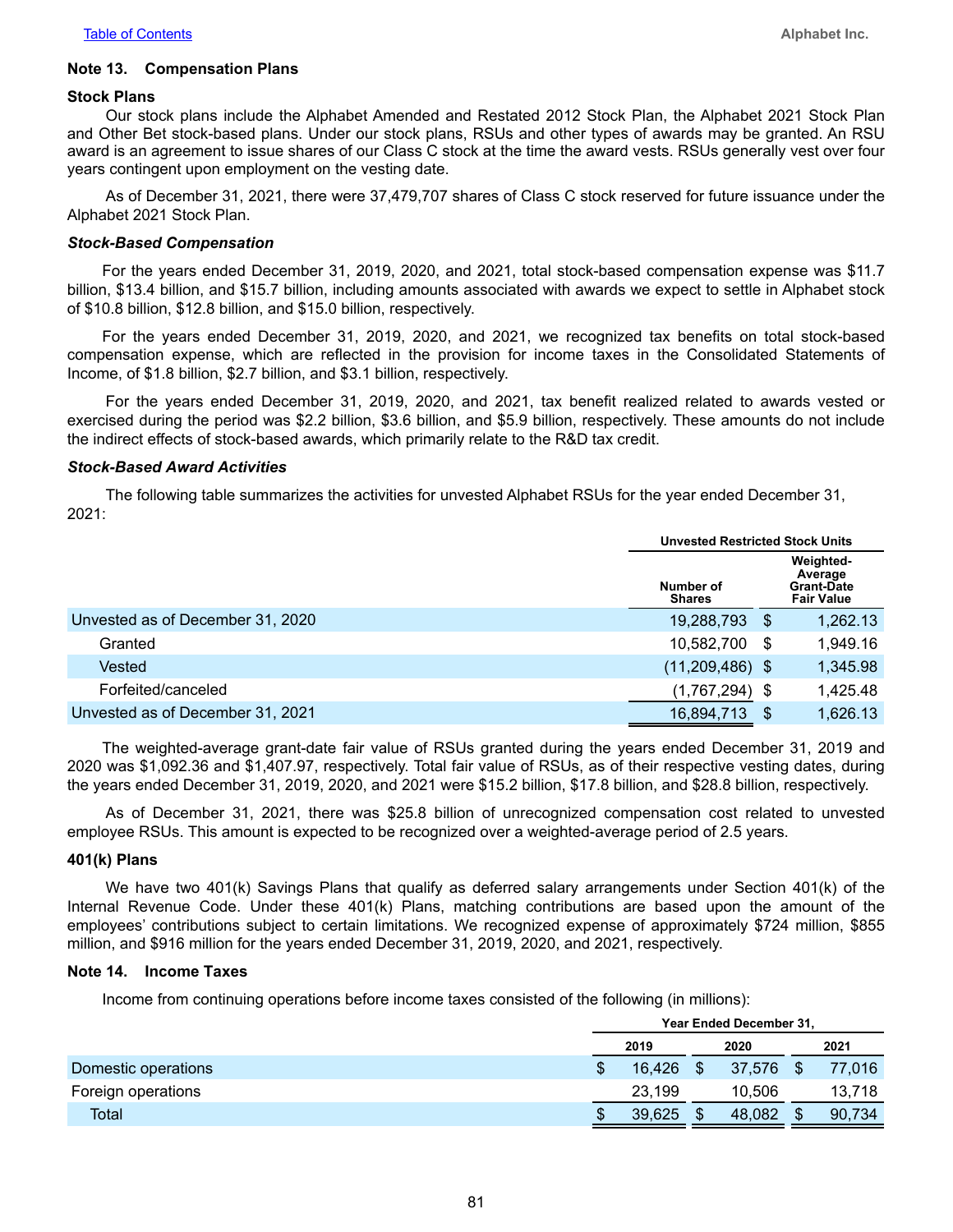Provision for income taxes consisted of the following (in millions):

|                            | <b>Year Ended December 31,</b> |       |      |       |              |        |
|----------------------------|--------------------------------|-------|------|-------|--------------|--------|
|                            | 2019                           |       | 2020 |       |              | 2021   |
| Current:                   |                                |       |      |       |              |        |
| Federal and state          | \$                             | 2,424 | \$   | 4,789 | - \$         | 10,126 |
| Foreign                    |                                | 2,713 |      | 1,687 |              | 2,692  |
| Total                      |                                | 5,137 |      | 6,476 |              | 12,818 |
| Deferred:                  |                                |       |      |       |              |        |
| Federal and state          |                                | 286   |      | 1,552 |              | 2,018  |
| Foreign                    |                                | (141) |      | (215) |              | (135)  |
| Total                      |                                | 145   |      | 1,337 |              | 1,883  |
| Provision for income taxes | \$                             | 5,282 | -\$  | 7,813 | $\mathbb{S}$ | 14,701 |

The reconciliation of federal statutory income tax rate to our effective income tax rate was as follows:

|                                             | <b>Year Ended December 31.</b> |       |        |  |
|---------------------------------------------|--------------------------------|-------|--------|--|
|                                             | 2019                           | 2020  | 2021   |  |
| U.S. federal statutory tax rate             | 21.0 %                         | 21.0% | 21.0 % |  |
| Foreign income taxed at different rates     | (4.9)                          | (0.3) | 0.2    |  |
| Foreign-derived intangible income deduction | (0.7)                          | (3.0) | (2.5)  |  |
| Stock-based compensation expense            | (0.7)                          | (1.7) | (2.5)  |  |
| Federal research credit                     | (2.5)                          | (2.3) | (1.6)  |  |
| Deferred tax asset valuation allowance      | 0.0                            | 1.4   | 0.6    |  |
| State and local income taxes                | 1.1                            | 1.1   | 1.0    |  |
| Effective tax rate                          | 13.3 %                         | 16.2% | 16.2 % |  |

Our effective tax rate for 2019 was affected significantly by earnings realized in foreign jurisdictions with statutory tax rates lower than the federal statutory tax rate because substantially all of the income from foreign operations was earned by an Irish subsidiary. As of December 31, 2019, we have simplified our corporate legal entity structure and now license intellectual property from the U.S. that was previously licensed from Bermuda resulting in an increase in the portion of our income earned in the U.S.

On July 27, 2015, the U.S. Tax Court, in an opinion in Altera Corp. v. Commissioner, invalidated the portion of the Treasury regulations issued under IRC Section 482 requiring related-party participants in a cost sharing arrangement to share stock-based compensation costs. The U.S. Tax Court issued the final decision on December 28, 2015. As a result of that decision, we recorded a tax benefit related to the anticipated reimbursement of cost share payment for previously shared stock-based compensation costs.

On June 7, 2019, the U.S. Court of Appeals for the Ninth Circuit overturned the 2015 Tax Court decision in Altera Corp. v. Commissioner, and upheld the portion of the Treasury regulations issued under IRC Section 482 requiring related-party participants in a cost sharing arrangement to share stock-based compensation costs. As a result of the Ninth Circuit court decision, our cumulative net tax benefit of \$418 million related to previously shared stock-based compensation costs was reversed in the year ended December 31, 2019.

In 2020, there was an increase in valuation allowance for net deferred tax assets that are not likely to be realized relating to certain of our Other Bets.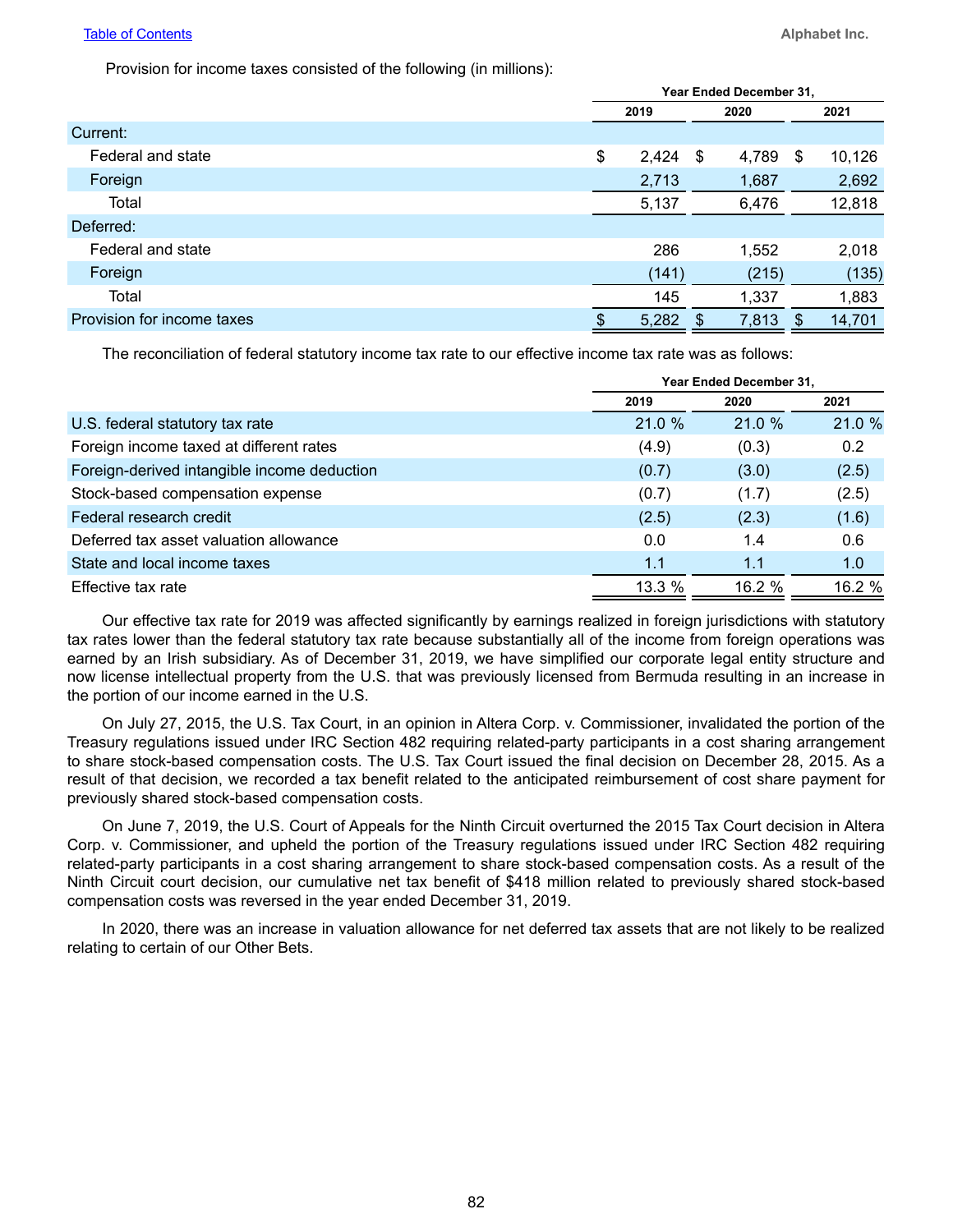### **Deferred Income Taxes**

Deferred income taxes reflect the net effects of temporary differences between the carrying amounts of assets and liabilities for financial reporting purposes and the amounts used for income tax purposes. Significant components of our deferred tax assets and liabilities were as follows (in millions):

|                                                      | As of December 31,  |     |           |  |
|------------------------------------------------------|---------------------|-----|-----------|--|
|                                                      | 2020                |     | 2021      |  |
| Deferred tax assets:                                 |                     |     |           |  |
| Accrued employee benefits                            | \$<br>580           | -\$ | 549       |  |
| Accruals and reserves not currently deductible       | 1,049               |     | 1,816     |  |
| Tax credits                                          | 3,723               |     | 5,179     |  |
| Net operating losses                                 | 1,085               |     | 1,790     |  |
| <b>Operating leases</b>                              | 2,620               |     | 2,503     |  |
| Intangible assets                                    | 1,525               |     | 2,034     |  |
| Other                                                | 981                 |     | 925       |  |
| Total deferred tax assets                            | 11,563              |     | 14,796    |  |
| Valuation allowance                                  | (4,823)             |     | (7, 129)  |  |
| Total deferred tax assets net of valuation allowance | 6,740               |     | 7,667     |  |
| Deferred tax liabilities:                            |                     |     |           |  |
| Property and equipment, net                          | (3, 382)            |     | (5,237)   |  |
| Net investment gains                                 | (1,901)             |     | (3,229)   |  |
| <b>Operating leases</b>                              | (2, 354)            |     | (2,228)   |  |
| Other                                                | (1,580)             |     | (946)     |  |
| Total deferred tax liabilities                       | (9,217)             |     | (11, 640) |  |
| Net deferred tax assets (liabilities)                | \$<br>$(2, 477)$ \$ |     | (3, 973)  |  |

As of December 31, 2021, our federal, state, and foreign net operating loss carryforwards for income tax purposes were approximately \$5.6 billion, \$4.6 billion, and \$1.7 billion respectively. If not utilized, the federal net operating loss carryforwards will begin to expire in 2023, foreign net operating loss carryforwards will begin to expire in 2025 and the state net operating loss carryforwards will begin to expire in 2028. It is more likely than not that certain net operating loss carryforwards will not be realized; therefore, we have recorded a valuation allowance against them. The net operating loss carryforwards are subject to various annual limitations under the tax laws of the different jurisdictions.

As of December 31, 2021, our California R&D carryforwards for income tax purposes were approximately \$5.0 billion that can be carried over indefinitely. We believe the state tax credit is not likely to be realized.

As of December 31, 2021, our investment tax credit carryforwards for state income tax purposes were approximately \$700 million and will begin to expire in 2025. We use the flow-through method of accounting for investment tax credits. We believe this tax credit is not likely to be realized.

As of December 31, 2021, we maintained a valuation allowance with respect to California deferred tax assets, certain federal net operating losses, certain state tax credits, net deferred tax assets relating to certain Other Bets, and certain foreign net operating losses that we believe are not likely to be realized. We continue to reassess the remaining valuation allowance quarterly, and if future evidence allows for a partial or full release of the valuation allowance, a tax benefit will be recorded accordingly.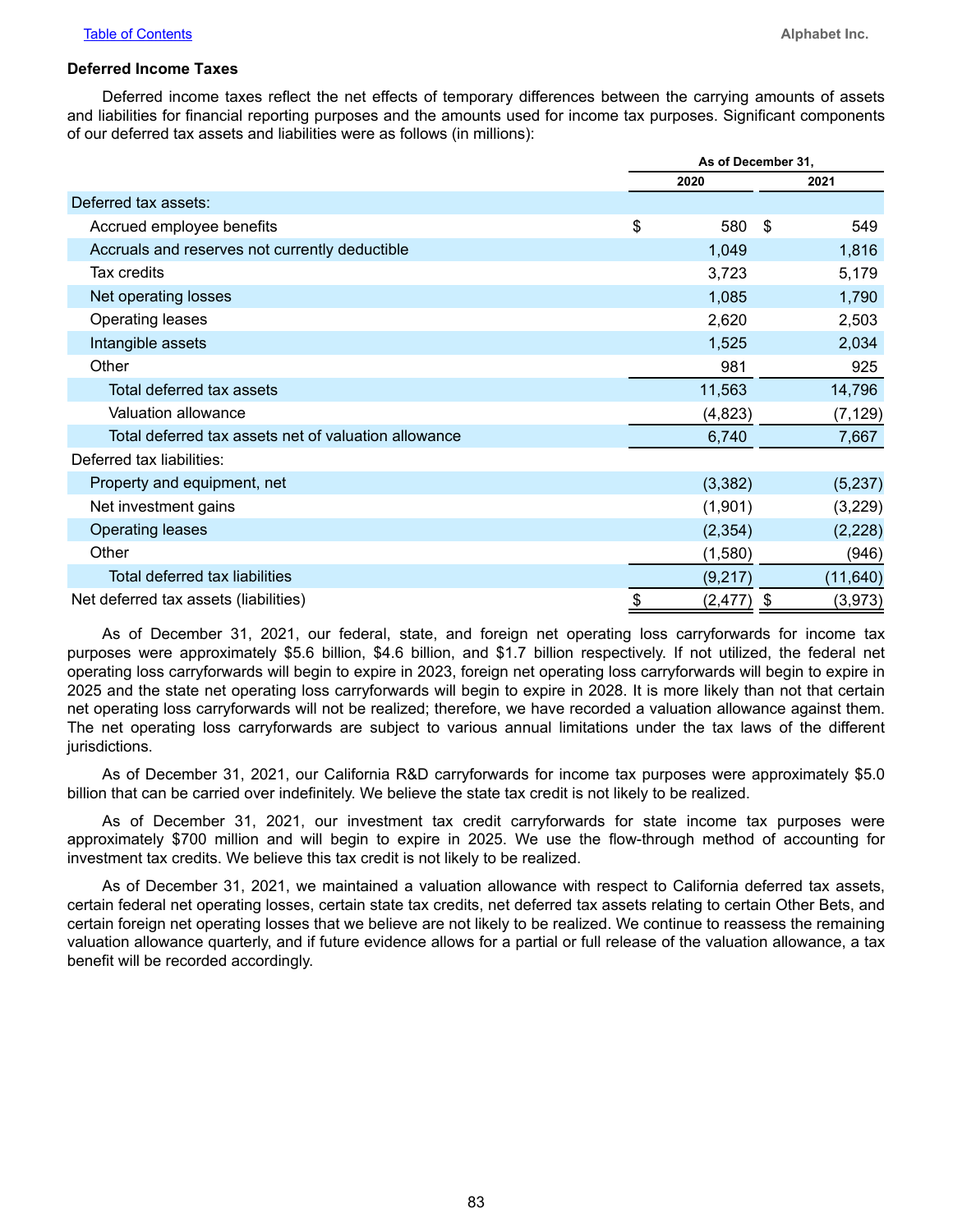### **Uncertain Tax Positions**

The following table summarizes the activity related to our gross unrecognized tax benefits (in millions):

|                                                      | <b>Year Ended December 31,</b> |         |  |       |       |
|------------------------------------------------------|--------------------------------|---------|--|-------|-------|
|                                                      |                                | 2019    |  | 2020  | 2021  |
| Beginning gross unrecognized tax benefits            | \$                             | 4,652   |  | 3,377 | 3,837 |
| Increases related to prior year tax positions        |                                | 938     |  | 372   | 529   |
| Decreases related to prior year tax positions        |                                | (143)   |  | (557) | (263) |
| Decreases related to settlement with tax authorities |                                | (2,886) |  | (45)  | (329) |
| Increases related to current year tax positions      |                                | 816     |  | 690   | 1,384 |
| Ending gross unrecognized tax benefits               |                                | 3.377   |  | 3.837 | 5,158 |

The total amount of gross unrecognized tax benefits was \$3.4 billion, \$3.8 billion, and \$5.2 billion as of December 31, 2019, 2020, and 2021, respectively, of which \$2.3 billion, \$2.6 billion, and \$3.7 billion, if recognized, would affect our effective tax rate, respectively.

As of December 31, 2020 and 2021, we accrued \$222 million and \$270 million in interest and penalties in provision for income taxes, respectively.

We file income tax returns in the U.S. federal jurisdiction and in many state and foreign jurisdictions. Our two major tax jurisdictions are the U.S. federal and Ireland. We are subject to the continuous examination of our income tax returns by the IRS and other tax authorities. The IRS is currently examining our 2016 through 2018 tax returns. We have also received tax assessments in multiple foreign jurisdictions asserting transfer pricing adjustments or permanent establishment. We continue to defend any and all such claims as presented.

The tax years 2014 through 2020 remain subject to examination by the appropriate governmental agencies for Irish tax purposes. There are other ongoing audits in various other jurisdictions that are not material to our financial statements.

We regularly assess the likelihood of adverse outcomes resulting from these examinations to determine the adequacy of our provision for income taxes. We continue to monitor the progress of ongoing discussions with tax authorities and the effect, if any, of the expected expiration of the statute of limitations in various taxing jurisdictions.

We believe that an adequate provision has been made for any adjustments that may result from tax examinations. However, the outcome of tax audits cannot be predicted with certainty. If any issues addressed in our tax audits are resolved in a manner not consistent with management's expectations, we could be required to adjust our provision for income taxes in the period such resolution occurs. Although the timing of resolution, settlement, and closure of audits is not certain, it is reasonably possible that our unrecognized tax benefits from certain U.S. federal, state and non U.S. tax positions could decrease by approximately \$2.0 billion in the next 12 months. Positions that may be resolved include various U.S. and non-U.S. matters.

#### **Note 15. Information about Segments and Geographic Areas**

We report our segment results as Google Services, Google Cloud, and Other Bets:

- Google Services includes products and services such as ads, Android, Chrome, hardware, Google Maps, Google Play, Search, and YouTube. Google Services generates revenues primarily from advertising; sales of apps and in-app purchases, digital content products, and hardware; and fees received for subscription-based products such as YouTube Premium and YouTube TV.
- Google Cloud includes Google's infrastructure and platform services, collaboration tools, and other services for enterprise customers. Google Cloud generates revenues from fees received for Google Cloud Platform services, Google Workspace collaboration tools and other enterprise services.
- Other Bets is a combination of multiple operating segments that are not individually material. Revenues from Other Bets are generated primarily from the sale of health technology and internet services.

Revenues, certain costs, such as costs associated with content and traffic acquisition, certain engineering activities, and hardware, as well as certain operating expenses are directly attributable to our segments. Due to the integrated nature of Alphabet, other costs and expenses, such as technical infrastructure and office facilities, are managed centrally at a consolidated level. The associated costs, including depreciation and impairment, are allocated to operating segments as a service cost generally based on usage or headcount.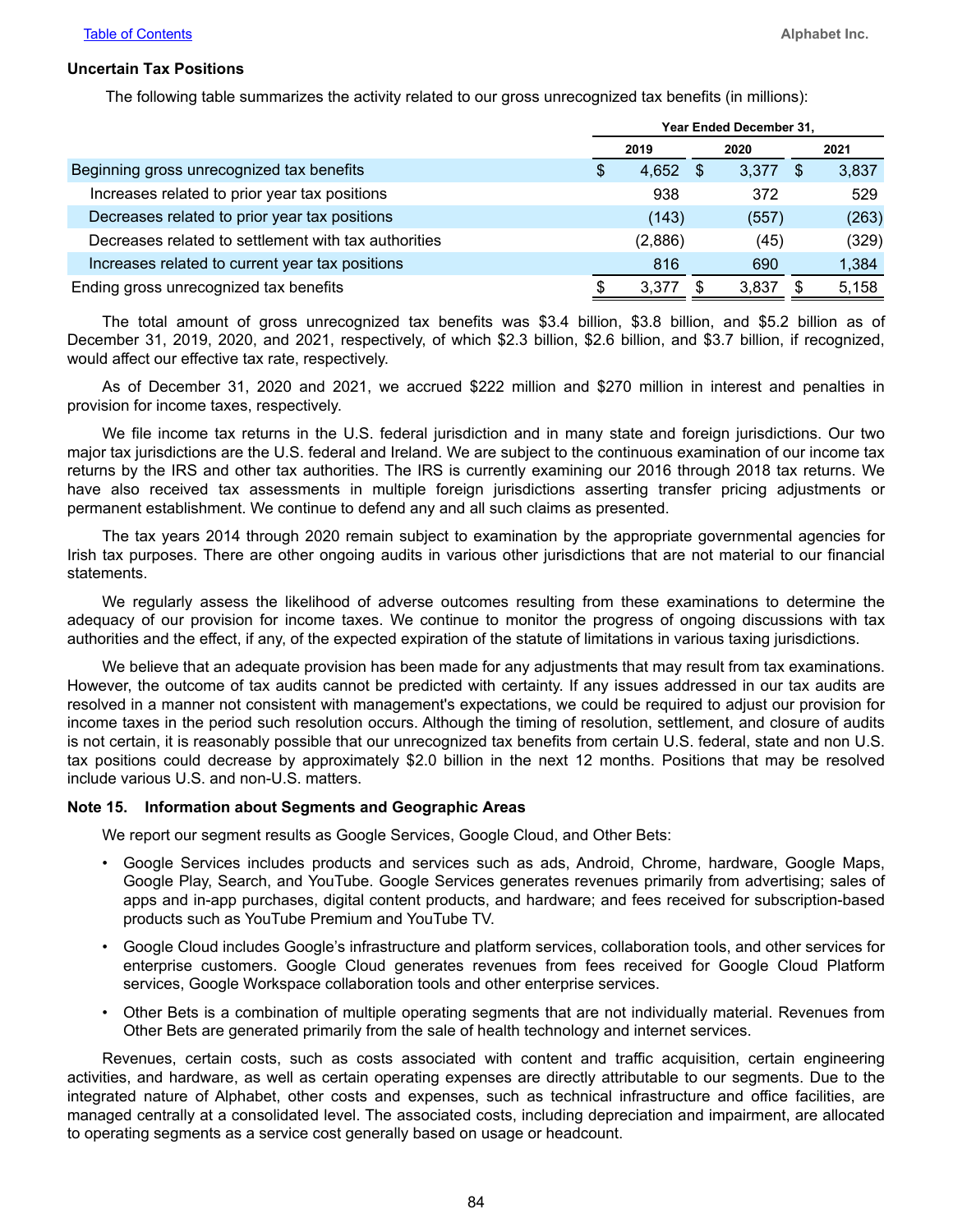### **[Table of Contents](#page-2-0) Alphabet Inc. Alphabet Inc.**

Unallocated corporate costs primarily include corporate initiatives, corporate shared costs, such as finance and legal, including certain fines and settlements, as well as costs associated with certain shared R&D activities. Additionally, hedging gains (losses) related to revenue are included in corporate costs.

Our operating segments are not evaluated using asset information.

Information about segments during the periods presented were as follows (in millions). For comparative purposes, amounts in prior periods have been recast:

|                                             | Year Ended December 31, |         |    |          |      |          |  |      |
|---------------------------------------------|-------------------------|---------|----|----------|------|----------|--|------|
|                                             | 2019<br>2020            |         |    |          |      |          |  | 2021 |
| Revenues:                                   |                         |         |    |          |      |          |  |      |
| Google Services                             | \$                      | 151,825 | \$ | 168,635  | S.   | 237,529  |  |      |
| Google Cloud                                |                         | 8,918   |    | 13,059   |      | 19,206   |  |      |
| <b>Other Bets</b>                           |                         | 659     |    | 657      |      | 753      |  |      |
| Hedging gains (losses)                      |                         | 455     |    | 176      |      | 149      |  |      |
| Total revenues                              |                         | 161,857 | \$ | 182,527  | S    | 257,637  |  |      |
| Operating income (loss):                    |                         |         |    |          |      |          |  |      |
| Google Services                             | \$                      | 48,999  | \$ | 54,606   | - \$ | 91,855   |  |      |
| Google Cloud                                |                         | (4,645) |    | (5,607)  |      | (3,099)  |  |      |
| <b>Other Bets</b>                           |                         | (4,824) |    | (4, 476) |      | (5,281)  |  |      |
| Corporate costs, unallocated <sup>(1)</sup> |                         | (5,299) |    | (3,299)  |      | (4, 761) |  |      |
| Total income from operations                | \$                      | 34,231  |    | 41,224   |      | 78,714   |  |      |

 $(1)$  Corporate costs, unallocated includes a fine and legal settlement totaling \$2.3 billion for the year ended December 31, 2019.

For revenues by geography, see Note 2.

The following table presents long-lived assets by geographic area, which includes property and equipment, net and operating lease assets (in millions):

|                         | As of December 31, |  |         |  |  |
|-------------------------|--------------------|--|---------|--|--|
|                         | 2020               |  | 2021    |  |  |
| Long-lived assets:      |                    |  |         |  |  |
| United States           | \$<br>69,315 \$    |  | 80,207  |  |  |
| International           | 27,645             |  | 30,351  |  |  |
| Total long-lived assets | 96,960             |  | 110,558 |  |  |
|                         |                    |  |         |  |  |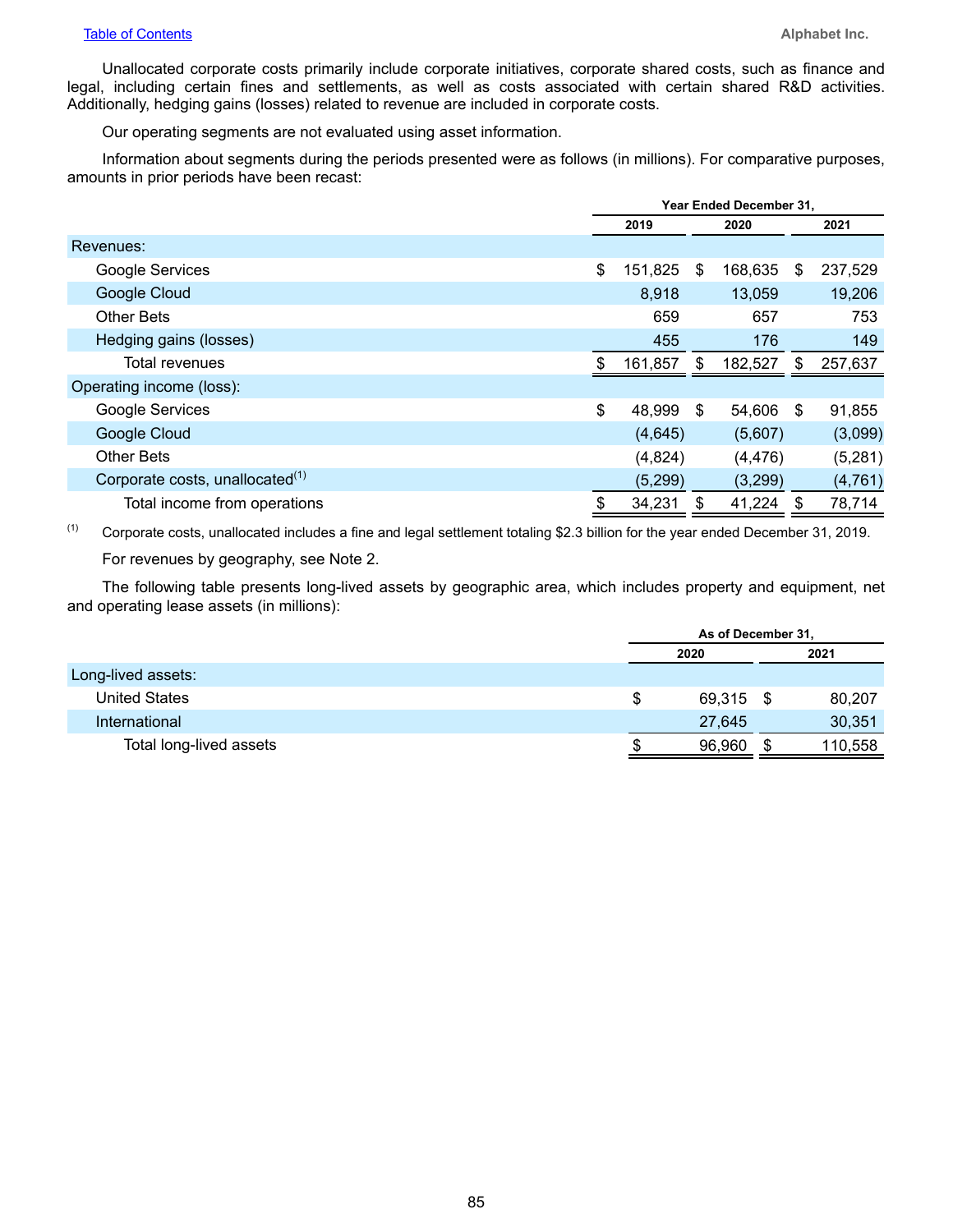# **ITEM 9. CHANGES IN AND DISAGREEMENTS WITH ACCOUNTANTS ON ACCOUNTING AND FINANCIAL DISCLOSURE**

None.

#### **ITEM 9A. CONTROLS AND PROCEDURES**

#### **Evaluation of Disclosure Controls and Procedures**

Our management, with the participation of our chief executive officer and chief financial officer, evaluated the effectiveness of our disclosure controls and procedures pursuant to Rule 13a-15 under the Exchange Act, as of the end of the period covered by this Annual Report on Form 10-K.

Based on this evaluation, our chief executive officer and chief financial officer concluded that, as of December 31, 2021, our disclosure controls and procedures are designed at a reasonable assurance level and are effective to provide reasonable assurance that information we are required to disclose in reports that we file or submit under the Exchange Act is recorded, processed, summarized, and reported within the time periods specified in the SEC's rules and forms, and that such information is accumulated and communicated to our management, including our chief executive officer and chief financial officer, as appropriate, to allow timely decisions regarding required disclosure.

#### **Changes in Internal Control over Financial Reporting**

We rely extensively on information systems to manage our business and summarize and report operating results. In 2019, we began a multi-year implementation of a new global ERP system, which will replace much of our existing core financial systems. The ERP system is designed to accurately maintain our financial records, enhance the flow of financial information, improve data management and provide timely information to our management team. The implementation is expected to continue in phases over the next few years. We completed the implementation of certain of our subledgers, which included changes to our processes, procedures and internal controls over financial reporting during the second quarter of 2021. There have been no changes in our internal control over financial reporting that occurred during the quarter ended December 31, 2021 that have materially affected, or are reasonably likely to materially affect, our internal control over financial reporting. However, as the phased implementation of the new ERP system continues, we will change our processes and procedures, which in turn, could result in changes to our internal control over financial reporting. As such changes occur, we will evaluate quarterly whether such changes materially affect our internal control over financial reporting.

As a result of COVID-19, our global workforce continued to operate primarily in a work from home environment for the quarter ended December 31, 2021. While we continue to evolve our work model in response to the uneven effects of the ongoing pandemic around the world, we believe that our internal controls over financial reporting continue to be effective. We have continued to re-evaluate and refine our financial reporting process to provide reasonable assurance that we could report our financial results accurately and in a timely manner.

#### **Management's Report on Internal Control over Financial Reporting**

Our management is responsible for establishing and maintaining adequate internal control over financial reporting, as defined in Rule 13a-15(f) of the Exchange Act. Our management conducted an evaluation of the effectiveness of our internal control over financial reporting based on the framework in *Internal Control—Integrated Framework* issued by the Committee of Sponsoring Organizations of the Treadway Commission (2013 framework). Based on this evaluation, management concluded that our internal control over financial reporting was effective as of December 31, 2021. Management reviewed the results of its assessment with our Audit and Compliance Committee. The effectiveness of our internal control over financial reporting as of December 31, 2021 has been audited by Ernst & Young LLP, an independent registered public accounting firm, as stated in its report which is included in Item 8 of this Annual Report on Form 10-K.

# **Limitations on Effectiveness of Controls and Procedures**

In designing and evaluating the disclosure controls and procedures, management recognizes that any controls and procedures, no matter how well designed and operated, can provide only reasonable assurance of achieving the desired control objectives. In addition, the design of disclosure controls and procedures must reflect the fact that there are resource constraints and that management is required to apply its judgment in evaluating the benefits of possible controls and procedures relative to their costs.

#### **ITEM 9B. OTHER INFORMATION**

None.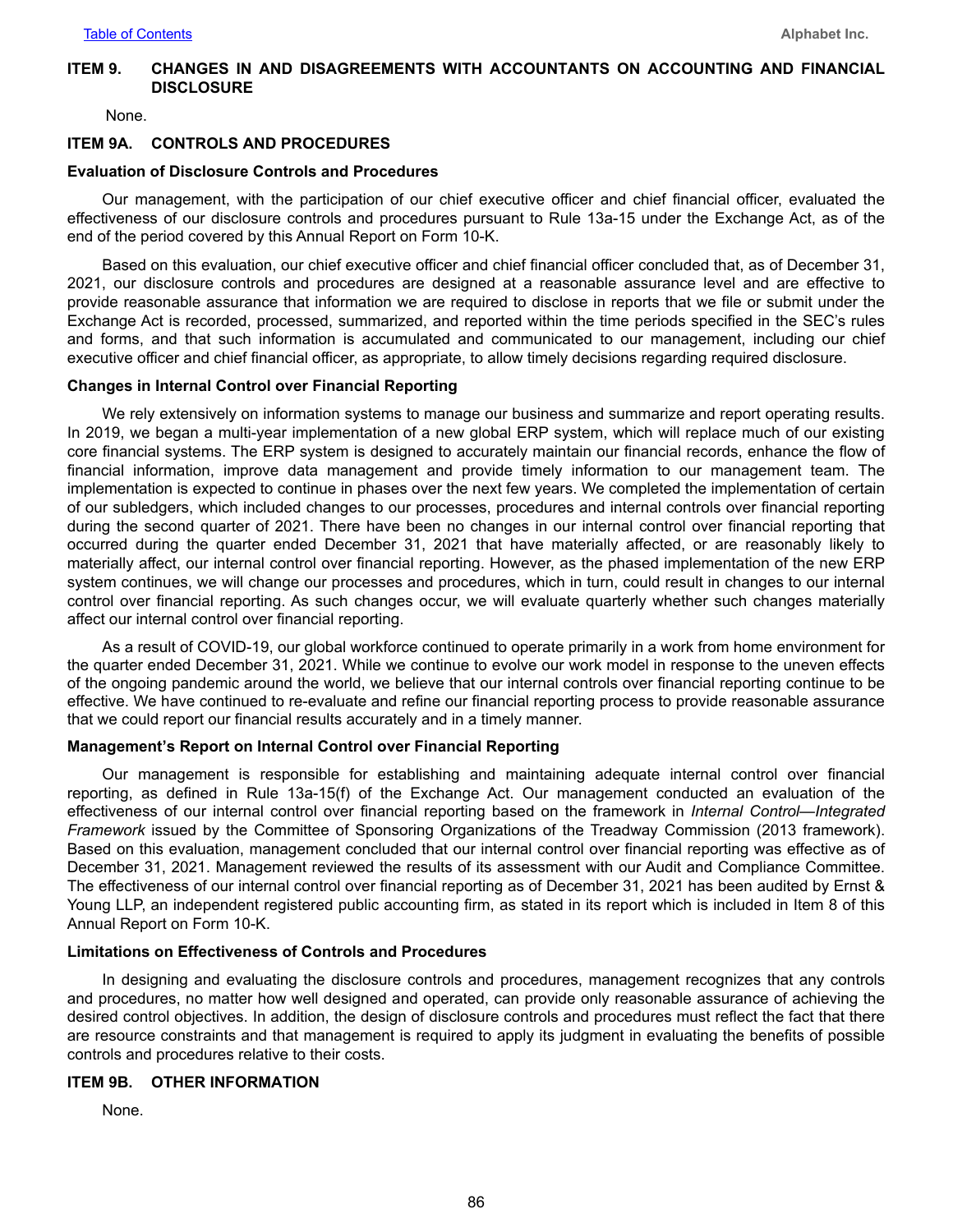# **ITEM 9C. DISCLOSURE REGARDING FOREIGN JURISDICTIONS THAT PREVENT INSPECTIONS**

Not applicable.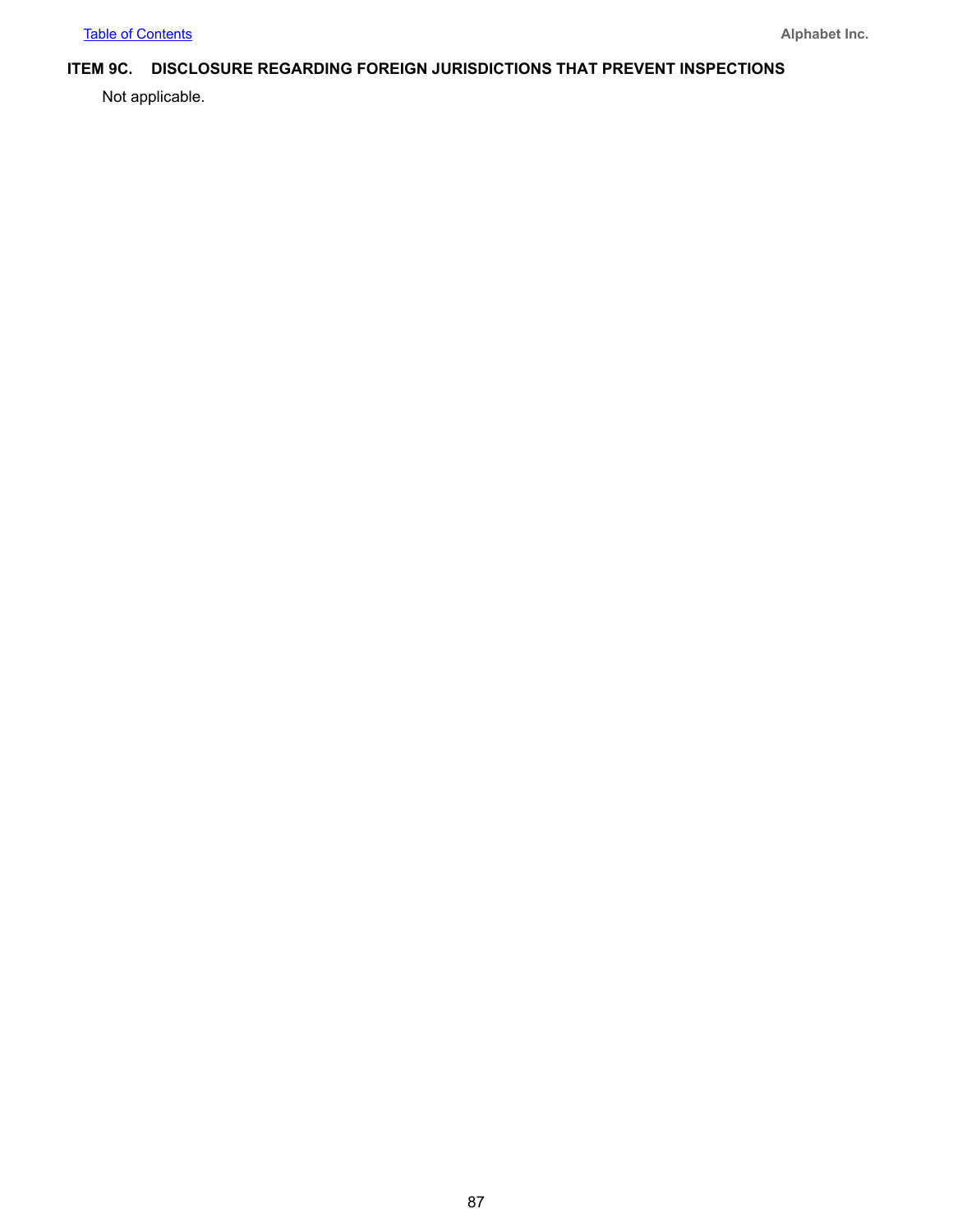# **PART III**

# **ITEM 10. DIRECTORS, EXECUTIVE OFFICERS AND CORPORATE GOVERNANCE**

The information required by this item will be included under the caption "Directors, Executive Officers, and Corporate Governance" in our Proxy Statement for the 2022 Annual Meeting of Stockholders to be filed with the SEC within 120 days of the fiscal year ended December 31, 2021 (2022 Proxy Statement) and is incorporated herein by reference. The information required by this item regarding delinquent filers pursuant to Item 405 of Regulation S-K will be included under the caption "Delinquent Section 16(a) Reports" in the 2022 Proxy Statement and is incorporated herein by reference.

### **ITEM 11. EXECUTIVE COMPENSATION**

The information required by this item will be included under the captions "Director Compensation," "Executive Compensation" and "Directors, Executive Officers, and Corporate Governance—Corporate Governance and Board Matters—Compensation Committee Interlocks and Insider Participation" in the 2022 Proxy Statement and is incorporated herein by reference.

# **ITEM 12. SECURITY OWNERSHIP OF CERTAIN BENEFICIAL OWNERS AND MANAGEMENT AND RELATED STOCKHOLDER MATTERS**

The information required by this item will be included under the captions "Common Stock Ownership of Certain Beneficial Owners and Management" and "Equity Compensation Plan Information" in the 2022 Proxy Statement and is incorporated herein by reference.

# **ITEM 13. CERTAIN RELATIONSHIPS AND RELATED TRANSACTIONS, AND DIRECTOR INDEPENDENCE**

The information required by this item will be included under the captions "Certain Relationships and Related Transactions" and "Directors, Executive Officers, and Corporate Governance—Corporate Governance and Board Matters—Director Independence" in the 2022 Proxy Statement and is incorporated herein by reference.

# **ITEM 14. PRINCIPAL ACCOUNTANT FEES AND SERVICES**

The information required by this item will be included under the caption "Independent Registered Public Accounting Firm" in the 2022 Proxy Statement and is incorporated herein by reference.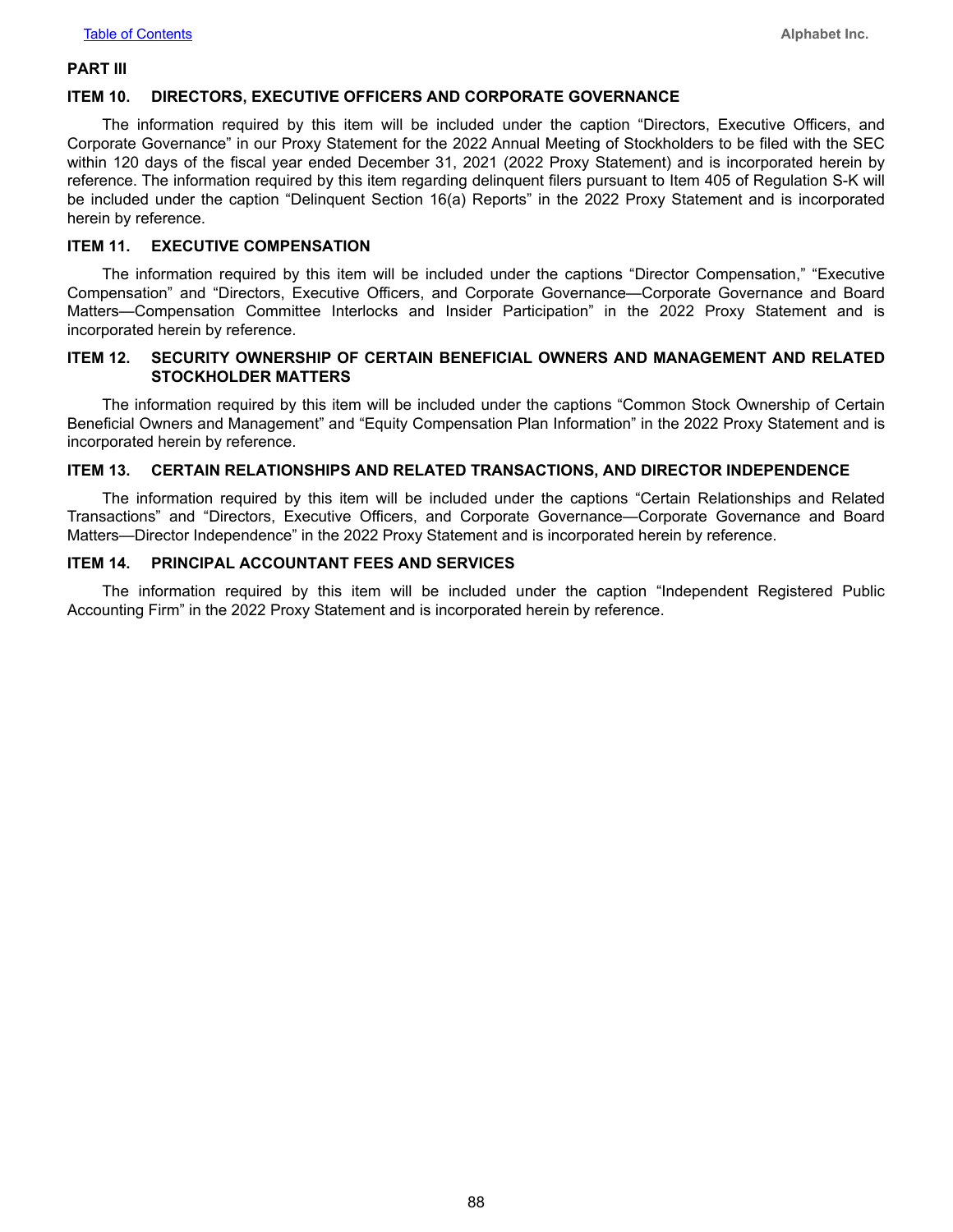# **ITEM 15. EXHIBITS, FINANCIAL STATEMENT SCHEDULES**

We have filed the following documents as part of this Annual Report on Form 10-K:

# **1. Consolidated Financial Statements**

| Reports of Independent Registered Public Accounting Firm |           |  |
|----------------------------------------------------------|-----------|--|
| <b>Financial Statements:</b>                             |           |  |
| <b>Consolidated Balance Sheets</b>                       | <u>49</u> |  |
| <b>Consolidated Statements of Income</b>                 | 50        |  |
| <b>Consolidated Statements of Comprehensive Income</b>   | 51        |  |
| <b>Consolidated Statements of Stockholders' Equity</b>   | 52        |  |
| <b>Consolidated Statements of Cash Flows</b>             | 53        |  |
| <b>Notes to Consolidated Financial Statements</b>        | 54        |  |

# **2. Financial Statement Schedules**

# **Schedule II: Valuation and Qualifying Accounts**

The table below details the activity of the allowance for credit losses and sales credits for the years ended December 31, 2019, 2020 and 2021 (in millions):

|                              | <b>Balance at</b><br><b>Beginning of Year</b> | <b>Additions</b> | Usage        | <b>Balance at</b><br><b>End of Year</b> |
|------------------------------|-----------------------------------------------|------------------|--------------|-----------------------------------------|
| Year ended December 31, 2019 | 729.                                          | 1.481            | $(1.457)$ \$ | 753                                     |
| Year ended December 31, 2020 | \$<br>753.                                    | $2.013$ \$       | $(1.422)$ \$ | 1,344                                   |
| Year ended December 31, 2021 | \$<br>1.344                                   | 2.092            | $(2.047)$ \$ | 1.389                                   |

Note: Additions to the allowance for credit losses are charged to expense. Additions to the allowance for sales credits are charged against revenues.

All other schedules have been omitted because they are not required, not applicable, or the required information is otherwise included.

### **3. Exhibits**

| <b>Exhibit</b> |                                                                                                                                                 | Incorporated by reference herein                     |                  |  |  |
|----------------|-------------------------------------------------------------------------------------------------------------------------------------------------|------------------------------------------------------|------------------|--|--|
| <b>Number</b>  | <b>Description</b>                                                                                                                              | Form                                                 | <b>Date</b>      |  |  |
| 2.01           | Agreement and Plan of Merger, dated<br>October 2, 2015, by and among Google Inc.,<br>the Registrant and Maple Technologies Inc.                 | Current Report on Form 8-K<br>(File No. 001-37580)   | October 2, 2015  |  |  |
| 3.01           | <b>Amended and Restated Certificate of</b><br><b>Incorporation of the Registrant, dated</b><br>October 2, 2015                                  | Current Report on Form 8-K<br>(File No. 001-37580)   | October 2, 2015  |  |  |
| 3.02           | Amended and Restated Bylaws of the<br>Registrant, dated October 21, 2020                                                                        | Current Report on Form 8-K/A<br>(File No. 001-37580) | October 27, 2020 |  |  |
| 4.01           | Specimen Class A Common Stock certificate                                                                                                       | Current Report on Form 8-K<br>(File No. 001-37580)   | October 2, 2015  |  |  |
| 4.02           | Specimen Class C Capital Stock certificate                                                                                                      | Current Report on Form 8-K<br>(File No. 001-37580)   | October 2, 2015  |  |  |
| 4.03           | <b>Alphabet Inc. Deferred Compensation Plan</b>                                                                                                 | Current Report on Form 8-K<br>(File No. 001-37580)   | October 2, 2015  |  |  |
| 4.04           | <b>Transfer Restriction Agreement, dated</b><br>October 2, 2015, between the Registrant and<br><b>Larry Page and certain of his affiliates</b>  | Current Report on Form 8-K<br>(File No. 001-37580)   | October 2, 2015  |  |  |
| 4.05           | <b>Transfer Restriction Agreement, dated</b><br>October 2, 2015, between the Registrant and<br><b>Sergey Brin and certain of his affiliates</b> | Current Report on Form 8-K<br>(File No. 001-37580)   | October 2, 2015  |  |  |
| *<br>4.06      | Joinder Agreement, dated December 31,<br>2021, among the Registrant, Sergey Brin and<br>certain of his affiliates                               |                                                      |                  |  |  |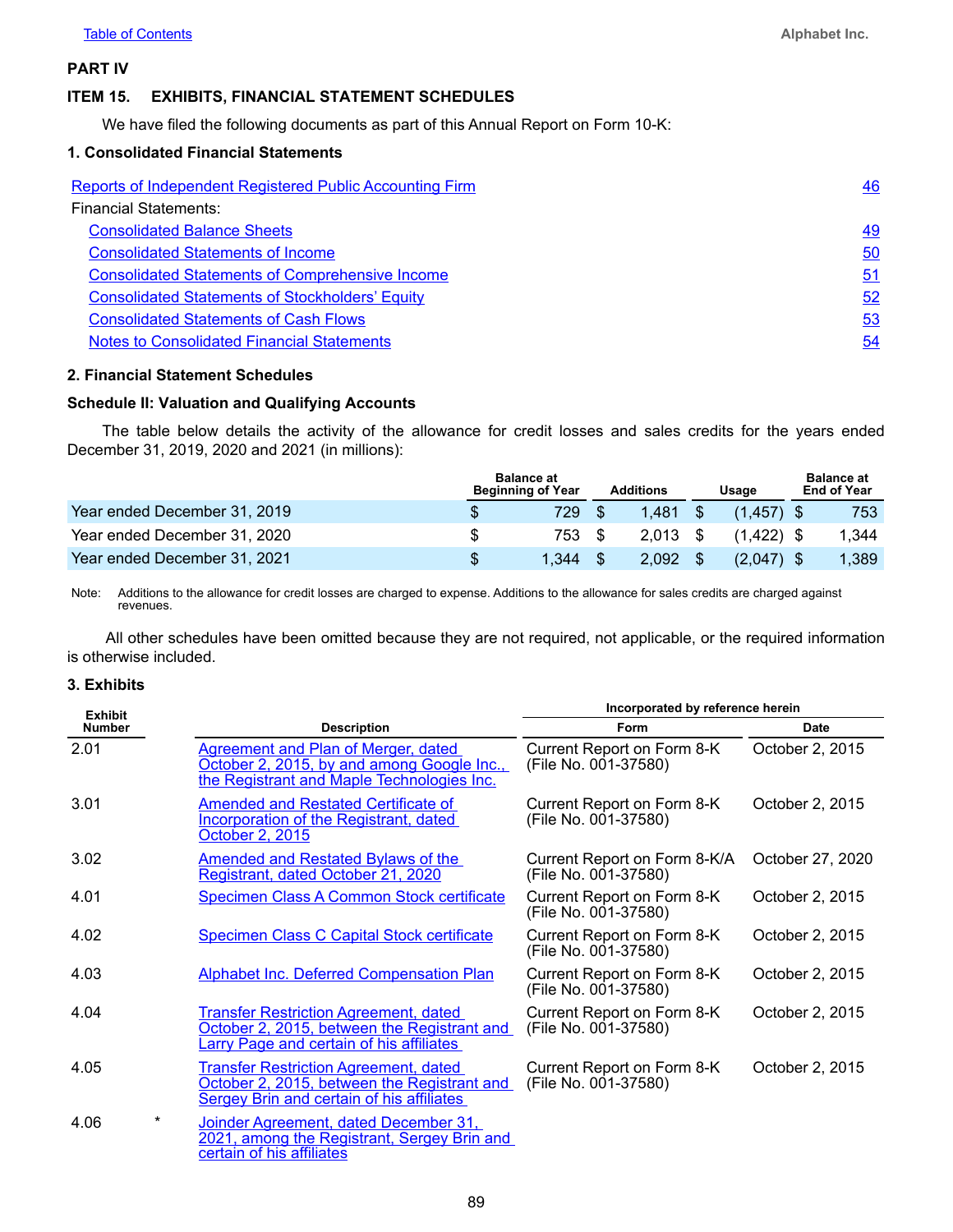| <b>Exhibit</b> |                                                                                                                                                            | Incorporated by reference herein                                      |                   |  |
|----------------|------------------------------------------------------------------------------------------------------------------------------------------------------------|-----------------------------------------------------------------------|-------------------|--|
| <b>Number</b>  | <b>Description</b>                                                                                                                                         | Form                                                                  | <b>Date</b>       |  |
| 4.07           | <b>Transfer Restriction Agreement, dated</b><br>October 2, 2015, between the Registrant and<br>Eric E. Schmidt and certain of its affiliates               | Current Report on Form 8-K<br>(File No. 001-37580)                    | October 2, 2015   |  |
| 4.08           | Class C Undertaking, dated October 2, 2015,<br>executed by the Registrant                                                                                  | Current Report on Form 8-K<br>(File No. 001-37580)                    | October 2, 2015   |  |
| 4.09           | Indenture, dated February 12, 2016, between<br>the Registrant and The Bank of New York<br>Mellon Trust Company, N.A., as Trustee                           | <b>Registration Statement on</b><br>Form S-3<br>(File No. 333-209510) | February 12, 2016 |  |
| 4.10           | <b>Registrant Registration Rights Agreement</b><br>dated December 14, 2015                                                                                 | <b>Registration Statement on</b><br>Form S-3<br>(File No. 333-209518) | February 12, 2016 |  |
| 4.11           | <b>First Supplemental Indenture, dated April 27,</b><br>2016, between the Registrant and The Bank<br>of New York Mellon Trust Company, N.A., as<br>trustee | Current Report on Form 8-K<br>(File No. 001-37580)                    | April 27, 2016    |  |
| 4.12           | Form of the Registrant's 3.375% Notes due<br>2024 (included in Exhibit 4.11)                                                                               |                                                                       |                   |  |
| 4.13           | Form of the Registrant's 1.998% Note due<br>2026                                                                                                           | Current Report on Form 8-K<br>(File No. 001-37580)                    | August 9, 2016    |  |
| 4.14           | Form of Global Note representing the<br>Registrant's 0.450% notes due 2025                                                                                 | Current Report on Form 8-K<br>(File No. 001-37580)                    | August 5, 2020    |  |
| 4.15           | Form of Global Note representing the<br>Registrant's 0.800% notes due 2027                                                                                 | Current Report on Form 8-K<br>(File No. 001-37580)                    | August 5, 2020    |  |
| 4.16           | Form of Global Note representing the<br>Registrant's 1.100% notes due 2030                                                                                 | Current Report on Form 8-K<br>(File No. 001-37580)                    | August 5, 2020    |  |
| 4.17           | Form of Global Note representing the<br>Registrant's 1.900% notes due 2040                                                                                 | Current Report on Form 8-K<br>(File No. 001-37580)                    | August 5, 2020    |  |
| 4.18           | Form of Global Note representing the<br>Registrant's 2.050% notes due 2050                                                                                 | Current Report on Form 8-K<br>(File No. 001-37580)                    | August 5, 2020    |  |
| 4.19           | Form of Global Note representing the<br>Registrant's 2.250% notes due 2060                                                                                 | Current Report on Form 8-K<br>(File No. 001-37580)                    | August 5, 2020    |  |
| 4.20           | <b>Description of Registrant's Securities</b>                                                                                                              |                                                                       |                   |  |
| 10.01          | Form of Indemnification Agreement entered<br>into between the Registrant, its affiliates and<br>its directors and officers                                 | Current Report on Form 8-K<br>(File No. 001-37580)                    | October 2, 2015   |  |
| 10.02          | <b>Compensation Plan Agreement, dated</b><br>October 2, 2015, between Google Inc. and<br>the Registrant                                                    | Current Report on Form 8-K<br>(File No. 001-37580)                    | October 2, 2015   |  |
| 10.03          | Director Arrangements Agreement, dated<br>October 2, 2015, between Google Inc. and<br>the Registrant                                                       | Current Report on Form 8-K<br>(File No. 001-37580)                    | October 2, 2015   |  |
| 10.04          | Alphabet Inc. Deferred Compensation Plan                                                                                                                   | Current Report on Form 8-K<br>(File No. 001-37580)                    | October 2, 2015   |  |
| 10.05          | Google Inc. 2004 Stock Plan, as amended                                                                                                                    | Current Report on Form 8-K<br>(File No. 000-50726)                    | June 7, 2011      |  |
| 10.05.1        | Google Inc. 2004 Stock Plan - Form of<br><b>Google Stock Option Agreement</b>                                                                              | Annual Report on Form 10-K<br>(File No. 000-50726)                    | March 30, 2005    |  |
| 10.05.2        | Google Inc. 2004 Stock Plan - Form of<br><b>Google Restricted Stock Unit Agreement</b>                                                                     | Annual Report on Form 10-K<br>(File No. 000-50726)                    | March 30, 2005    |  |
| 10.05.3        | Google Inc. 2004 Stock Plan - Amendment to<br><b>Stock Option Agreements</b>                                                                               | Registration Statement on<br>Form S-3<br>(File No. 333-142243)        | April 20, 2007    |  |
| 10.06          | Alphabet Inc. Amended and Restated 2012<br><b>Stock Plan</b>                                                                                               | Current Report on Form 8-K<br>(File No. 001-37580)                    | June 5, 2020      |  |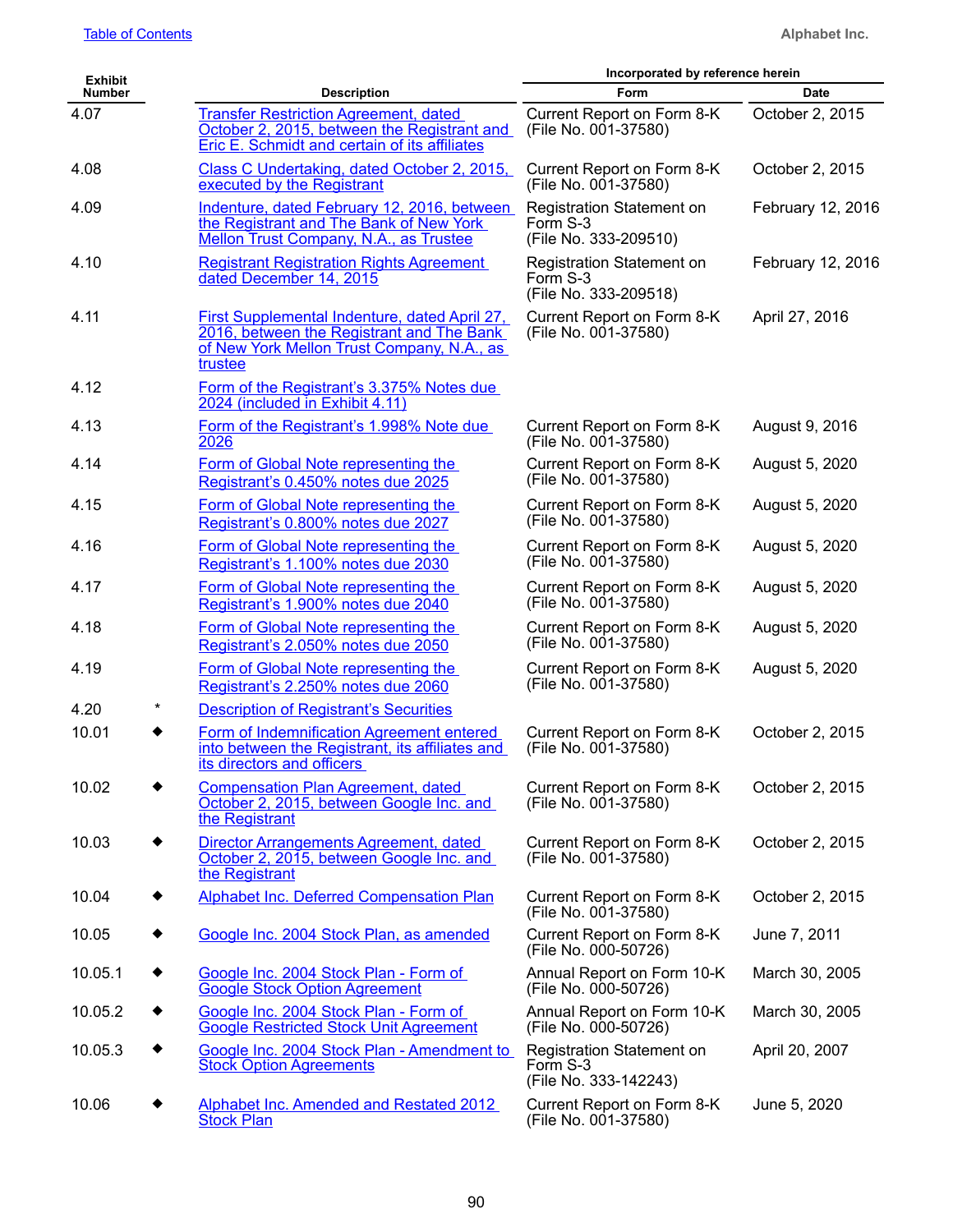| <b>Exhibit</b> |          |                                                                                                                                                                                                   | Incorporated by reference herein                       |                  |  |  |
|----------------|----------|---------------------------------------------------------------------------------------------------------------------------------------------------------------------------------------------------|--------------------------------------------------------|------------------|--|--|
| <b>Number</b>  |          | <b>Description</b>                                                                                                                                                                                | Form                                                   | <b>Date</b>      |  |  |
| 10.06.1        |          | Alphabet Inc. Amended and Restated 2012<br><b>Stock Plan - Form of Alphabet Restricted</b><br><b>Stock Unit Agreement</b>                                                                         | Annual Report on Form 10-K<br>(File No. 001-37580)     | February 4, 2020 |  |  |
| 10.06.2        |          | Alphabet Inc. Amended and Restated 2012<br><b>Stock Plan - Performance Stock Unit</b><br><b>Agreement</b>                                                                                         | Annual Report on Form 10-K<br>(File No. 001-37580)     | February 4, 2020 |  |  |
| 10.07          |          | Alphabet Inc. 2021 Stock Plan                                                                                                                                                                     | Current Report on Form 8-K<br>(file No. 001-37580)     | June 4, 2021     |  |  |
| 10.07.1        |          | Alphabet Inc. 2021 Stock Plan - Form of<br><b>Alphabet Restricted Stock Unit Agreement</b>                                                                                                        | Quarterly Report on Form 10-<br>Q (file No. 001-37580) | July 28, 2021    |  |  |
| 10.07.2        |          | Alphabet Inc. 2021 Stock Plan - Form of<br>Alphabet 2022 Non-CEO Performance Stock<br><b>Unit Agreement</b>                                                                                       |                                                        |                  |  |  |
| 10.08          |          | <b>Alphabet Inc. Company Bonus Plan</b>                                                                                                                                                           |                                                        |                  |  |  |
| 14.01          |          | Code of Conduct of the Registrant as<br>amended on September 21, 2017                                                                                                                             | Annual Report on Form 10-K<br>(File No. 001-37580)     | February 6, 2018 |  |  |
| 21.01          | *        | <b>Subsidiaries of the Registrant</b>                                                                                                                                                             |                                                        |                  |  |  |
| 23.01          | *        | <b>Consent of Independent Registered Public</b><br><b>Accounting Firm</b>                                                                                                                         |                                                        |                  |  |  |
| 24.01          | $^\star$ | <b>Power of Attorney (incorporated by reference)</b><br>to the signature page of this Annual Report<br>on Form 10-K)                                                                              |                                                        |                  |  |  |
| 31.01          | *        | <b>Certification of Chief Executive Officer</b><br>pursuant to Exchange Act Rules 13a-14(a)<br>and 15d-14(a), as adopted pursuant to<br>Section 302 of the Sarbanes-Oxley Act of<br>2002          |                                                        |                  |  |  |
| 31.02          | *        | <b>Certification of Chief Financial Officer</b><br>pursuant to Exchange Act Rules 13a-14(a)<br>and 15d-14(a), as adopted pursuant to<br>Section 302 of the Sarbanes-Oxley Act of<br>2002          |                                                        |                  |  |  |
| 32.01          | ŧ        | <b>Certifications of Chief Executive Officer and</b><br>Chief Financial Officer pursuant to 18 U.S.C.<br>Section 1350, as adopted pursuant to<br>Section 906 of the Sarbanes-Oxley Act of<br>2002 |                                                        |                  |  |  |
| 101.INS        | *        | Inline XBRL Instance Document - the<br>instance document does not appear in the<br>Interactive Data File because its XBRL tags<br>are embedded within the Inline XBRL<br>document                 |                                                        |                  |  |  |
| 101.SCH        | *        | Inline XBRL Taxonomy Extension Schema<br>Document                                                                                                                                                 |                                                        |                  |  |  |
| 101.CAL        | *        | Inline XBRL Taxonomy Extension Calculation<br>Linkbase Document                                                                                                                                   |                                                        |                  |  |  |
| 101.DEF        | *        | Inline XBRL Taxonomy Extension Definition<br>Linkbase Document                                                                                                                                    |                                                        |                  |  |  |
| 101.LAB        | *        | Inline XBRL Taxonomy Extension Label<br>Linkbase Document                                                                                                                                         |                                                        |                  |  |  |
| 101.PRE        | *        | Inline XBRL Taxonomy Extension<br><b>Presentation Linkbase Document</b>                                                                                                                           |                                                        |                  |  |  |
| 104            |          | Cover Page Interactive Data File (embedded<br>within the Inline XBRL document and<br>contained in Exhibit 101)                                                                                    |                                                        |                  |  |  |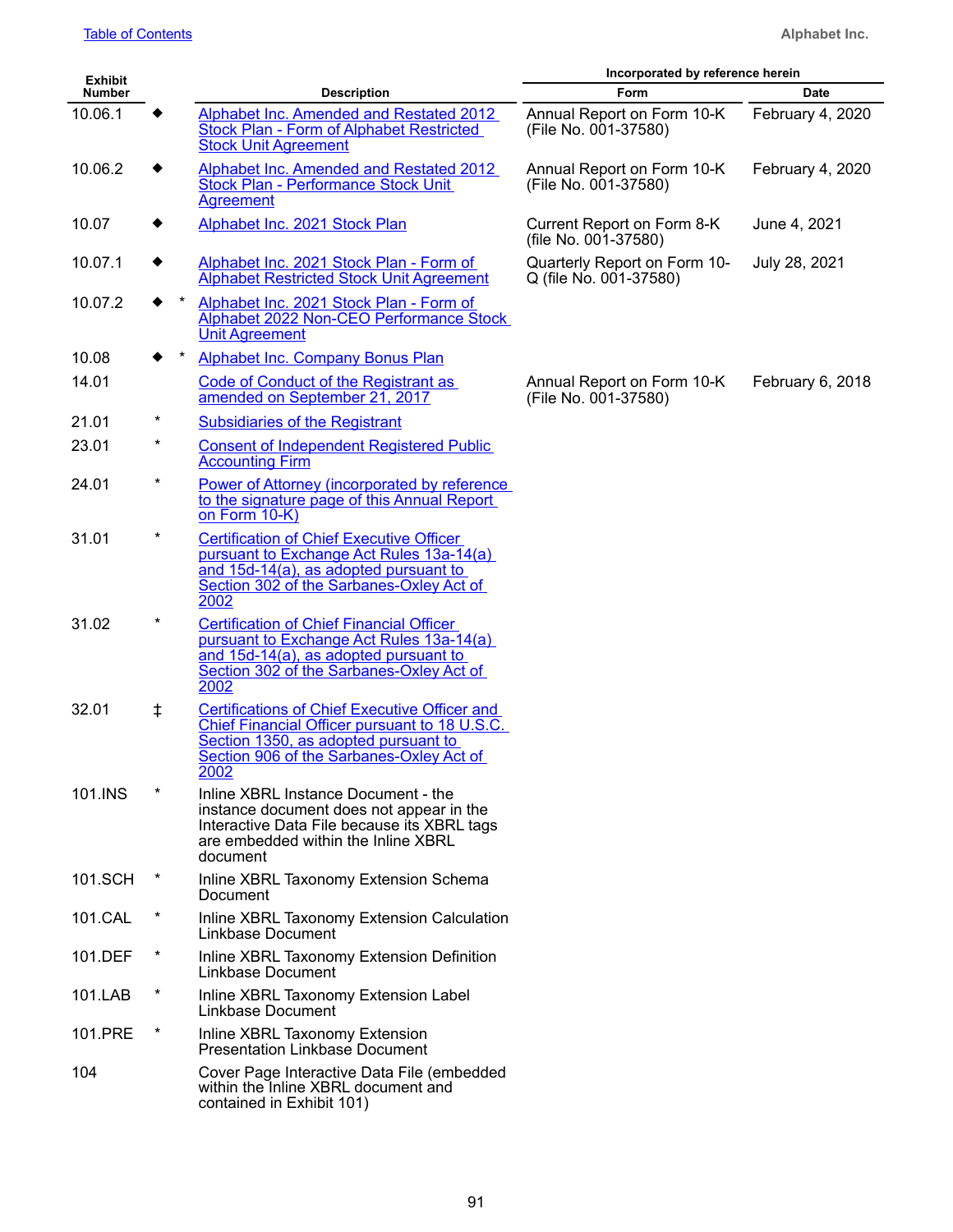$\overline{\phantom{a}}$  . The set of the set of the set of the set of the set of the set of the set of the set of the set of the set of the set of the set of the set of the set of the set of the set of the set of the set of the set o

- $\blacklozenge$  Indicates management compensatory plan, contract, or arrangement.
- \* Filed herewith.
- ‡ Furnished herewith.

# **ITEM 16. FORM 10-K SUMMARY**

None.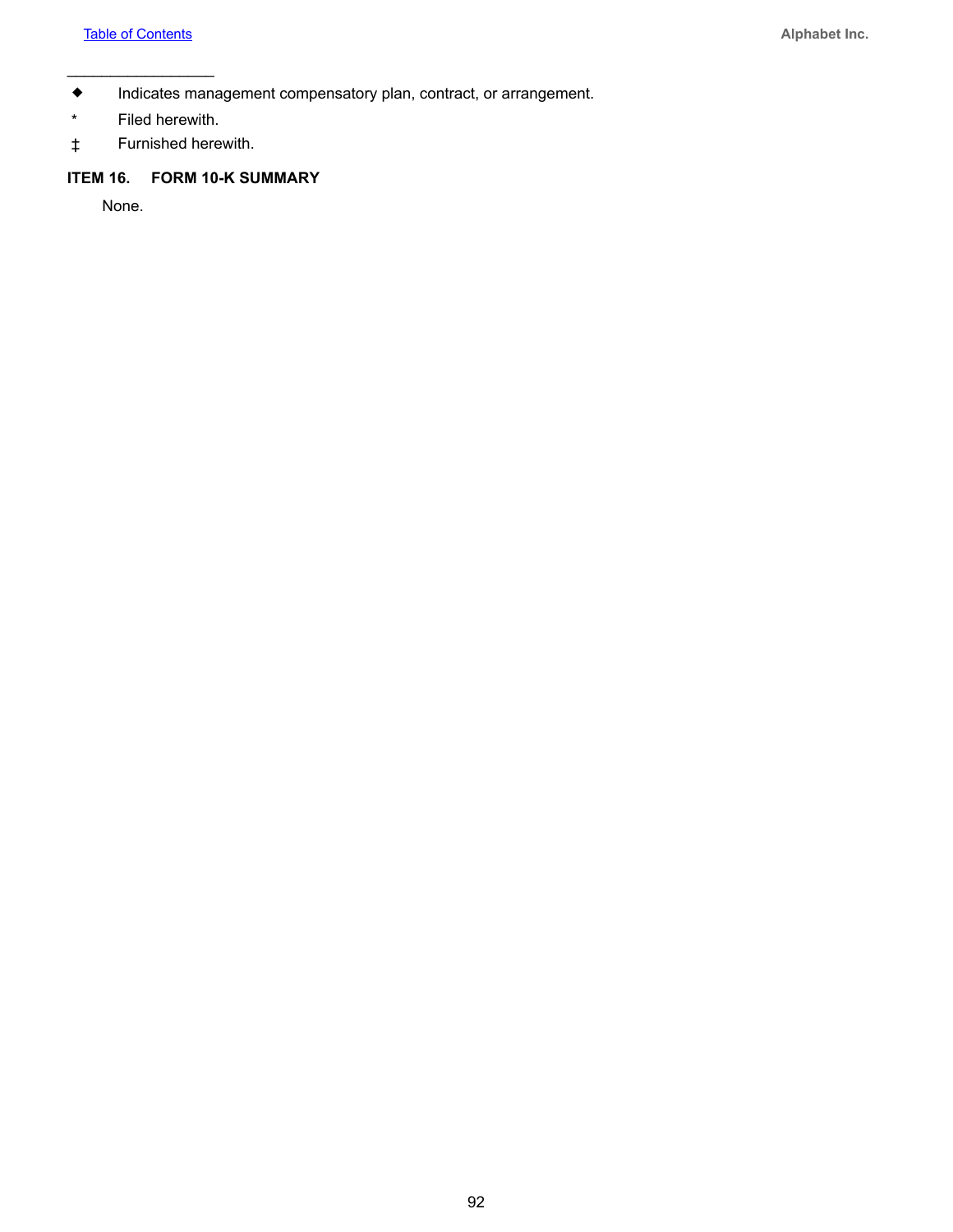#### **SIGNATURES**

<span id="page-93-0"></span>Pursuant to the requirements of Section 13 or 15(d) of the Securities Exchange Act of 1934, the Registrant has duly caused this Annual Report on Form 10-K to be signed on its behalf by the undersigned, thereunto duly authorized.

Date: February 1, 2022

### **ALPHABET INC.**

By: /s/ SUNDAR PICHAI

Sundar Pichai Chief Executive Officer (Principal Executive Officer of the Registrant)

#### **POWER OF ATTORNEY**

KNOW ALL PERSONS BY THESE PRESENTS, that each person whose signature appears below constitutes and appoints Sundar Pichai and Ruth M. Porat, jointly and severally, his or her attorney-in-fact, with the power of substitution, for him or her in any and all capacities, to sign any amendments to this Annual Report on Form 10-K and to file the same, with exhibits thereto and other documents in connection therewith, with the Securities and Exchange Commission, hereby ratifying and confirming all that each of said attorneys-in-fact, or his or her substitute or substitutes, may do or cause to be done by virtue hereof.

Pursuant to the requirements of the Securities Exchange Act of 1934, this Annual Report on Form 10-K has been signed below by the following persons on behalf of the Registrant and in the capacities and on the dates indicated.